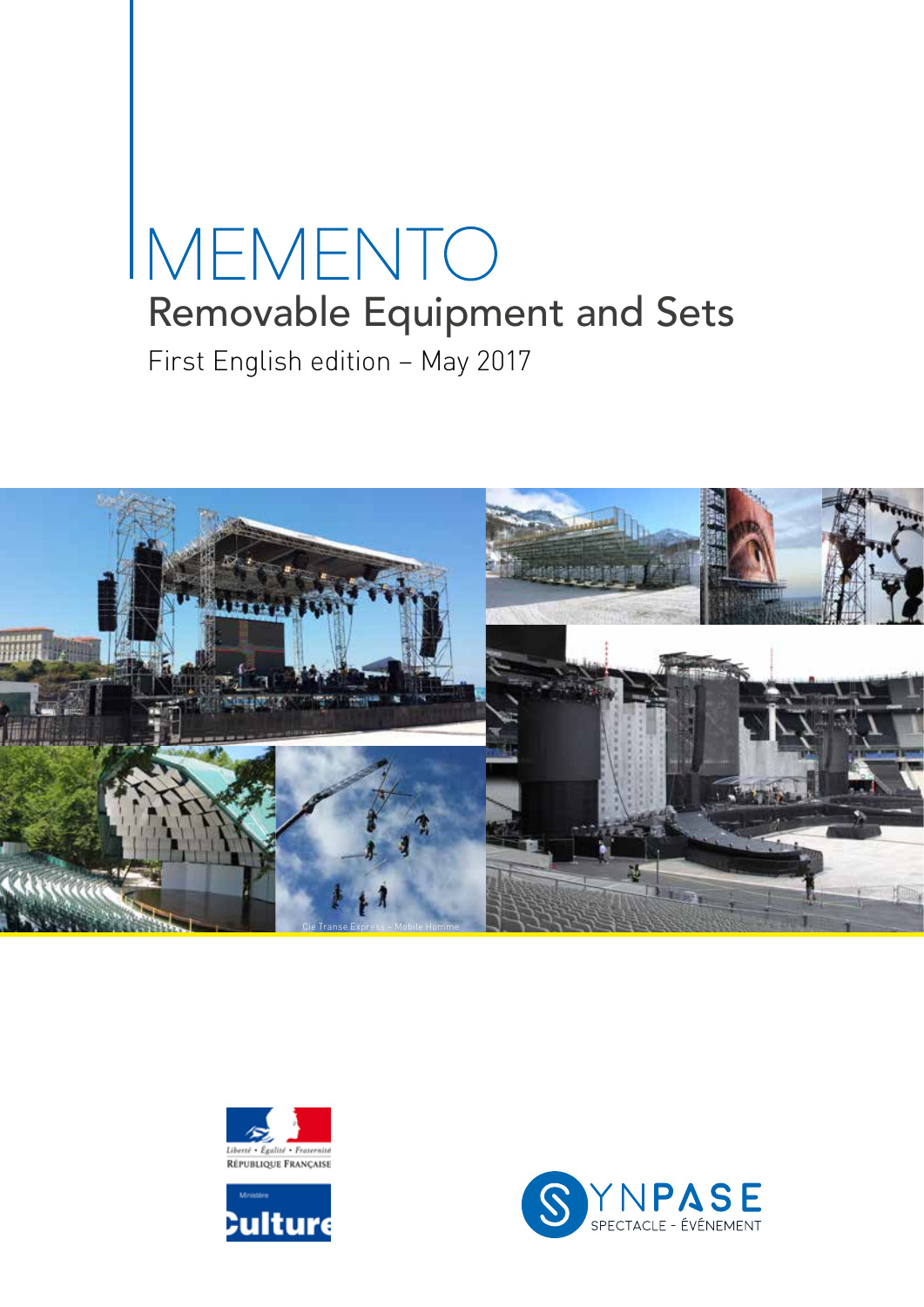## PREFACE

The lack of regulations on removable equipment and sets for designers, builders, service providers and auditors imposed the use of manufacturer's assembly instructions / model appraisal.

In February 2015, Synpase decided to resume the work abandoned in 2014 by the Ministry of the Interior, in order to produce "Good professional practice" for removable equipment and sets' implementation.

For 18 months, a group comprised of all the actors concerned with removable equipment and sets security issues worked to produce this founding text.

Today, this handbook brings a useful answer tailored for this sector's expectations. This is a practical and documented reference tool.

This handbook is made to evolve with technological progress or regulation evolutions, hence this new edition and the digital version online.

I hope that you enjoy reading it and make good use of it.

Patrick Fromentin, President

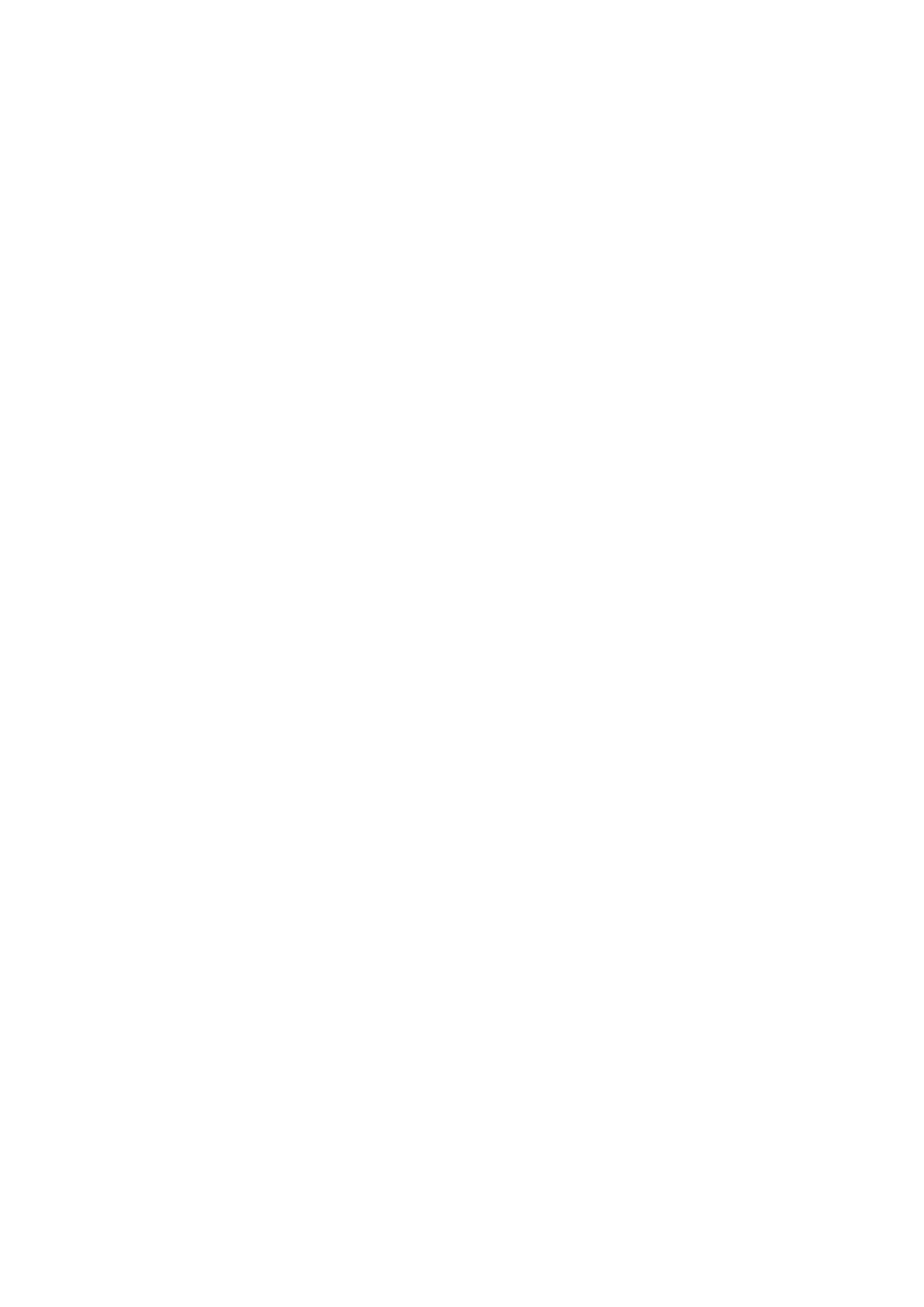# MEMENTO Removable Equipment and Sets

First English edition – Avril 2017





Any representation or reproduction in whole or in part without consent from Synapse is forbidden. The same shall apply to the translation, adaptation or transformation, arrangement or reproduction by any technique or process whatsoever (Article L. 122-4 of the Intellectual Property Code). Copyright infringement constitutes an infringement that is punishable by two years imprisonment and a fine of 150,000 Euros (Article L. 335-2 et seq. of the Intellectual Property Code).

Synpase, 2017, All Rights Reserved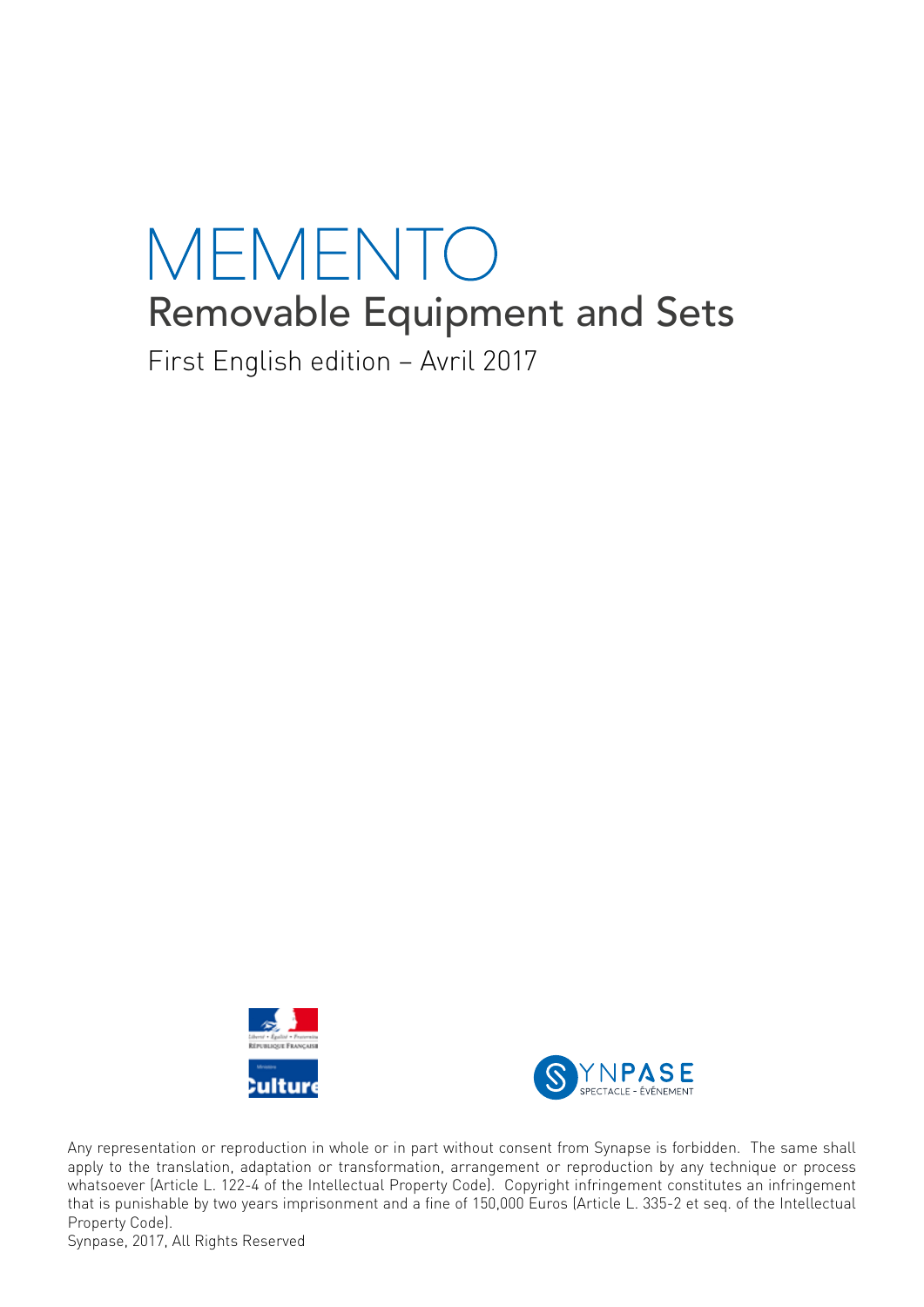## SUMMARY

| Article 10 - Appraisal on model, technical record and technical instructions 17<br>Article 13 - Review of the non-operating or pre-installation conservation status18<br>Article 14 - Inspection of the assembly before the first opening to the public 19<br>Article 18 - Qualified technician, ERP-recognised inspection body or CTS-authorised audit office  20<br>Article 20 - Qualified technician in the inspection of removable equipment and sets  20<br>Article 21 - Training of Qualified technician in the inspection of removable equipment and sets 21 |  |
|---------------------------------------------------------------------------------------------------------------------------------------------------------------------------------------------------------------------------------------------------------------------------------------------------------------------------------------------------------------------------------------------------------------------------------------------------------------------------------------------------------------------------------------------------------------------|--|
|                                                                                                                                                                                                                                                                                                                                                                                                                                                                                                                                                                     |  |
|                                                                                                                                                                                                                                                                                                                                                                                                                                                                                                                                                                     |  |
|                                                                                                                                                                                                                                                                                                                                                                                                                                                                                                                                                                     |  |
|                                                                                                                                                                                                                                                                                                                                                                                                                                                                                                                                                                     |  |
|                                                                                                                                                                                                                                                                                                                                                                                                                                                                                                                                                                     |  |
|                                                                                                                                                                                                                                                                                                                                                                                                                                                                                                                                                                     |  |
|                                                                                                                                                                                                                                                                                                                                                                                                                                                                                                                                                                     |  |
|                                                                                                                                                                                                                                                                                                                                                                                                                                                                                                                                                                     |  |
|                                                                                                                                                                                                                                                                                                                                                                                                                                                                                                                                                                     |  |
|                                                                                                                                                                                                                                                                                                                                                                                                                                                                                                                                                                     |  |
|                                                                                                                                                                                                                                                                                                                                                                                                                                                                                                                                                                     |  |
|                                                                                                                                                                                                                                                                                                                                                                                                                                                                                                                                                                     |  |
|                                                                                                                                                                                                                                                                                                                                                                                                                                                                                                                                                                     |  |
|                                                                                                                                                                                                                                                                                                                                                                                                                                                                                                                                                                     |  |
|                                                                                                                                                                                                                                                                                                                                                                                                                                                                                                                                                                     |  |
|                                                                                                                                                                                                                                                                                                                                                                                                                                                                                                                                                                     |  |
|                                                                                                                                                                                                                                                                                                                                                                                                                                                                                                                                                                     |  |
|                                                                                                                                                                                                                                                                                                                                                                                                                                                                                                                                                                     |  |
|                                                                                                                                                                                                                                                                                                                                                                                                                                                                                                                                                                     |  |
|                                                                                                                                                                                                                                                                                                                                                                                                                                                                                                                                                                     |  |
|                                                                                                                                                                                                                                                                                                                                                                                                                                                                                                                                                                     |  |
|                                                                                                                                                                                                                                                                                                                                                                                                                                                                                                                                                                     |  |
|                                                                                                                                                                                                                                                                                                                                                                                                                                                                                                                                                                     |  |
|                                                                                                                                                                                                                                                                                                                                                                                                                                                                                                                                                                     |  |
|                                                                                                                                                                                                                                                                                                                                                                                                                                                                                                                                                                     |  |
|                                                                                                                                                                                                                                                                                                                                                                                                                                                                                                                                                                     |  |
|                                                                                                                                                                                                                                                                                                                                                                                                                                                                                                                                                                     |  |
|                                                                                                                                                                                                                                                                                                                                                                                                                                                                                                                                                                     |  |
|                                                                                                                                                                                                                                                                                                                                                                                                                                                                                                                                                                     |  |
|                                                                                                                                                                                                                                                                                                                                                                                                                                                                                                                                                                     |  |
|                                                                                                                                                                                                                                                                                                                                                                                                                                                                                                                                                                     |  |
|                                                                                                                                                                                                                                                                                                                                                                                                                                                                                                                                                                     |  |
|                                                                                                                                                                                                                                                                                                                                                                                                                                                                                                                                                                     |  |
|                                                                                                                                                                                                                                                                                                                                                                                                                                                                                                                                                                     |  |
|                                                                                                                                                                                                                                                                                                                                                                                                                                                                                                                                                                     |  |
|                                                                                                                                                                                                                                                                                                                                                                                                                                                                                                                                                                     |  |
|                                                                                                                                                                                                                                                                                                                                                                                                                                                                                                                                                                     |  |
|                                                                                                                                                                                                                                                                                                                                                                                                                                                                                                                                                                     |  |
|                                                                                                                                                                                                                                                                                                                                                                                                                                                                                                                                                                     |  |
|                                                                                                                                                                                                                                                                                                                                                                                                                                                                                                                                                                     |  |
|                                                                                                                                                                                                                                                                                                                                                                                                                                                                                                                                                                     |  |
|                                                                                                                                                                                                                                                                                                                                                                                                                                                                                                                                                                     |  |
|                                                                                                                                                                                                                                                                                                                                                                                                                                                                                                                                                                     |  |
|                                                                                                                                                                                                                                                                                                                                                                                                                                                                                                                                                                     |  |
|                                                                                                                                                                                                                                                                                                                                                                                                                                                                                                                                                                     |  |
|                                                                                                                                                                                                                                                                                                                                                                                                                                                                                                                                                                     |  |
|                                                                                                                                                                                                                                                                                                                                                                                                                                                                                                                                                                     |  |
|                                                                                                                                                                                                                                                                                                                                                                                                                                                                                                                                                                     |  |
|                                                                                                                                                                                                                                                                                                                                                                                                                                                                                                                                                                     |  |
|                                                                                                                                                                                                                                                                                                                                                                                                                                                                                                                                                                     |  |
|                                                                                                                                                                                                                                                                                                                                                                                                                                                                                                                                                                     |  |
|                                                                                                                                                                                                                                                                                                                                                                                                                                                                                                                                                                     |  |
|                                                                                                                                                                                                                                                                                                                                                                                                                                                                                                                                                                     |  |
|                                                                                                                                                                                                                                                                                                                                                                                                                                                                                                                                                                     |  |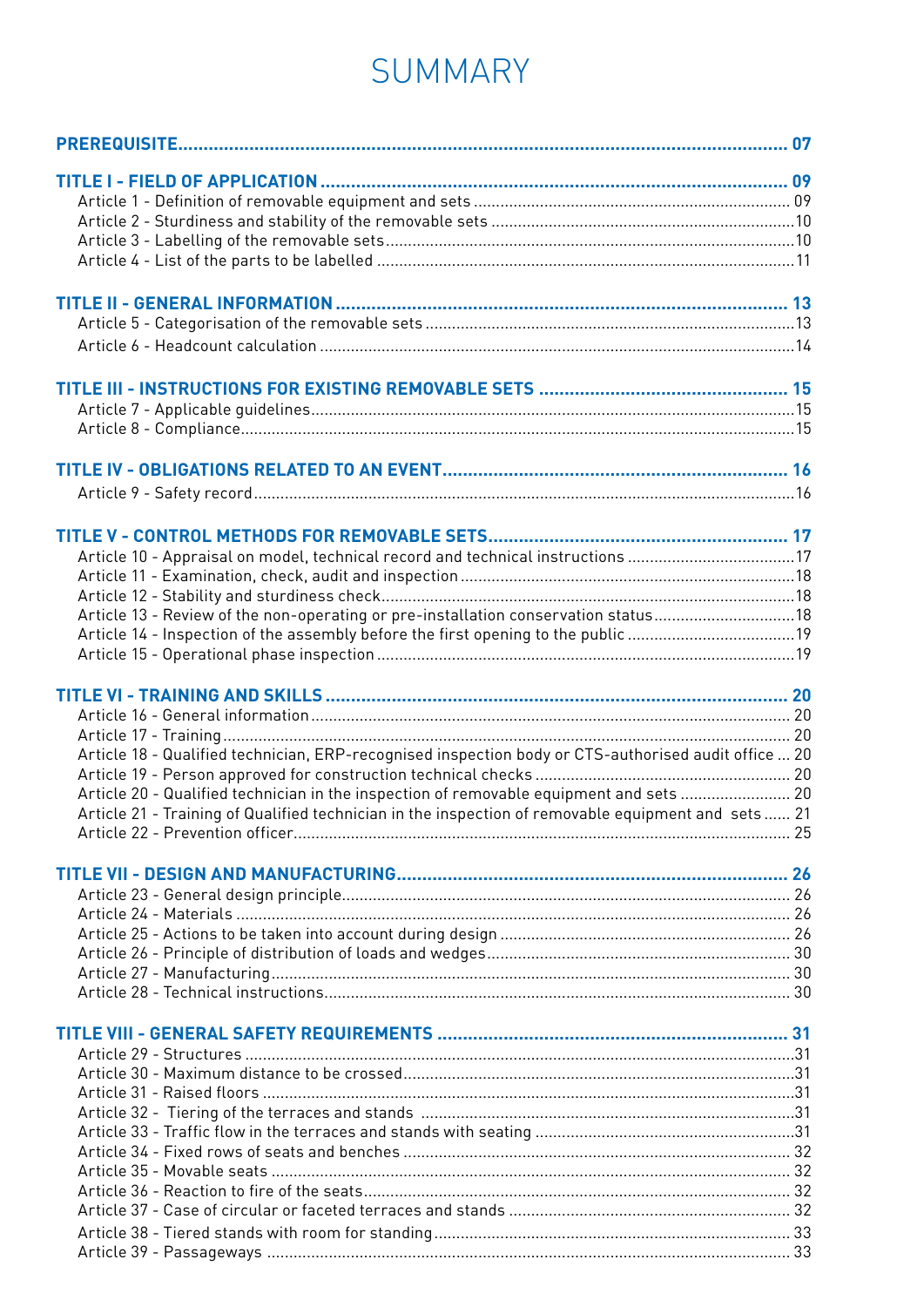|                                                                                  | 50 |
|----------------------------------------------------------------------------------|----|
|                                                                                  |    |
|                                                                                  |    |
|                                                                                  |    |
| Article 67 - Confirmation of correct assembly of removable equipment and sets 53 |    |
|                                                                                  |    |
| §2 related and/or separate stages, podiums and frames                            |    |
|                                                                                  |    |
| §3 related and/or separate stages, podiums and frames                            |    |
|                                                                                  |    |
|                                                                                  |    |
|                                                                                  |    |
|                                                                                  |    |
|                                                                                  |    |
|                                                                                  |    |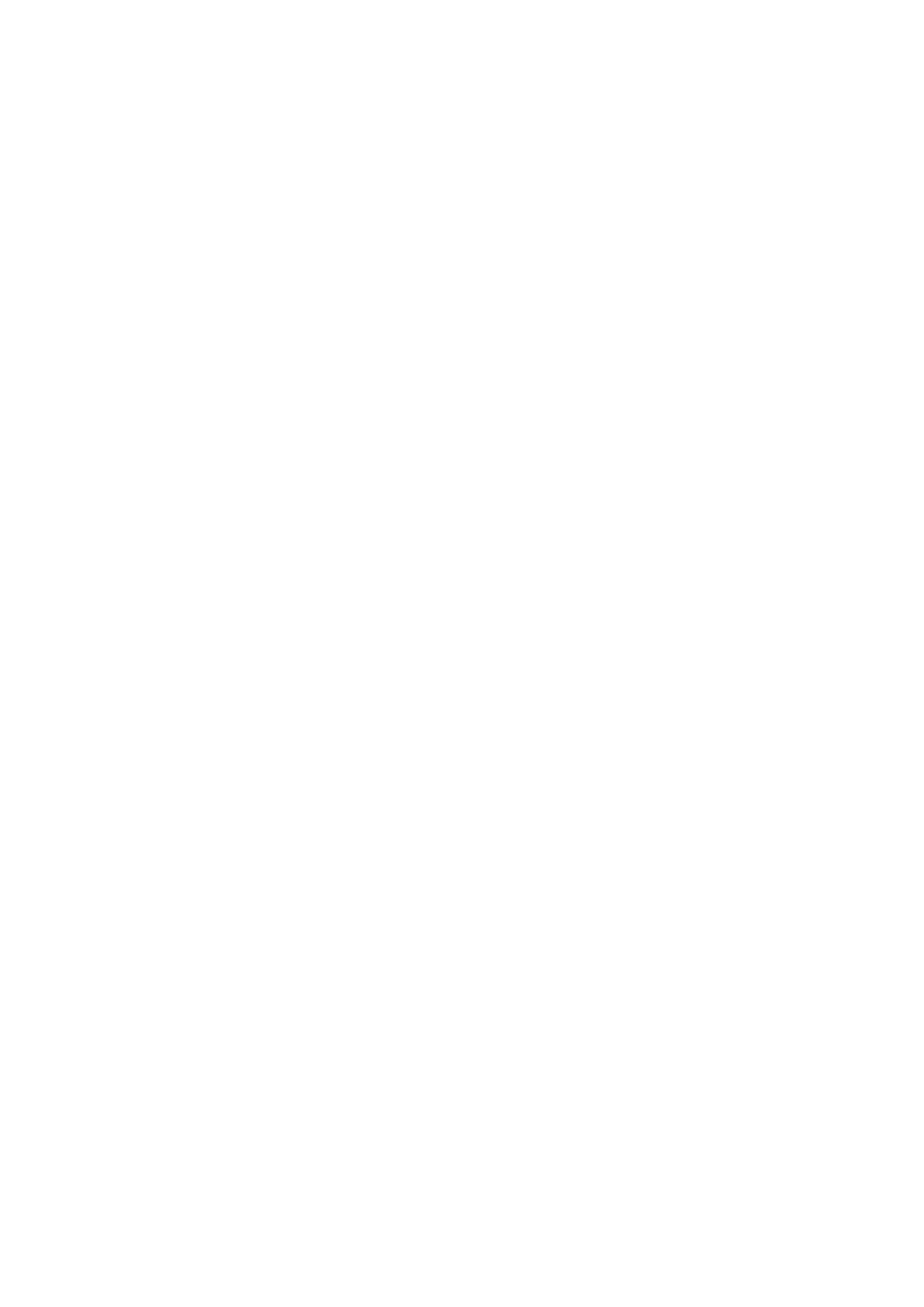## PREREQUISITES

This Handbook should make it possible to work risk-free and to accommodate people safely, also, the nine main principles of risk prevention defined by the Labour Code in Article L.4121-2 as well as the amended safety regulation to counter the risks of fire in the ERP adopted by decree on 25 June 1980 and the applicable standards are a necessary prerequisite:

#### The 9 general principles of prevention (Labour Code)

This Handbook should make it possible to work safely and to accommodate people safely, also, the nine general principles of risk prevention set out by the Labour Code in Article L.4121-2 are a necessary prerequisite:

- Avoiding risks;
- Evaluating risks that cannot be avoided;
- Combating risks at the source;
- Adapting work to the individual;
- Taking into account the state of technical progress;
- Replacing anything dangerous with something non-dangerous or less dangerous;
- Planning prevention;
- Giving priority to collective protection measures;
- Giving appropriate instructions to workers.

#### The fundamentals of ERP regulation (modified decree of 25 June 1980)

- Facilitating the quick and safe evacuation of people;
- Ensuring access to facades for the fire fighters;
- Building components (the building's structure, doors, partitions, sheathing, ceilings and floors) and decoration materials must be fire-resistant;
- The layout, distribution and isolation must ensure that occupants and third parties are protected;
- The number and width of exits and passageways must be proportionate to the number of people who are going to be using them;
- Emergency lighting is mandatory;
- The storage, distribution and use of explosive and toxic products and flammable liquids is prohibited in places accessible to the public;
- Technical installations must have compulsory security and correct functioning guarantees;
- Every establishment must have a means of alerting fire fighters and the public, trained staff and riskappropriate emergency facilities.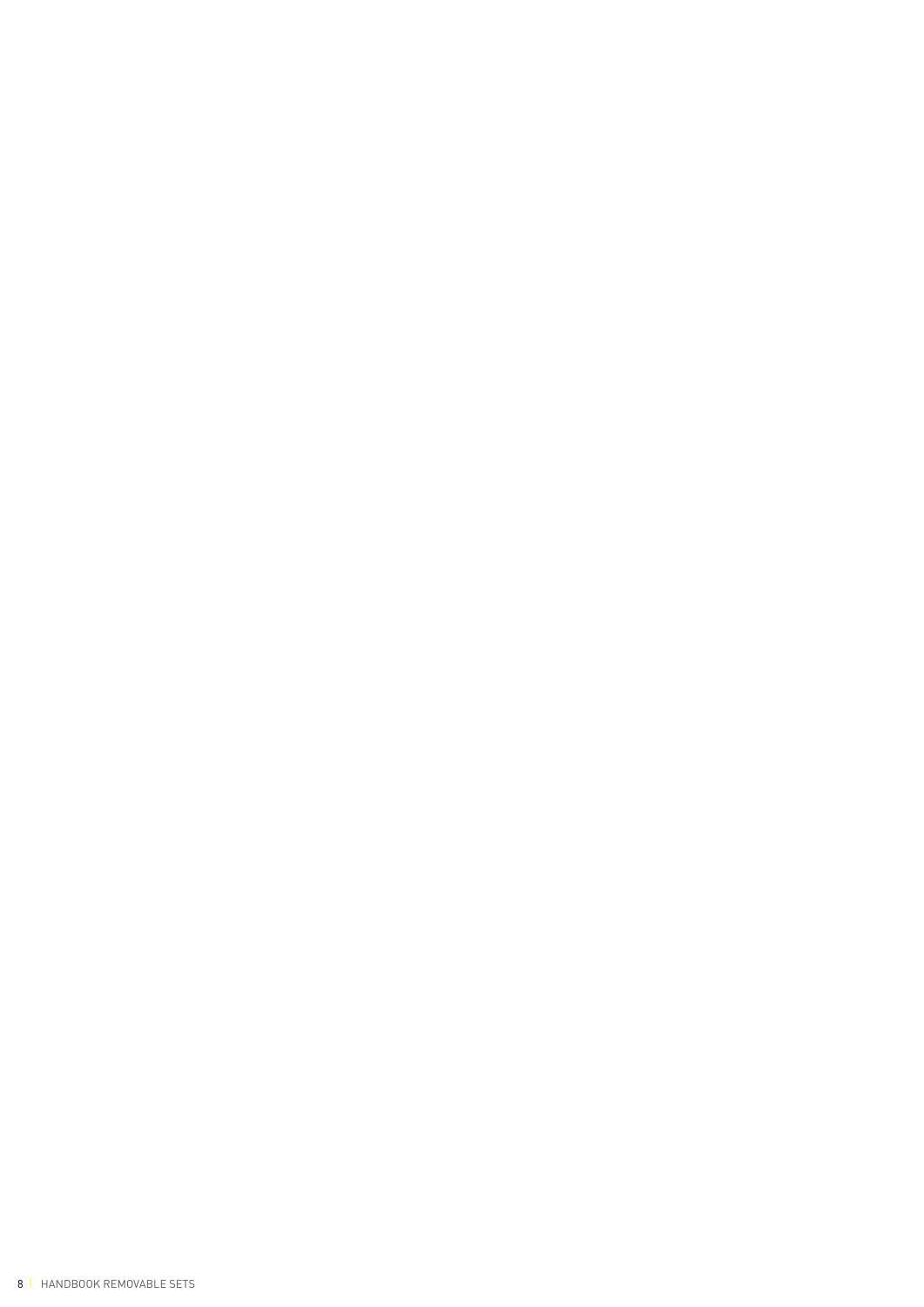## TITLE I Scope of application

## **Article 1 -** Definition of removable equipment and sets

This text applies to removable equipment and sets, hereinafter "removable sets", installed for temporary events, without prejudice to any obligations arising from other regulations.

§ 1. It consists of a removable set, all frames are designed to be able to be assembled and disassembled repeatedly or for a one-off, and installed temporarily for accommodating people, for instance for any cultural events, sporting events, exhibitions, conferences, whatever the installation site may be.

§ 2. Removable sets are temporary installations set up inside or outside closed and/or covered constructions for no longer than 3 months, excluding assembly and disassembly times.

This period of time can, however, be extended for the duration of cultural, commercial, tourism and sporting events, up to a maximum of one year for removable sets directly related to this event.

Installations lasting longer than 3 months constitute an extended installation.

Beyond the limit of one year, cited above, the removable sets are considered, calculated and verified according to the requirements applicable to permanent buildings.

§ 3. Removable sets include:

- The frames intended to support people (OP) include the stands and their integrated equipment, podiums, walkways, stairs, ramps, stages, raised platforms, stage management, tracking and camera towers, etc.;
- The stage equipment frames (OS) support the sets, ceilings, walls, lighting, sound system, screens, video, advertising materials and signage, etc.;
- The stage equipment frames (OS) only support authorised personnel subject to the technical requirements related to assembly, disassembly and maintenance;
- Accessories contribute to the installation, lifting and maintenance of the frames. They include hoists, slings, guy wires, pulleys, carts, shackles, axles, pins, etc.
- § 4. The terms and definitions in the Glossary clarify the provisions in this Handbook.

§ 5. The following shall be excluded from the scope of this Handbook:

- Cart-type towed stages on wheels;
- Telescopic stands.

## **Article 2 -** Sturdiness and stability of the removable sets

§ 1. Removable sets are designed, manufactured, installed and maintained so as to ensure their sturdiness and stability, and to allow the safe accommodation and evacuation of all people on site. The technical requirements for these removable sets are defined in Title II onwards.

§ 2. The manufacturer of the component parts and removable sets provides technical instructions, the content of which is defined in article 28.

§ 3. The owner ensures that the component parts of the removable set are in good condition before they are made available to the installer.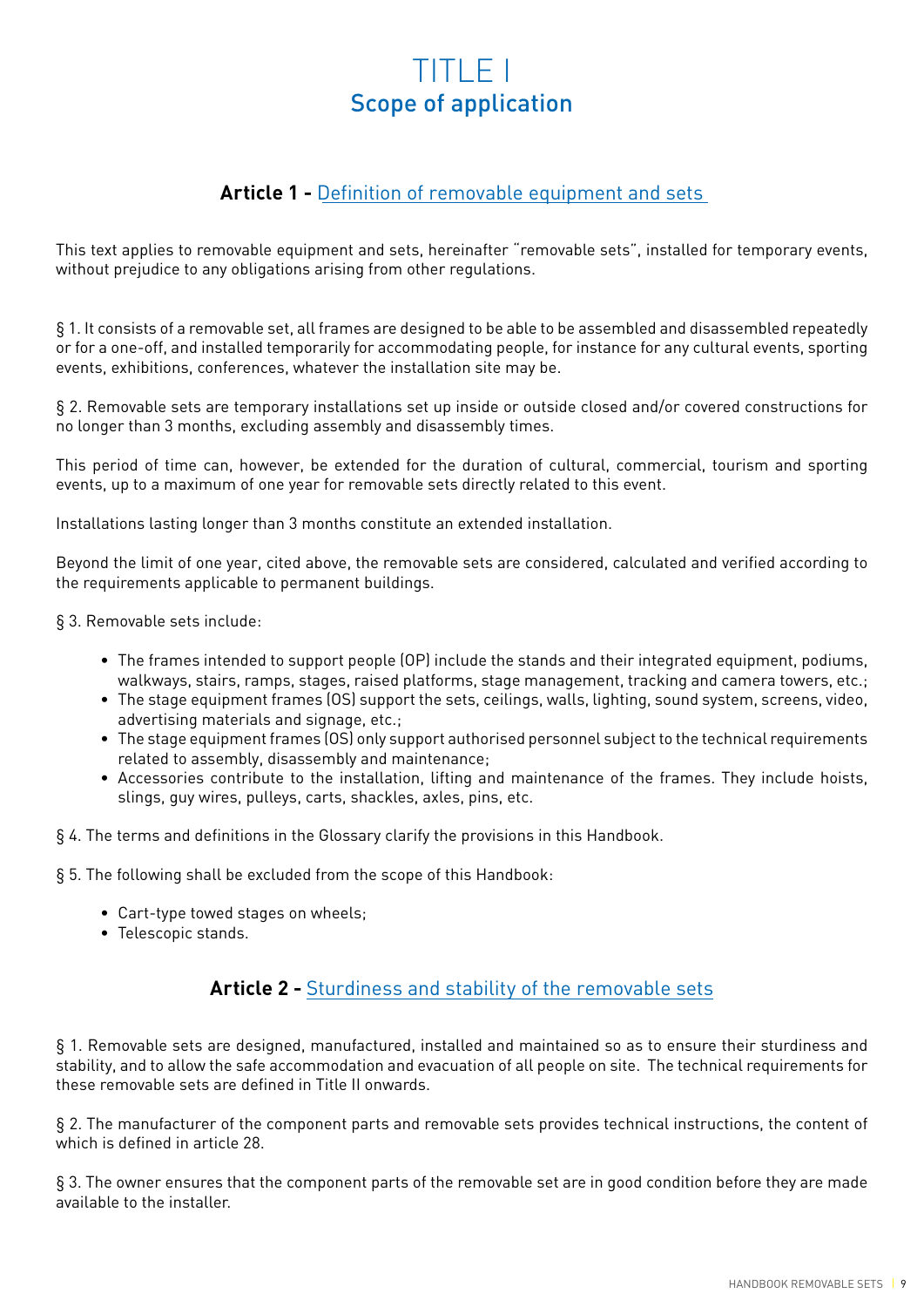§ 4. The installer ensures that the removable set is assembled correctly in accordance with the manufacturer's technical instructions.

§ 5. The user appoints any person or company working in or on the removable set to put on a show or an event. This removable set is likely to be completed without changing its structural and safety features, except with written agreement from the installer.

§ 6. Components added on to the removable sets shall comply with the provisions of the texts that apply to them and shall not be detrimental to the sturdiness and stability of the structure as well as the safety of the set.

§ 7. The inspection of the removable sets is carried out by a qualified technician (cf. articles 20 and 21) or an ERPauthorised inspection body or a CTS-authorised audit office following the methods outlined in Title XI.

§ 8. The aim of a COFRAC accreditation specific to removable sets is to be achieved within 5 years following the publication of this text.

§ 9. The technical audit bodies applying for approval from the Ministry of the Interior for regulatory audits of marquees, tents and structures are accredited for this activity beforehand as Type A inspection body under the NF EN ISO/CEI 17020 standard by the French accreditation committee or by any other equivalent accreditation body that is a signatory of the multilateral agreement reached within the framework of the European coordination of accreditation bodies.

## **Article 3 -** Labelling of the removable sets

The components that contribute to the sturdiness of a removable set are labelled in a non-removable way so as to ensure their traceability. The type and methods of labelling to be carried out are determined below separately for new and existing equipment.

§ 1. Labelling of new equipment.

§1.1 The labelling of the new equipment is carried out by the manufacturer. In general, all the elements and components contributing to the stability/sturdiness of the structure or people's safety are labelled (excluding pins and axles).

The labelling shall include at least the following information:

- The name or the acronym of the manufacturer;
- The model number which makes it possible to make the link between this number and the technical data sheet for the product;

The year of manufacture or any indication that makes it possible to find the year of manufacture (such as the order number, batch number of manufacture, etc.). Every reference is made up of letters, numbers or a combination of both. This labelling, which is easily identifiable and legible, is carried out in a durable way. It is compatible with the size of the parts. The formulation of the labelling is specified in the manufacturer's technical instructions defined in the Glossary.

The list of parts to be labelled include:

- Bases, fixed or articulated footings, articulated or non-articulated adjustable base plates;
- Load-bearing parts, jambs, poles, trusses, frames and elevation triangles;
- Double members;
- Gin poles;
- Bracing elements (excluding bracing by tubes and collars);
- Support elements for seats or benches;
- Frames or floor supports;
- Floor elements;
- Protection against falls from a height (railing).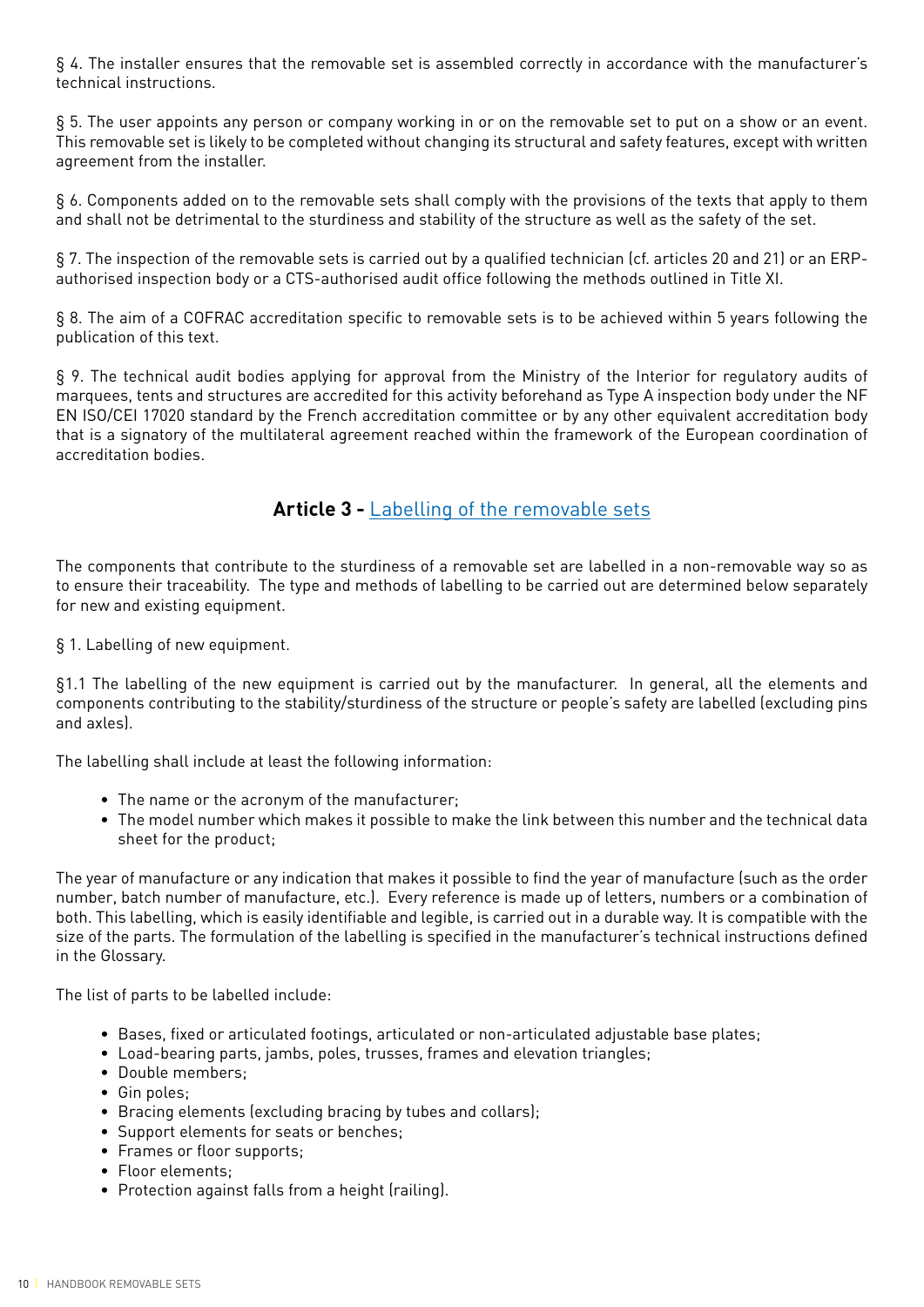§1.2 Labelling of the seats.

The individual seat comprises the seat and its attachment. When the seat is moulded, only the labelling confirming its reaction to fire is required.

§1.3 Labelling of accessories.

The maintenance and lifting accessories include a specification of their SWL (Safe Working Load), or WLL (Working Load Limit).

In addition to the manufacturer's mark, the scaffolding assembly collars also bear the model number.

§ 2. Labelling of existing equipment.

§2.1 The labelling of existing material shall be carried out by the owner of the removable set no later than 1 January 2020. However, on the expiry of this deadline, the labelling is only necessary when the parts are removed from storage.

§2.2 The labelling of existing equipment is ensured on a durable basis (by way of a stamp, a ring, etc.). It is labelled "earlier than (four digits of the year of publication of the document)» and specifies the manufacturer's name or acronym if known, or otherwise the name or the initials of the owner.

## **Article 4 -** List of the parts to be labelled

§ 1. For the removable stands:

- Trusses;
- Elevation components;
- Bracing components;
- Seat support components;
- Railings;
- Floors or floor frames/supports;
- Bases, fixed or articulated footings, articulated or non-articulated adjustable base plates, jacks;

§ 2. For scaffolding and towers:

- Jambs;
- Trusses, frames;
- Double members;
- Diagonals;
- Prefabricated frames or floor supports;
- Protection against falls from a height (railings and baseboards);
- Stair components;
- Bases, fixed or articulated footings, articulated or non-articulated adjustable base plates, jacks. The main parts bear the mark provided for by the NF EN 12810-1 standard.

#### § 3. For the stages and covered stages:

- Jambs, poles, trusses, frames;
- Frames or floor supports;
- Lift masts;
- Railings;
- Bases, fixed or articulated footings, articulated or non-articulated adjustable base plates, jacks.
- § 4. For stairs and walkways:
	- Jambs, poles, trusses, frames;
	- Frames or floor supports;
	- Trusses;
	- Railings;
	- Steps, risers and baseboards;
	- Bases, fixed or articulated footings, articulated or non-articulated adjustable base plates, jacks.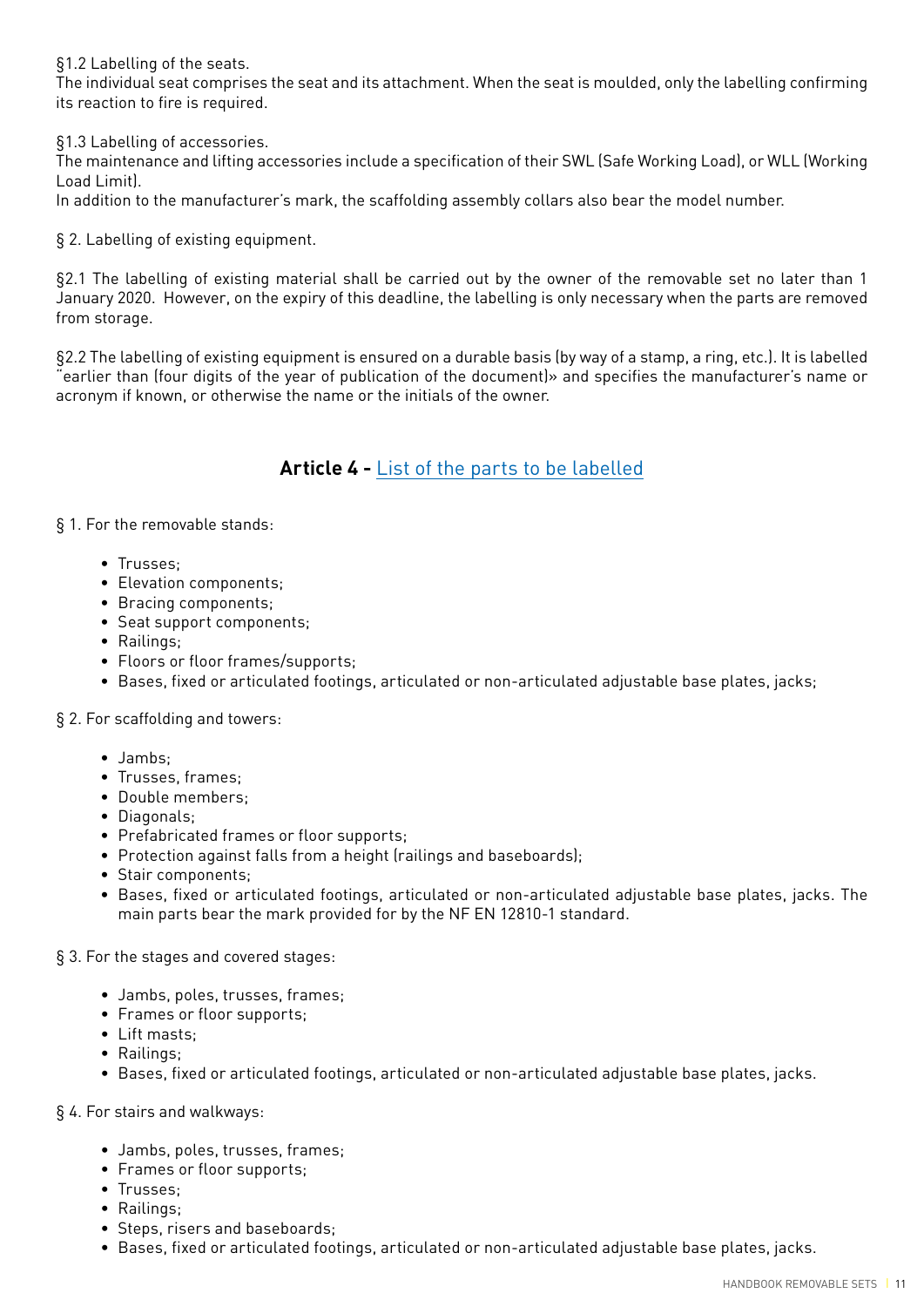#### § 5. For the trusses, totems, and grids:

- Base plates, heavy baseplate components, weighted or unweighted;
- Trusses;
- Angles, clamps, mast lift trolleys, tower tops;
- Specific suspension components, flanges etc.;
- Bases, fixed or articulated footings, articulated or non-articulated adjustable base plates, jacks;
- Connecting sleeves (olives): only the manufacturer's identification mark is required.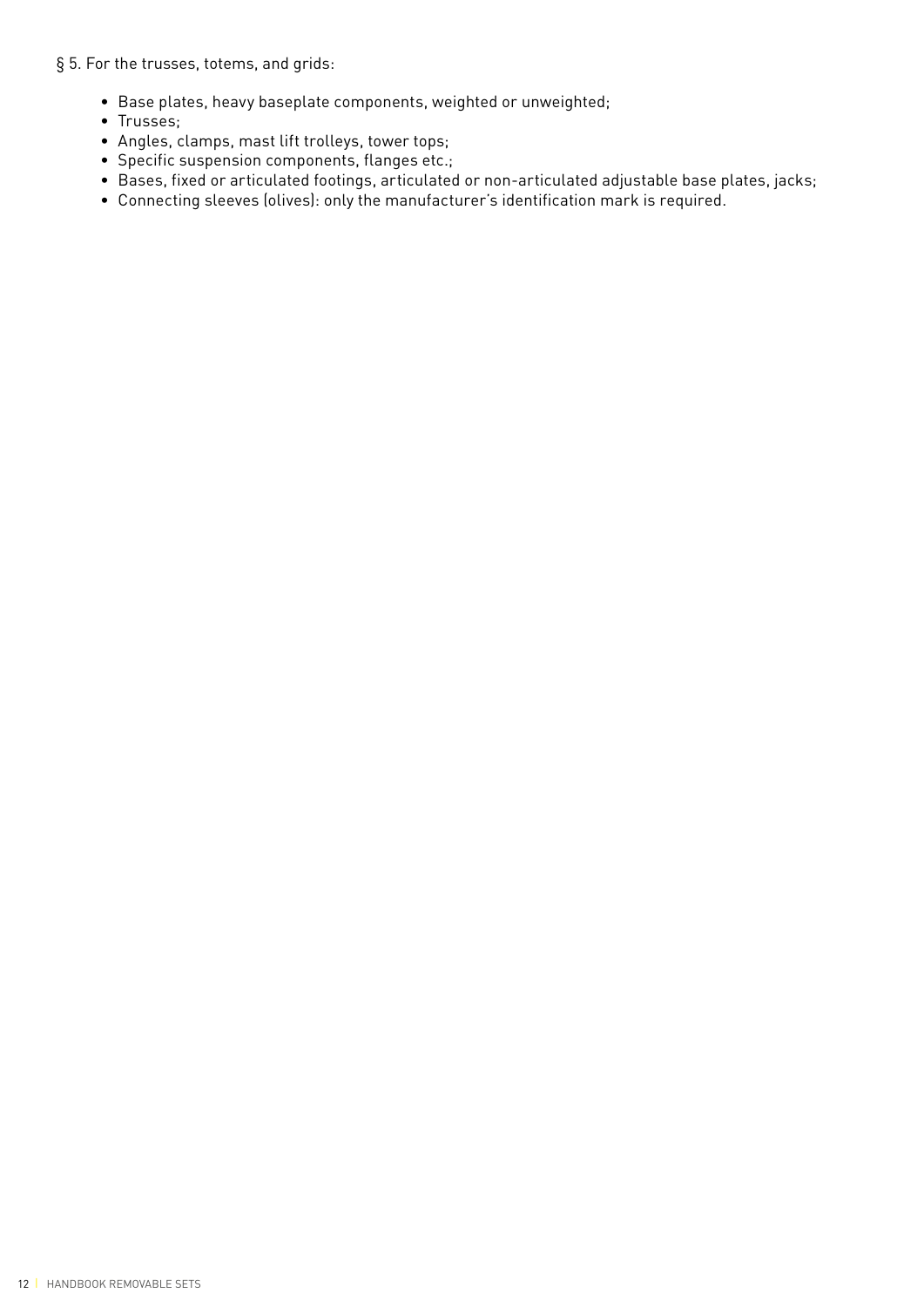## TITLE II General

## **Article 5 -** Categorisation of the removable sets

§ 1. Frames for supporting people.

Frames for supporting people are categorised according to the height a person could fall from. Drop height refers to the largest vertical distance between the floor level of the main frame and impact area located below.

For the purposes of this paragraph, the following are concerned:

- Covered or uncovered stages;
- Stages and podiums accommodating spectators joined with stands;
- Covered or uncovered towed stages and stands, operated at a fixed station, considered the same as other stages and stands;
- Stage management towers and tracking towers or structures.

The height looked at in the remainder of this document is the height measured at the "high point" of the removable set.

#### § 1.1 Category OP1:

- Stands for seated and standing spectators, podiums, stages or raised floors, stairs and ramps (prefabricated) with a drop height of less than 1.20 metres, wedges included;
- Prefabricated walkways with a maximum range of 3 metres and a drop height of less than 1.2 metres, wedges included.

#### § 1.2 Category OP2:

- Stands for seated and standing spectators with a drop height greater than or equal to 1.2 metres and less than 3.5 metres, wedges included;
- Podiums, stages or raised floors with a drop height greater than or equal to 1.2 metres and less than 2 metres, wedges included;
- Stairs and ramps with a drop height greater than or equal to 1.2 metres and less than 3.5 metres, wedges included;
- Prefabricated walkways with a maximum range of 3 metres and a drop height of more than or equal to 1.2 metres and less than 3.5 metres, wedges included.

#### § 1.3 Category OP3:

- Stands for spectators with a drop height greater than or equal to 3.5 metres, wedges included;
- Podiums, stages or raised floors with a drop height greater than or equal to 2 metres, wedges included;
- Walkways with a range that is greater than or equal to 3 metres, regardless of the drop height, wedges included;
- Any walkway with a drop height greater than or equal to 3.5 metres, wedges included;
- Stairs and ramps with a drop height greater than or equal to 3.5 metres, wedges included;

#### § 2. Stage equipment frames.

Stage equipment frames are categorised according to the risk they pose to people in the event of tipping or collapse. These include crossbars, totems, grids, trusses, lifting towers, structures supporting sound, lighting and video equipment and/or sets. They are not intended to accommodate personnel, except during assembly, disassembly, adjustment and maintenance.

The heights defined in the categories of stage equipment frames are measured from the bearing surface.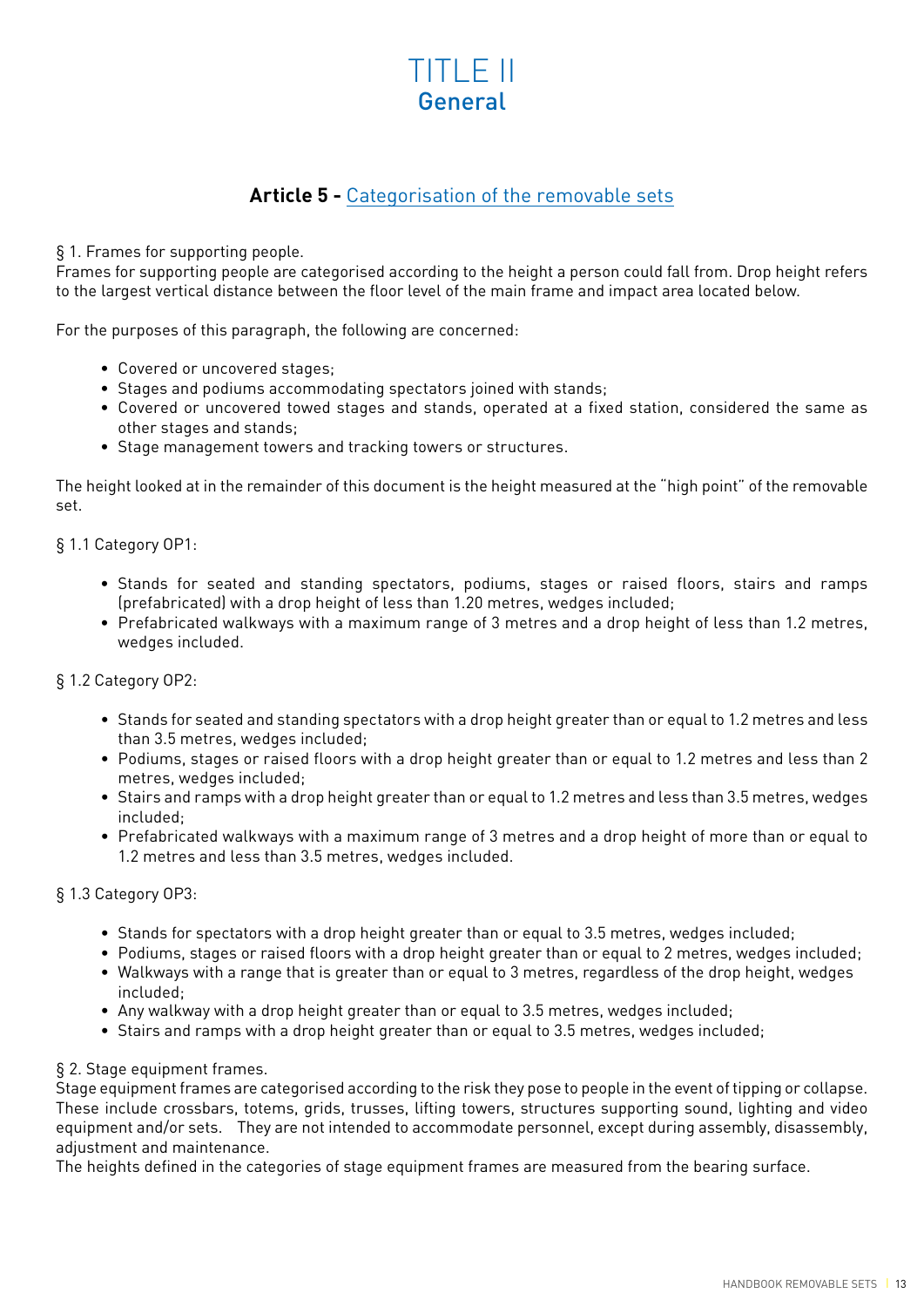§ 2.1 Category OS1:

All stage equipment frames whose highest point is less than 3.5 metres, wedges included.

§ 2.2 Category OS2: All stage equipment frames whose highest point is more than or equal to 3.5 metres and less than 6.2 metres, wedges included.

§ 2.3 Category OS3:

All stage equipment frames whose highest point is greater than or equal to 6.2 metres, wedges included.

## **Article 6 -** Headcount calculation

The maximum number of people admitted to a viewing space is calculated by adding up:

- The number of people sitting on the seats;
- The number of people sitting on benches or terraces at a rate of two people per linear metre;
- The number of people standing, outside of passageways used for evacuations, at a rate of three people per square metre.

The maximum number of people admitted onto a stage or a podium is determined according to the organiser's declaration, in order to calculate the passageways.

The maximum number of people admitted in the OP when it is not public, will comply with the requirements of the Labour Code.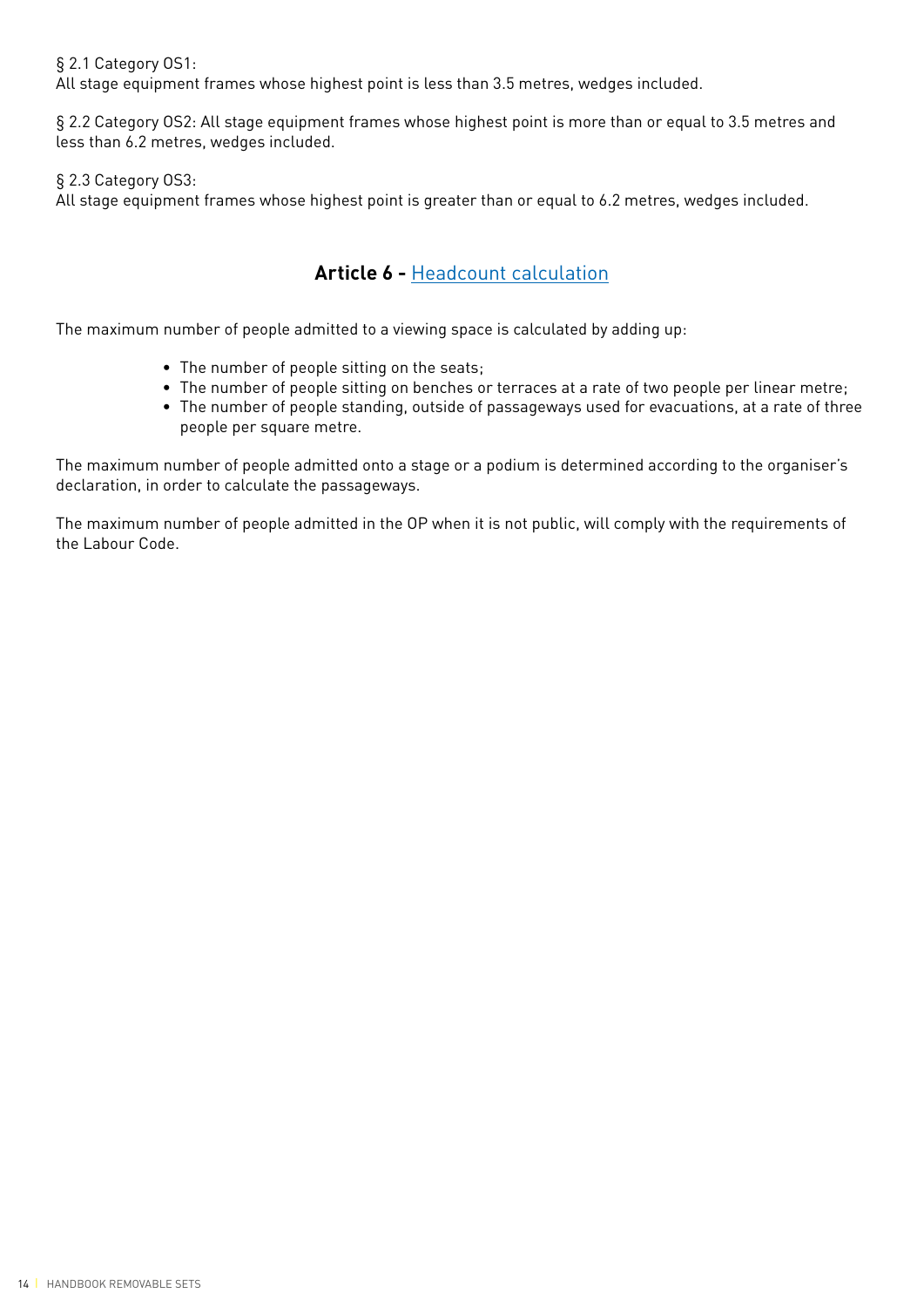## TITLE III Instructions for existing removable sets

## **Article 7 -** Applicable guidelines

§ 1. With the exception of the requirements relating to technical and design documentation, administrative provisions for the categorisation of removable sets, and those relating to inspections, audits and checks, this document does not apply to removable sets put on the market before its date of publication.

§ 2. When the design and manufacturing guidelines are not known, the owner justifies the sturdiness by a calculation note and/or by a laden test. The results are approved by a person or a body certified in technical checks by the ministry in charge of construction.

## **Article 8 -** Compliance

Making the removable sets comply with the technical requirements for design and manufacturing is carried out within a period of 5 years from the publication of this text.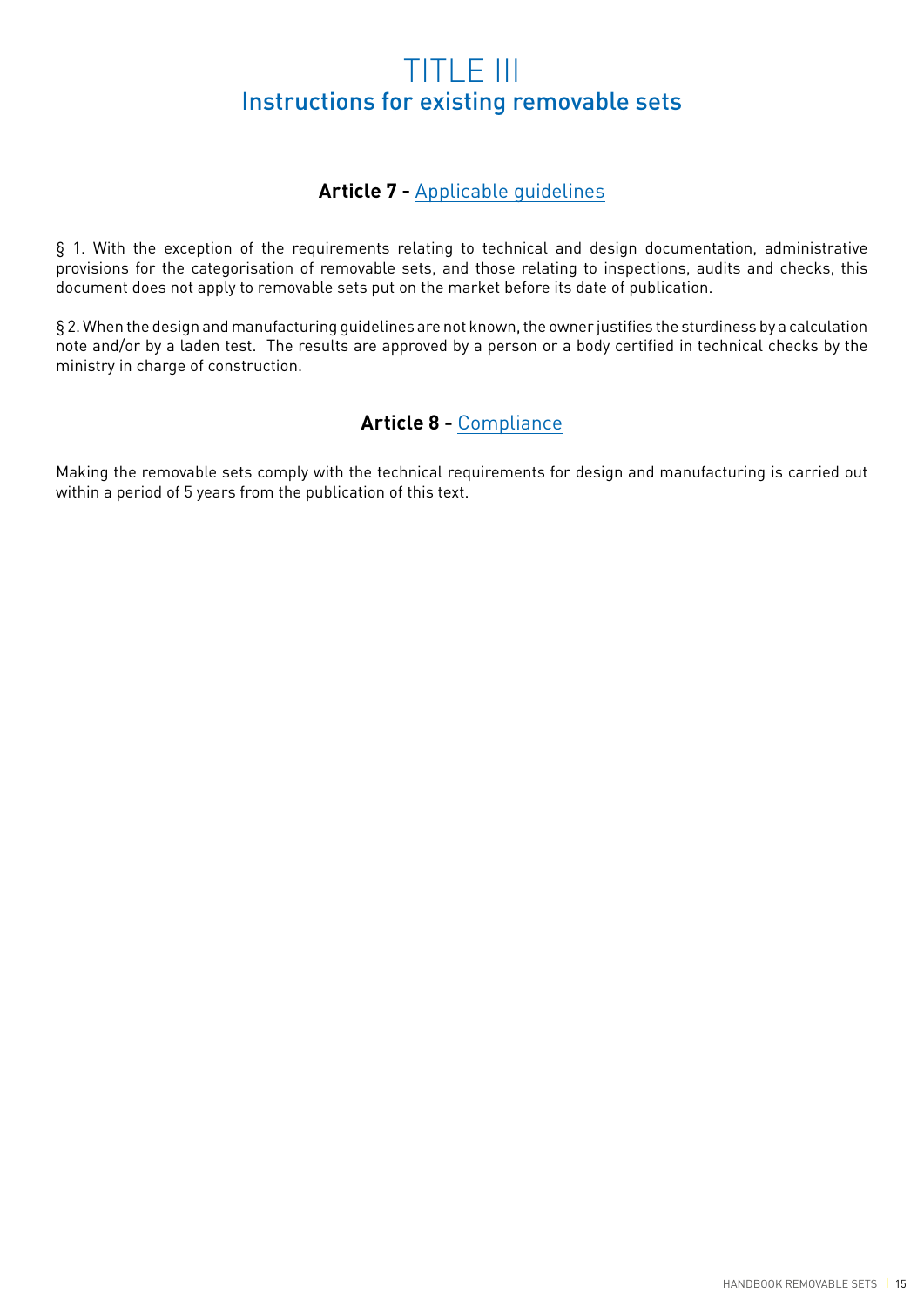## TITLE IV Requirements related to an event

## **Article 9 -** Safety record

§ 1. Prior to the event, the organiser provides the administrative police authority with a safety record , the content of which is outlined in Article 65.

§ 2. The organiser shall also forward it to the owner, the operator and the installer of the removable set. The safety record includes all of the elements implemented to carry out the installation.

§ 3. Before any installation and up to the point of disassembly, the organiser shall ensure the updating and the availability on site of the documents confirming the compliance of the removable sets and their adaptation to the constraints of the place and the event.

§ 4. During the phases of supply, preparation, assembly, adjustment, check and inspection, repetition, and until disassembly, the concurrent activities of the participants come under a prevention plan. It is the organiser who initiates it and coordinates the implementation. In accordance with Decree n°2008-244 of 7 March 2008 (articles Article R4511-1 et seq. of the Labour Code), the overall coordination of the prevention measures is intended to prevent the risks related to interference between the activities, installations and equipment of different companies at the same place of work.

§ 5. The organiser ensures that a safety protocol is implemented for loading and unloading operations performed by a haulier, which does not require the development of a prevention plan.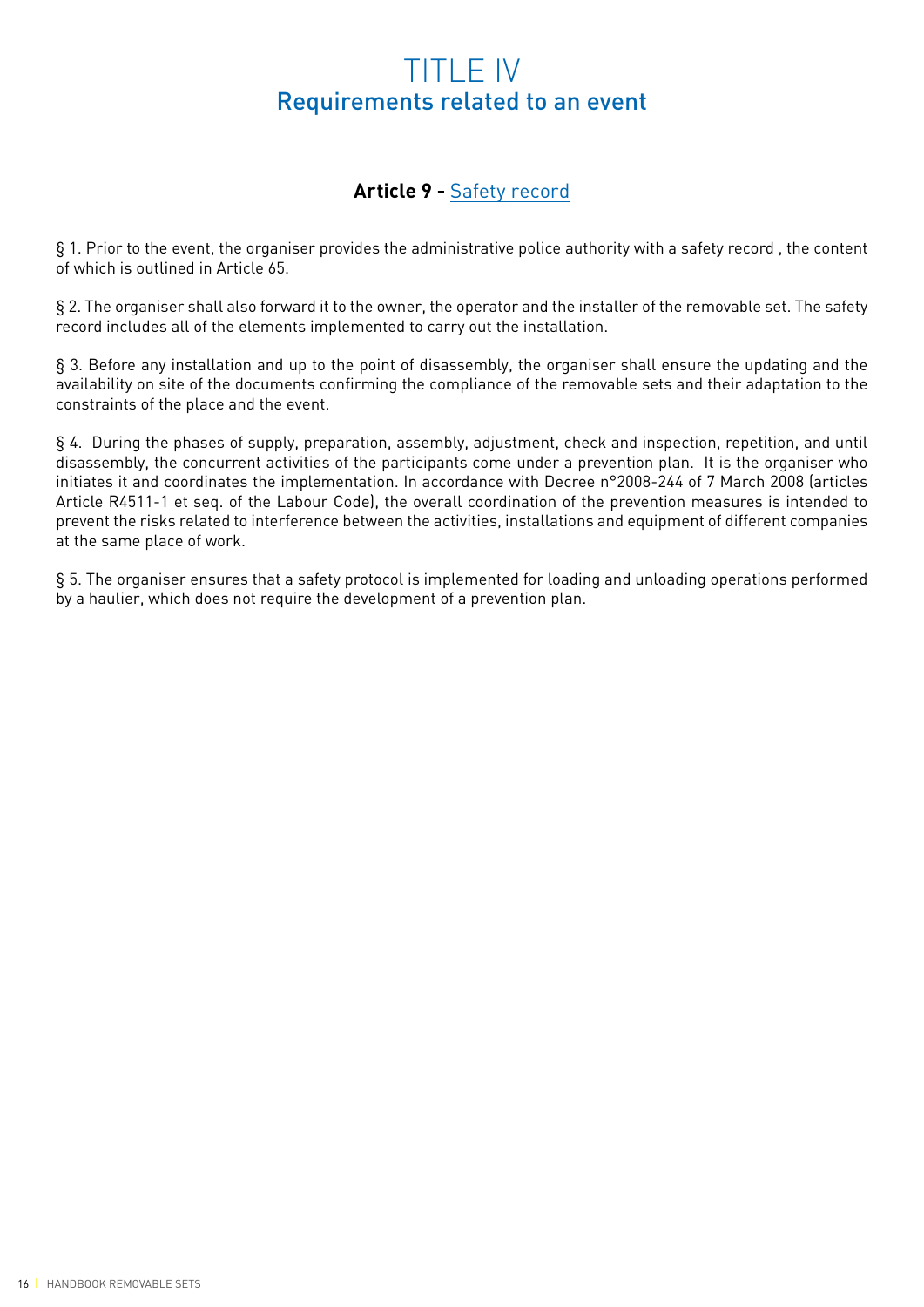## TITLE V Control methods for removable sets

## **Article 10 -** Appraisal on model, technical record and technical instructions

#### § 1. Model appraisal.

Appraisal of the construction principle of the model, prior to the technical inspections operations. The model appraisal is limited to the module assembly configurations foreseen by the manufacturer and clearly listed in the technical instructions. It specifies the maximum conditions of use of the system.

The constitutive file for the issuance of the model appraisal comprises in particular:

- The references of the equipment used;
- The plans for manufacturing and the entire model;
- The calculation notes specific to each model;
- The test reports, if applicable, and their interpretative documents;
- Description of the operating procedures for the assembly of the components;
- The technical, installation and usage instructions.

This model appraisal is issued by a technical controller recognised by the ministry in charge of the construction. The appraisal has no time limit, with the exception of the release of new legislative or regulatory texts, or total or partial modification of the model.

Installations that support equipment, the effect of which has not been taken into account in the study of model, are subject to an appraisal of the technical record.

#### §2. Technical record appraisal.

Appraisal of the construction principle of the removable set, prior to the technical inspections operations. It is created for removable sets for which there is no model appraisal or for which the model appraisal does not take into account the configurations(s) of the event (monotype interaction (non-independent), assembly of materials with different manufacturing, specific parts, addition of materials such as extensions of covered stages on wheels, tarpaulins, covers, masts, billboards...).

The technical record is limited to an identical installation (which can be repeated at the same place), an event or a tour configuration for example.

The technical record includes:

- The technical instruction(s);
- The assembly and detailed plans;
- The calculation notes referred to by a technical controller recognised by the ministry in charge of the construction, ensuring the sturdiness and the stability of the removable set and its components, in the configuration outlined in the organiser's safety record;
- In the absence of calculation notes, justification by testing;
- Model appraisals, if there are any;
- In all cases, the technical instructions and/or loads charts of the removable set's components.

#### § 3. Technical instructions.

The technical instructions are written by the manufacturer and they make it possible to identify parts, identify risks and to get familiar with the process of safe assembly and disassembly.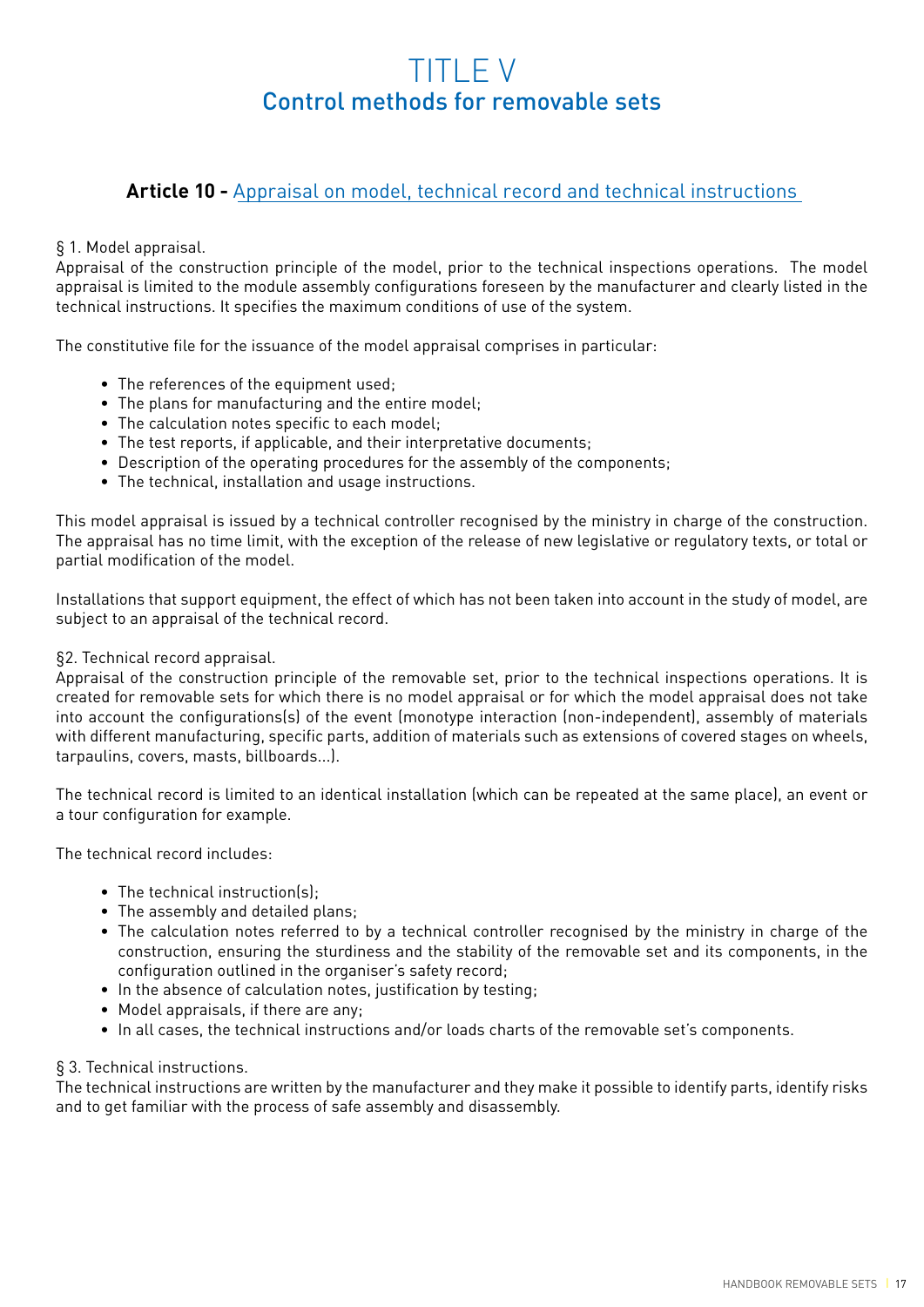At a minimum it contains the components and/or the description of the following components:

- The acronym and the name of the manufacturer;
- The contact details of the importer, if applicable;
- Reference to this text;
- Description of the parts;
	- The codification of the labelling of the components;
	- Assembly and disassembly risk analysis and the means of protecting oneself from them;
	- The assembly and disassembly procedure with a description of the different phases, their order, the necessary tools and lifting equipment, the aerial lifts and forklift trucks that may be needed, individual and collective protection equipment and any possible anchor points;
	- Slinging techniques and installation techniques of safety systems (slings, fall breakers, etc.);
	- Adapting tracking workstations and cameras located high up on the trusses and grids, taking into account the installations and the possibilities of evacuation and emergency services;
	- The installation of collective protection equipment and/or anchor points and temporary safety lines;
	- Upkeep and maintenance requirements specifying the operations to be carried out and their frequency;
	- Acceptable deformation limits during inspections are specified in the manufacturer's technical instructions;
	- The removable sets' components can only be repaired by the manufacturer or by personnel that they have authorised in a written document;
	- Implementation precautions for supports, floors and stability;
	- Usage limitations associated with weather conditions outside and in the presence of people during the phases of assembly, operation and disassembly;
	- The limits, in terms of loads, during the operational phase;
	- The reference of the model appraisal, if applicable;
	- The reference of the reaction to fire report, if applicable.

## **Article 11 -** Examination, check, audit and inspection

The removable sets are subject to:

- An examination in order to ensure that they are consistent with the organiser's safety record;
- A stability and sturdiness check confirmed by a model appraisal and/or a technical record;
- A check on the components to verify that they are in good condition;
- An inspection of the assembly before the first opening to the public;
- An inspection during the operational phase to ensure the sustainability of the assembly condition. The associated frequency, content and degree of competence are defined in Title XI.

## **Article 12 -** Stability and sturdiness check

Titles XI and XIII identify the removable sets for which the manufacturer, owner, organiser or installer is carrying out checks on the stability and sturdiness or is having them carried out. At the end of this check, an appraisal relating to stability and sturdiness, drawn up by an inspection body approved to conduct technical checks on buildings, is issued for these removable sets.

This appraisal may take the form of a "model appraisal" drawn up by an inspection body approved for ranges of modular removable sets allowing for several installation configurations, or the form of a "technical record appraisal" in other cases.

#### **Article 13 -** Review of the non-operating or pre-installation conservation status

The owner or installer shall carry out, or have carried out, an examination on the conservation status for the removable sets outlined in article 58.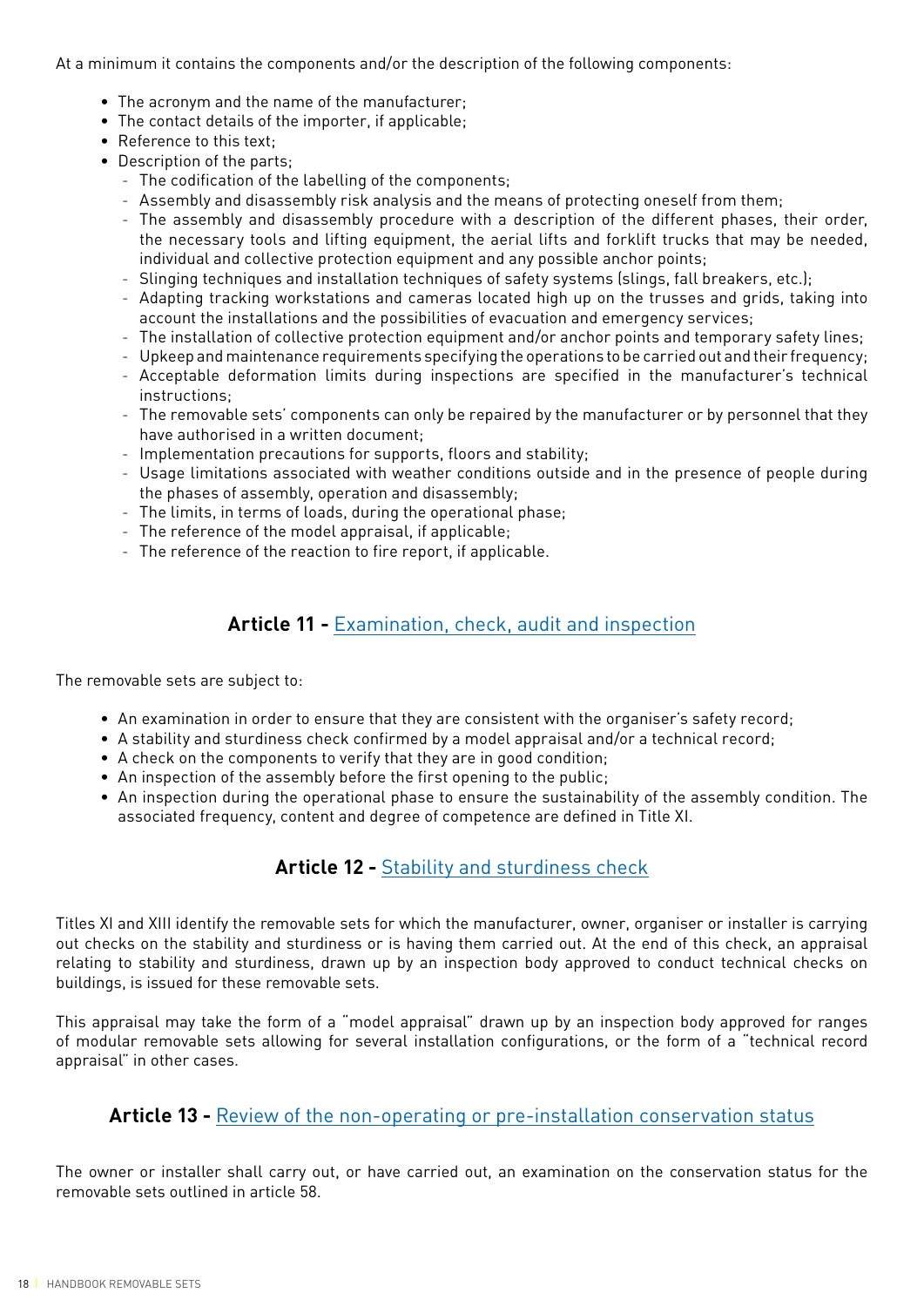Article 58 identifies the removable sets for which the organiser is conducting an inspection, or having one conducted, of the assembly before its first opening to the public.

The article 68 "Inspection report" specifies the nature and methods of this inspection.

This inspection ensures that they are installed in line with the specifications provided by the technical instructions and the requirements specification drawn up for the event, and that they can be used safely.

This inspection is carried out by an ERP-recognised inspection body or a CTS-authorised audit office, or a qualified technician (see Article 20), or by the person in charge of the assembly, according to the categories of removable sets defined by Article 5.

## **Article 15 -** Operational phase inspection

The owner or organiser shall carry out, or have carried out, the following inspections for the removable sets outlined in article 58:

- An inspection to ensure good condition before each arrival of people;
- An inspection after repairs or modification of the installed removable set;
- Consistency with the new requirements specification in the particular case of removable sets used for an event other than the one that they were originally installed for.

These inspections are carried out either by the organiser if they have the necessary competence, or by a qualified technician (see Article 20) or by an ERP-recognised inspection body or a CTS-authorised audit office according to the categories of removable sets defined by this text (see Article 5), and following the methods outlined in Title VI.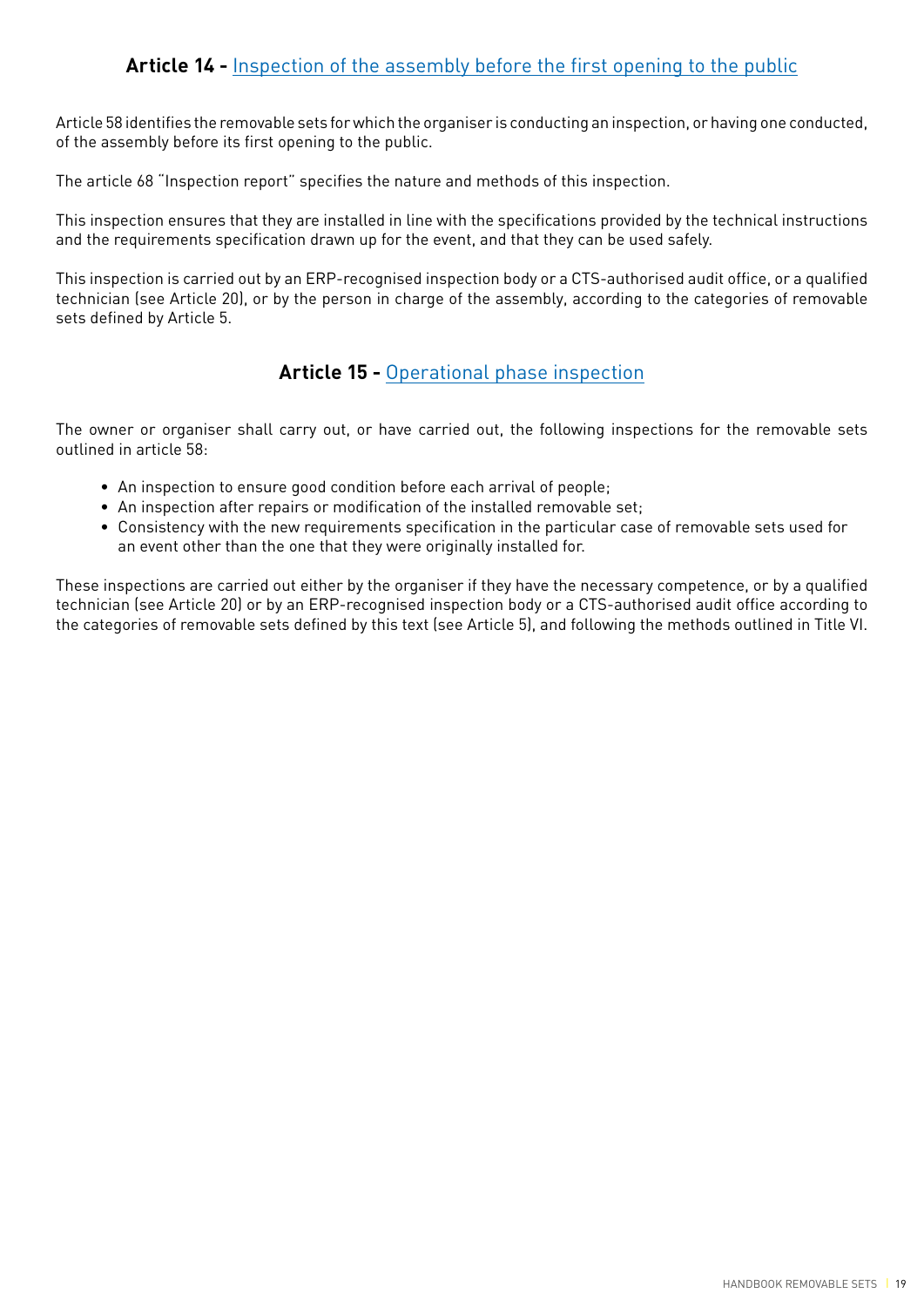## TITLE VI Training and skills

## **Article 16 -** General information

§ 1. The manufacturers, owners, installers and organisers are, for their part, each responsible for carrying out audits and inspections in order to guarantee the safety of the removable sets.

§ 2. The assessment of models and technical records are approved by somebody authorised to do technical inspections or by an inspection body authorised to do technical inspections of buildings. The inspections are carried out by qualified technicians, ERP-recognised inspection bodies or CTS-authorised audit offices in accordance with the methods defined in Article 18.

## **Article 17 -** Training

Management staff assigned to assembly operations and inspection and audit staff shall have adequate levels of skills for the type of removable set in question. This skill may be the result of either recognition by the employer or specific training. This training will be updated in accordance with technical developments and as often as necessary.

## **Article 18 -** Qualified technician, ERP-recognised inspection body or CTS-authorised audit office

When an article in this text requires the intervention of a person authorised to carry out technical inspections by the ministry in charge of the construction, the approval relates to sections A1 or B1 of the classification of the capacity of technical controllers cited in Article R. 111-30 of the Construction and Housing Code. At the date of this text's publication, this section is included in appendix I of the decree of 26 November 2009 (Official Journal of 29 November 2009). It is titled "All building works for all audit missions: all buildings".

## **Article 19 -** Person approved for construction technical checks

In accordance with Article 2 of this text, within the framework of the 5 year objective, where an article of this text requires the intervention of a technical audit body for removable sets, the said body is accredited for this activity as a Type A inspection body under the NF EN ISO/CEI 17020 standard by the French accreditation committee or by any other equivalent accreditation body that is a signatory of the multilateral agreement reached within the framework of the European coordination of accreditation bodies.

## **Article 20 -** Qualified technician in the inspection of removable equipment and sets

§ 1. The installer shall appoint a qualified technician when the provisions of this document provides for their intervention.

§ 2. The qualified technician is a person who has been trained in the field of removable sets and equipment inspections, corresponding to the programme outlined in Article 21.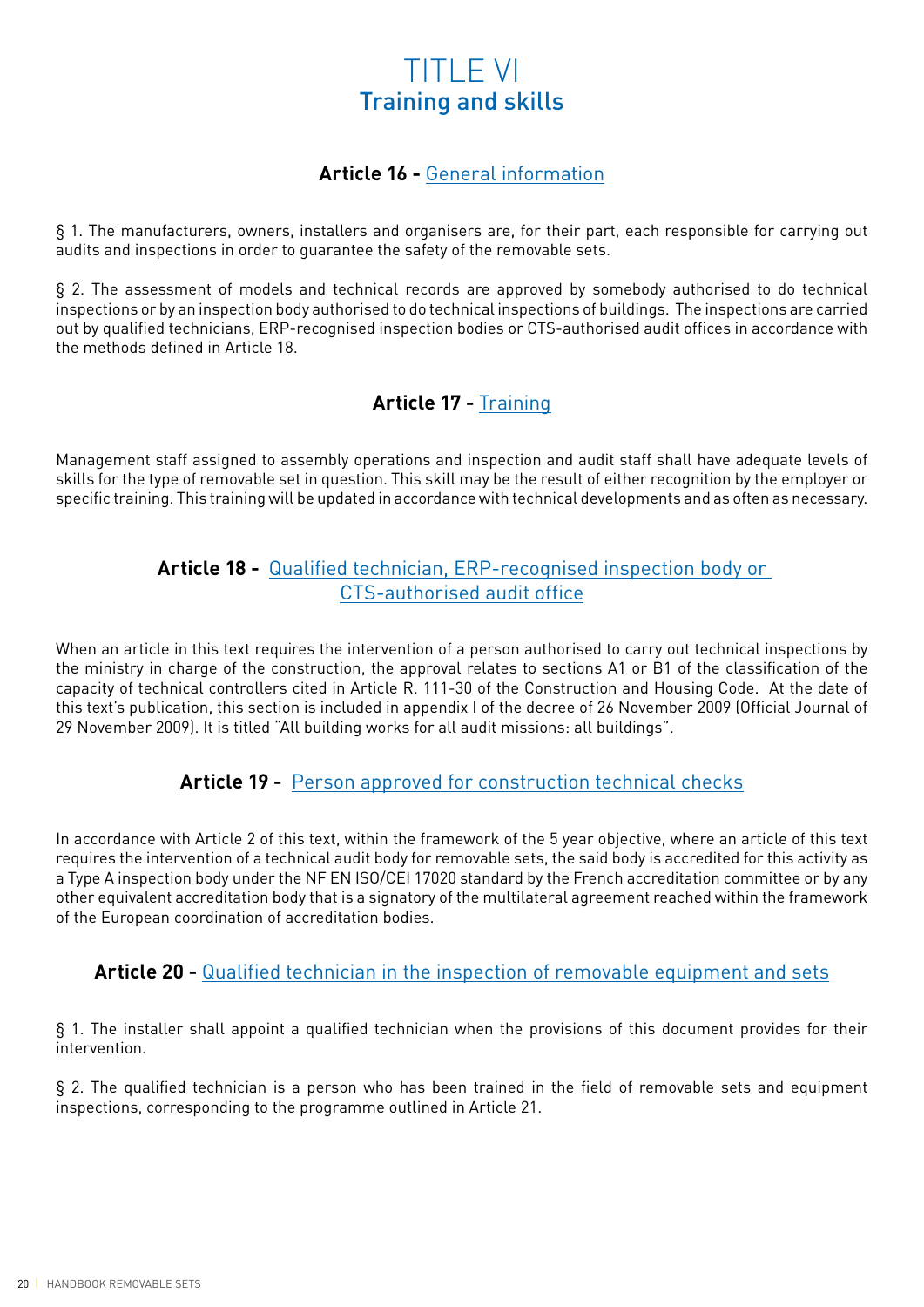- § 3. The qualified technician's certificates issued by accredited training bodies include the following information:
	- Name of the training centre;
	- Name of the trainer;
	- Reference to the approval of the Synpase;
	- Full name of the qualified technician;
	- The qualified technician's training session sequence number in the following format: yyyy/mm/dd/ number in alphabetical order of surname/initials name-first name;
	- Date of session:
	- Description of the programme outlined in the Handbook, this qualified technician training allows the holder to carry out the inspection of the following removable sets:
		- Stairs, podiums, stages and covered stages;
		- Removable stands;
		- Scaffolding and walkways, stage management, tracking and camera towers;
		- Trusses and grids.
	- Signature of trainer or teaching manager at the training centre;
	- Qualified technician's signature;
	- Certifying officer's signature.

These certificates are issued for each type of removable set.

## **Article 21 -** Training of qualified technician in the inspection of removable equipment and sets

#### §1. Training bodies.

Training bodies will be selected and approved by the Synpase. They will present a programme that accurately respects the guidelines, curriculum and length of time as defined in the Memento and Handbook.

§2. Presentation of training.

#### § 2.1. Prerequisites.

For OP2 and OS2, future qualified technicians should have five years of professional experience and have previously worked or be currently working as :

- Technical director
- Stage manager
- Site supervisor
- Functions of the structure
- Rigger
- Scaffolder

And, as a general rule, they must be professionals with a global approach to the techniques implemented in the live and audiovisual shows.

For OR3 and OS3, the inspectors from the ERP-recognised inspection bodies or the CTS-authorised audit offices will have approved in-house training on the same content.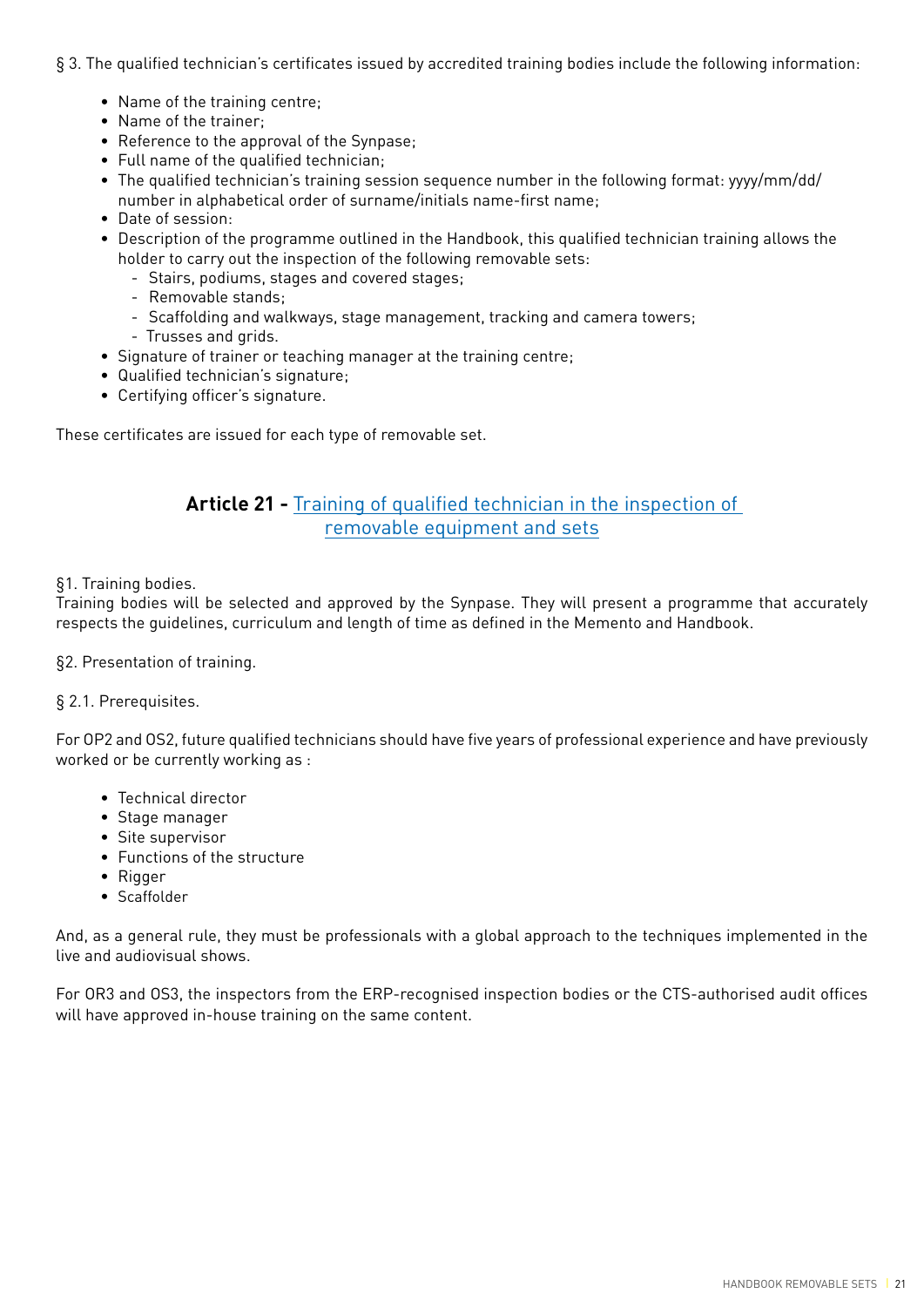#### § 2.2. Training guidelines.

#### A. CORE CURRICUI UM

- MODULE 1: Introduction
	- Identification of the risks involved in the assembly of removable equipment and sets
	- Structure of legal texts and safety regulation
	- Bibliography of safety with comments and reliable internet sources
- MODULE 2: Establishment open to the public & Construction and Housing Code
	- Participants, roles and missions
	- The main points of the regulations for the person in charge of assembly and the technician inspector (references on CCH & ERP articles)
	- Passageways and UP, partitioning in buildings, special facilities and large gatherings
	- The reaction to fire of the equipment
- MODULE 3: Labour code
	- CT, CSS, CNAM, INRS
	- Participants, role and missions
	- The CT provisions to be retained: philosophy of the Code
	- Specific texts: decrees, orders, recommendations
	- Prevention plans
- MODULE 4: The "Handbook"
	- Legal significance
	- Content
	- Inspection method
	- Inspector's responsibilities
- MODULE 5: Removable equipment and sets
	- History
	- Glossaries and descriptions
	- The different types of removable equipment
	- Manufacturers
	- Administrative documents
	- Distributions of loads and wedges
	- Principles of safeguarding employees and the public

#### B. ACTIVITIES AND COMPETENCE STANDARDS

The inspection of removable equipment and sets consists of 6 key competences:

- Competence 1: Analysing the contracting party's request
	- Studying the project incorporating RES [removable equipment and sets];
	- Examining the documents: graphic documents, simulations, model appraisals, etc.;
	- Referring to the Handbook on RES.
	- Making an inventory of RES.
- Competence 2: Preparing the field inspection
	- Classifying the project;
	- Getting information on the different RES;
	- Carrying out literature searches (technical instructions, charts, etc.)
	- Outlining the inspection method;
	- Identifying key or vigilant points;
	- Using the Handbook analysis frameworks.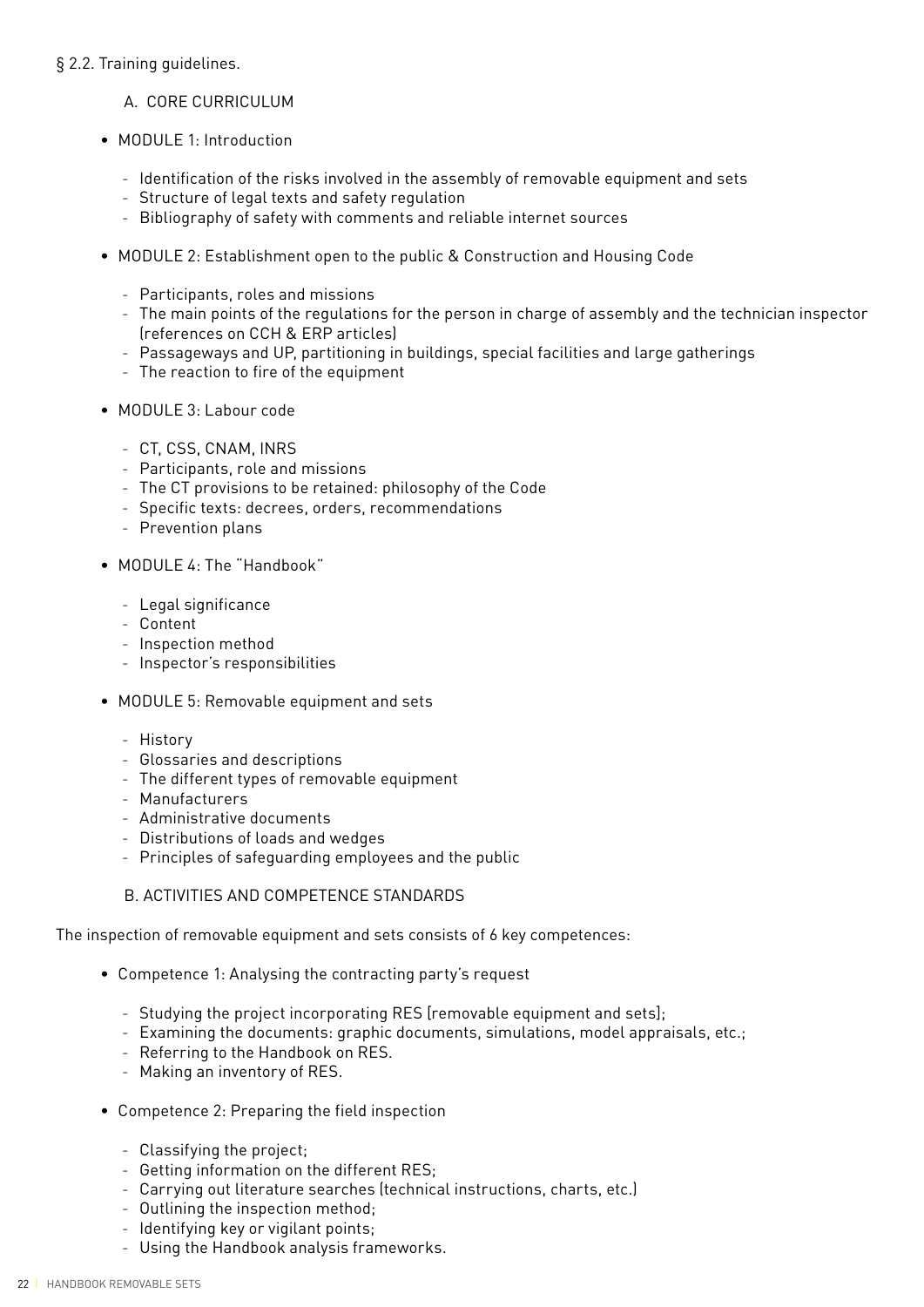- Competence 3: Checking that the RES are consistent with the original project
	- Approving the installations on site;
	- Comparing the general plan with the installed infrastructure;
	- Measuring any discrepancies;
	- Making and inventory of the RES and classifying them according to their types.
- Competence 4: Inspecting the compliance of equipment and approving the assembly safety on site
	- Comparing the installed equipment in relation to the technical documents, the regulations originally
	- received and the applicable standards;
	- Visually inspecting the RES involved in the inspection;
	- Checking the checklist of the key points outlined in the analysis frameworks;
	- Taking snapshots of this inspection over time by way of drawings, photographs and any appropriate means or formats.
- Competence 5: Writing an inspection report
	- Collecting the information required for writing the inspection report
	- Questioning the installer and/or the contracting party if there are doubts about the origin and use
	- of a removable set.
	- Integrating the components of the elements of the preliminary study, the field inspection and the final
	- information and/or documents collected
	- Completing the report appropriate to the inspection;
	- Providing information on the sections of the report in a clear and concise way;
	- Checking that the information involving the participants is complete;
	- Issuing a favourable or unfavourable appraisal on the operation;
	- Justifying the appraisal issued
- Competence 6: Submitting the inspection report to the contracting party
	- Setting out the content of the report;
	- Indicating and explaining the anomalies observed;
	- Negotiating the "Resolution of Observations" with the contracting party;
	- Establishing possible areas for improvement.

#### C. VALIDATION OF PRIOR EXPERIENCE

Those with the following backgrounds and titles are exonerated from taking the "common part" :

- Up to date PRV2 or AP2, issued by the ENSOSP;
- and
- Health and Safety Risk Assesment Consultant (IPRP in France) registered at the DIRRECTE, field : technic - speciality health and safety for work.

Moreover, they must have worked as Prevention officer and preventionist for at least 5 years.

D. FINAL TEST

§ 2.3. A three-day core curriculum will validate the theoric module. A theory test will conclude this part.

§ 2.4. Then one day per removable set in order to approve the inspection method, with an exercise and a test. This day must take place with the installed equipment.

§ 2.5. An accreditation of training centres is issued by the Ministry of Culture and Communication.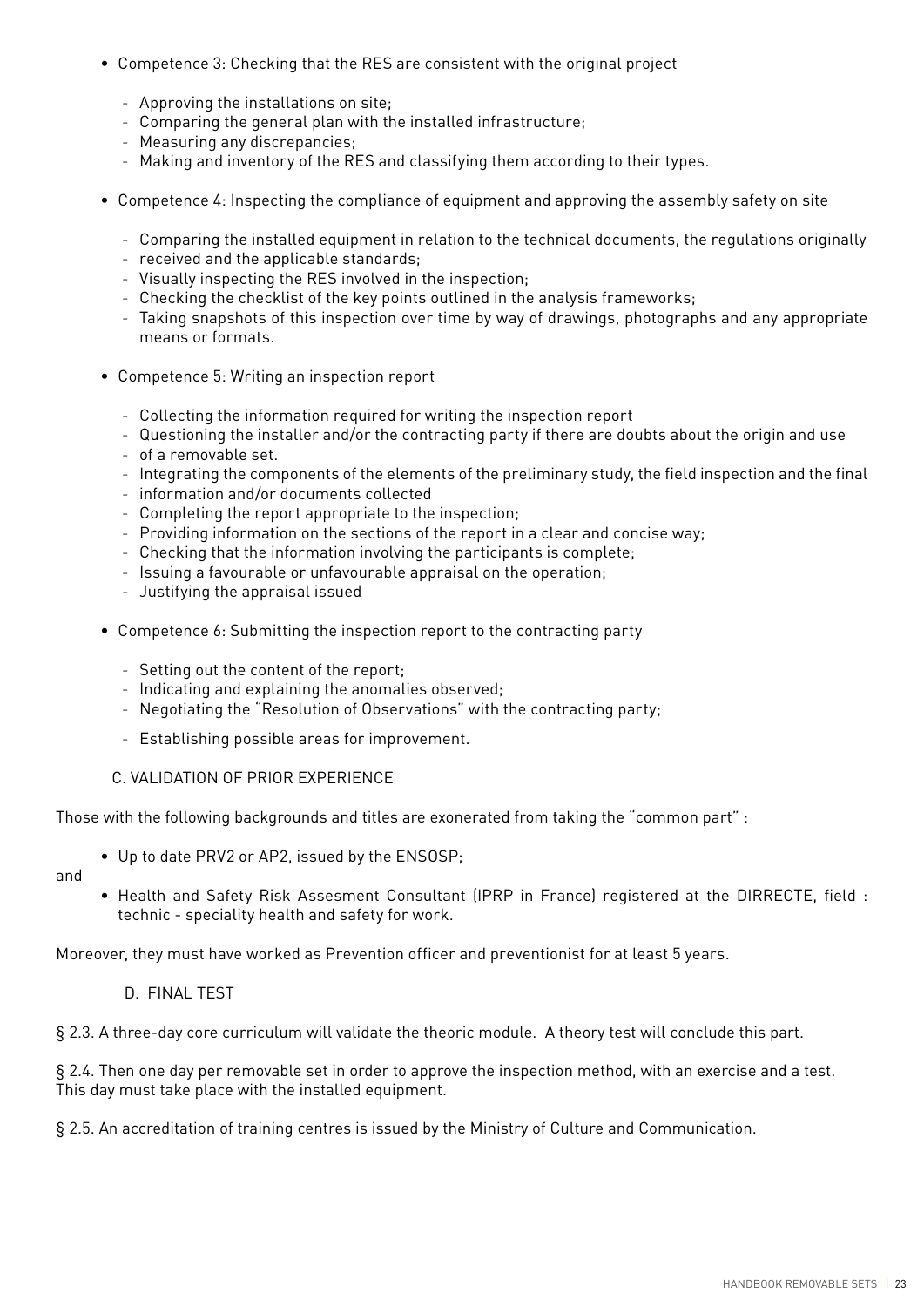§ 2.6. Training approval is established on the basis of the theory module and each inspection module of the specific removable sets. A qualified technician is approved by the training body to carry out the inspection of one or several removable sets:

- Stages;
- Removable stands;
- Scaffolding;
- Trusses and Grids.

#### § 3.1. Glossaries and descriptions (reminders).

§ 3.2. The document review will include the following elements depending on the equipment or removable set in question:

- Appraisal of the model or technical record;
- The safety committee's appraisal of the file submitted:
- The plans for manufacturing and the entire model;
- The test reports, if applicable, and their interpretative documents;
- The technical, installation and usage instructions;
- Study of the ground;
- The load distribution gate of the structure's poles;
- Load plans
- Load charts
- The reports on the equipment's fire rating;
- The installation plans and sections;
- Technical data sheets;
- For the technical records: the calculation notes referred to by a technical controller recognised by the ministry in charge of the construction, ensuring the sturdiness and the stability of the removable set and its components, in the configuration outlined in the organiser's safety record; in the absence of calculation notes, justification by testing;
- Confirmation of correct assembly.
- § 3.3. The list of check points.
- § 3.4. The inspection report.
	- Information about the event;
	- Reference texts;
	- Information about the participants;
	- Submitted documents;
	- Description;
	- The findings;
	- Observations (which should be lifted before members of the public are admitted);
	- Treatment of non-conformances;
	- The favourable or unfavourable appraisal of the inspector or technician competent in the operation;
	- Areas for improvement (which do not involve the predefined security level).

§ 3.5. Usage of the list of issues: every future qualified technician completed a list of points on the removable set in question.

§ 3.6. Use of the inspection.

#### § 3.7. Evaluation of training.

- Critique of the list of points;
- Critique of the inspection;
- Evaluation of the list of points;
- Evaluation of the inspection report.

§ 3.8. Conclusions: issues, relationship with the sponsor.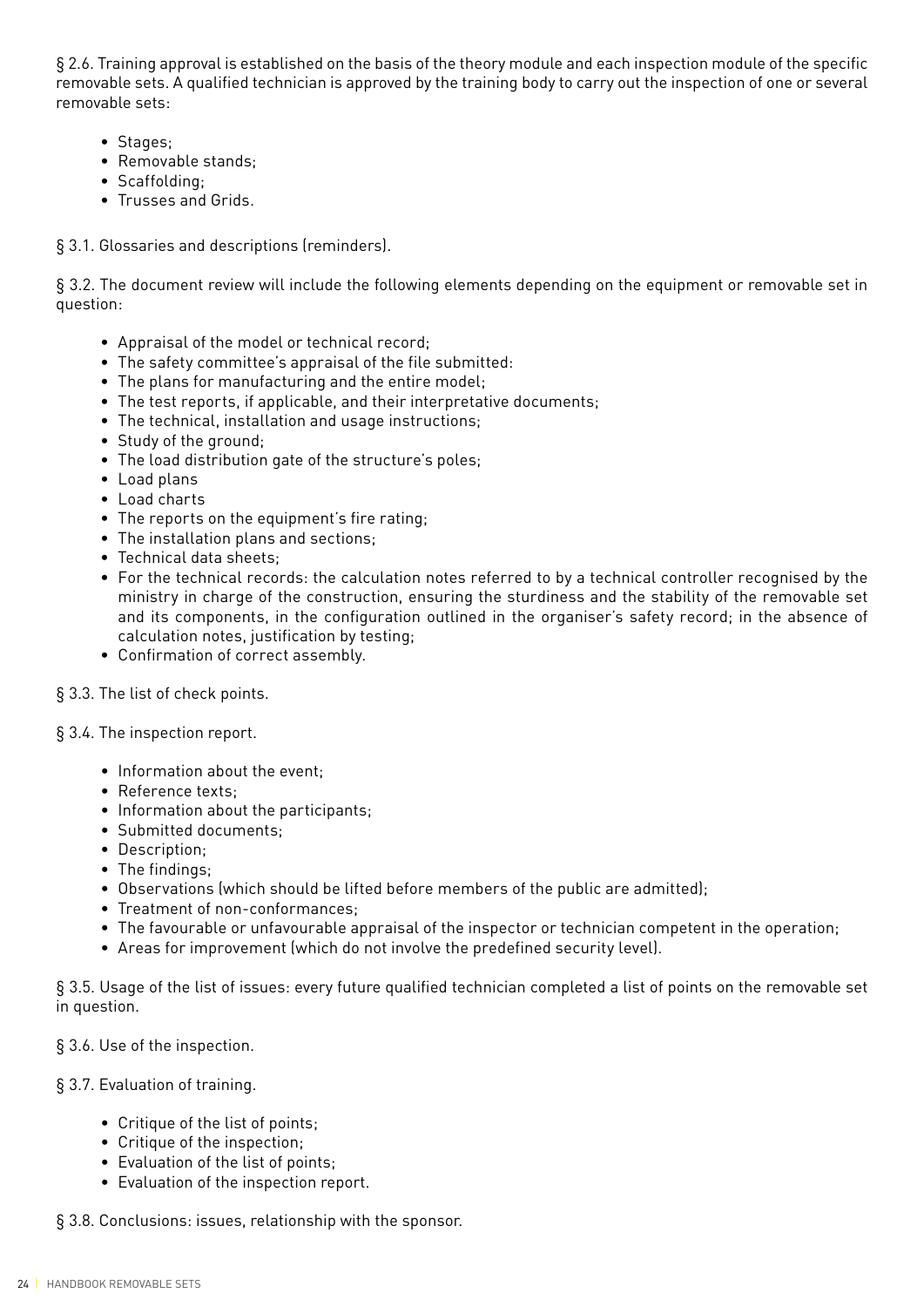#### E. UPDATE CERTIFICATE

The certificate should be updated every five years during a one-day training to each type of removable equipment, as defined in Article 20 § 3.

## **Article 22 -** Prevention officer

The prevention officer specialises in prevention.

Two areas:

- In an ERP, they are considered to be the "Prevention officer", the specialist in analysing the risks of "fire and panic" in the company. They are often referred to as a "preventionist". They are able to write an event safety record and to draft ERP safety instructions before work or at the construction. The prevention officer holds an AP2 or PRV2.
- In a company, for the safety of the individual at work, they are considered to be "Prevention officer", the specialist in analysing risks at work. They are able to draw up a single document or a prevention plan for situations where there are concurrent activities. They are a prevention leader and/or IPRP [Occupational risk prevention facilitator].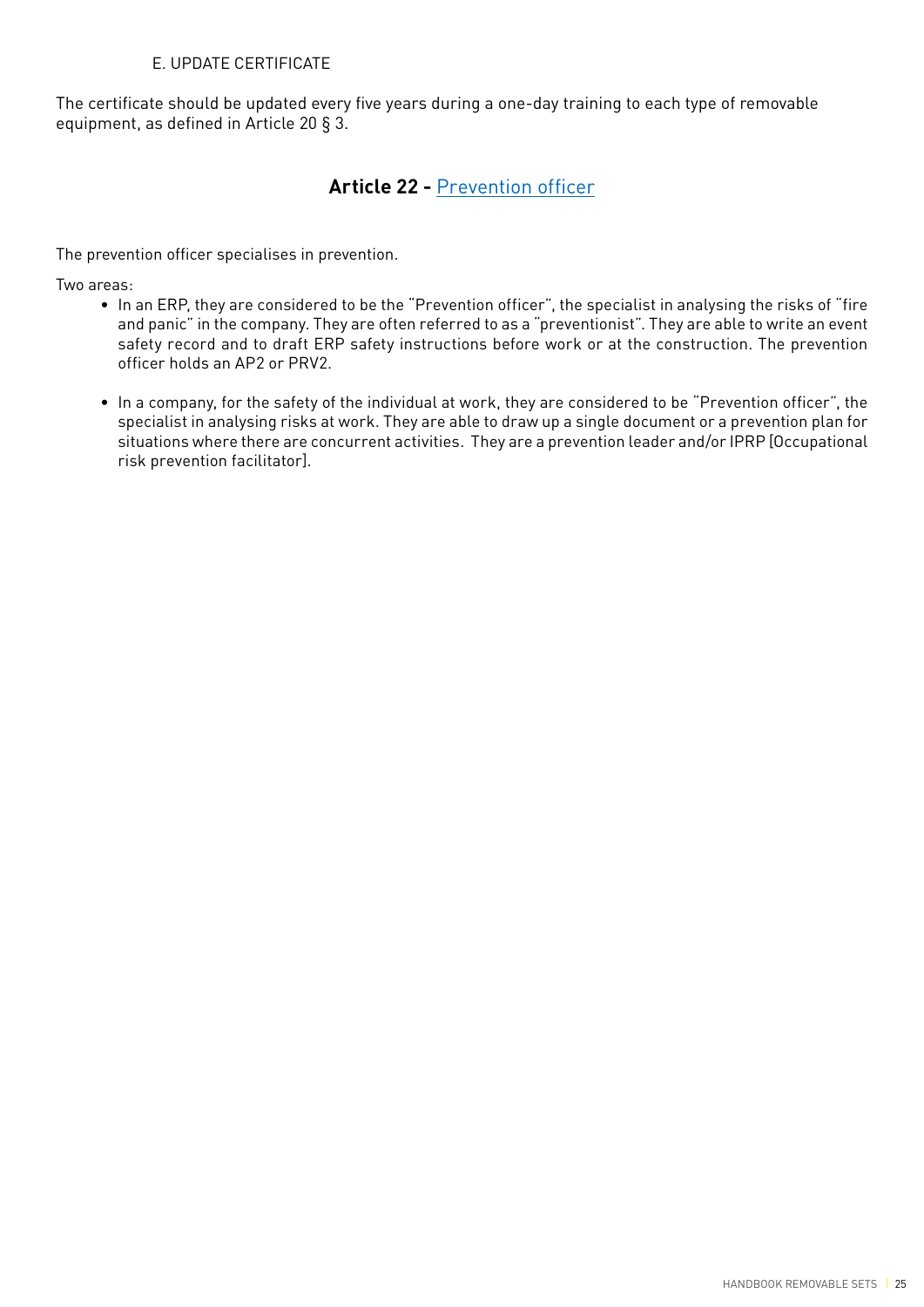## TITLE VII Design and manufacturing

## **Article 23 -** General design principle

The reference documents to prove the sturdiness and stability of the removable equipment and sets are the Eurocodes and their French national appendices. However, when the requirements formalised in this document differ from those of the Eurocodes', it is the provisions in this document that overrule.

The calculation basis rules are the Eurocodes, however, during the transitional phase, the French national calculations rules are permitted.

## **Article 24 -** Materials

§ 1. Choice.

The materials used, contributing to the stability and the sturdiness or the removable set, are sufficiently strong and durable to be able to withstand the normal operating conditions. The materials are free from any impurity and defect that may affect their satisfactory use.

#### § 2. Characteristic values.

The characteristic values of the yield strength and the ultimate strength specified in the standards are used in the design calculations.

§ 3. Documents for checks on metallic materials.

The builder shall ensure, at their supply level, that the mechanical and chemical characteristics of the received materials are consistent with the values taken into account in the calculation and are adapted to the purpose of the work. These checks are documented (see NF EN 1090 for steel and aluminium).

§ 4. Documents for checks on wood, bamboo and plywood materials.

The builder shall ensure, at their supply level, that the mechanical and chemical characteristics and the durability of the received materials are consistent with the values taken into account in the calculation and are adapted to the purpose of the work. These checks are documented and in reference to the following standards:

- NF EN 14081 for solid wood;
- NF EN 14080 for glued laminated wood;
- NF EN 13986 and NF EN 13636 for plywood.

## **Article 25 -** Actions to be taken into account during design

§ 1. To prove the sturdiness of the frames intended to support people and of stage equipment frames, the actions to be taken into account are as follows:

- Permanent loads;
- Climate responses "snow" and "wind" once the structures are exposed to them;
- Operational loads;
- Different settlements of support.

The weather conditions to be taken into account for the calculation of removable set frames are those directly applied to the calculated frame and those resulting from the presence of people and/or mounted equipment.

§ 2. The permanent loads are those of the weight of the structure itself and the potential fixtures.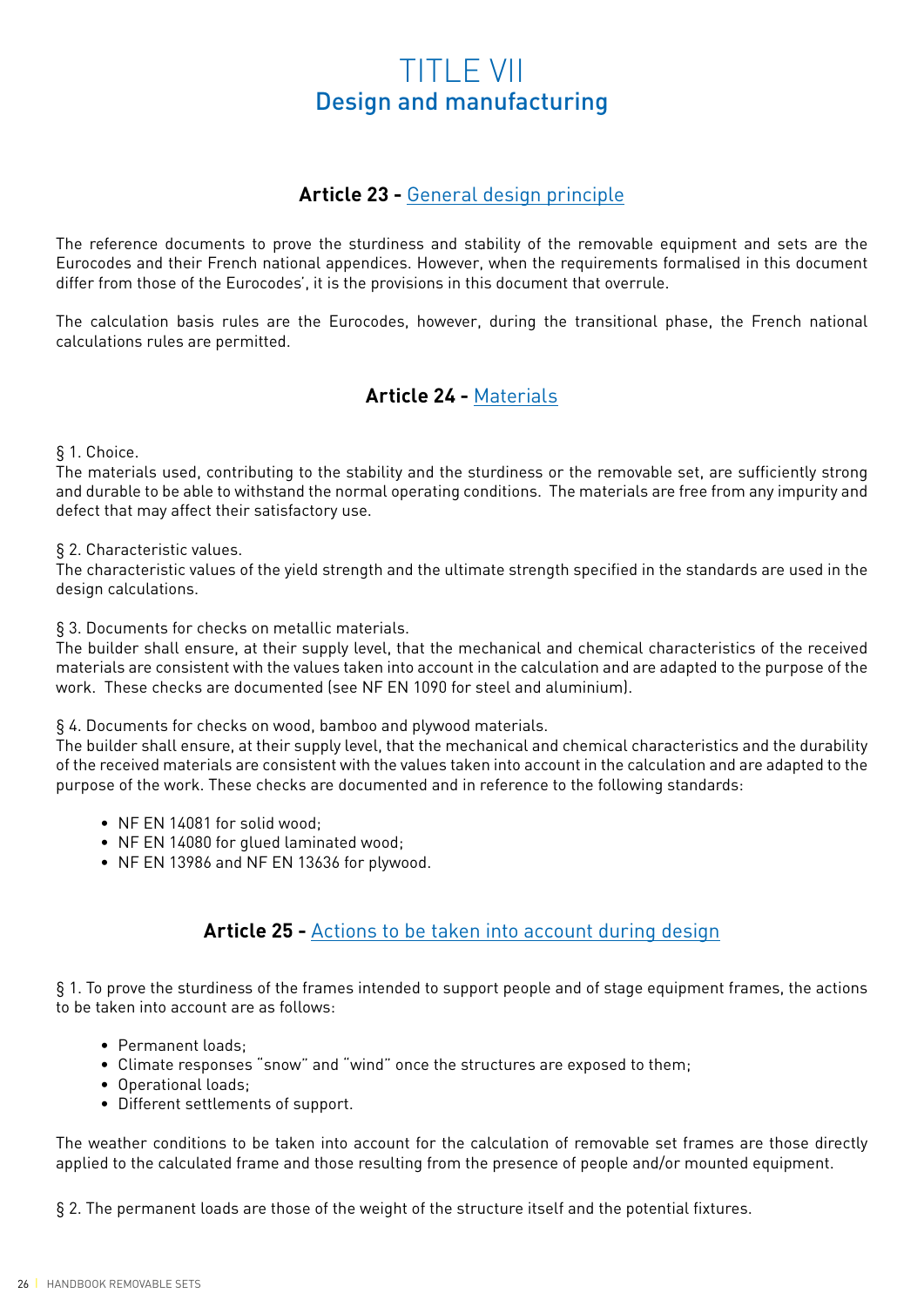#### § 3. Climate responses.

#### § 3.1. Climate responses due to snow.

The notion of "snow load", consistent with the presence of people, is introduced for stands, stages and podiums and their access. Admitting people is allowed when the calculation notes prepared at the design or project stage, determines the value of the maximum permitted "snow load". Snow removal is a prerequisite for admitting people for OP and OS. The "snow load" is to be weighted when calculating the ultimate limit state (ELU).

#### § 3.2. Climate responses due to wind.

The removable sets are designed to be operational up to a pre-determined wind speed and to resist, regardless of whether they are occupied or not, wind without structural failure, dislocation of component parts, shifting or tipping.

• During the operational phase:

The notion of "wind load", consistent with the presence of people, is introduced for frames and their access. With the exception of specific provisions, the presence of people is therefore excluded as soon as the speed of the gusts of wind measured over 3 seconds - corresponding to peak pressure - on the installation site exceeds the speed of the wind load set at 20 m/s, or 72km/h. This "wind load" is independent of the place of the construction and installation.

The "wind load" effects are to be weighted when calculating the ultimate limit state (ELU).

- Outside of the operational phase:
	- The manufacturer assures the stability of the frame up to 72km/h;
	- From 72 to 100km/h, the manufacturer specifies the provisions to be implemented in order to ensure the stability of the frame and justifies them;
	- Beyond 100km/h, the manufacturer specifies additional provisions and the pressure limit compatible with the stability of the frame.

Except for the particular requirements specification requiring requests that are lower or higher than the figures in the aforementioned paragraphs requested by the operator.

In all cases, the use of deduction or plus factor coefficients is justified.

§ 3.2.1. For the stands, effects on the partitions due to wind must be evaluated.

In order to estimate the reference surfaces on which the wind pressures apply, the side walls must be considered as being either open or closed depending on the conditions of usage of the removable set.

- Horizontally, the reference surface: A ref = structure frontal area + spectators frontal area, with:
	- Structure frontal area obtained by equating the structure to a full vertical screen;
	- Spectators' frontal area obtained by equating the spectators to a full vertical screen that is 1.2 metres high for seated people and 1.8 metres high for standing people on the entire length or depth of the stand.
- Vertically, the reference surface: A ref = surface area of the stand.

Except for a particular study, the panels and perforated tarpaulins are considered to be full.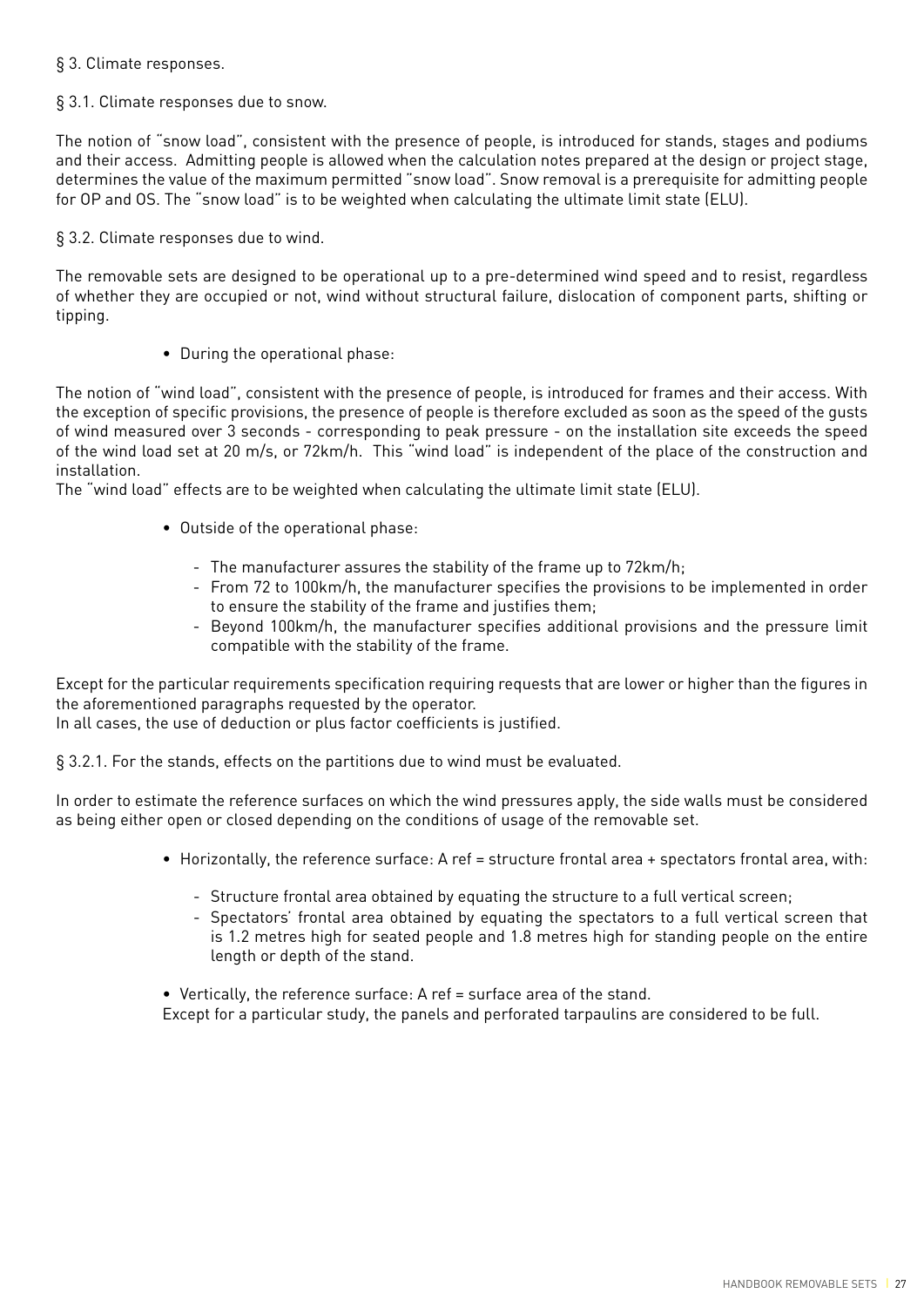#### § 3.2.2. For the stages.

In order to estimate the reference surfaces on which the wind pressures apply, the side walls must be considered as being either open or closed depending on the conditions of usage of the removable set.

Following the specific cases, it will be necessary to take into account the frontal area brought about by the presence of people on the basis of: spectators' frontal area obtained by equating the spectators to a full vertical screen that is 1.2 metres high for seated people and 1.8 metres high for standing people on the entire length or depth of the stand.

In the case of there being suspended equipment (tone cluster, screens, decorations, etc.), the calculation must take account of the frontal area brought about by this equipment.

#### § 3.2.3. For the scaffolding.

§ 3.2.3.1. Scaffolding accommodating the public is subject to the rules of the "stands" paragraph above.

§ 3.2.3.2. Structural coefficient equal to 1.0:

Horizontally: Cfh.S = 1.3 x (structure frontal area + people frontal area) with:

- For non-adorned scaffolding (tarpaulins, decorations):
	- Open structure frontal area obtained by equating the structure to a full vertical screen taken equal to 50% of the full screen;
	- Frontal area of people (spectators or technicians) at a rate of 0.7m2/person at 1m above the floor;
	- Frontal area of the material obtained by equating it to a vertical corresponding to its surface. The stress is applied to the frontal area's centre of gravity.
- For adorned scaffolding (tarpaulins, decorations):
	- The adorned parts are considered to be full screens, according to the Eurocodes forms criteria;
	- Except for a particular study, the panels and perforated tarpaulins are considered to be full. Vertically: uplift taken equal to 0 except in special cases (covered scaffolding, bulky sets, awning, etc.) for which vertical wind effects are taken into account, based on forms, following the Eurocode requirements for all the cases to be considered.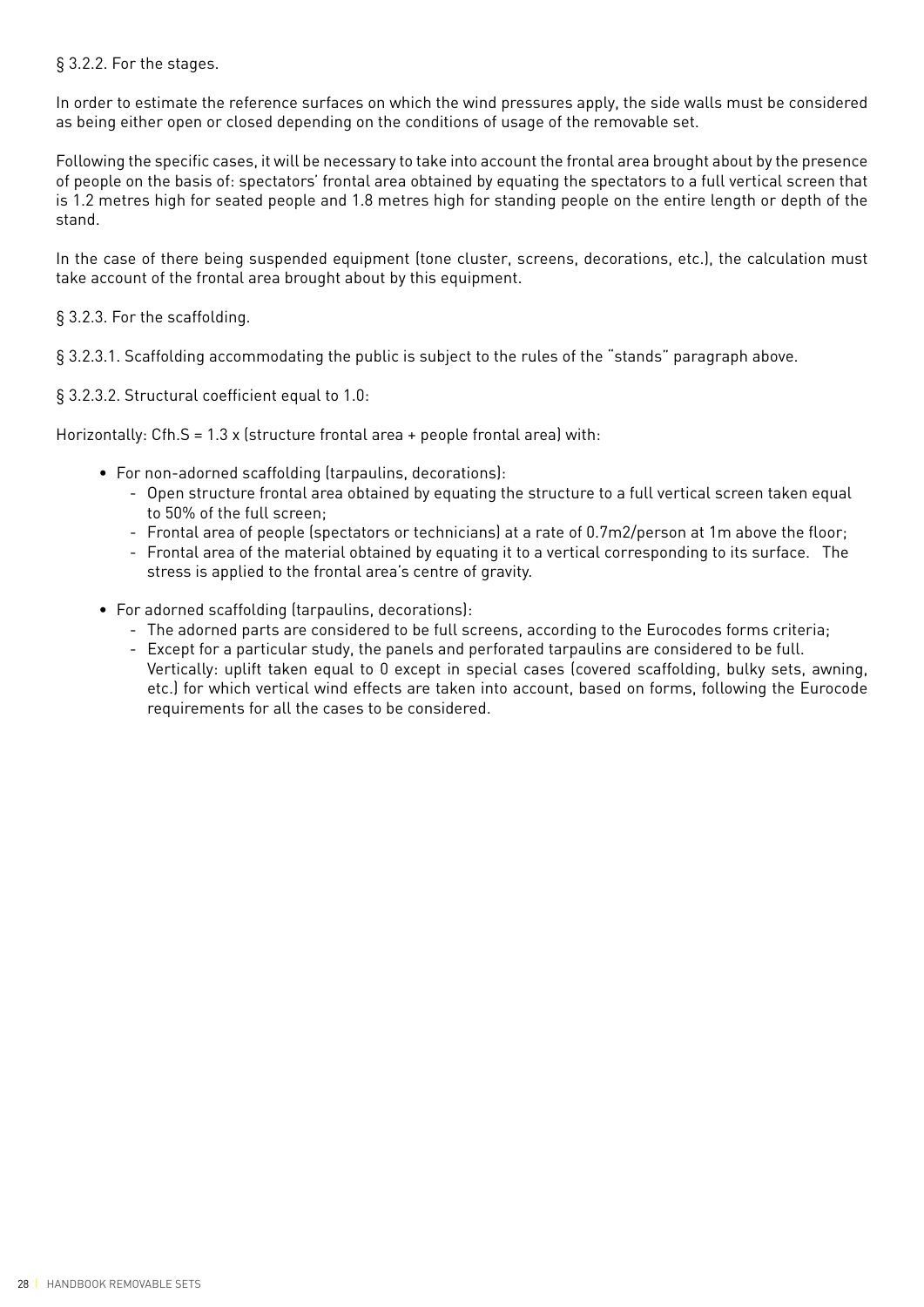§ 4. Operational loads to be taken into account for frames intended to support people.

For the calculation of operational loads, the minimum values to be used are those listed in the table below. The introduction of any other value is substantiated by the calculation and the operating conditions. The operational loads are to be weighted when calculating the ultimate limit state (ELU).

| Loads (basic<br>actions to be<br>chosenl                                                                    | Stands or<br>platforms for<br>seated<br>spectators | Stands or<br>platforms for<br>standing<br>spectators | Stairs.<br>podiums/<br>stage and<br>access<br>ramps<br>associated<br>with the<br>stands and<br>platforms | Walkways<br>associated<br>with<br>stands and<br>platforms | Walkways not<br>associated<br>with<br>stands and<br>platforms | Stairs not<br>associated<br>with<br>stands and<br>platforms | Podiums/<br>stages and<br>access<br>ramps not<br>associated<br>with the<br>stands and<br>platforms | Stage<br>management,<br>tracking<br>and camera<br>towers |
|-------------------------------------------------------------------------------------------------------------|----------------------------------------------------|------------------------------------------------------|----------------------------------------------------------------------------------------------------------|-----------------------------------------------------------|---------------------------------------------------------------|-------------------------------------------------------------|----------------------------------------------------------------------------------------------------|----------------------------------------------------------|
| A - vertical load<br>evenly distributed<br>over the<br>entire projected<br>surface on a<br>horizontal plane | $5$ kN/ $m2$                                       | $6$ kN/ $m2$                                         | $5$ kN/ $m2$                                                                                             | $5$ kN/ $m2$                                              | $5$ kN/m <sup>2</sup> $(*)$                                   | $3$ kN/m <sup>2</sup> $[**]$                                | $5$ kN/ $m2$                                                                                       | $2$ kN/ $m2$                                             |
| <b>B</b> - Horizontal load                                                                                  | 6% of the load<br>operational<br>vertical          | 6% of the load<br>operational<br>vertical            | $6\%$ of the<br>load<br>operational<br>vertical                                                          | $6\%$ of the<br>load<br>operational<br>vertical           | 6% of the load<br>operational<br>vertical                     | $6\%$ of the<br>load<br>operational<br>vertical             | $6\%$ of the<br>load<br>operational<br>vertical                                                    | 6% of the load<br>operational<br>vertical                |
| C - Concentrated<br>load on a surface<br>of $0.5 \times 0.5$ m                                              | 3kN                                                | 3kN                                                  | 3kN                                                                                                      | 3kN                                                       | $3$ kN                                                        | 3kN                                                         | 3kN                                                                                                | 1.5kN                                                    |
| C - Point load on<br>a surface of 0.2 x<br>0.2 <sub>m</sub>                                                 | 1 kN                                               | 1 kN                                                 | $1$ kN                                                                                                   | 1 kN                                                      | $1$ kN                                                        | 1 kN                                                        | $1$ kN                                                                                             | 1 kN                                                     |
| E - Horizontal load<br>on outward railings                                                                  | $1.7$ kN/m<br>exerted at 1m                        | $1.7$ kN/m<br>exerted at 1m                          | $1.7$ kN/m<br>exerted at 1m                                                                              | $1.7$ kN/m<br>exerted at<br>1 <sub>m</sub>                | $1$ kN/m<br>exerted at 1m                                     | $1$ kN/m<br>exerted at<br>1 <sub>m</sub>                    | $1$ kN/m<br>exerted at<br>1 <sub>m</sub>                                                           | $1$ kN/m<br>exerted at 1m                                |
| E - Horizontal load<br>on inward railings                                                                   | $0.4$ kN/m                                         | $0.4$ kN/m                                           | $0.4$ kN/m                                                                                               | $0.4$ kN/m                                                | $0.4$ kN/m                                                    | $0.4$ kN/m                                                  | $0.4$ kN/m                                                                                         | $0.3$ kN/m                                               |
| G - Vertical load on<br>the railings from<br>top to bottom                                                  | $1$ kN/m                                           | $1$ kN/m                                             | $1$ kN/m                                                                                                 | $1$ kN/m                                                  | $1$ kN/m                                                      | $1$ kN/m                                                    | $1$ kN/m                                                                                           | $1$ kN/m                                                 |

\*For walkways not connected to the stands, for which there is no risk of crowds, the application of the following formula is sufficient:  $q = 2 + [120 / [L + 30] ] kN/m<sup>2</sup>$  where L is the loaded length in metres with  $q \rightarrow 2.5$  kN/m<sup>2</sup> and  $q \leftarrow 5$  kN/m<sup>2</sup>.

\*\*Landings whose length is greater than the width of the staircase and which can be used for accommodating standing people are sized to support a load of 6kN/m<sup>2</sup>; Loads A and B are loads that enable the sizing of the structure's elements (operational loads); Loads A, C, D, E, F and G are loads enabling the sizing of the circulation elements.

NB: In unfavourable cases G loads are to be added up with E loads.

§ 5. Regarding the different settlements of supports, the transfers of supports compatible with the sizing of the structure, and therefore taken into account for the justification of its sturdiness, are defined by the manufacturer in the technical record or in the model appraisal file.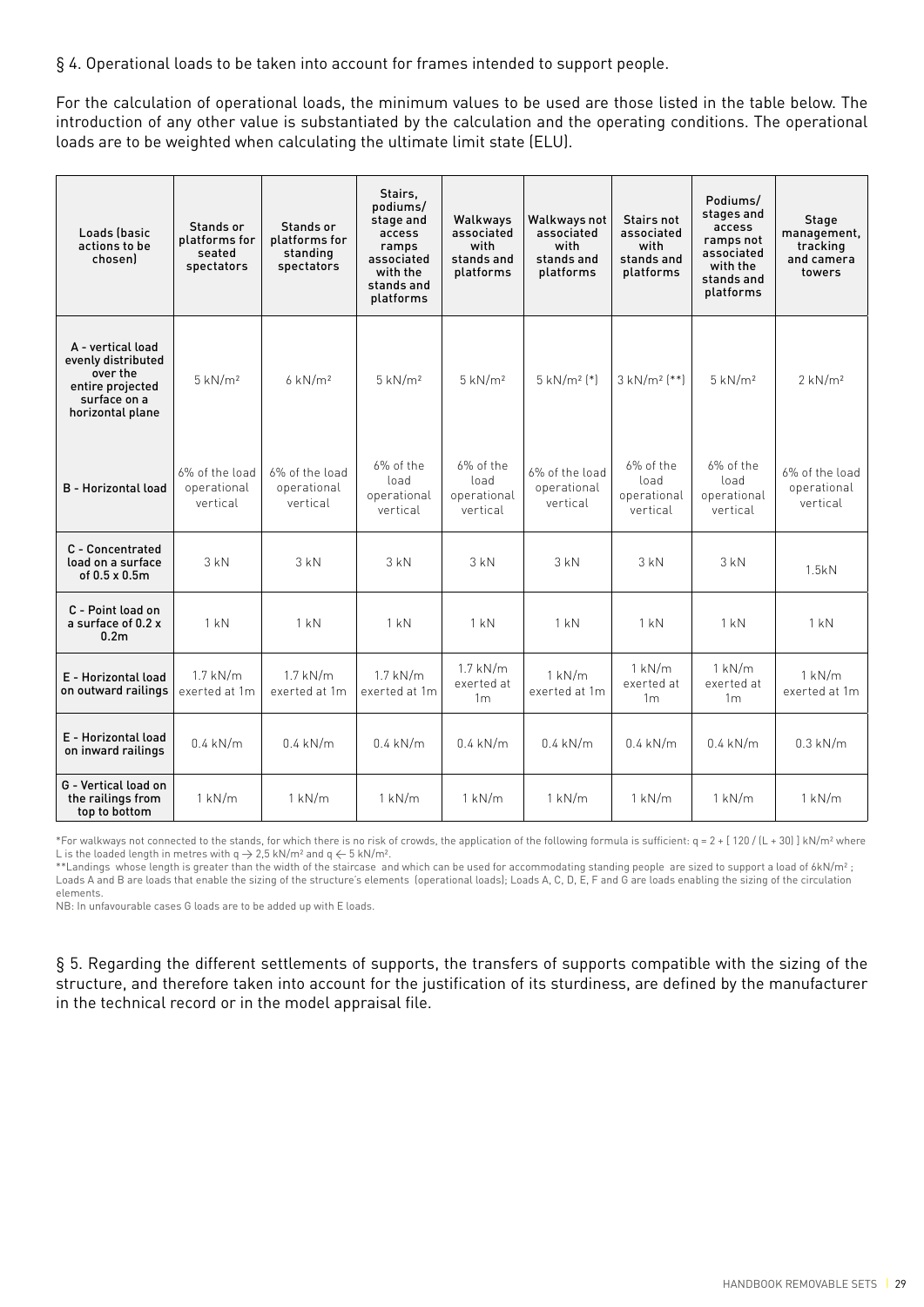The principles of distribution of loads and wedges are described by the manufacturers while respecting the recommendations described in Article 67 at a minimum.

## **Article 27 -** Manufacturing

§ 1. The reference documents for manufacturing the removable sets are the NF EN 1090- 2+A1 (October 2011) standards relating to the technical requirements for the completion of structures in steel and NF EN 1090- 3 (February 2009) relating to the technical requirements for the completion of structures in aluminium. The levels of manufacturing requirements are expressed in execution classes, EXC noted.

§ 2. The manufacturing of the removable sets defined in Article 1 shall comply with the requirements of execution class 2 (EXC2).

§ 3. In mitigation of the requirements of paragraph 2 above, only class execution 1 (EXC1) is required for the podiums, stages and raised floors with a drop height of less than 1.2 metres, wedges included.

## **Article 28 -** Technical instructions

The technical instructions are written by the manufacturer and they make it possible to identify parts, identify risks and to get familiar with the process of safe assembly and disassembly.

At a minimum it contains the components and/or the description of the following:

- a) The acronym and the name of the manufacturer;
- b) The contact details of the importer, if applicable;
- c) Reference to this text;
- d) Description of the parts;
- e) The codification of the labelling of the components;
- f) Assembly and disassembly risk analysis and the means of protecting oneself from them;
- g) The assembly and disassembly procedure with a description of the different phases, their order, the necessary tools and lifting equipment, the aerial lifts and forklift trucks that may be needed, individual and collective protection equipment and any possible anchor points;
- h) Slinging techniques and installation techniques of safety systems (slings, fall breakers, etc.);
- i) Adapting tracking workstations and cameras located high up on the trusses and grids, taking into account the installations and the possibilities of evacuation and emergency services;
- j) The installation of collective protection equipment and/or anchor points and temporary safety lines;
- k) Upkeep and maintenance requirements specifying the operations to be carried out and their frequency;
- l) Acceptable deformation limits during inspections are specified in the manufacturer's technical instructions;
- m) The removable sets' components can only be repaired by the manufacturer or by personnel that they have authorised in a written document;
- n) Implementation precautions for supports, floors and stability;
- o) Usage limitations associated with weather conditions outside and in the presence of people during the phases of assembly, operation and disassembly;
- p) The limits, in terms of loads, during the operational phase;
- q) The reference of the model appraisal, if applicable;
- r) The reference of the reaction to fire report, if applicable.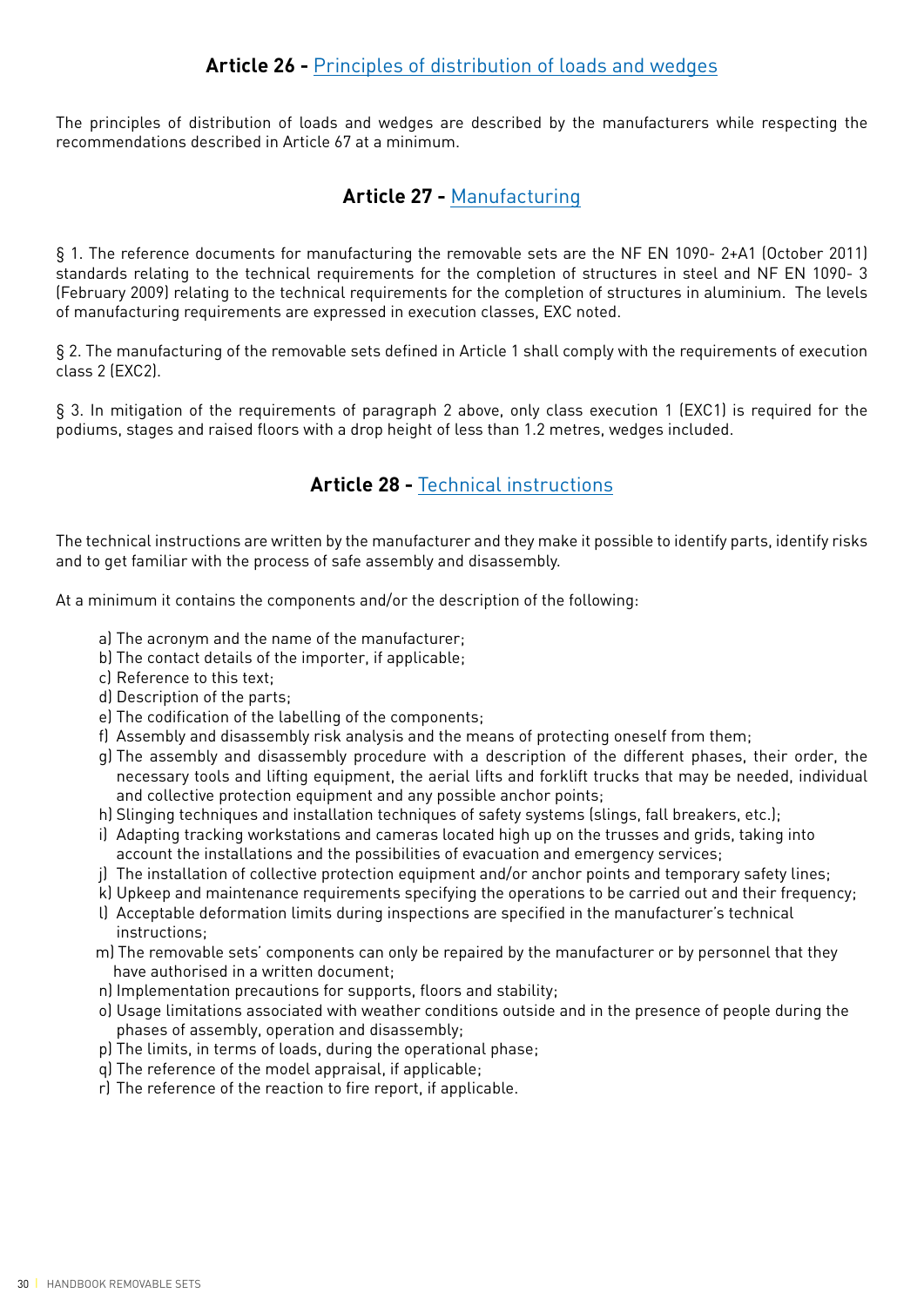## TITLE VIII General safety requirements

The design of the removable sets takes into account the temporary nature of these installations.

## **Article 29 -** Structures

There is no fire stability requirement. There is no seismic stability requirement.

## **Article 30 -** Maximum distance to be crossed

§ 1. The maximum distance to be crossed to reach an exit at any point of a removable set that is set up in a closed and/or covered structure is determined by the regulations applicable to this structure.

§ 2. Evacuation routes that force people to go up and then down (or go down and then up) are permitted.

## **Article 31 -** Raised floors

§ 1. The raised floors of the stands, terraces, passageways, stairs and ramps are designed to ensure that people are safe from falls, whatever the weather conditions. The components are joined end to end, allowing the clearance required for assembly and disassembly. To avoid any risk of tripping, the maximum height difference between several adjacent decking elements is less than 4 millimetres. Failing that, suitable chamfers or ramps are installed.

§ 2. Outdoor floors are classified as at least CFL - s1 or in M 3 material. The possible coating of the upper surface is classified as DFL-s1 or in M 4 material.

§ 3. They include a frame classified as C-S3, d0 or in category M3 materials.

## **Article 32 -** Tiering of the terraces and stands

§ 1. The alignment of the front of the terraces does not exceed 35 degrees relative to the horizontal plane of the floors. The minimum depth dimension of the row of seats is 0.7 metres with a tolerance of 0.05 metres.

§ 2. The risers are solid or openwork. When they are openwork, the unladen height cannot exceed 0.11 metres and the potential traffic flows under structures are protected against falling objects.

## **Article 33 -** Traffic flow in the terraces and stands with seating

§ 1. Traffic flows between two rows of seats or benches have a minimum width of 0.35 metres when the seats or benches are unoccupied. This width is consistent in the row.

§ 2. The spacing between rows must allow free passage in the vertical position, a gauge of 0.35 metres in front, 1.20 metres in height, and 0.20 metres as another dimension. The gauge test is conducted either between the rows of raised seats, if their backs are fixed, or between a row of raised seats and a row of inclined seats in their occupying position, if they are moveable.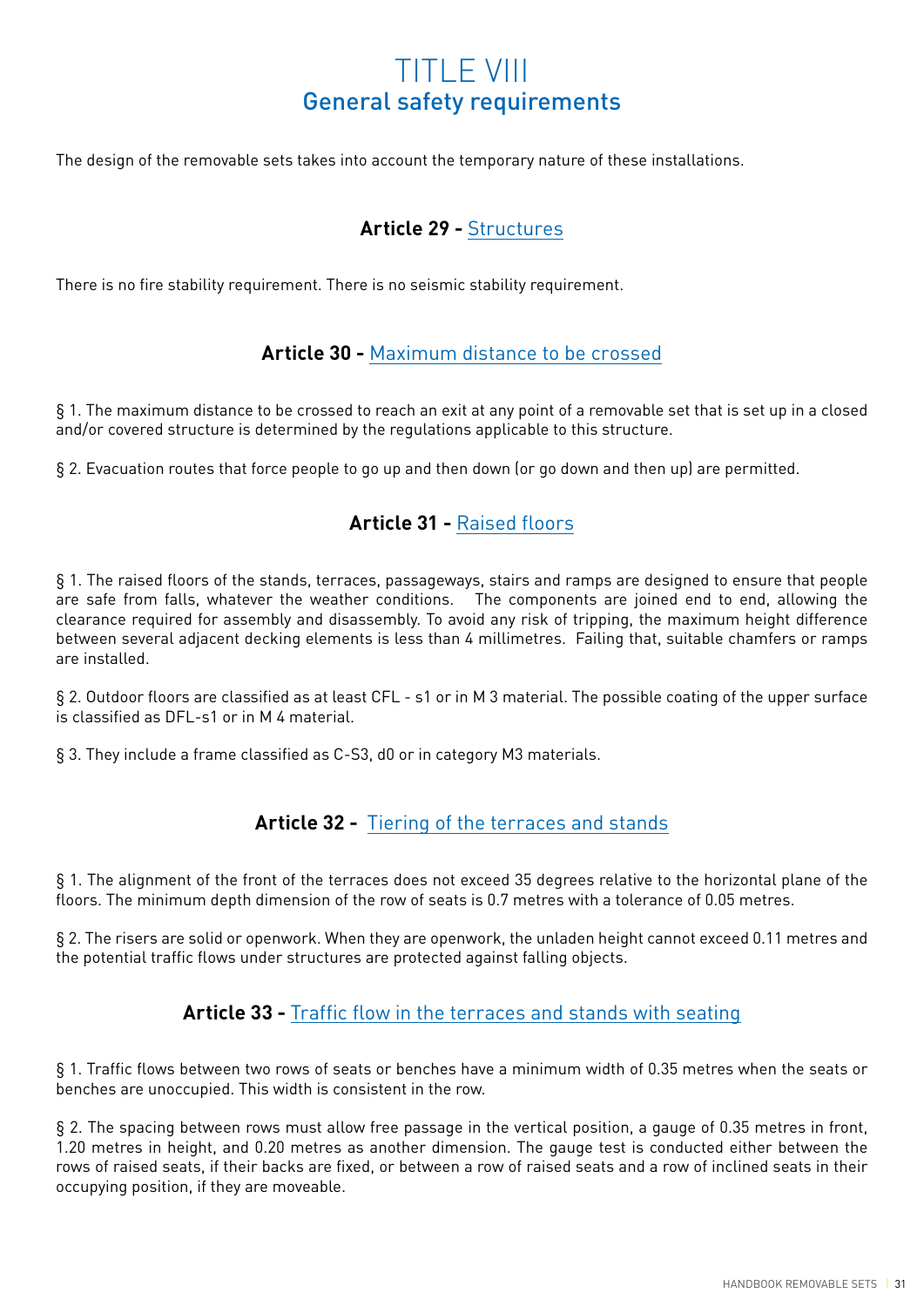§ 1. The benches, seats or rows of seats are firmly secured to the floor, terraces, stands, stages or supports.

§ 2. The maximum number of seated places between two traffic flows and between a traffic flow and a partition or a railing complies with the planning rules stipulated by the regulations applicable to the planned activity, or the one that comes closest to this activity. However, the length of the rows of fixed seats or benches cannot exceed 20 metres between two passageways and 10 metres between a passageway and a partition or a railing.

## **Article 35 -** Movable seats

§ 1. A set of movable seats does not comprise more than 19 seats. Each set formed like so is demarcated by dividing elements, attached to stands, terraces, stages or supports. These elements have a minimum height of 0.7 metres. The set also comprises at least one exit with a minimum width of 0.8 metres opening directly onto a passageway.

§ 2. However, if the set of moveable seats comprises more than 19 seats, one of the following provisions shall be complied with:

- The seats are joined together by row, with each row being fixed to the floor or partitions at its ends;
- The seats are joined together by row, with each row being rigidly connected to the adjacent rows so as to form blocks that are difficult to tip over or move.

The planning rules prescribed in paragraph 2 of Article 31 shall apply.

§ 3. Notwithstanding the provisions in § 1 and 2, the installation of movable seats can be permitted following a risk analysis eventually leading to the implementation of compensatory measure(s). This risk analysis, integrated into the organiser's safety record, takes into account the category of the frame intended to accommodate people, the number of people it is intended to accommodate and the nature of the event.

## **Article 36 -** Reaction to fire of the seats

§ 1. Inside closed and covered structures, the materials used in the non-upholstered seats and the structure of the upholstered seats are category C-s3 or at least M 3.

§ 2. The removable set seats installed outdoors can be classed as D-s2 or M 4.

§ 3. Seats made of wood or derived from wood with a thickness equal to or more than 9mm are accepted.

§ 4. With regard to their reaction to fire, the upholstered seats shall comply with the provisions of the technical instruction relating to the reaction to fire of upholstered seats, whether they are installed inside the premises or outdoors.

## **Article 37 -** Case of circular or faceted terraces and stands

When the terraces and stands are circular or faceted, the maximum number of seated places between two traffic flows and between a traffic flow and a partition or a railing, prescribed by the regulations applicable to the planned activity, is counted at the median row.

In cases where the number of rows of seats is even, reference should be made to the row immediately above the median row. A maximum length of 20 metres between two traffic flows and 10 metres between a traffic flow and a partition or a railing is observed for the last row of seats or benches.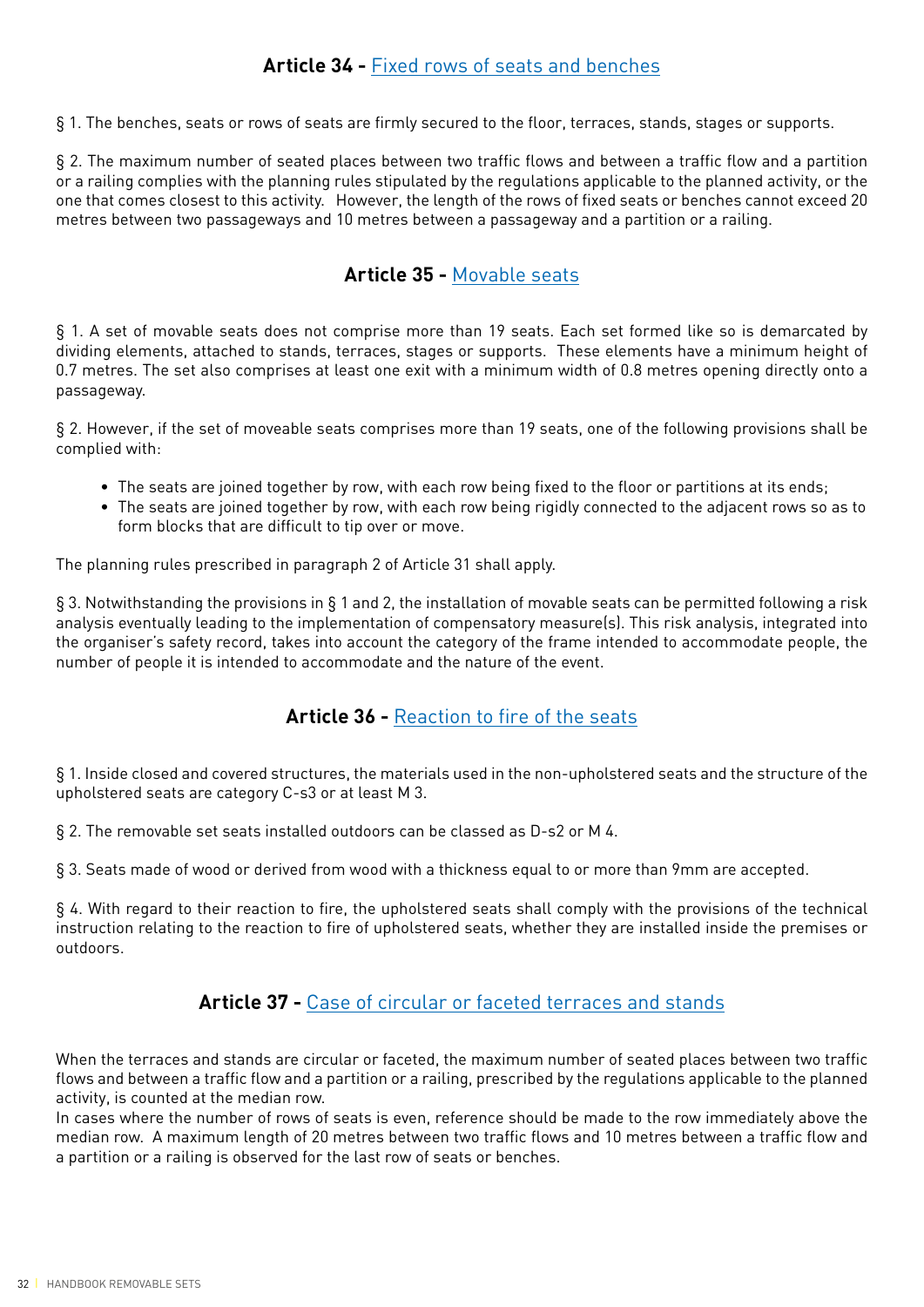The rows of terraces intended to accommodate people standing have a maximum length of 20 metres between two passageways and 10 metres between a passageway and a partition.

## **Article 39 -** Passageways

§ 1. Passageways have a passage width, referred to as a unit of exit width, which is in proportion to the number of people likely to use them. The passage width is fixed:

- At 0.6 metres outdoors for 150 people;
- At 0.6 metres for 100 people in other cases. When a passageway has a unit of exit width of only one or two, the passage width is increased from 0.6 metres to 0.9 metres and from 1.2 metres to 1.4 metres respectively.

However, a negative tolerance is permitted, so that up to a height of 1.1 metres from the floor, the width may be reduced by:

- 0.05 metres from each side or 0.1 metres from on only one side of the passageways of 0.9 metres;
- 0.1 metres from each side of the passageways with more than one unit of exit width.

§ 2. The height of the steps in the terraces may not exceed 0.2 metres.

§ 3. Removable sets with a headcount of more than 19 people have at least two passageways.

## **Article 40 -** Vomitories and traffic flow under the stands

§ 1. When they exist, the vomitories add up the widths of the passageways attached to them. The number of exits from the stands, terraces and vomitories is such that their width comprises two to eight units of exit width. The provisions in paragraph 1 of Article 44 shall apply to them.

§ 2. Traffic flows under stands, in the corridor or perpendicular to the vomitories are permitted subject to the presence of a side fence. The risk of falling objects on these traffic flows is taken into account either in the design of the stand or by the addition of a suitable device,

Traffic flows under the stands, other than those needed for evacuations, are permitted under the same conditions, without the presence of a side fence.

§ 3. The passage width offered by a vomitorium or traffic flow under stands is at least equal to one of those defined in Article 36 with a negative tolerance of 5%. The negative tolerances in Articles 36 and 37 are not cumulative.

## **Article 41 -** Stairs

§ 1. The provisions in paragraph 1 of Article 44 are applicable.

§ 2. The stairs are integral with or connected to the removable set that they serve.

§ 3. The width of the stairs makes it possible to evacuate the number of people likely to use the passageways that they are attached to.

§ 4. The headroom between the nosing and any element of the structure is at least 2.25 metres.

§ 5. The stairs can be alternate flights. Spiral staircases are prohibited.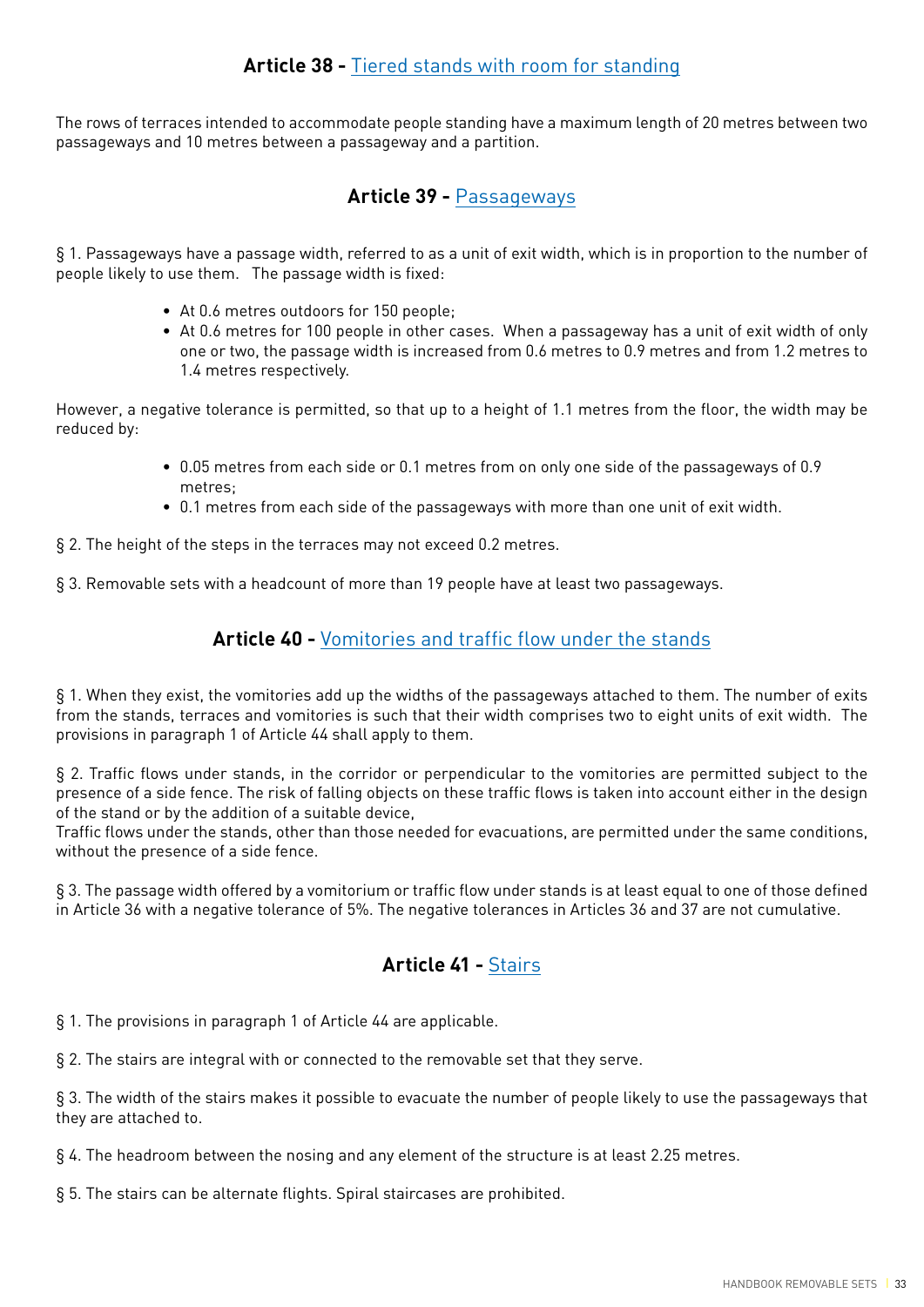#### § 6. The alignment of the nosing does not exceed 35 degrees.

§ 7. The tread g and h the height of the step satisfy the following relationships:

- 0.57 m  $\leftarrow$  q + 2h  $\leftarrow$  0.66 m;
- 0.25 m  $\leftarrow$  g  $\leftarrow$  0.36 m;
- $0.13 \text{ m} \leftarrow \text{h} \leftarrow 0.17 \text{ m}$ :

§ 8. The risers are solid or openwork.

When they are openwork, the unladen height cannot exceed 0.11 metres and the potential traffic flows under stairs are protected against falling objects. If there are no risers, the successive steps shall overlap by 0.05 metres.

## **Article 42 -** Scaffolding

§ 1. The "multi-directional" steel or aluminium scaffolding materials, conforming to the NF EN 12810-1, -2 and 12811-1, -2 et -3 standards, are used for a number of functions in performing arts, including:

- Stage;
- Covered stage;
- Mounting equipment for sets, lighting, sound and video;
- Stage management, tracking and camera towers;
- Totems and mounting equipment for advertising banners;
- Walkways;
- Stairs;
- Covers.

§ 2. Aluminium or steel serving mobile scaffolding (at least class 3 in accordance with the standard NF EN 1004 May 2005) are used for maintenance and adjustment operations, and, more rarely, in accordance with the loads in the table in Article 16, to service, for example:

- Work equipment for installation and maintenance;
- Mounting equipment, lighting, sound and video devices;
- Stage management, tracking and camera towers;

§ 3. For serving mobile scaffolding, the option of scaffolding with levels roughly every 2 metres, designed with railings installed from the bottom level is recommended.

§ 4. Scaffolding used as substructures of removable sets, whether it is used for levelling sloping ground or it is a removable sets support structure, it is subject to the technical rules and inspections provided for their intended use.

## **Article 43 -** Stages and podiums

§ 1. The sets and podiums can be covered or uncovered. They can be designed from multi-directional scaffolding components or framework systems or any other system.

§ 2. "Prefabricated" risers are not affected by this document except for the minimum operating load and devices for protection against falls

§ 3. Protection measures against falls are outlined in Article 46.

§ 4. The theatrical machinery elevators (removable or non-removable materials or sets) are indeed work machines and equipment but, due to their particular natures, they are excluded from the Machinery Directive 2006/42 CE, pursuant to Article R4311-5 § 11 of the Labour Code.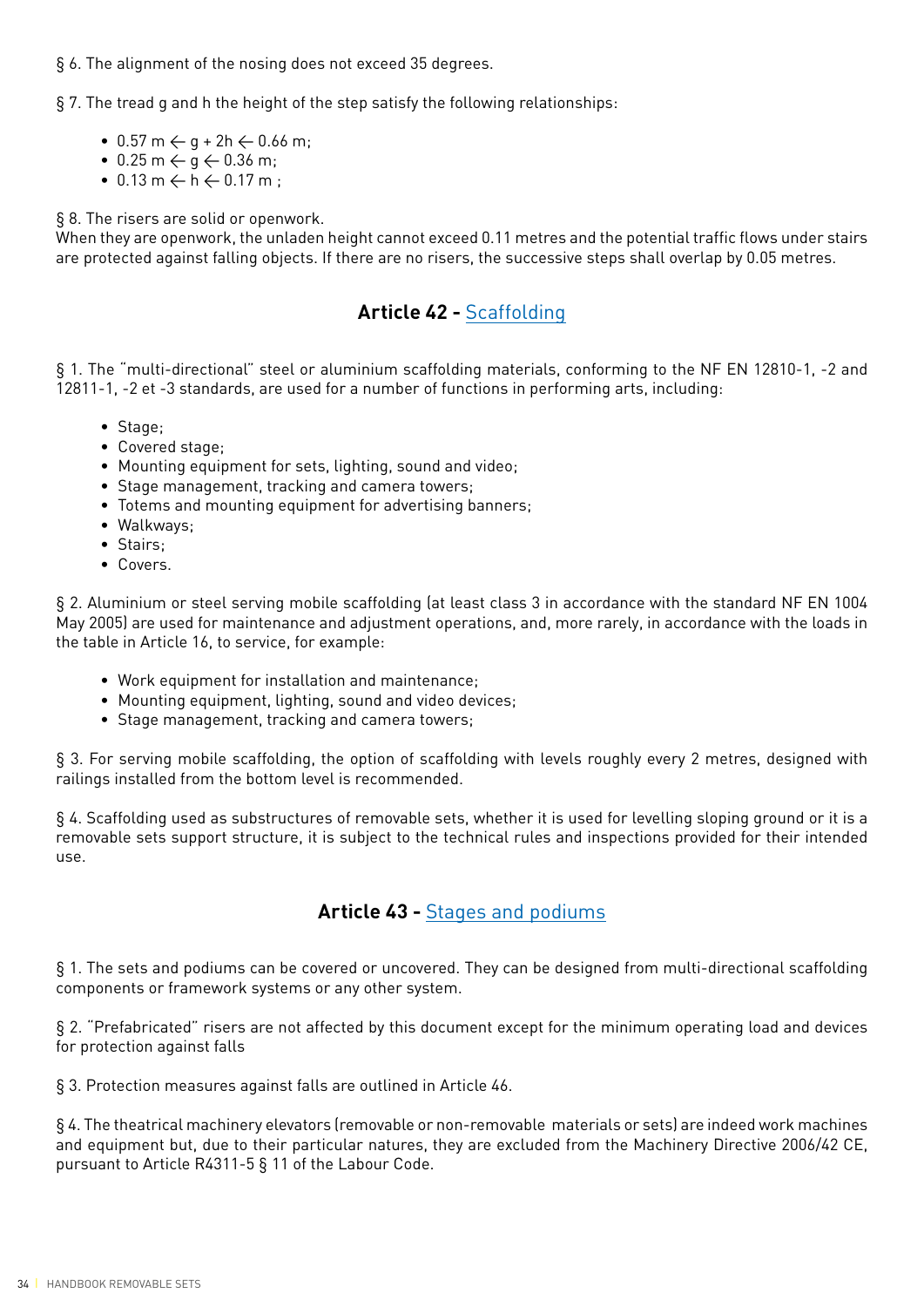## **Article 44 -** Safety barriers or crash barriers

§ 1. When safety barriers are necessary, in order to resist pushing from the crowds, in front of the stage, for protection of the stage management, towers, etc., the rules to follow are:

- Safety barriers are not subject to the rules applicable to the and OP;
- Safety barriers are mounted in a continuous fashion, without interruption, including in the presence of an Elizabethan spur, a proscenium or tracking cameras;
- Where there are doors, needed for evacuations for example, or angles, these are integral and compatible;
- The safety barriers are assembled according to the manufacturer's assembly instructions. In particular the presence of all axles and/or bolts is ensured.

§ 2. The safety barriers are needed:

- To stop any pushing from a standing audience;
- To block public access to the stage, stage management and towers, etc., and the performers' area;
- In order to secure an evacuation corridor in front of the stage in the event of public unrest (minimum of 1.2m between the edge of the stage and the safety barriers).

§ 3. The installation operator carries out a risk analysis (based on the number of spectators, the typology of the public, planning and layout of the site), in order to determine if safety barriers need to be installed. They inform the organiser.

## **Article 45 -** Trusses

§ 1. Truss components, intended for gin poles or mounting equipment for sets, stage covers, grids, battens, bridges, poles or totems, are constructed in aluminium and/or steel.

These components are defined by two indications: the length of the truss and the section of it. The sections can be: flat, triangular, square or rectangular, The lengths are measured at the centre distance, at the interlocking. The hoops are defined by two indications: the section and the outside diameter of the hoop.

§ 2. Permitted loads are clearly defined in the manufacturer's technical instructions. Permitted loads include the loads charts and the following configurations with the different points of application of the load:

- Maximum permitted point loads;
- Maximum permitted distributed loads;
- Overhanging point loads.

§ 3. The gripping of the trusses for lifting is described in the manufacturer's technical instructions. It can be achieved by steel slings, textile slings reinforced with steel, textile slings. However, in the case of stages integrated or built against ERP Type L, textile slings are only accepted if there is a steel safety sling or a steel cable fall breaker. The gripping of trusses can also be achieved by specific collars or flanges, as described in the manufacturer's technical instructions.

§ 4. The connecting elements, angles, "T", clamps and carts are described in the manufacturer's technical instructions. Their permitted load is also outlined.

§ 5. The sections of the tubes and thicknesses, the quality of the aluminium or steel, used in the manufacturing, are specified in the technical instructions. The bossheads, axles and pins are also described in the technical instructions.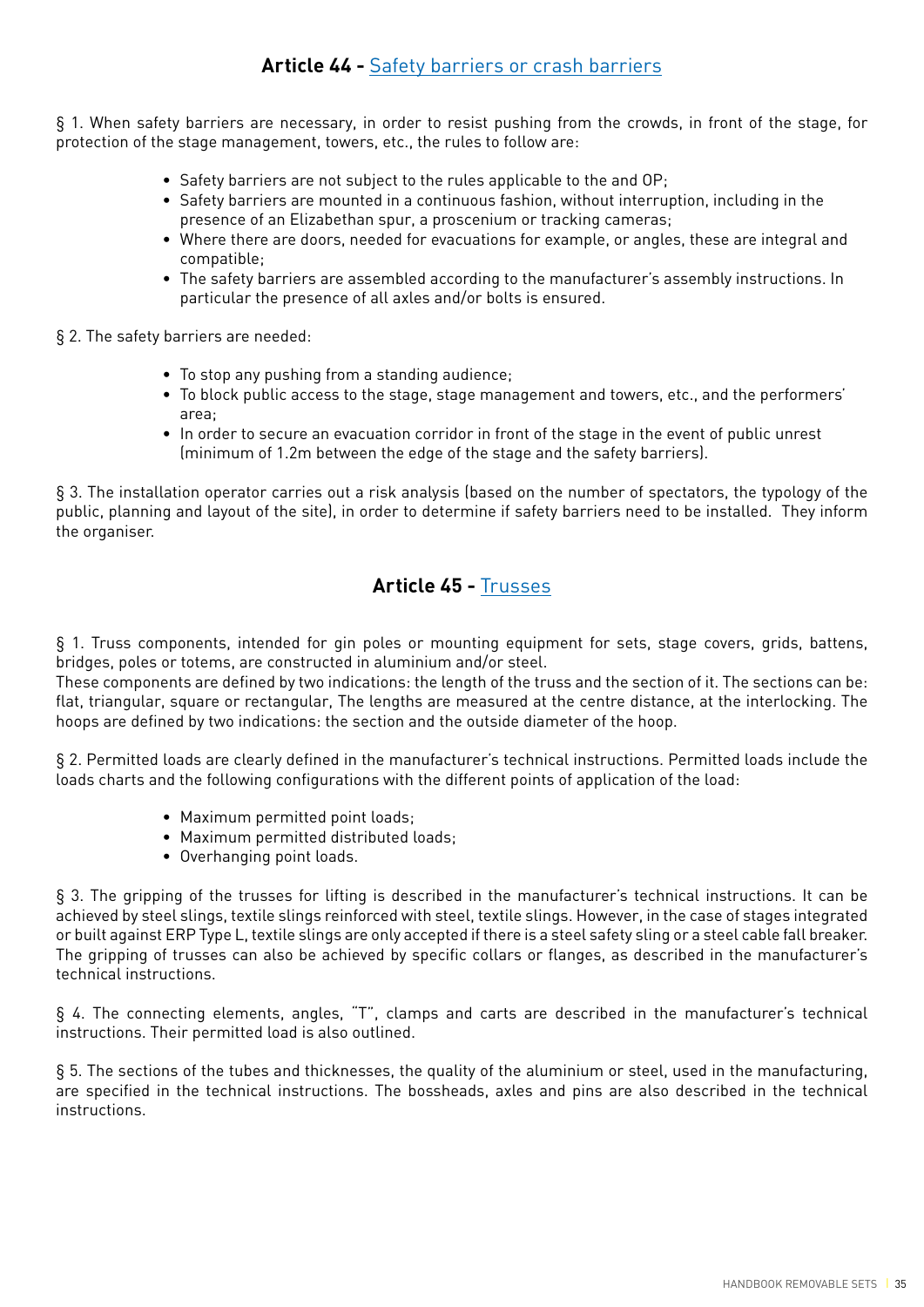§ 1. The provisions of paragraphs 2, 3 and 4 are not applicable to OS and OP accessible exclusively to people who come under the provisions of the Labour Code, for example: stage management, tracking and camera towers, etc.

§ 2. It is not permitted for there to be a floor gap greater than 5cm between the passageways and the stairs.

§ 3. Requirement for protection against falls:

- From 0 metres to 0.4 metres excluded: no protection required;
- From 0.4 metres to 1 metre: something must be put in place to prevent any risk of falling. This can be, for example, a barrier, a handrail and middle rail, a sturdy set up, light fencing, etc.;
- More than 1 metre: protection is required under the conditions of paragraph 4.

§ 4. Removable sets are equipped with collective protection devices for falls. For a drop height of more than 1 metre this protection device takes the form of a railing.

### § 4.1. Characteristics of the railings.

The provisions of paragraphs 2.3 and 3 of the NF P 01-012 standard dated July 1988 are applicable; Clearance due to assembly should not allow a horizontal displacement of more than 1/250th of its height without loading.

§ 4.2. Stages, podiums, raised platforms.

In mitigation, the obligation to install railings does not apply to stages and their stairs on the "spectators'" side, provided that the number of people allowed is strictly limited to the needs of the show or the animation.

### § 4.3. Stairs.

Removable set stairs accessible to audience members include handrails and railings installed under the following conditions:

- Regardless of the width: a railing on the side(s) of the gap;
- If the span of the stairs is more than 4 units of exit width, they shall be intersected by one or several interim handrails separating the integers of the units of exit width, without being greater than four;
- They have a height of at least 0,90 metre, the side taken in relation to the nosing.

§ 4.4 Stands and terraces.

§ 4.4.1. The railings are at least 1 metre (and 1,1 metre recommended), dimension taken in relation to the floor, with a minimum height of 0.9 metres in relation to precarious support areas.

In addition, at the rear of a stand or a terrace, the height of the railing measured from the base of the seat shall be at least 1.1 metres if the distance between the seat and the rear railing is less than 0.3 metres. If this distance is greater than or equal to 0.3, the railing height is measured from the floor.

§ 4.4.2. The height of railings installed in front of a stand, a platform or a terrace can be limited to 0.8 metres when the following two conditions are met:

- They are likely to impede visibility;
- The passage width between the front of the first row of seats and the railing facing it is less than or equal to 0.6 metres.

§ 4.4.3. This attenuation does not apply in passageways, traffic flows or vomitories.

### § 4.5. Terraced stands intended to accommodate standing people.

In addition to the provisions in § 4.3 above, they have discontinuous lines of grab rails, installed on the viewing areas, parallel to the terrace rows. Grab rails are staggered every five rows of seats. They have a minimum height of 1.1 metres and withstand a horizontal force of a minimum value of 1kN per linear metre applied to 1 metre in height.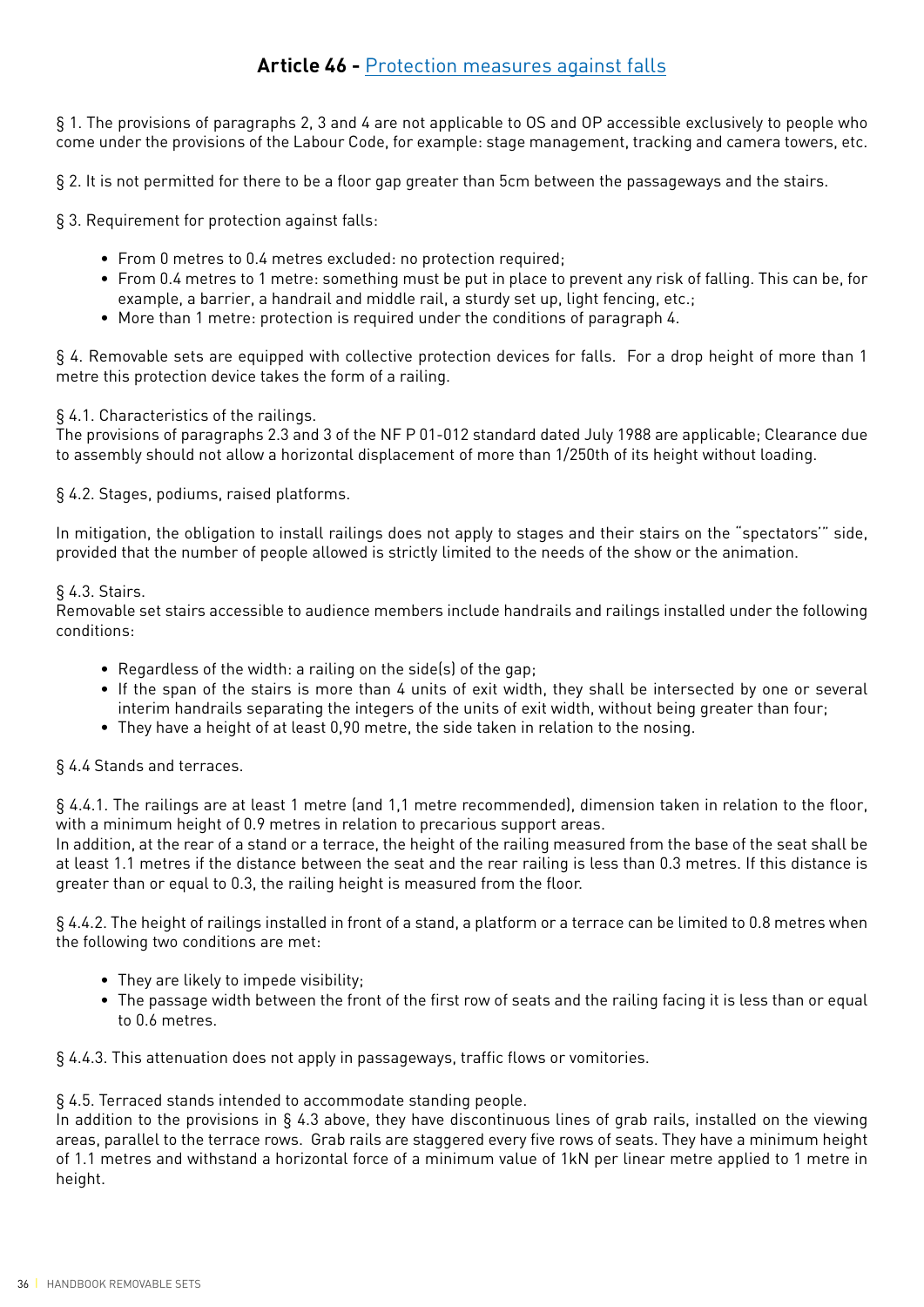# **Article 47 -** Cladding and covering

§ 1. Inside constructions, cladding materials intended to prohibit access to below the removable sets are classified as at least C-s3, d0 or M 3. The tarpaulins, which have the same function, are classified as at least B-s3, d0 or M1.

§ 2. Outdoors, wooden cladding materials intended to prohibit access to below the removable sets are classified as at least M 4. When fabrics are used they are classified as C-s3, d0 or M 3.

§ 3. Regardless of the location of the set up, the coverage of the "removable sets" is carried out with materials classified as C-s3, d0 or M 2 at a minimum.

§ 4. The proof of the classification of the fabrics is provided either by the marking "NF reaction to fire», or by the submission of a report on the reaction to fire, supplemented by the permanent etching of the reaction to fire classification in the material or in the assembly welds, following the fabric manufacturer's mark.

# **Article 48 -** Electrical and lighting installations

§ 1. Removable sets with electrical or lighting installations have an equipotential bonding compliant with the NF C 15-100 standard.

§ 2. Removable sets may have normal lighting. In this case, it is provided by lights installed at a fixed position or suspended in a safe way.

Light fixtures shall not obstruct the public's traffic flow; the lower part is placed at a minimum height of 2.25m above the spaces reserved for the public.

§ 3. When normal lighting exists and in order to allow the evacuation of the public and to facilitate any emergency services operations, emergency lighting to at least enable evacuations is installed or completed if necessary. This lighting is provided by either:

- Self-contained emergency lighting;
- Or a centralised source;
- Or by a combination or a centralised source and self-contained lighting.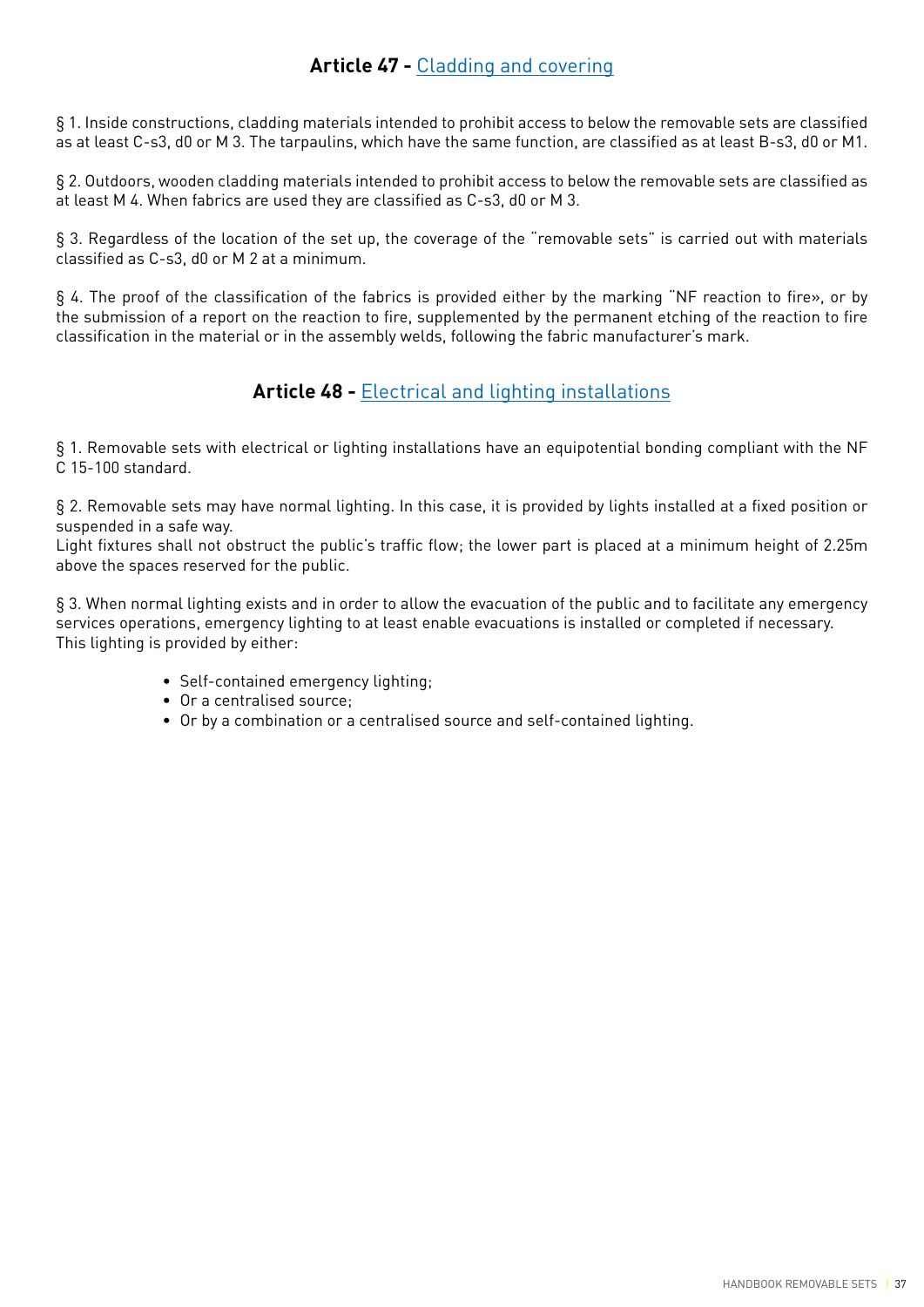# TITLE IX General installation requirements

# **Article 49 -** Organiser safety record

§ 1. The installation of removable sets is subject to the drafting of a safety record by the event organiser.

§ 2. The safety record makes it possible to adapt the removable sets to their location and to the constraints of the event. Article 65 sets out the contents of the safety record, this is communicated to the owner, the operator and the installer within a time period that is consistent with the fulfilment of the order. It is made available to administrative authorities and to those responsible for checks.

# **Article 50 -** Installation of the removable sets

§ 1. The removable sets are installed in risk-free areas and far away from dangerous neighbourhoods. Locally, the risk is assessed particularly with regard to the restrictions prescribed in the prevention plans for natural and technological risks developed in accordance with the Environmental Code.

§ 2. The place of installation allows people to be evacuated quickly and safely and allows access for fire fighting and emergency services.

# **Article 51 -** Nature of the ground

§ 1. The organiser gives the installer all the information about the nature of the support or the ground at the place where the removable set is planned to be installed. They ensure that this information is not subject to change regardless of weather conditions. They also check with the owner of the land that there are no buried networks or cavities underground that could affect the assembly and/or the stability of the removable set.

§ 2. The load-bearing capacity of the soil or support is determined as follows:

- Either by an estimate based on the typical use of the land and/or the recurrence of an event;
- Or by encrypted data communication when the load-bearing capacity is known;
- Or by a study of the load-bearing capacity of the ground by a specialised company. The results of the study shall provide a conclusive report on:
	- The mechanical properties of the upper layers of the soil affected by the structure supports (OS and OP)
	- The possible settlements by heterogeneous zone, generated by the lowering of the load.

Otherwise, the permissible soil stress in natural ground will be considered to be 1 bar (1daN/cm2 or approximately 1kg/cm2).

§ 3. The installer adapts the load distribution devices to the descents of the loads and to the bearing capacity of the soil or the support as communicated by the organiser. They ensure the rigidity, resistance and stability of the load distribution devices and wedges, in accordance with the manufacturer's technical instructions and Article 67.

§ 4. The following documents are sent to the qualified technician, ERP-recognised inspection body or CTSauthorised audit office for inspection:

- Load distribution:
- Studies on the soil bearing capacity;
- The methods of load distribution (materials, height and surface).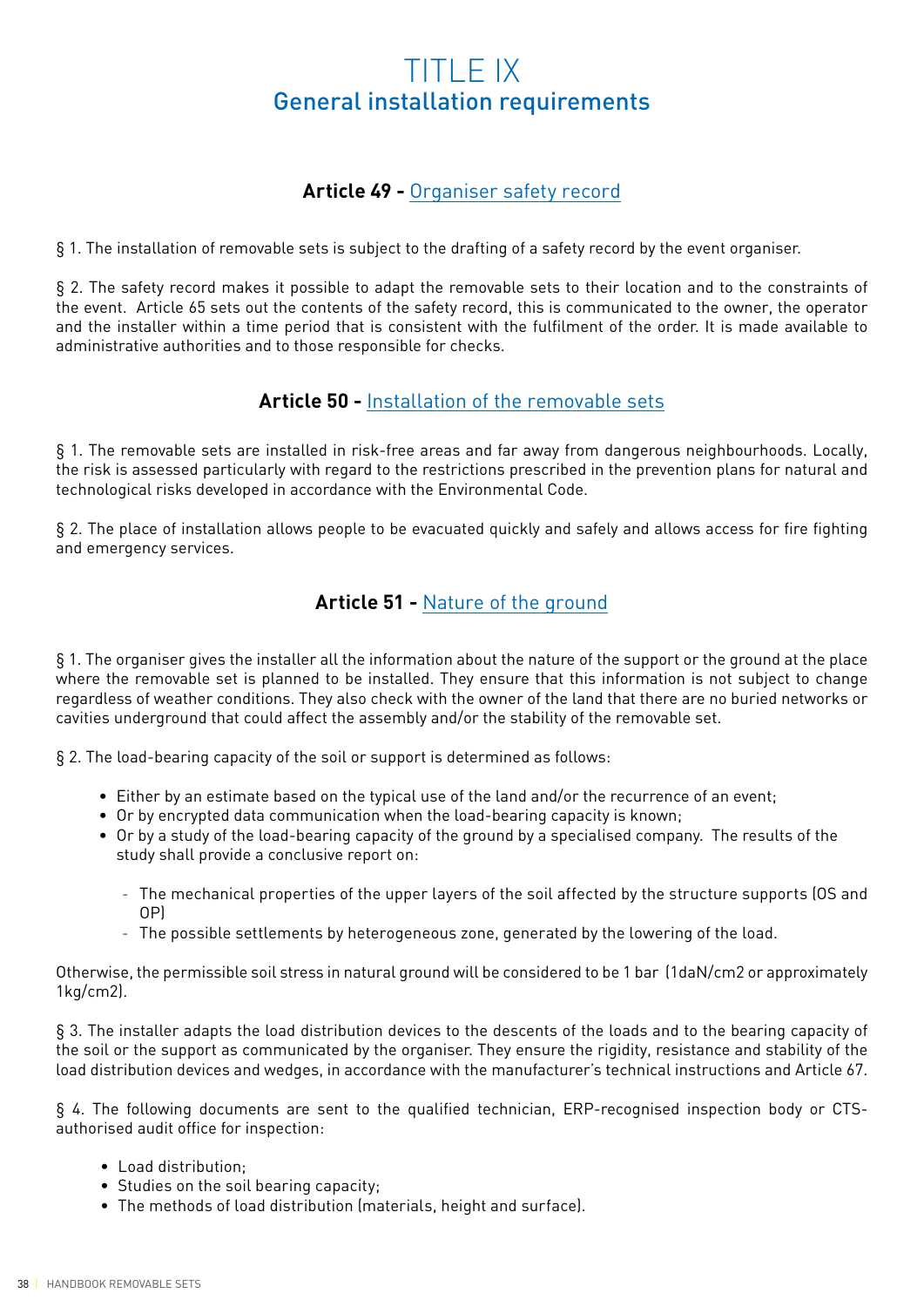# **Article 52 -** Support

§ 1. Load distribution devices on the ground can ensure, depending on the load distribution and the nature of the ground on which the removable set is installed, that the pressure exerted under the distribution device will be less than or equal to the bearing capacity of the soil. The organiser shall ensure the sustainability of the load distribution during the installation of the removable set, regardless of the circumstances.

§ 2. Load distribution devices and supports are solid and non-deformable and comply with the installation rules specified in Article 66.

# **Article 53 -** Assembly of the removable sets

The assembly of removable sets is understood to mean specific connections, involving transmissions of complex stress, other than by simple support or simple suspension by hanging (examples: towers in scaffolding connected to a stand; totem connected to a stage).

- Where they are provided for in the technical instructions, assemblies of components from the same manufacturer are subject to a model appraisal;
- Where they are not provided for in the technical instructions, assemblies of components from the same manufacturer are submitted to a technical record;
- Assemblies of components from different manufacturers, including the stage equipment frames, are submitted to a technical record.

# **Article 54 -** Suspended technical equipment

§ 1. The fixed attachment points, from the frame or the structure of a building, are subject to specific calculation notes.

§ 2. Technical equipment, whether fixed or in motion, contributing to the conduct of an activity, can only be suspended above people in accordance with the following rules and checks contained in article 55.

§ 3. Cables, baskets and ropes attached directly to abrasive or sharp frames are protected adequately.

§ 4. Technical equipment hooking devices are solid, reliable, traceable and appropriate.

- When choosing these hooks or suspensions, the conditions of use and the environment must be taken into account in order to prevent the risk of falling or recess due to external actions or movements;
- When they are rigidly connected to their support, they are attached by welds, bolts, collars, clamps or any suitable device;
- When they are not rigidly connected to their support(s), their hooking devices are made from lifting accessories complying with the applicable and appropriate standards (ropes, cables, slings, grommets, shackles, links, hooks, chains, etc.). All the rules and principles from the lifting industry are respected, both in terms of the protection of the textile components and the correct assembly of the connection accessories, and the technical equipment being mobile or fixed in suspension;
- The principles of the adequacy, assembly and conservation status exams are those of the applicable regulations for lifting devices and accessories.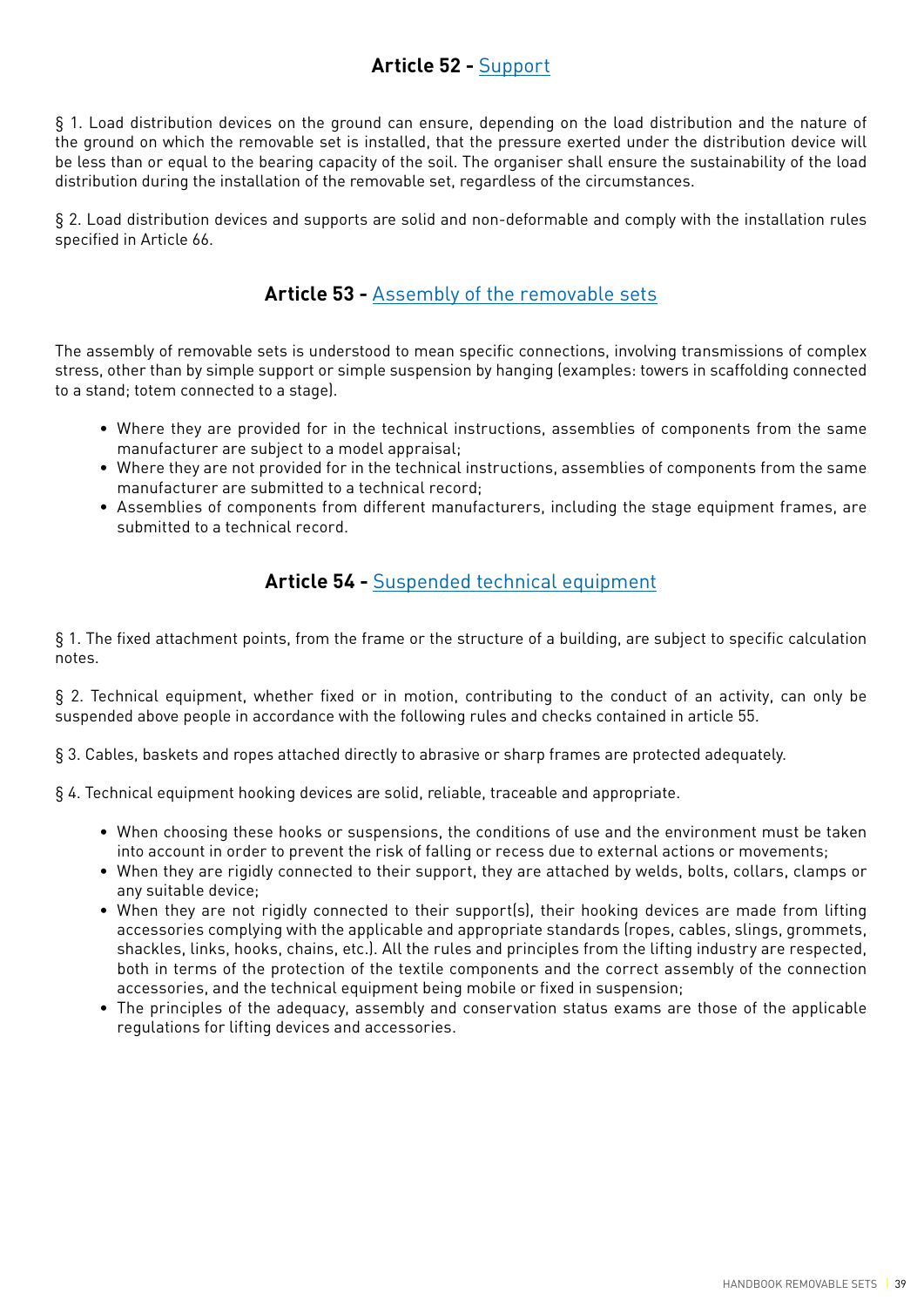§ 5. As a general rule, above people, technical equipment is suspended in a redundant way, i.e. by two independent devices with different technologies. The principle being that the breakdown or malfunction of a device, whatever it is, does not lead to the equipment falling down.

- When they are connected rigidly to their support by welds or by sufficiently dimensioned bolts, they cannot be secured by an additional mechanism. In this case the bolts are equipped with anti-loosening devices such as safety nuts, Nylstop®, lock nuts or cross pins;
- The welded metal frames suitable for this technical equipment (video projectors and their frames for instance) are considered to be solid without it being necessary to secure them with a separate device, in accordance with the manufacturer's technical data sheet specific to this equipment;
- When they are not rigidly connected to their support(s) and their attachment devices are made from lifting accessories or devices, they are subject to a secondary safeguarding measure to prevent the risk of falling;
- In general, secondary security systems need to be adjusted so as to limit the "slacks" to reduce the impact of a clash in line with the overall lifting system. The goal is to minimise the stopping distance of the load;
- The devices or accessories that make up these secondary security components are also solid, reliable, traceable and appropriate. They have a maximum working load that is at least equal to the mass of the objects to be secured. After a clash, they are disassembled and undergo a thorough check, in accordance with the applicable regulations for lifting accessories.
- The anti-fall devices requiring a mechanical trigger are reliable and suitable for suspended loads and the risk of rebounds.

§ 6. Various installation scenarios are considered for electric hoists, subject to the checks provided for in Article 55.

§ 6.1. The load is suspended from the motor with secondary safety: the load can stay on the motor if it is secured with a suitable secondary safety. No movement is allowed above people. This secondary safety will be covered in a separate point. If this is not possible, the secondary safety can be installed on the same point, if the load factor from this point is doubled.

§ 6.2. The load shall be suspended from the motor without secondary safety and without any movement above people, subject to compliance with all of the following provisions:

- All equipment that support loads have a double load factor (i.e. coefficient 8 for chains and coefficient 10 for cables) in relation to chapter 4 of the Machinery Directive (2006/42/CE);
- The hoist is equipped with a dual braking system operating directly on the lifting mechanism without passing through a load friction limiting device;
- The hoist is equipped with two mechanical stops, one on each end of the chain;
- No movement is allowed in the clearance or above people.

These provisions may be recommended in cases where it is necessary to act quickly on the equipment in anticipation of adverse weather conditions.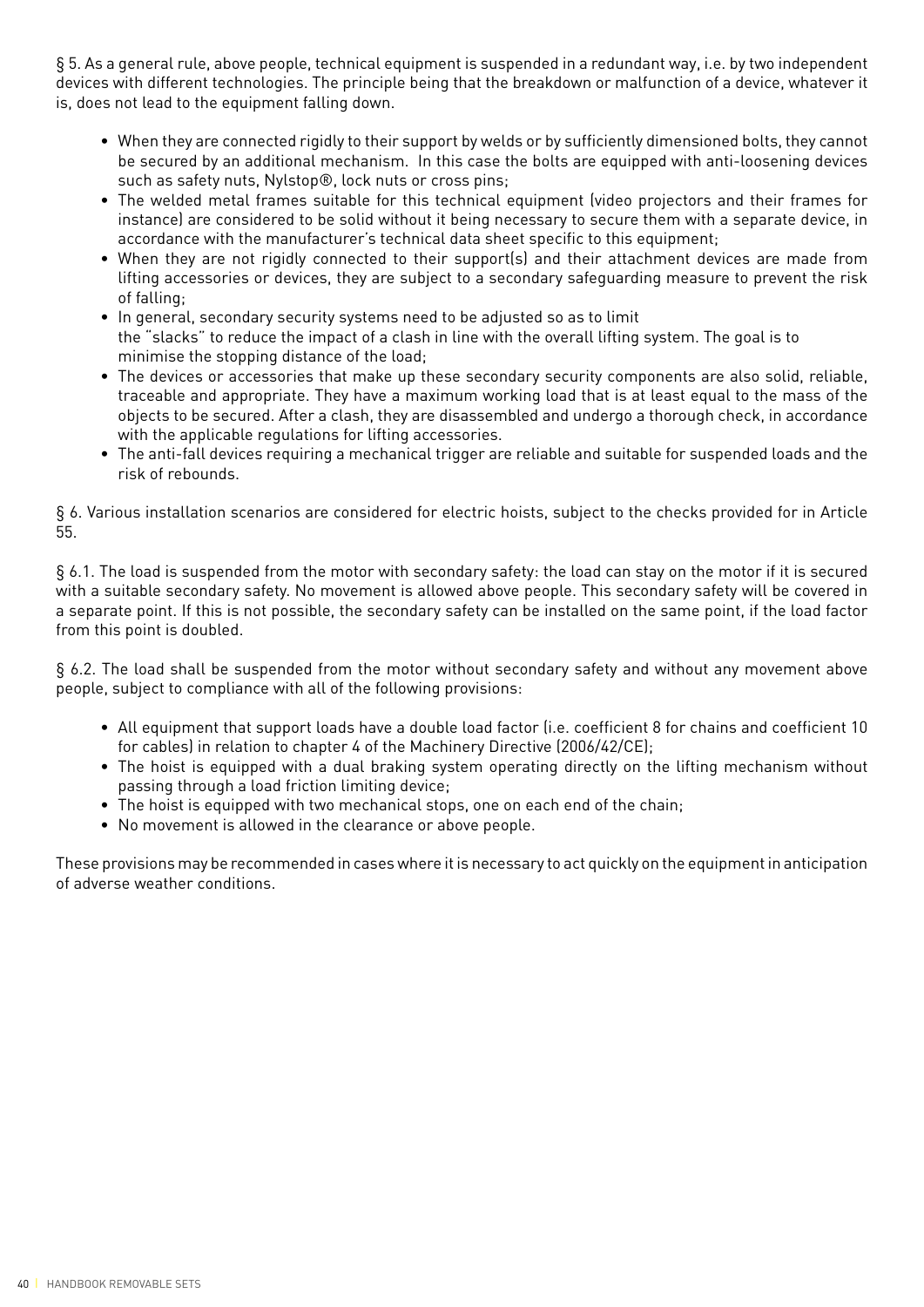§ 6.3. The load shall be suspended from the motor without secondary safety and designed with movement above people, subject to compliance with all of the following provisions:

- In this case, all equipment that supports loads have a double load factor (i.e. coefficient 8 for chains and coefficient 10 for cables) in relation to chapter 4 of the Machinery Directive (2006/42/ CE);
- The electrical hoist is equipped with a dual brake system in the event of a power failure, operating directly on the lifting mechanism without passing through a load friction limiting device;
- The electrical hoist is equipped with two mechanical stops, one on each end of the chain;
- The hoist is equipped with a load measurement device for detecting any possible overloads that operates directly on the power supply within a sensitivity range of between 100% and 120% of the nominal load. The personnel responsible for checks are able to disconnect these limiters so that they can properly carry out the static and dynamic tests prescribed by the regulations;
- Hoists used to lift a guided load or used in a group of hoists are equipped with a "chain slack" detection device acting directly on the power supply;
- For hoists used in a group, every control device has overall control of all the parameters of the group and any triggering of an end of travel or safety device leading to the stopping of a hoist leads to an automatic shutdown of the whole group;
- For hoists with variable speeds that are used in a group, every control device has appropriate control of the actual speeds and positions of the group hoists (position and speed encoding) in order to modulate these speeds within an appropriate range and/or lead to the automatic shutdown of the whole group;
- Orders using electronic programming technologies (automation software) shall comply with the EN 61-508 / EN 62-061 SIL.3 standards and are the subject of a written risk analysis document;
- By design, these electrical hoists allow people to be underneath the load(s): the electrical hoist is at a low voltage control, it is equipped with detection of over or under load, an incremental and absolute encoder for measuring altimetry, a measure of continuous load, thermal protection. Finally, the electric hoists are equipped with a computerised control with a "dead man's switch". The movements are placed under the control of an operator who has a direct view of the load. If this is not possible, the operator is accompanied by an assistant with a direct view of the movements and an emergency stop.

#### § 7. Miscellaneous.

Textile slings and baskets are permitted provided that they are systematically secured by a non-combustible secondary safety.

Only slings that have been CE labelled by the manufacturer, and identified, are permitted;

Long link lifting chains are accepted for the suspension of technical equipment provided that they are at least "Grade 8" (cf. NF EN 818-7 standard), labelled, identified and are accompanied by an EC certificate establishing their breaking load and their load factor;

For lighting, video or sound equipment safety slings: these slings are stamped so that the manufacturer and SWL (safe working load) can be identified;

Support of the load by the sling: outside permanent installations (addressed in § 7. Permanent installations), the possibility of suspending a load without a motor does not require the presence of a secondary safety, subject to the doubling of the load factor.

#### § 8. Permanent installations.

In the case of permanent installations (sound, lighting, video systems, etc.), the absence of safety slinging is not allowed. In other words, it will be permitted on the installations of the touring show being hosted in the establishment (subject to compliance with all the points in § 6), whereas it will not be permitted for the grid trusses or the hanging sound equipment permanently installed at the establishment.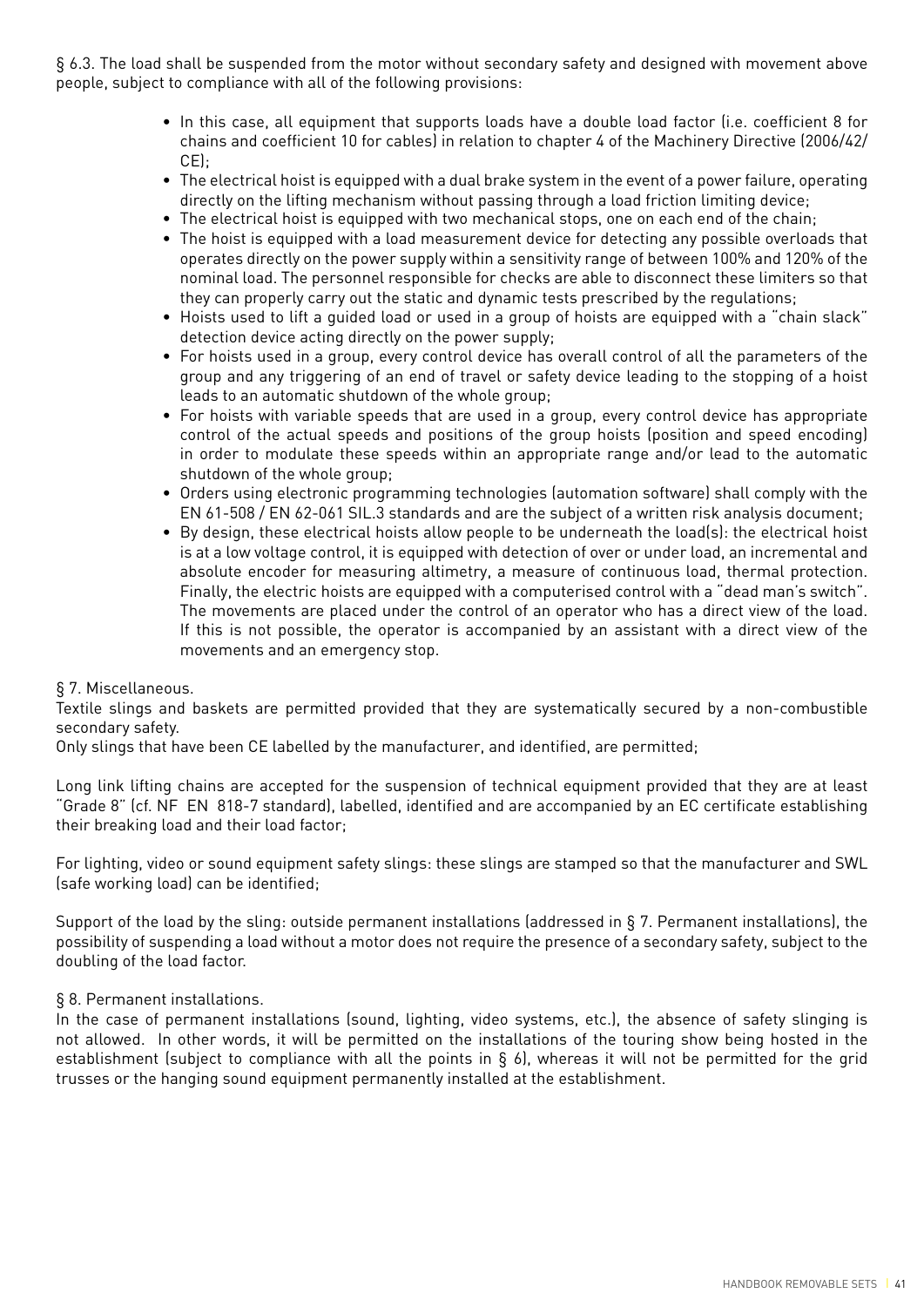# **Article 55 -** Checks on the lifting apparatus and accessories

§ 1. The provisions of the Labour Code regarding verification and testing are deemed to have been met if, on the one hand, the attachment points of the room's framework have previously been verified as a support for lifting and bearing loads, either by way of an overload test or by way of calculation notes drawn up by specialised design office and if, on the other hand, the lifting devices have been checked separately by way of general periodic verification and commissioning. The results of the calculation notes can be used in a "rigging" technical data sheet of the venue, with different configurations of acceptable loads. As a result, lifting devices and accessories are exempt from undergoing static and dynamic reactivation tests. Adequacy and reassembly examinations remain mandatory.

§ 2. The general periodic inspection of lifting devices is required every 6 months. However, this audit period is extended to 12 months for fixed lifting devices (with no change in the attachment point) in the same operating site.

§ 3. An overall review of the loads is carried out for each configuration of the shows. The users define the sets of loads to be lifted or suspended, as well as their distribution. The venue provides the rigging technical data sheets showing the gripping abilities. Those in charge of the lifting operations draw up a summary document establishing the appropriateness of its loads with the framework. These documents are shown to the qualified technician or the technical controller for validation.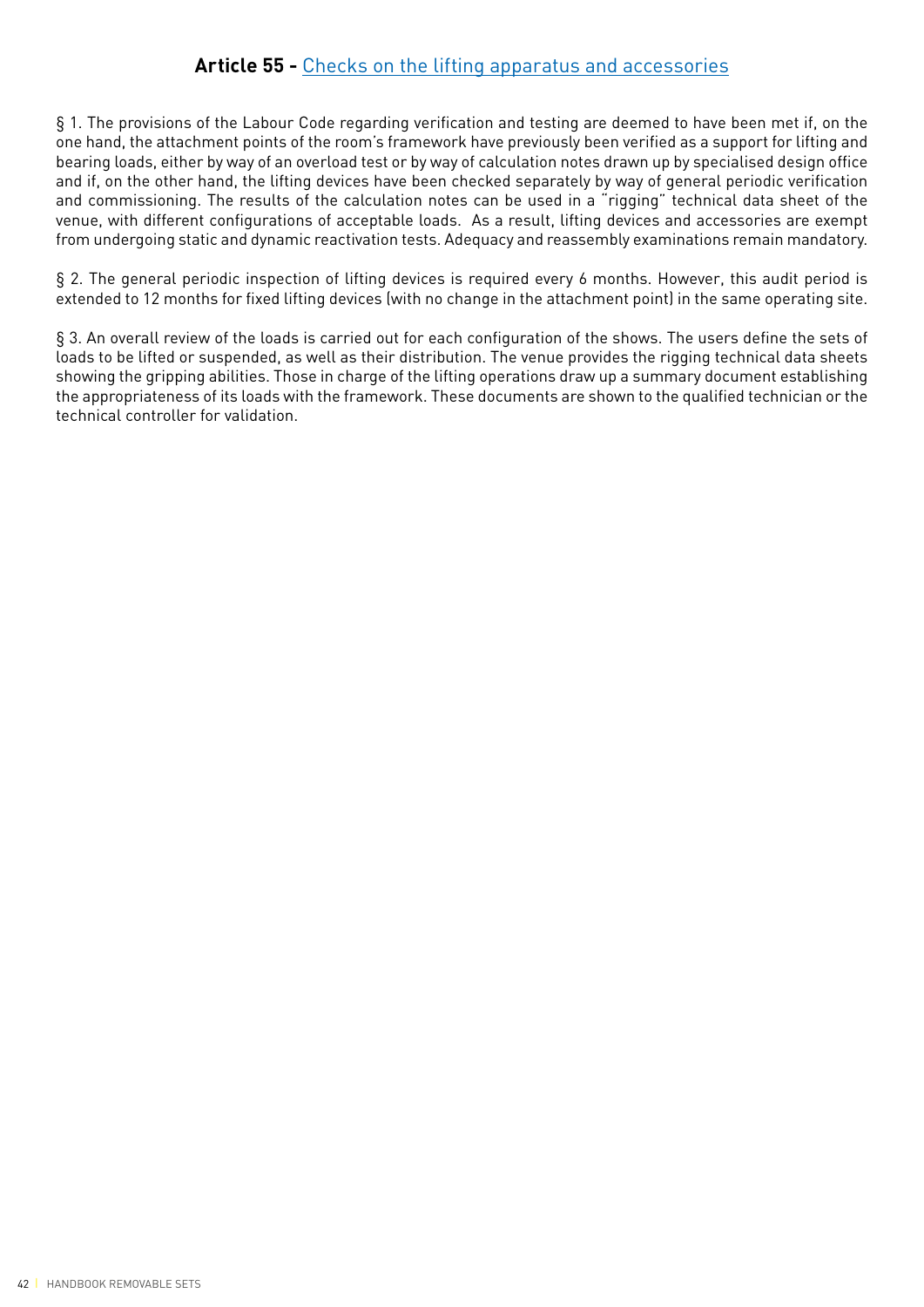# TITLE X Organisation and prevention

# **Article 56 -** Concurrent activities and prevention plan

§ 1. In accordance with Decree n°2008-244 of 7 March 2008 (Article R4511-1 et seq. of the Labour Code), the overall coordination of the prevention measures is intended to prevent the risks related to interference between the activities, installations and equipment of different companies at the same place of work.

§ 2. These provisions apply to the head of the user company and the head of the external company when an external company provides workers to carry out or participate in the execution of an operation, regardless of its nature, at a user company's establishment, including at its outbuildings or construction sites.

§ 3. The overall coordination of the prevention measures is under the authority and responsibility of the head of the user company. The user company is the operator of the establishment or the organiser of the event. The heads of the external companies shall provide all necessary information for risk prevention.

The heads of the user and external companies carry out a joint analysis of risks that may result from the interference between the activities, installations and equipment. Where these risks exist, the employers shall adopt, by mutual agreement, and before the work begins, a prevention plan defining the measures taken by each company to prevent these risks.

§ 4. The prevention plan shall be in writing and adopted before work begins in the following two cases:

- Where the operation to be carried out by external companies, including subcontractor companies who they may call upon, involves a total number of working hours expected to be equal to at least 400 hours over a maximum period of less than or equal to 12 months, whether the work is continuous or intermittent. The same applies when, during the course of the work, it transpires that the number of working hours will reach 400 hours;
- Whatever the expected duration of the operation, when the work to be carried out is one of the dangerous types of work that appears on the list set, respectively, by decree of the ministry in charge of labour and by decree of the ministry responsible for agriculture (the following appear in the list of dangerous types of work: working at a height and hot point work).
- The management of the prevention plans and the risks at work may be entrusted to a prevention officer by the head of the user company, in accordance with article 22.

# **Article 57 -** Working at a height

§ 1. In accordance with the Labour Code, temporary work at a height is carried out on the basis of a work plan that is designed, installed or equipped in such a way so as to protect the health and safety of the workers. The workspace is such that it enables work to be carried out under ergonomic conditions.

§ 2. Priority is given to work equipment that provides collective protection.

§ 3. In accordance with decree 2004-924 of 01/09/2004, the prevention of falls from a height is ensured by railings, built-in or securely fixed, rigid and of an appropriate strength, placed at a height of between 1m and 1.1m and with at least one 10-15cm toeboard, depending on the height for the railings, a handrail and an intermediate handrail at half-height or by any other means that ensures equivalent safety. If these provisions cannot be implemented, soft collection devices shall be installed and positioned so as to avoid a fall of more than three metres.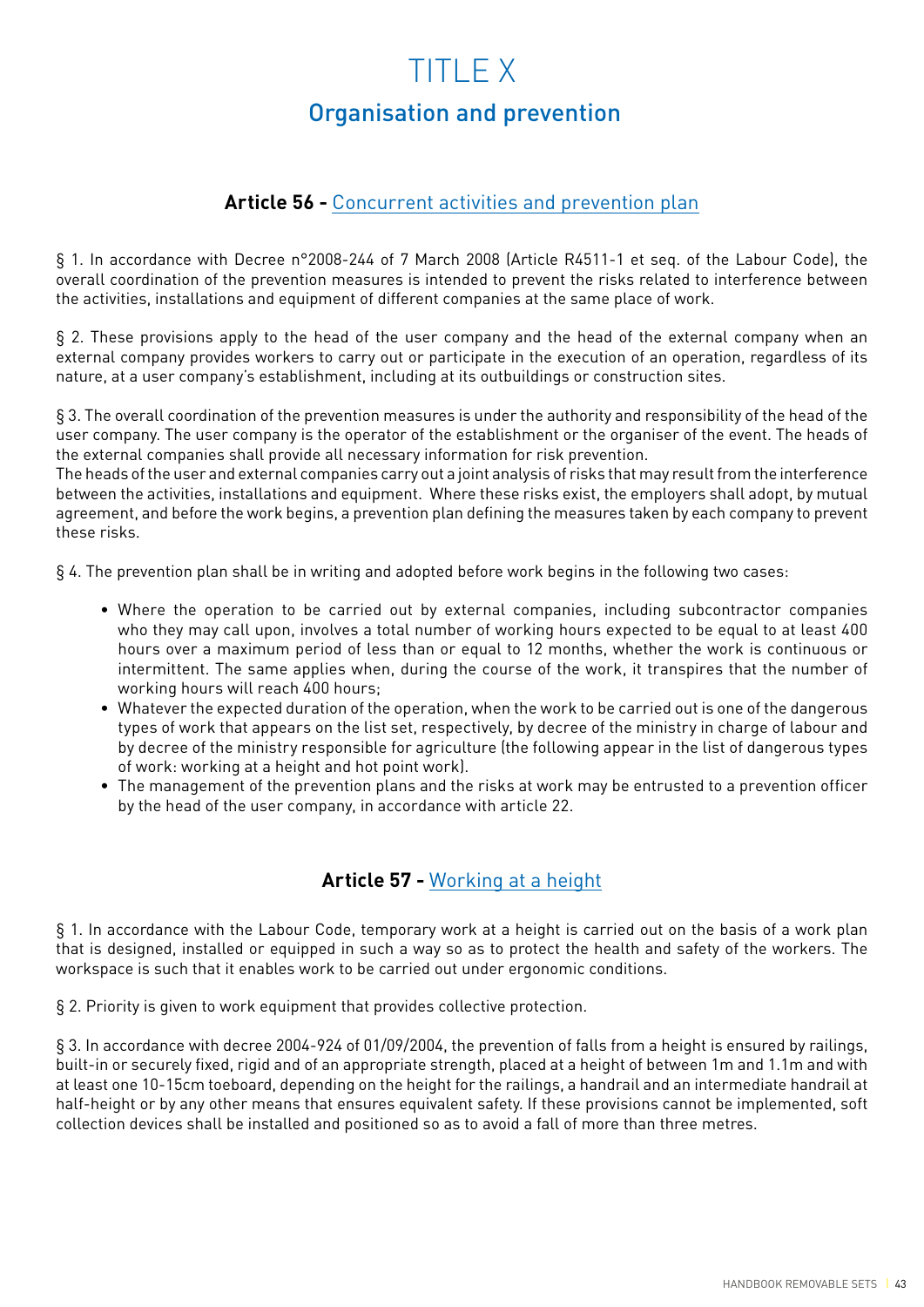§ 4. If collective protection devices cannot be implemented, the protection of workers shall be ensured by way of an appropriate fall protection system that does not allow a freefall of more than one metre or that limits the effects of a fall from a greater height under the same conditions. When making use of personal protection equipment, a worker must never be left alone, so that they can be rescued within a time consistent with the preservation of their health. In addition, the employer shall specify in a manual the anchor points and the anchoring devices provided for the implementation of the personal protection equipment as well as procedures for its use.

§ 5. Work platforms for working at a low height (PIRL) are considered as workstations for maintenance and cleaning work in the buildings. Mobile elevating working platform personnel (MEWP) are provided for work at a greater height, maintenance and cleaning in the buildings.

§ 6. When the temporary work at a height cannot be carried out from the work plan as mentioned in § 1 above, appropriate work equipment is chosen to ensure and maintain safe working conditions.

§ 7. It is forbidden to use ladders, stepladders and footboards as workstations. However, this equipment can be used if it is technically impossible to resort to equipment providing collective protection of workers or where the risk assessment has established that this risk is low and that the work is short in duration and not of a repetitive nature (cf. R. 4323-63 of the Labour Code).

§ 8. Access and positioning techniques using ropes are not used to build a workstation. However, if it is technically impossible to use equipment that provides collective protection for workers or if the risk assessment determines that the installation or implementation of such equipment is likely to expose workers to a risk that is higher than the risk resulting from the use of access or positioning techniques using ropes, they may be used for temporary work at a height. After having assessed the risk, taking into account the duration of certain works and the need to perform them under conditions that are suitable from an ergonomic point of view, a seat equipped with appropriate accessories is provided.

§ 9. For the assembly and disassembly phases it is essential that personnel trained to work at a height are used. They will have taken one of the following training courses:

- Wearing of PPE (harness, etc.);
- Working at a height;
- Scaffolding user/fitter;
- Rope access work;
- Rigging;
- IRATA;
- CQP scaffolding fitter;
- CQP rope access technician;
- CQP rigging.

§ 10. The personal protection equipment for protecting against falls from a height (harness and accessories) is checked at least once a year by a qualified technician who is trained and able to complete the corresponding audit documents. It is compulsory to keep the audit report. It is signed by the auditor and the user.

§ 11. When making use of personal protection equipment, a worker must never be left alone, so that they can be rescued within a time consistent with the preservation of their health. In addition, the employer shall specify in a manual: the anchor points and the anchoring devices provided for the implementation of the personal protection equipment as well as procedures for its use.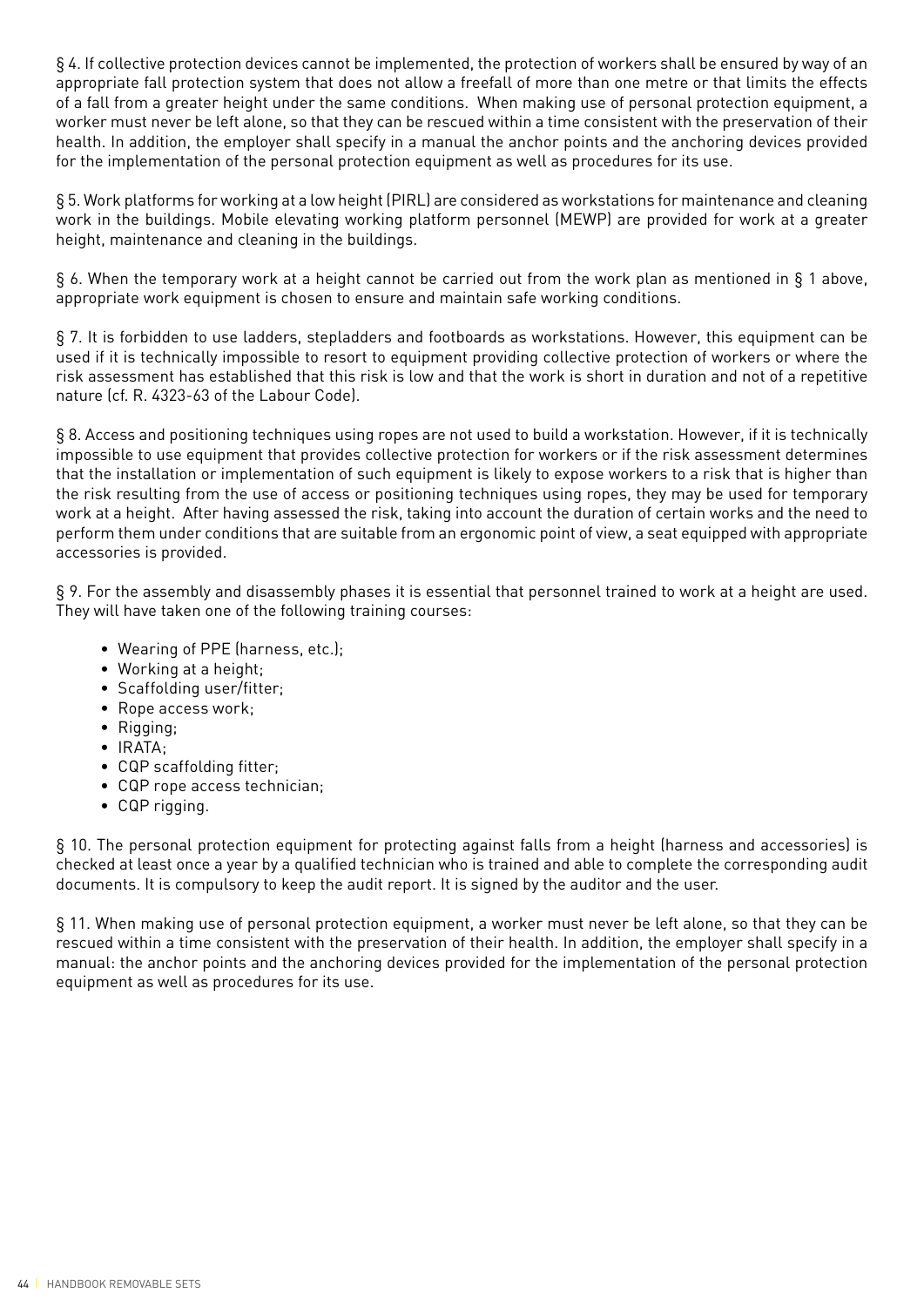# TITLE XI Inspections and Audits

# **Article 58 -** Types of inspections and audits

§ 1. Design audit.

A technical inspector approved by the minister of construction shall verify the design and issue a model appraisal or technical record appraisal. This obligation to have an audit carried out by a technical inspector does not apply to category OP1 and OS1 frames, subject to the production of a document from the person placing the goods on the market confirming compliance with the provisions in the articles of Title VII. This obligation to have an audit carried out by a minister of construction-approved technical inspector does not apply to suspended removable sets representing an overall load that is less than or equal to 4 tonnes and to OS1 and OS2 on a lifting tower or lifting foot, made from component parts from the same manufacturer already having had a model appraisal for these components.

However the installer's design office produces specific calculation notes for each installation for this removable set. The inspection described in § 2 below remains mandatory.

§ 2. Inspection of the condition of non-operating or pre-installation equipment.

This inspection, which is the responsibility of the installer, is intended to eliminate defective or non-conforming parts before making the removable set available to the installer or the organiser. The assessment is based on the features provided by the technical instructions or the technical record.

Upon inspection, the main structural elements shall satisfy the following requirements:

- No permanent deformation on the support or safety elements;
- No substantial corrosion;
- No cracks or breaks in the welds;
- The bolt threading is in good condition;
- Axles and pins are in good condition;
- Tarpaulins are in good condition;
- Floors and seats are in good condition.

This inspection does not result in the drafting of any particular document.

#### § 3. Validation of assembly.

The installer shall provide the organiser with a correct assembly certificate, the models of which appear in Article 67, for all materials and removable sets. The organiser or operator shall conduct, or have conducted, an inspection after each removable set assembly.

§ 3.1. The correct assembly certificate is an inspection document for OS1 and OP1 removable sets.

§ 3.2. In addition to the correct assembly certificate, an inspection of the correct assembly is carried out by at least a qualified technician in the following cases:

- For OP2 category stands;
- For OP2 category attached or non-attached podiums and stages with a maximum surface area of 120m2 with category OS2 annexed frames;
- For OS2 category stage equipment frames;
- For OP2 category stairs and ramps.

This will entail the drawing up of a report, the examples of which can be found in Article 67. In addition to the correct assembly certificate, an installation inspection is carried out for the materials and removable sets whose verification does not fall under the provisions in § 3.1 and § 3.3 by an ERP-recognised inspection body or CTS-authorised audit office in accordance with the procedures defined in Title XIII. The various points described in the reports, the examples of which appear in Article 67, must be complied with in every respect, with each body having the opportunity to present its reports in its usual formats and presentations.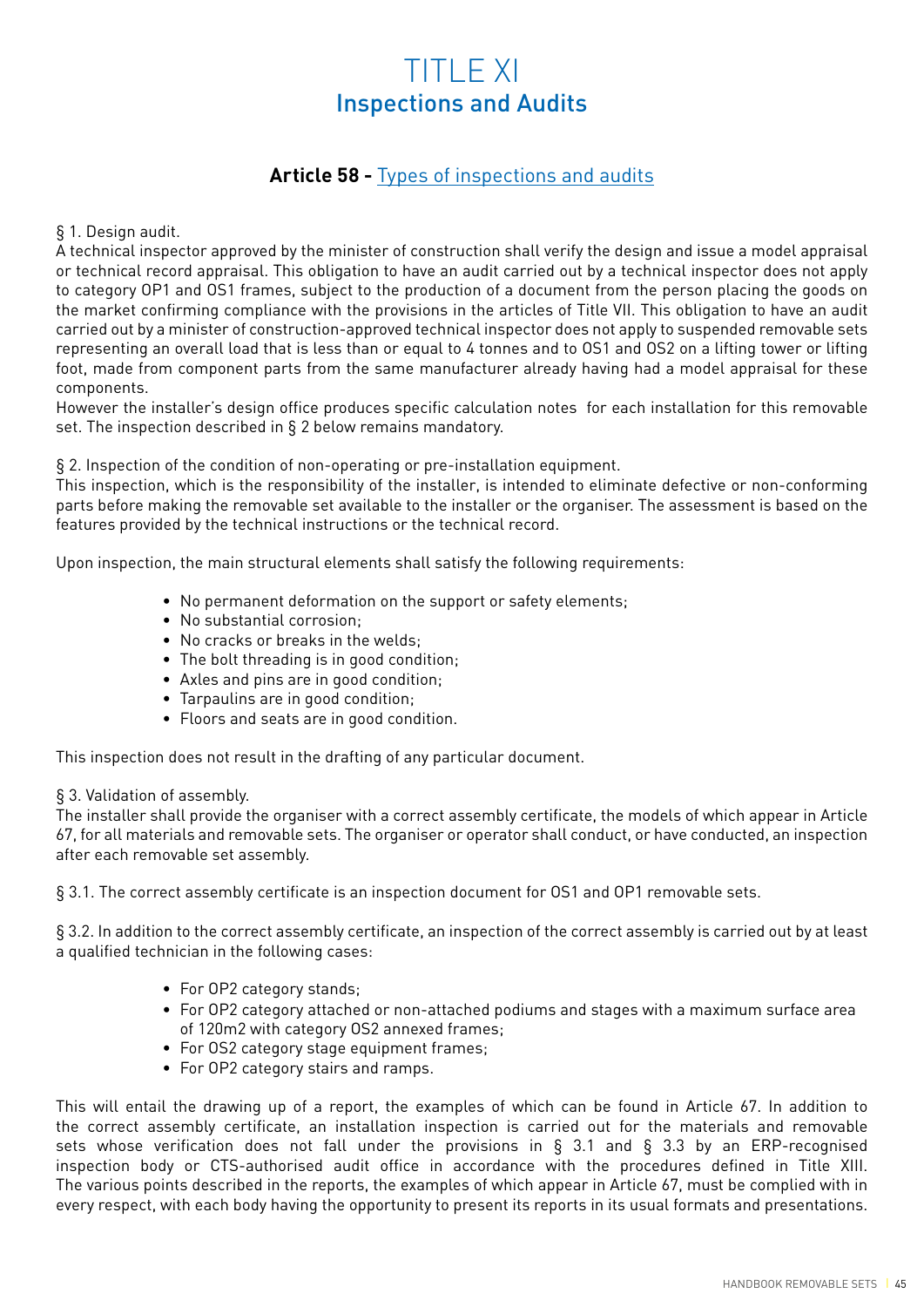### § 4. Inspection during operational phase.

The operator is required to keep the material given to them in good condition. Prior to each new operation and/or at least every day, a visual inspection is carried out by the operator or by a specially designated member of staff. This visual inspection is based on the technical instructions or the technical record and enables the following in particular to be checked:

- The condition of the supports and the ground connection of OS and OP;
- The presence and condition of the ballast components, where they exist;
- The presence and condition of the guy wires, where they exist;
- The condition of the OS and OP hooking devices;
- The presence and efficiency of the railings;
- The condition of the bracing;
- The condition of the tarpaulins;
- The condition of the floors and seats;
- The vacuity of the evacuation routes.

The operator shall immediately take the necessary measures to correct any defects found during this inspection.

#### § 5. Quarterly inspection.

Long-term removable sets installed in the open air are subject to a quarterly inspection carried out by a qualified technician.

This inspection is based on the technical instructions or the technical record and enables the following in particular to be checked:

- No deformation or modification to the removable set or equipment support;
- No permanent deformation on the support or safety elements;
- No substantial corrosion;
- The condition of the impermeability and the securing of the tarpaulin cover and the side tarpaulins;
- No cracks or breaks in the welds;
- The presence of nuts and bolts;
- Axles and pins are in good condition;
- The condition of the supports and the ground connection of OS and OP;
- The presence and condition of the ballasts, where they exist;
- The presence and condition of the guy wires, where they exist;
- The condition of the OS and OP hooking devices;
- The presence and efficiency of the railings;
- The condition of the floors and seats;
- The vacuity of the evacuation routes.

This inspection shall be the subject of a report, the examples of which can be found in Article 67.

§ 6. Summary table of inspections. General case

|                                                                                | 0P1        | OP <sub>2</sub>                                                                                                                                                                                                                       | 0P3             | 0S1               | 0S <sub>2</sub> | 0S3                     |
|--------------------------------------------------------------------------------|------------|---------------------------------------------------------------------------------------------------------------------------------------------------------------------------------------------------------------------------------------|-----------------|-------------------|-----------------|-------------------------|
| Design audit                                                                   | (2)        | <b>OA Strength</b>                                                                                                                                                                                                                    | OA Strength     | (2)               | OA Strength     | OA Strength             |
| Inspection of the<br>condition of equipment<br>before installation.            | INSTAL     | <b>INSTAL</b>                                                                                                                                                                                                                         | <b>INSTAL</b>   | <b>INSTAL</b>     | INSTAL          | <b>INSTAL</b>           |
| Inspection of the<br>assembly before the<br>first opening to the<br>public (4) | INSTAL [1] | QT for the stands<br>٠<br>for the podiums and<br>QT<br>٠<br>stages S下120m <sup>2</sup> associated<br>or non-associated with OS2<br>(if $S \rightarrow 120m^2$ then inspection<br>by IB ERP or AO CTS)<br>QT for stairs and ramps<br>٠ | IB FRP AO CTS   | <b>INSTAL [1]</b> | QT              | <b>IB ERP</b><br>AO CTS |
| Inspection during<br>operational phase                                         | ODP        | <b>ODP</b>                                                                                                                                                                                                                            | 0 <sub>DP</sub> | 0 <sub>DP</sub>   | 0DP             | 0 <sub>DP</sub>         |
| Quarterly inspection (3)                                                       | QT         | QT                                                                                                                                                                                                                                    | QT              | QT                | QT              | QT                      |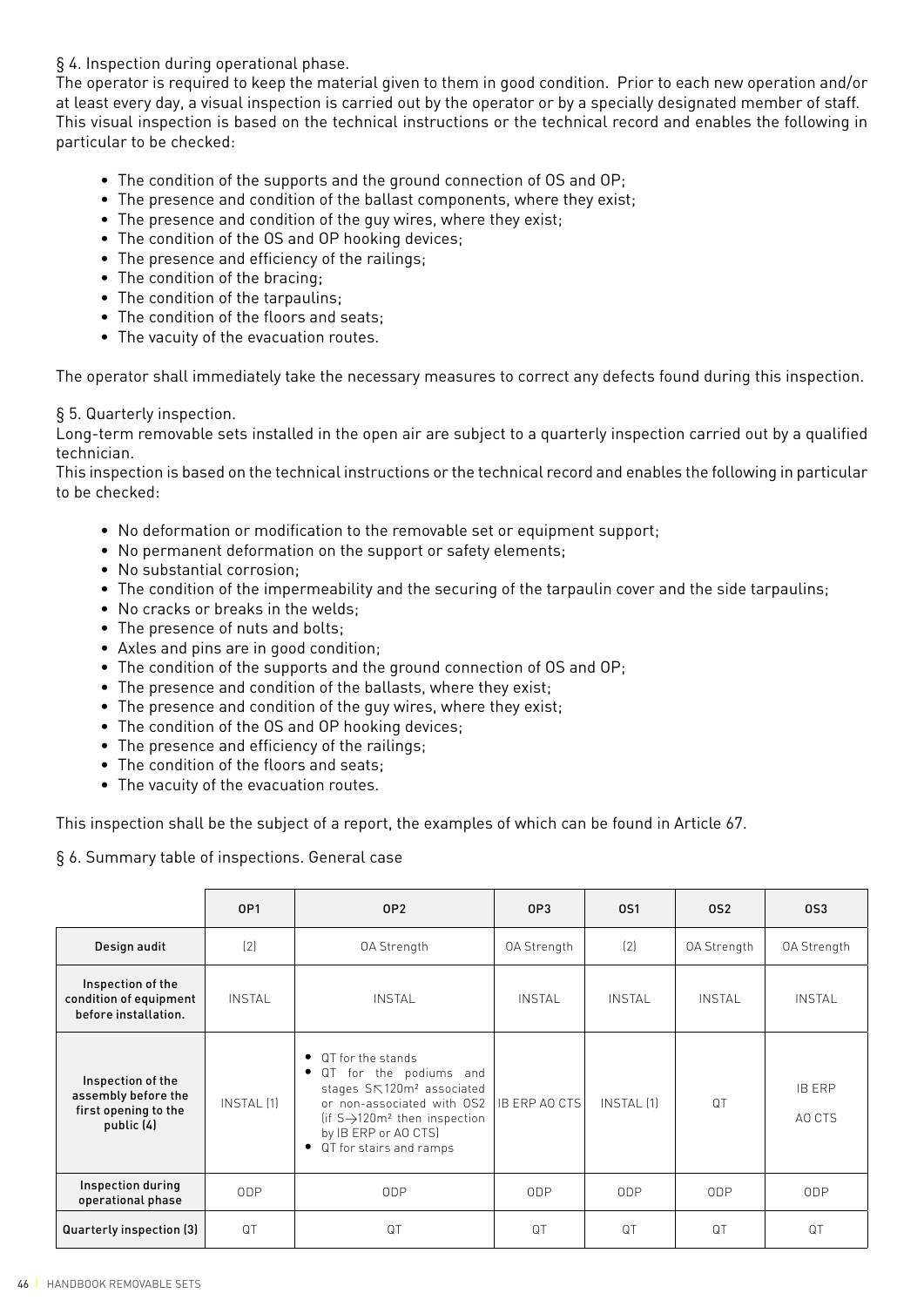Special case of OS made from component parts from the same manufacturer who have already had a model appraisal for these components.

|                                                                 | 0S1<br>suspended (6) | OS2 suspended (6) | 0S3<br>suspended (6) | 0S1<br>supported (5) | 0S <sub>2</sub><br>supported (5) | 0S3<br>supported (5) |
|-----------------------------------------------------------------|----------------------|-------------------|----------------------|----------------------|----------------------------------|----------------------|
| Design audit                                                    | OA Strength          | OA Strength       | <b>OA Strength</b>   |                      |                                  | OA Strength          |
| Inspection of the condition of<br>equipment before installation | <b>INSTAL</b>        | <b>INSTAL</b>     | <b>INSTAL</b>        | <b>INSTAL</b>        | <b>INSTAL</b>                    | <b>INSTAL</b>        |
| Inspection of the assembly<br>before the first opening to the   |                      |                   | <b>IB ERP</b>        |                      |                                  | <b>IB ERP</b>        |
| public (4)                                                      | <b>INSTAL [1]</b>    | QT                | AO CTS               | INSTAL (1)           | QT                               | AO CTS               |
| Inspection during operational<br>phase                          | ODP                  | <b>ODP</b>        | 0 <sub>DP</sub>      | 0 <sub>DP</sub>      | 0 <sub>DP</sub>                  | 0 <sub>DP</sub>      |
| Quarterly inspection (3)                                        | QT                   | QT                | QT                   | QT                   | QT                               | QT                   |

Key:

Qualified technician: QT

ERP-recognised inspection body:

IB ERP CTS-authorised audit office:

OVCTS Recognised inspection body strength: OA Strength Installer: INSTAL Operator or designated person: ODP

(1) The correct assembly certificate is an inspection document

(2) Obligation not imposed subject to the production of a document from the person placing the goods on the market confirming compliance with the provisions in the articles of Title VII - Design, Manufacture. Without this document verification of the design will be done by OA Strength.

(3) For long-term removable sets (duration of longer than 3 months) installed in the open air.

(4) In addition to the correct assembly certificate for OP 2 and 3 and OS 2 and 3.

(5) Supported on the lifting tower or lifting foot.

(6) Suspended OS representing an overall load of more than 4 tonnes.

#### § 7. General periodic audit.

The inspections described above do not replace the obligation to carry out a general periodic audit of lifting equipment and accessories.

# **Article 59 -** Access control

The organiser shall take necessary measures to control access to the removable set intended to support people. They limit the number of people admitted to it according to its capacity, such as it was designed, manufactured, installed and checked or inspected.

# **Article 60 -** Underneath the removable sets

In the absence of any fire resistance requirement for the supporting structures, the underneath is to be kept clear of any potential heat, with the exception of electric cabinets required for operation. It is made inaccessible to people, with the following exceptions:

- Podiums and stages where access underneath is permitted for the purposes of the show;
- Traffic flow facilities for access and evacuation of people.

If there are electric cabinets, they are protected by appropriate fire extinguishers and visible from outside the perimeter of the removable set in question.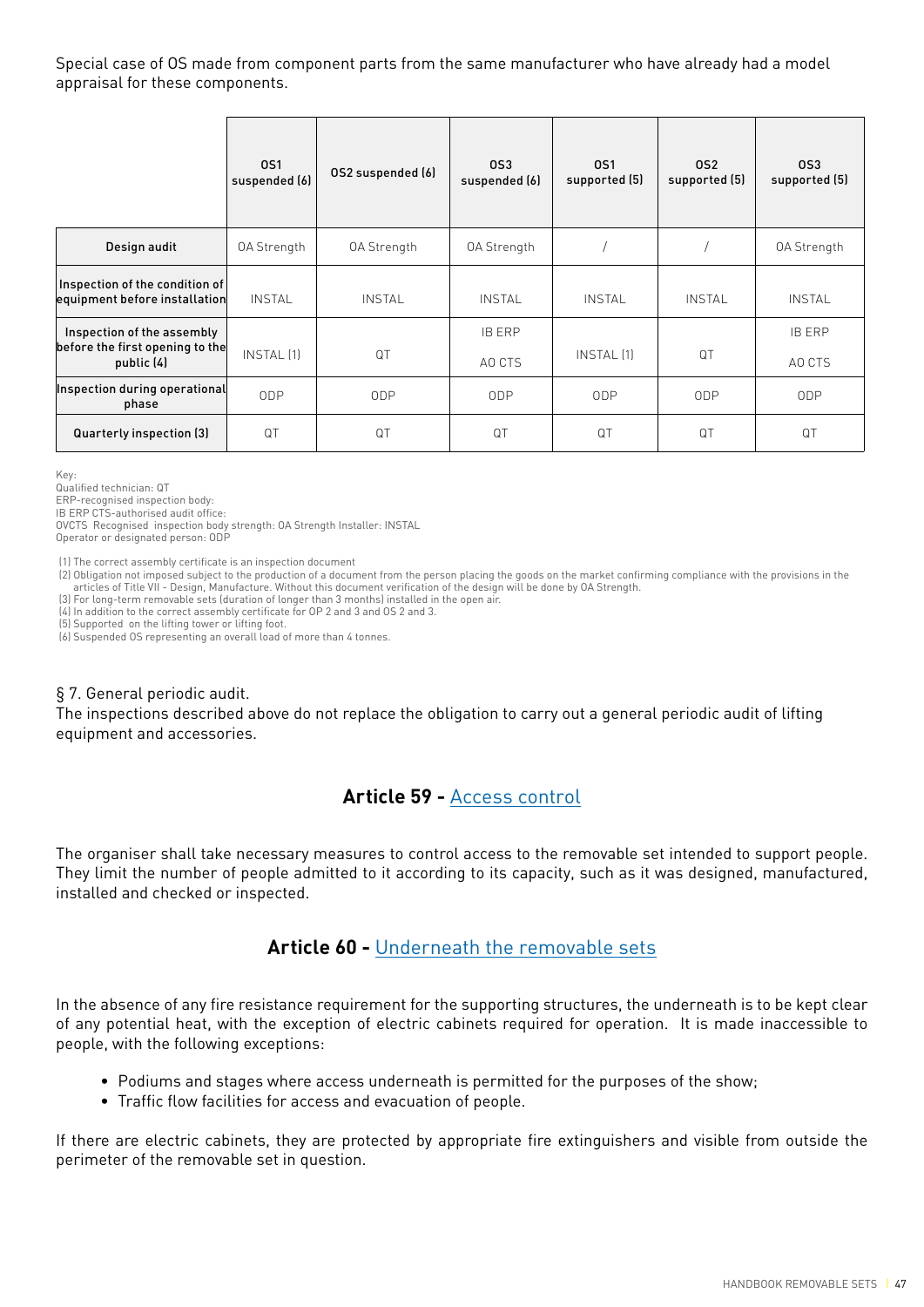# **Article 61 -** Weather forecasts

The organiser ensures that the running of the event is suitable for the weather forecast. In particular, they collect information about wind speeds and precipitation expected throughout the duration of the event.

# **Article 62 -** Emergency evacuation and alerting the emergency services

§ 1. Occupants shall be evacuated from removable sets installed in the open air or surroundings when the top speed of a gust of wind measured at 3 seconds reaches 20m/s, or 72km/h, or any other value defined and justified in the manufacturer's technical instructions specifying configurations.

§ 2. The organiser shall ensure that for the installation at the highest point of the frame there is at least one anemometer for every event that has a category OP2 and 3 and/or OS2 and 3 removable set. The organiser is responsible for taking measurements. The anemometer is connected to a device that can inform the organiser about the speed of wind at all times.

§ 3. The organiser provides an emergency evacuation sound signal for any event. When the number of people admitted exceeds 700 people, the emergency evacuation sound signal can broadcast a voice message:

- Either by the sound system dedicated to the event, provided that its power supply is guaranteed or aided by an independent power supply source distributed by the public network;
- Or by a suitable number of separate portable devices (such as a megaphone).

§ 4. The method of alerting the emergency services is defined by the regulations that apply to the event. Otherwise, they can be alerted by mobile phone. In all cases, the operation of the general alarm is preceded by stopping the sound broadcast and, as far as possible, by the restoration of normal lighting if available.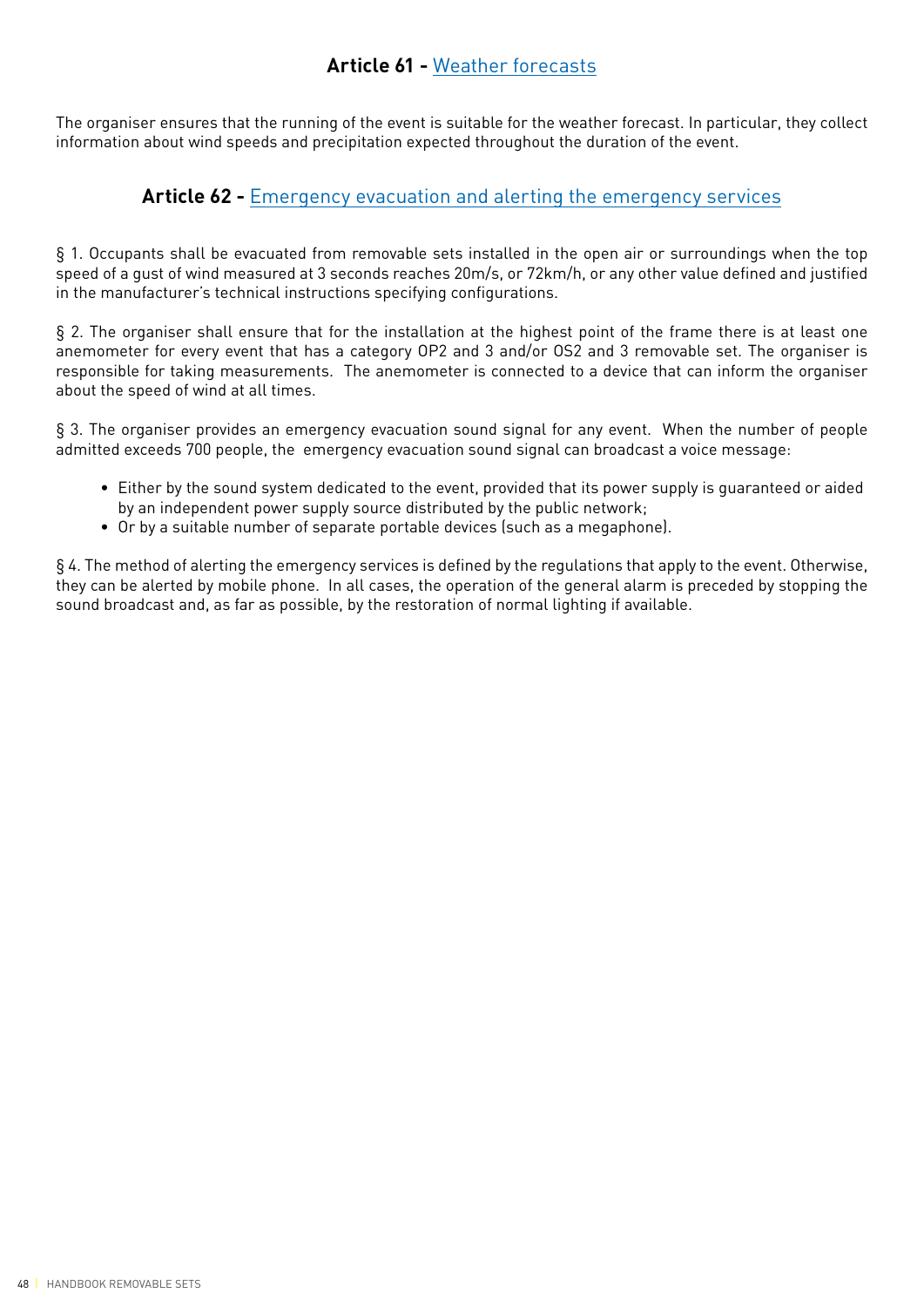# TITLE XII Various materials

# **Article 63 -** Methods of handling and lifting

Work equipment for handling front-end loaders and/or telescoping lift trucks is not designed, and therefore not authorised, for holding the static loads of sound systems, video screens or light fixtures.

# **Article 64 -** Flight and lifting of people or objects

§ 1. Items lifted outside of public areas areas are not affected.

§ 2. A risk analysis is carried during the design stage and is the design and is the subject of a written document.

§ 3. Strength: the mechanisms assisting with the suspension are sized according to the usual load factors (Machinery Directive 2006/42/CE Ch4) multiplied by the dynamic coefficient appropriate to the actions performed. This dynamic coefficient is at least 2. If it is not known, it must be measured during tests with a suitable dynamometer (cf Handbook circus apparatus: design and manufacturing).

§ 4. In the case of ropes, if there is a thermal or pyrotechnic risk then only aramid ropes are permitted.

§ 5. Redundancy: all flight systems are designed with at least two load-bearing cables, ropes or chains.

§ 6. Flights on soft support: all components and accessories used, when they are all taut, have a double load factor compared to the usual load factor.

§ 7. Flights on rigid support (rail, truss, etc.): The rollers are fitted with anti-disgorgement devices. If the travelling is completely independent from the lifting, there is no need for it to be redundant. However, emergency facilities for people are implemented and tested.

§ 8. In general, only lifting devices specially designed for lifting people can be used for this purpose. If this is not possible, an independent security system shall be installed in the from of a secondary safety or a descent control device (EN 360), either in the form of a mattress or a suitable landing net.

§ 9. For acrobatic flights, please refer to Handbook circus apparatus: design and manufacturing,

§ 10. For non-acrobatic flights, the performer is either directly suspended by a harness or, if on a structure, connected to it by the shortest possible safety rope, depending on the scenographic needs and risk analysis.

§ 11. If the harness is not specifically a harness for working at a height, it is made specifically for that effect, labelled appropriately and in an indelible way and is accompanied by a manufacturer's certificate ensuring traceability.

§ 12. If the installation of the flight or the suspension does not fit into any of the above categories, the risk analysis carried out during the design stage is sent for validation to an authorised inspection body along with a written document.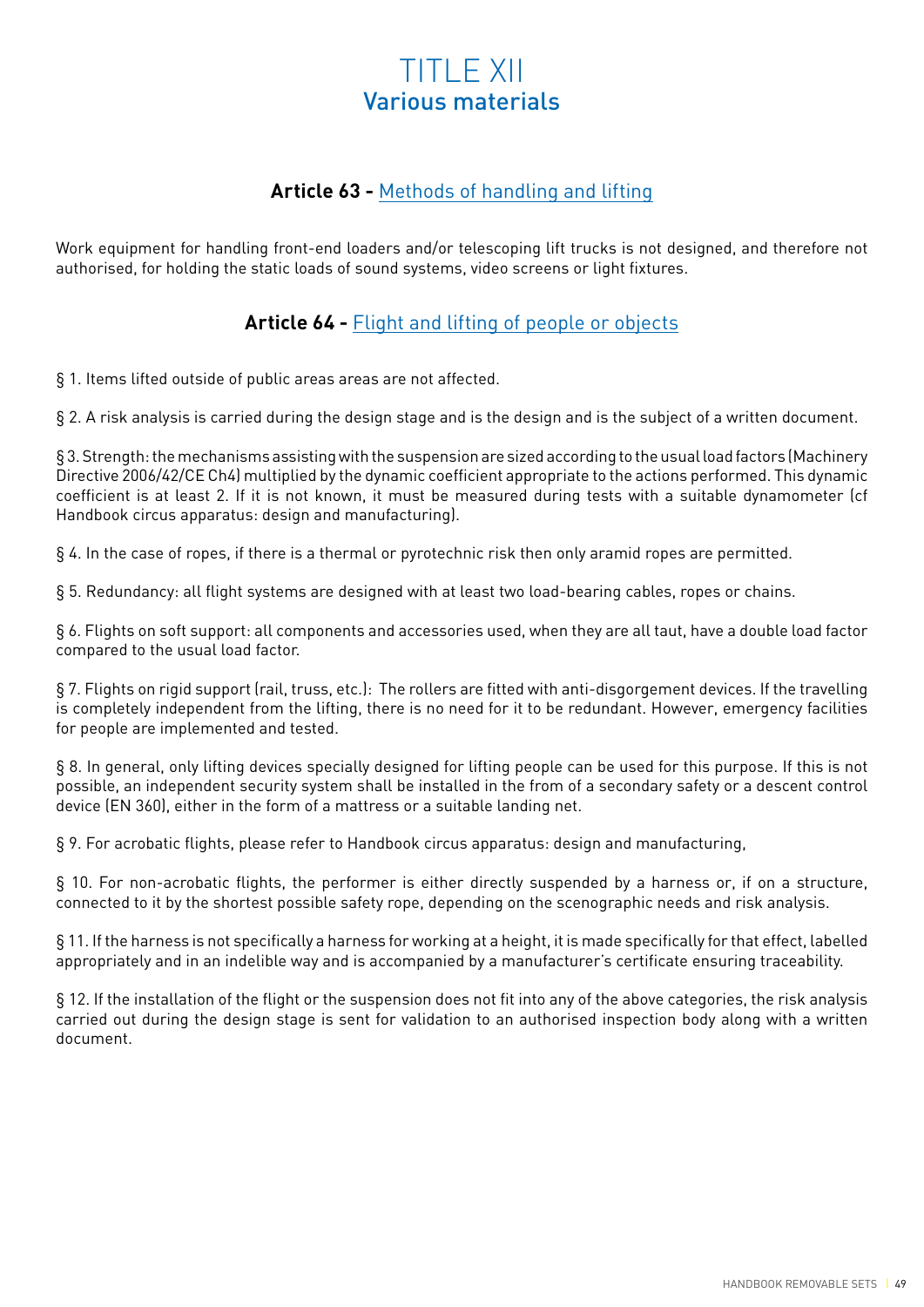# TITLE XIII Technical Documents

# **Article 65 -** Organiser safety record

The organiser's safety record consists of at least four parts. The following points must be filled.

§ 1. General and administrative information:

- The name or company name and address of the organiser and their representative;
- Name or company name of the installer;
- Name or company name of the body approved for inspections or the qualified technician;
- Address of the installation location of the removable set(s);
- For removable sets installed in a closed and/or covered construction:
- The classification of construction in terms of fire safety rules;
	- The maximum number of people that the construction is authorised to accommodate.

#### § 2. Information about the event:

- The nature of the event;
- The date, duration and frequency of the event;
- The expected duration for assembly and disassembly.

§ 3. Information necessary for the risk analysis:

- Review and adequacy of the calculation of exit aisles and units of exit widths in terms of the type and category of the establishment;
- Category of the main frame intended to accommodate people and the attached frame;
- How the main frame will be occupied (fixed and/or movable seats, standing places);
- The number of people allowed on each main frame;
- The nature of the ground;
- The bearing capacity of the ground or support, estimated according to the methods in Article 51.

§ 4. Graphic documents (plans or diagrams) required for OP2, OS2, OP3 and OS3.

- For removable sets installed outdoors, the plan of the installation site making it possible to locate:
	- The location of the removable set(s);
	- Existing structures;
	- Surrounding roads that can be used for access by the emergency services;
	- Exit aisles.
- For removable sets installed inside a building, the floor plan making it possible to pinpoint the location:
	- The location of the removable set(s);
	- The location of pathways and exits to get outside.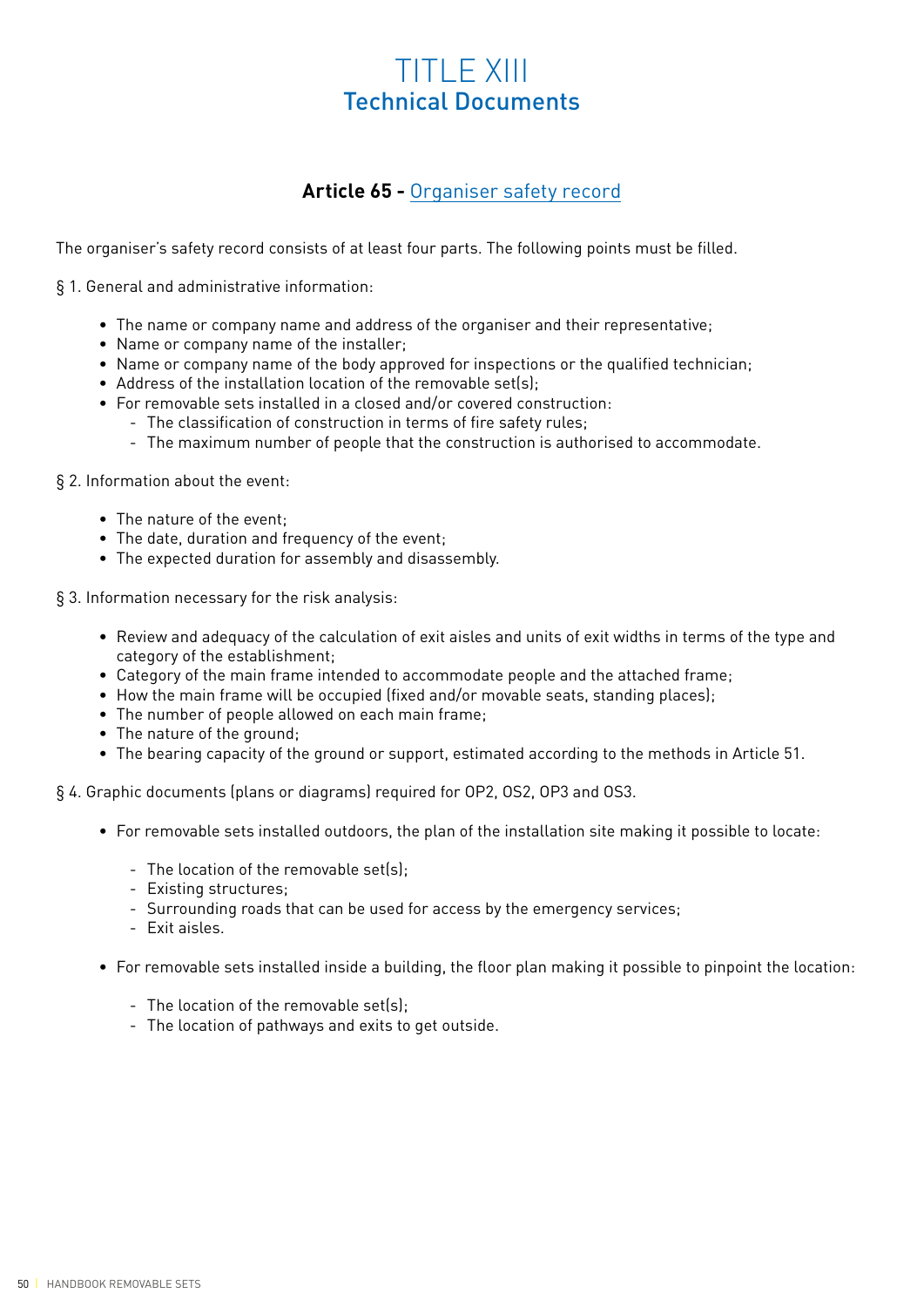### § 1. Transmission of loads to the ground.

The manufacturer determines the size of the jack, base plates or footing plates, in line with the load-lowering of its product and for a predefined ground bearing capacity. If the ground resistance is less than this value then the manufacturer shall state, in the technical instructions, the size of the necessary load distribution plates and usable materials.

The installer ensures the transmission of the load on the ground using load-distributing plates when the bearing capacity of the ground on the site is less than the predefined bearing capacity of the ground hypothesised by the manufacturer in its technical instructions.

§ 2. Distribution of loads and wedges. The following are prohibited:

- Pressed woods: all types, bare, melamine (one side or two sides);
- The use of fixed jacks, base plates or footings, on a slanting floor without recess (Fig. A);
- The use of jacks, base plates or footings on an empty space: gutter, trench, kerbs (Fig.
- $\bullet$  Bl:
- Non-reinforced cement and concrete plates, hollow and solid breeze blocks, bricks (Fig. C and D);
- Supports and pillars, provided that they are not accompanied by calculation notes and/or that the working load is not indicated (Fig. E). Please be reminded that the stacking of supports and pillars is not permitted;
- The stacking of wedges (beyond the determined values, the non pyramidal stacking or stacking where the pieces of wood are not crossed and joined together (Fig. F);
- The use of plastic studs made for terrace drainages (Fig. G);
- For the record, the fitting of jacks, base plates or fittings where the minimum overlap length is less than what was foreseen by the manufacturer.



#### HANDBOOK REMOVABLE SETS | 51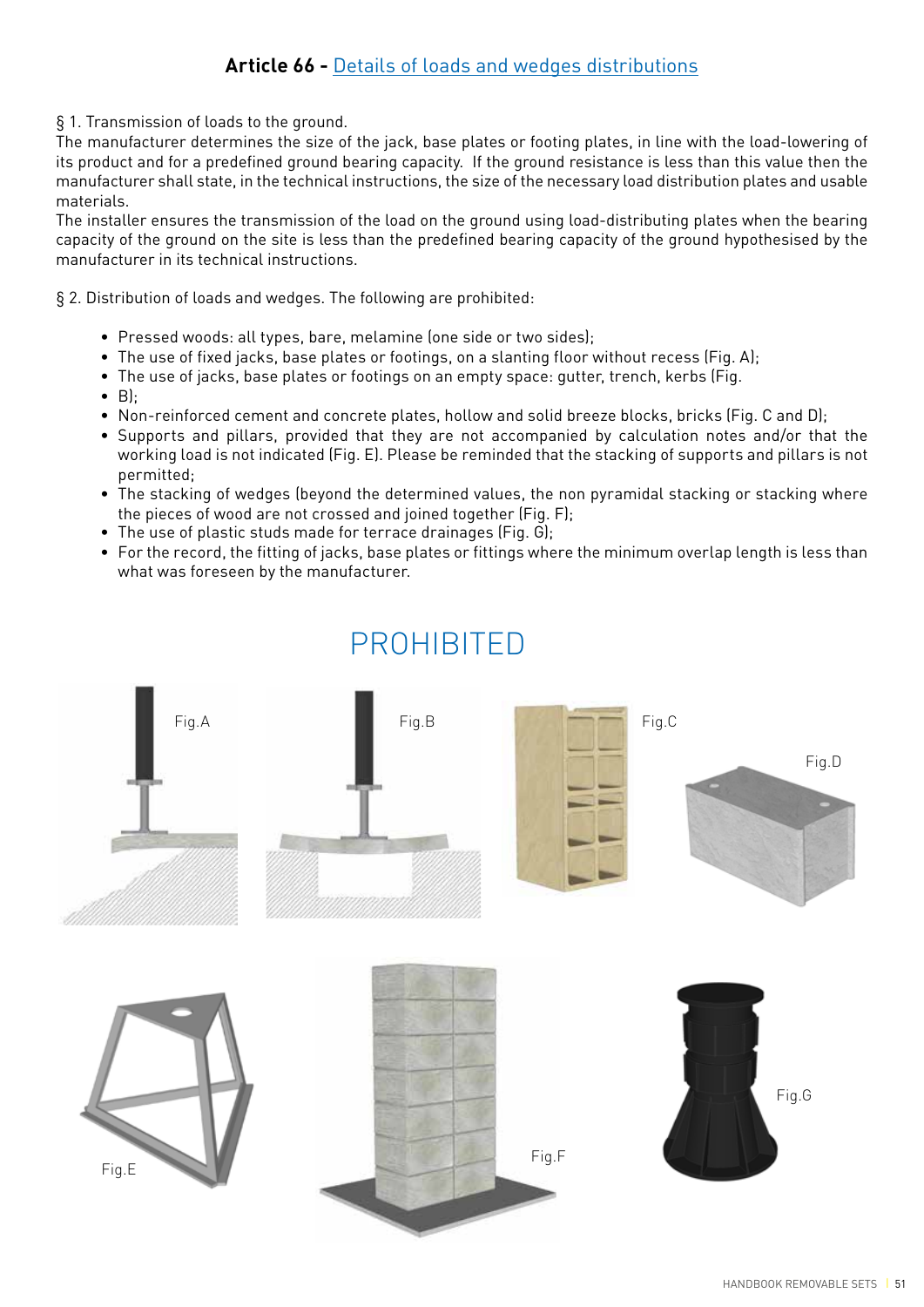- § 3. Distribution of loads and wedges. Permitted:
	- Load distribution systems in "pyramid" form (Fig. H), in accordance with the stack principles (Fig. Ha);
	- The manufacturer's jacks are the only ones permitted, otherwise they must be accompanied by a calculation note; For the scaffolding: The NF EN 12811-1 standard specifies that the minimum overlap length is 25% of the total length of the rod or 150mm (take the largest value). For the other removable sets, the locking of the nut to its maximum stroke by the grinding, welding point or crushing of the threading is permitted (Fig. I);
	- Supports or pillars or other metal parts justified by calculation notes and bearing an indication of the working load: (CU: 1T, for example), or justified by static loading tests (Fig. J and K);
	- The manufacturer's standard fixed jacks (Fig. L and M). The manufacturer's elevated jacks (Fig. N). The jacks justified by calculation notes regarding the lowering of the load of the removable set;
	- As a reminder, shoring under a slab or floor is permitted in order to transfer the lowering of a load on the ground or a slab receiving the load of a removable set (special cases of stage floors, car parks, etc.).



PERMITTED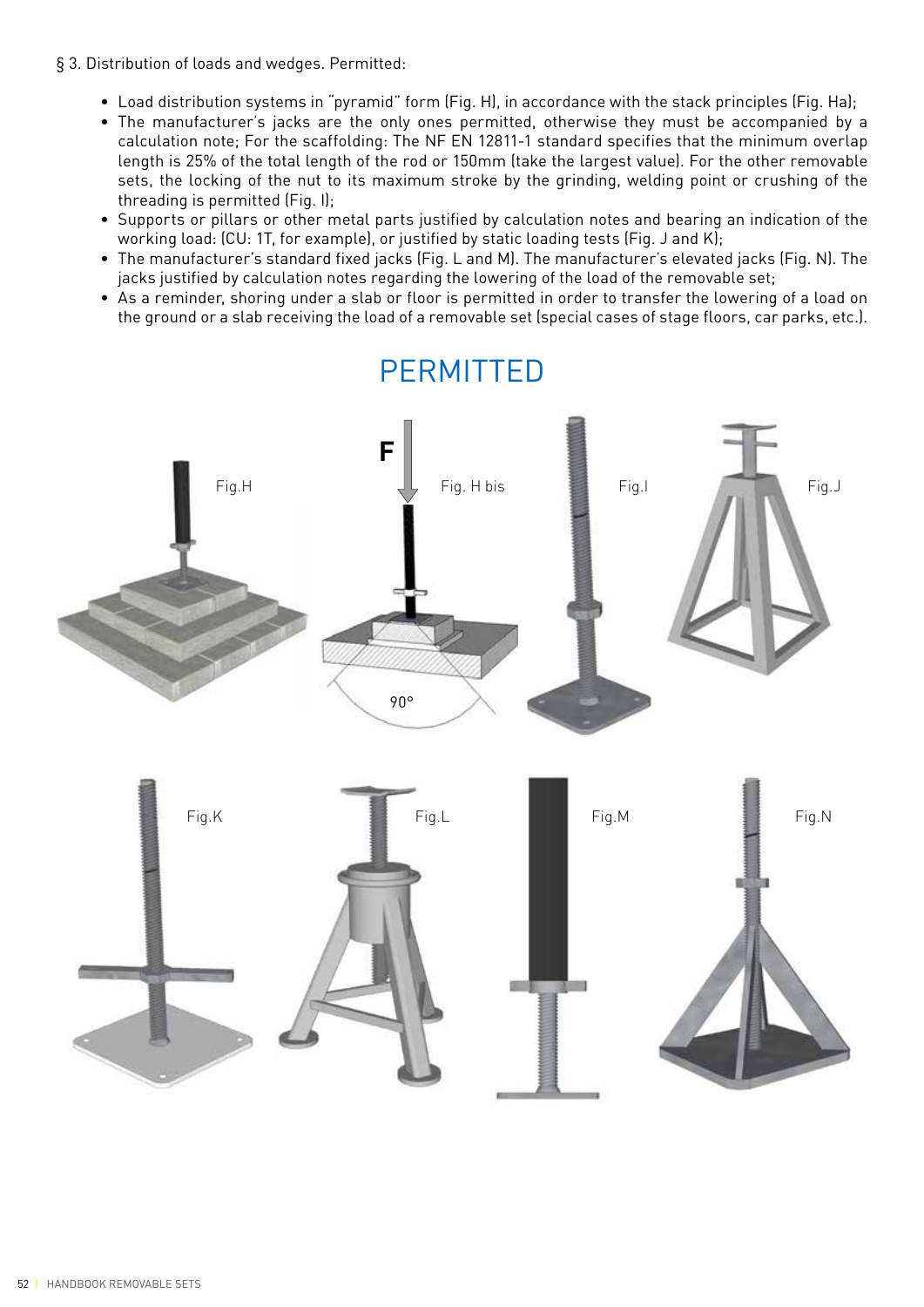# Article 67 - Confirmation of correct assembly of removable equipment and sets

### **CONFIRMATION OF CORRECT ASSEMBLY**

### FEATURES OF THE MATERIALS AND REMOVABLE SETS

certify that I have assembled, or have had this equipment and removable sets assembled, in accordance with:

- the Labour Code:
- the Construction and Housing Code and the ERP regulations;
- the handbook "removable equipment and sets";
- the event plans;
- the manufacturer's plans and technical instructions for installation and use;
- the conclusion of the prospective calculation notes (scaffolding) (does not apply to OS1 and OP1);
- the model appraisal or technical record;

In two original copies Signature: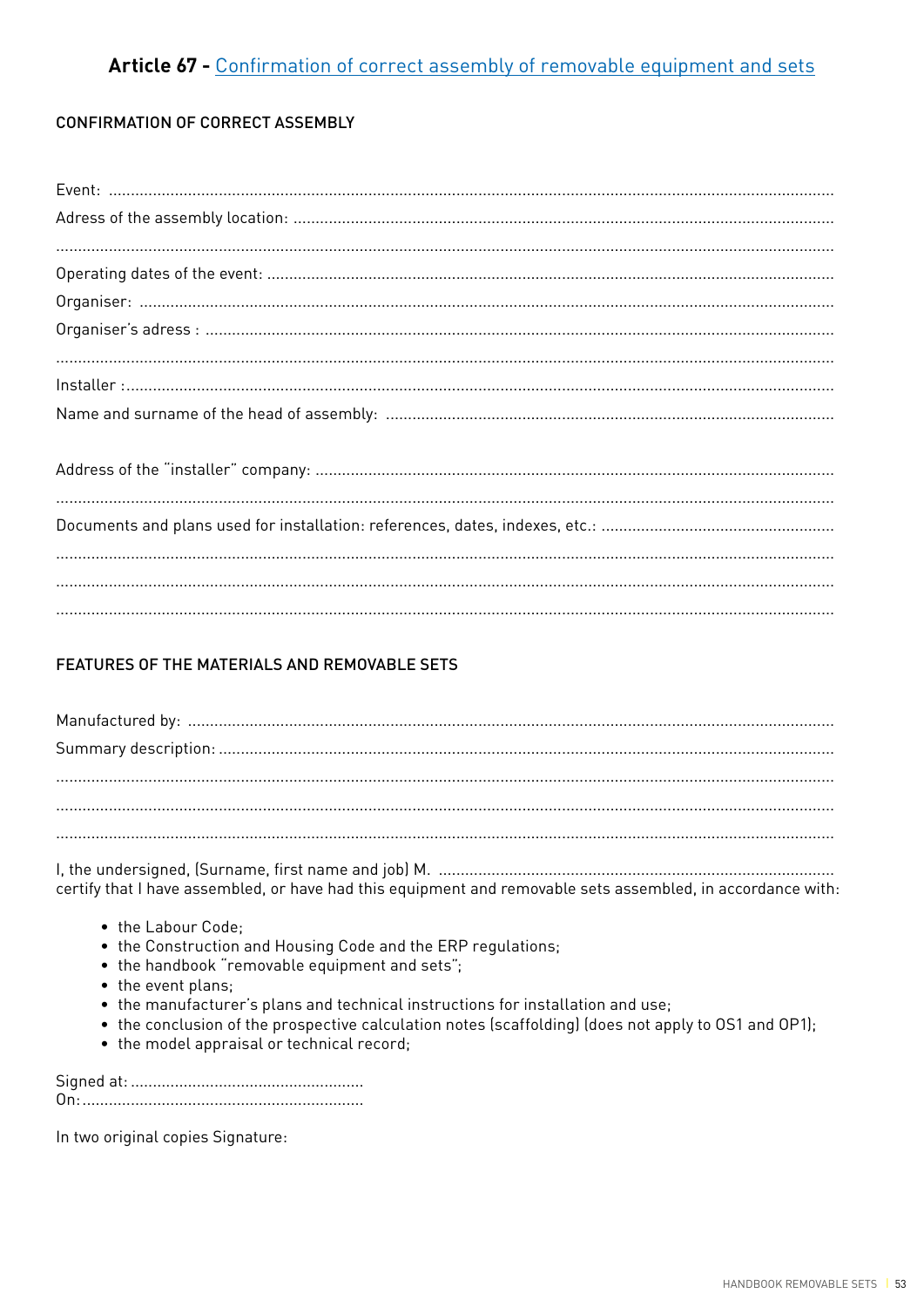### THE SUMMARY DESCRIPTION SHALL INCLUDE AT LEAST

#### Stands:

- Manufacturer's name;
- Model designations;
- Number of seated places;
- Number of standing places;
- Number of rows;
- Opening;
- Depth;
- Height of the removable set (height of the last floor).

#### Stages:

- Manufacturer's name;
- Model designations;
- Opening;
- Depth;
- Height of the removable set;
- Permitted loads for the floor;
- Attached or unattached structures:
	- Extensions;
	- Management;
	- Towers, in particular: camera, tracking, delay, daylight screens, etc.;
	- Persons with reduced mobility platforms.

Covered stage (or stages with a built-in grid):

- Manufacturer's name;
- Model designations;
- Opening;
- Depth;
- Height of the removable set (OS and OP);
- Clearance height;
- Load capacity of the structure;
- Permitted loads for the floor;
- Attached or unattached structures:
	- Extensions;
	- Management;
	- Towers, in particular: camera, tracking, delay, daylight screens, etc.;
	- Persons with reduced mobility platforms.

#### Scaffolding:

- Manufacturer's name;
- Model designations;
- Opening;
- Depth;
- Height of the removable set (OS and OP);
- Load capacity of the scaffolding;
- Ballasts, anchorage or guying;
- Covering and/or cladding, and/or siding of the scaffolding.

#### Trusses;

- Manufacturer's name;
- Model designations;
- Function and dimensions:
	- Grid (specify the aperture and depth);
	- Boom (specify length);
	- Totem (specify height and possible offset);
	- Gantry (specify clearance and aperture);
	- Scenery;
	- etc.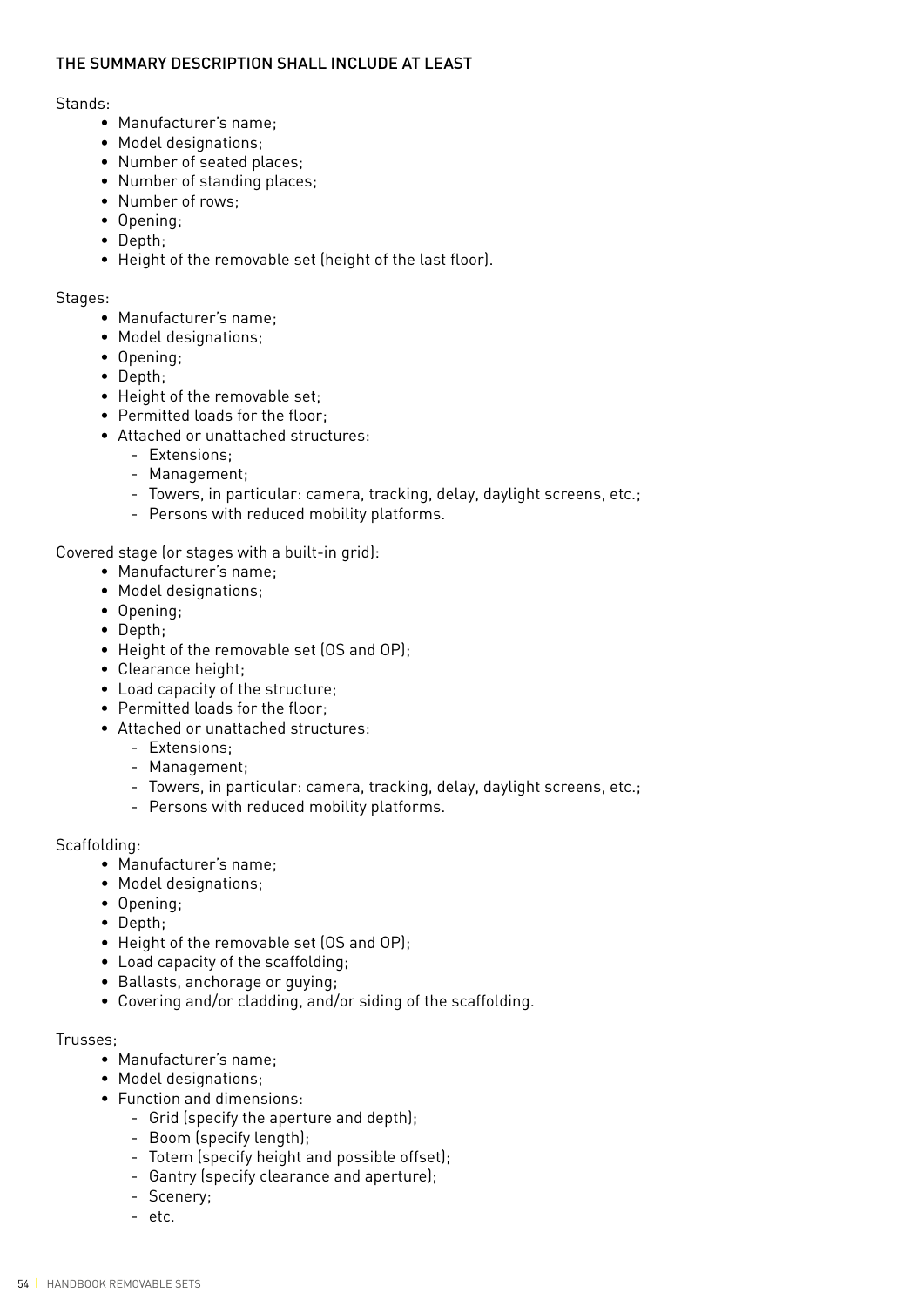# **Article 68 -** § 1 Inspection report regarding removable stand type removable sets

### 1. INFORMATION ABOUT THE EVENT

Catégories d'ensembles démontables :

| $\sim$ $\sim$<br>____ | $ -$ |  | $\sim$ $\sim$<br>$\mathbf{I}$ |  |
|-----------------------|------|--|-------------------------------|--|
|-----------------------|------|--|-------------------------------|--|

### 2. REFERENCE TEXTS

- 2.1. C.C.H. : Construction and Housing Code.
- 2.2. Decree 95-260 of 08/03/95 and the implementing circular of 22/06/95.
- 2.3. E.R.P. : safety regulations for fire and panic risks in the modified ERP of 25 June 1980 and particularly (the titles or chapters) GN, AM, L, T, X, CTS, SG & PA.
- 2.4. Structures calculation rules: Eurocodes or CM 66 and AL 76.
- 2.5. Calculation rules Snow and Wind: Eurocodes or NV 65 amended 2009.
- 2.6. Scaffolding:
	- 2.6.1. Labour Code R 4323-69 to R 4323-88 (decree of 1 September 2004 and decree of 21 December 2004).
	- 2.6.2. The following scaffolding standards: NF EN 12810-1 et 2, NF EN 12811-1, 2 et 3, NF EN 39, NF EN 74-1, NF EN 74 -2, NF EN P 93-521, NF EN P 93-522 et NF EN P 93-523\*.
- 2.7. Railings: NF P 01-012 and NF P 01-013.
- 2.8. Manufacturer's installation and use technical requirements and technical instructions, model or technical record appraisal, etc.
- 2.9. "Handbook removable equipment and sets".

\*delete as appropriate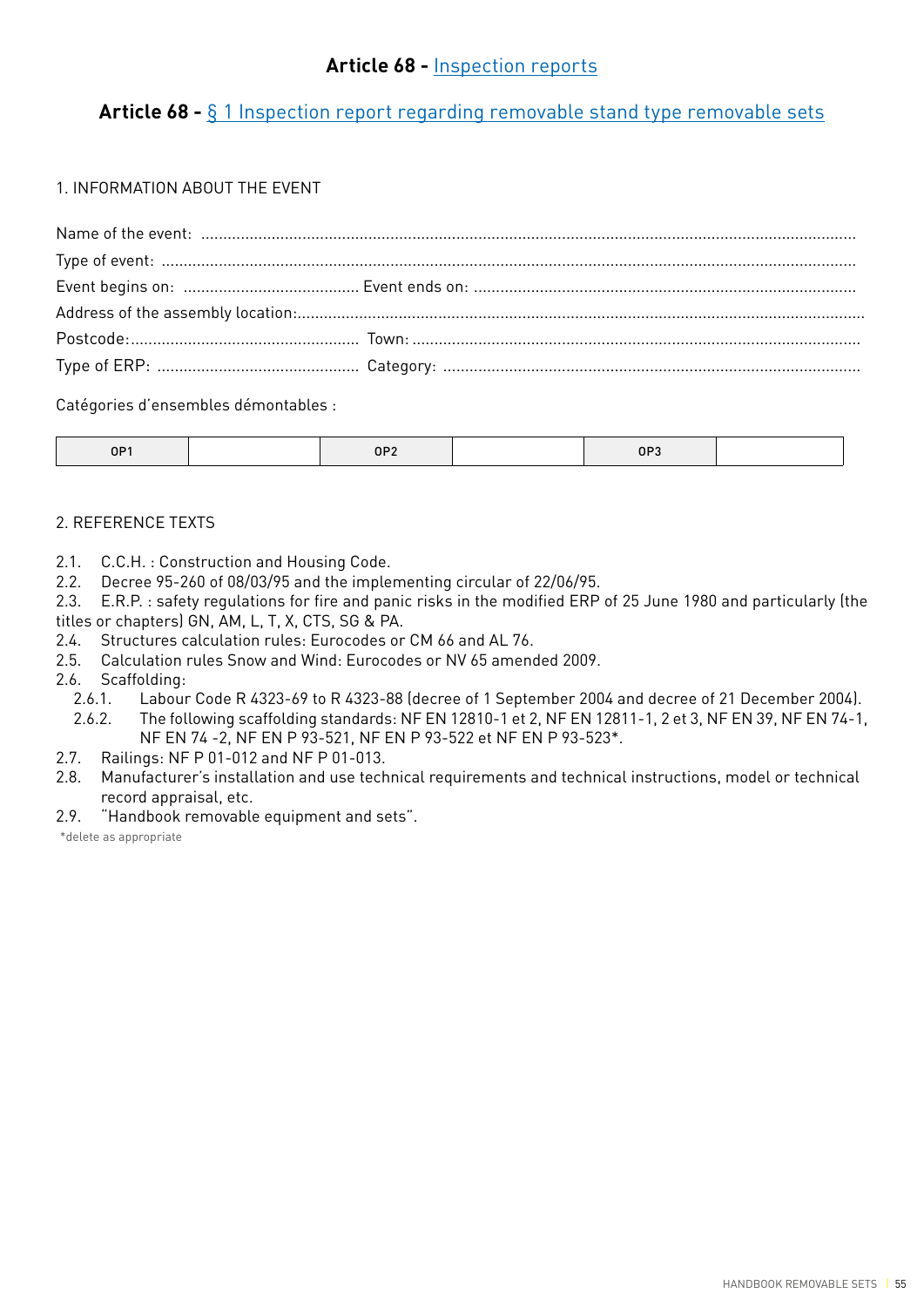### 2.11. Information about the participants

| <b>TYPE</b>                                   | COMPANY | ADDRESS | CONTACT DETAILS |  |
|-----------------------------------------------|---------|---------|-----------------|--|
|                                               |         |         | landline        |  |
| <b>OPERATOR</b>                               |         |         | mobile          |  |
|                                               |         |         | email           |  |
|                                               |         |         | landline        |  |
| <b>ORGANISER</b>                              |         |         | mobile          |  |
|                                               |         |         | email           |  |
|                                               |         |         | landline        |  |
| <b>PREVENTION</b><br><b>OFFICER</b>           |         |         | mobile          |  |
|                                               |         |         | email           |  |
|                                               |         |         | landline        |  |
| OWNER OF THE<br><b>STRUCTURE</b>              |         |         | mobile          |  |
|                                               |         |         | email           |  |
|                                               |         |         | landline        |  |
| <b>INSTALLER/FITTER</b>                       |         |         | mobile          |  |
|                                               |         |         | email           |  |
|                                               |         |         | landline        |  |
| <b>MANUFACTURER OF</b><br>THE STRUCTURE       |         |         | mobile          |  |
|                                               |         |         | email           |  |
|                                               |         |         | landline        |  |
| MANUFACTURER OF<br>THE SEATS                  |         |         | mobile          |  |
|                                               |         |         | email           |  |
| SIGNATORY OF THE                              |         |         | landline        |  |
| <b>CONFIRMATION OF</b>                        |         |         | mobile          |  |
| <b>CORRECT ASSEMBLY</b>                       |         |         | email           |  |
|                                               |         |         | landline        |  |
| <b>BODY IN CHARGE OF</b><br><b>INSPECTION</b> |         |         | mobile          |  |
|                                               |         |         | email           |  |
|                                               |         |         | landline        |  |
| <b>INSPECTOR</b>                              |         |         | mobile          |  |
|                                               |         |         | email           |  |

\*delete as appropriate

### KEY

F Favourable U/Obs Unfavourable N/A Non Applicable

- UA Unaudited
- OS Outside scope
- N° Obs Observation number

F: Appraisal F indicates the review's findings of the project's alignment with the technical reference documents, the visual inspection of the good condition of the installed components, the audit of the proper assembly of the frame and the adaptation to the ground or the framework.

It also indicates an appraisal of the safety components for spectators limited to the structure concerned.

U/Obs: Cases not subject to a favourable opinion (no model or technical record appraisals, finding of a fault with the equipment or the installation, failure of the safety components for spectators, etc.).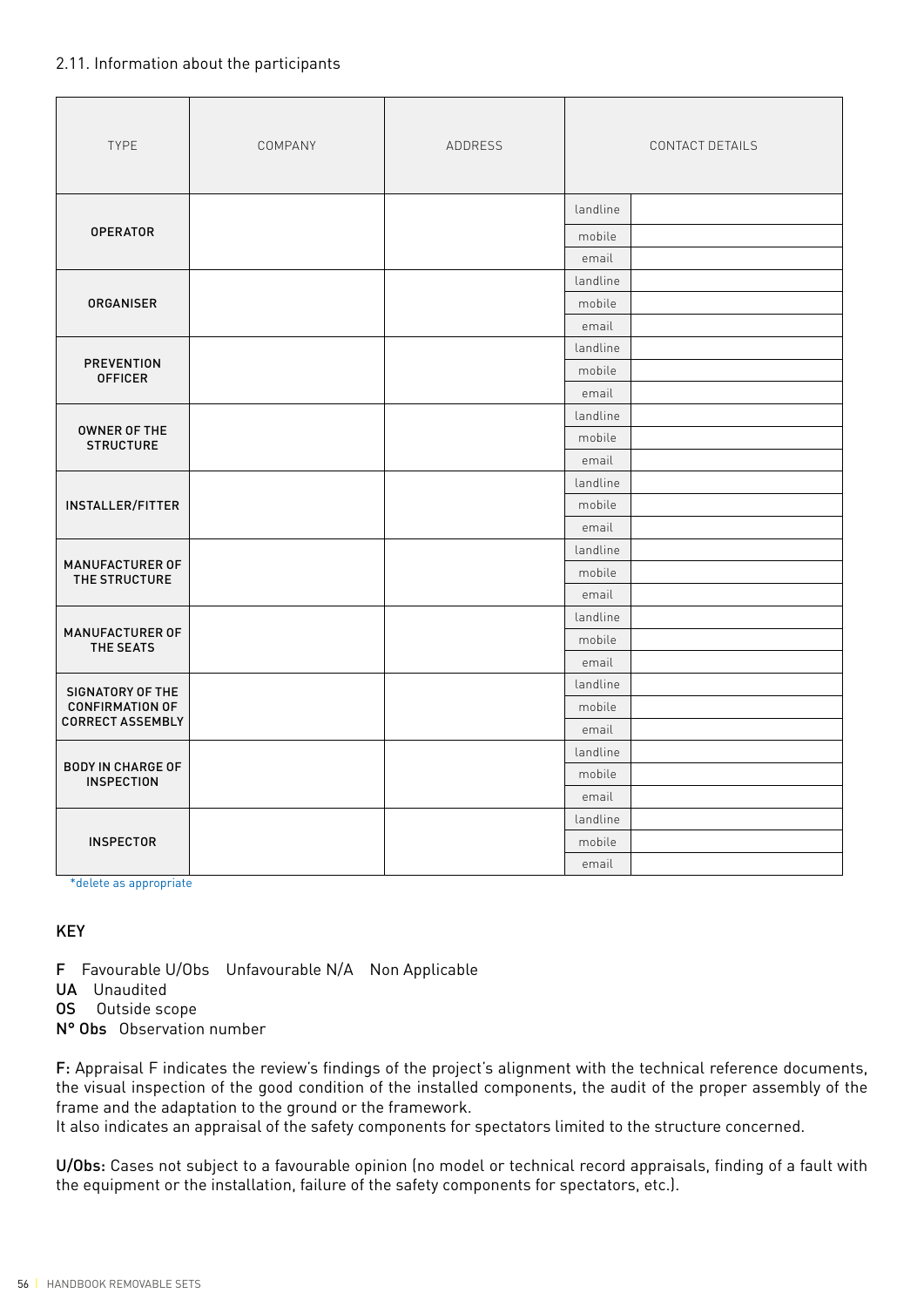N/A: N/A is written when the equipment or a part of the removable set is not affected by certain provisions.

UA: UA is written when the equipment or a part of the removable set cannot be inspected for operational inaccessibility reasons. It is reported and explained in the report.

OS: OS applies to provisions not inspected by a technician qualified to carry out inspections, an ERP-recognised inspection body or a CTS-authorised audit office.

Abnormalities found during inspections are followed by clearly formulated observations. If the inspector does not have a specific frame of reference, the appraisal given shall be the subject of a sufficiently explanatory comment. All these detailed abnormalities are the subject of a summary list drawn up at the end of the report, numbered in a single series, with the location of the installation parts in question. These observations must always be resolved before the operation.

The observation is the conclusion:

- either of an anomaly or a deviation from the original condition of the removable set or equipment in question;
- or a deviation from the regulations, standards or best practices. It is always resolved before admitting the public.

Areas for improvement of the annex:

- intended to be constructive;
- do not involve the predefined safety level;
- are likely to elaborate on possible improvements.

#### 3. SUBMITTED DOCUMENTS

| <b>TYPE</b>                                                                | <b>YES</b> | N <sub>O</sub> | N/A | <b>OBS</b> |
|----------------------------------------------------------------------------|------------|----------------|-----|------------|
| 3.1. Plans and sections:                                                   |            |                |     |            |
| 3.2. Technical data sheet(s)                                               |            |                |     |            |
| 3.3. Technical, installation and usage instructions                        |            |                |     |            |
| 3.4. Calculation notes:                                                    |            |                |     |            |
| 3.5. Report on the fire rating of the seats                                |            |                |     |            |
| 3.6. Report on the fire rating of the floors                               |            |                |     |            |
| 3.7. Report on the fire rating of the floor coverings                      |            |                |     |            |
| 3.8. Report on the fire rating of the vertical walls                       |            |                |     |            |
| 3.9. (Model) appraisal by an approved inspection body (I. B.)*             |            |                |     |            |
| 3.10. Technical record (several pieces of equipment) approved by an I. B.* |            |                |     |            |
| 3.11. Correct assembly certificate (Head of assembly)                      |            |                |     |            |

\*delete as appropriate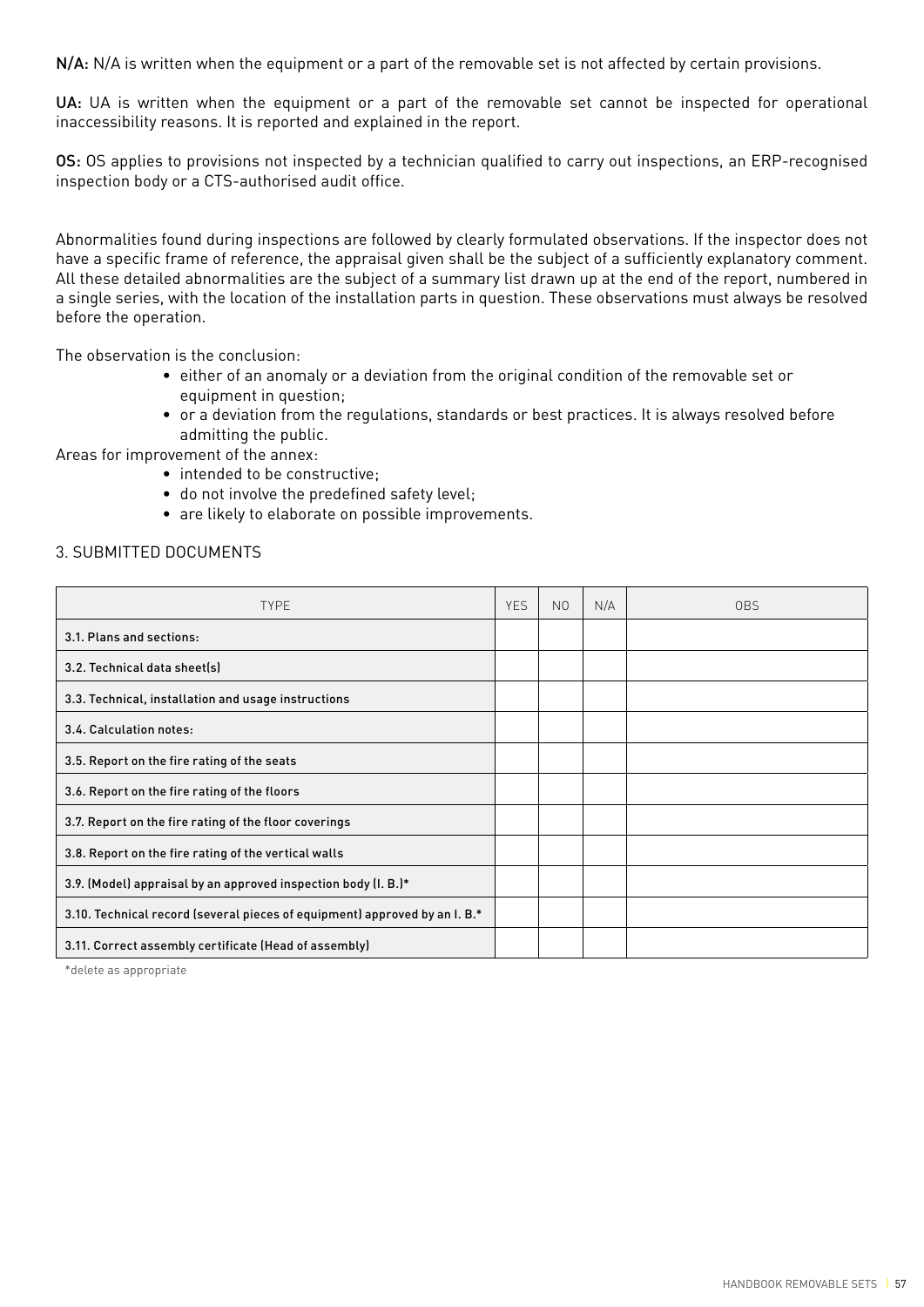# REFERENCE OF SUBMITTED DOCUMENTS

### 4. DESCRIPTION OF TYPE & MODEL \*

| Make and model*                                                         |  |
|-------------------------------------------------------------------------|--|
| Maximum headcount                                                       |  |
| Number of rows                                                          |  |
| Trusses and elevations*                                                 |  |
| Trusses and scaffold base*                                              |  |
| Mixed system (describe)*                                                |  |
| Nature of the ground                                                    |  |
| Nature of the load distribution plates:<br>Without* Wood* Steel* Other* |  |
| Type of wedge*:<br>Without* Wood* Steel* Other*                         |  |
| Height of the removable set                                             |  |
| If the number of trusses or links are staggered, specify                |  |
| Number of bays (in terms of the aperture)                               |  |
| Number of trusses or links (in terms of the depth)                      |  |
| Number and width of traffic flows in the terraces (in the stand)        |  |
| Number and width of stairs and vomitories                               |  |
| Traffic flow under the stands Number and widths                         |  |
| Number and width of stairs Rear and/or Side                             |  |
| Walkway Width:                                                          |  |
| Front passage Width:                                                    |  |
| <b>Starting height Height:</b>                                          |  |
| Labelling/Numbering of the parts: yes or no                             |  |
| Seats: Plastic shells/Seat bottom Wooden seats/others (specify)*        |  |
| Type of floors Wood/Metal/Other (specify)*                              |  |
| Risers and stair passages*                                              |  |
| Possible floor covering and fire rating                                 |  |
| Anemometer or weather forecast subscription                             |  |

\* delete as appropriate or N/A for Not Applicable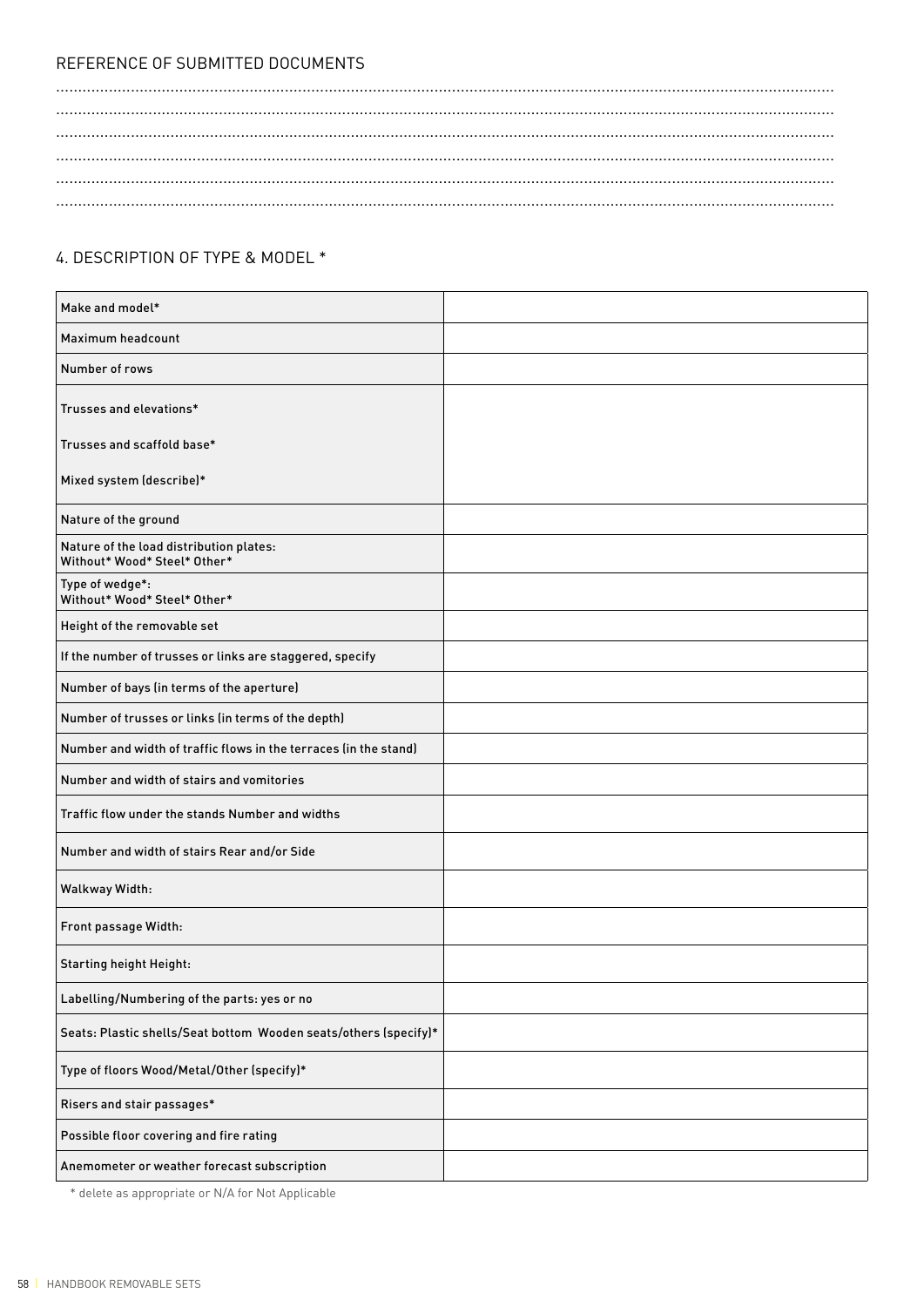## 5. DESCRIPTION OF ATTACHED ASSOCIATED EQUIPMENT\*

| Places for persons with reduced mobility* Number:                 |  |
|-------------------------------------------------------------------|--|
| Access ramp(s) for persons with reduced mobility* Number:         |  |
| Management riser(s)* Number:                                      |  |
| Tracking riser(s)* Number:                                        |  |
| Camera riser(s)* Number:                                          |  |
| Emergency lighting and signs Vomitories*                          |  |
| Emergency lighting and signs Traffic flow under stands*           |  |
| Horizontal anti-fall protection above traffic flows under stands* |  |
| Vertical side protection of traffic flows under stands*           |  |
| Peripheral protection of the underside of the stand/description   |  |

\*delete as appropriate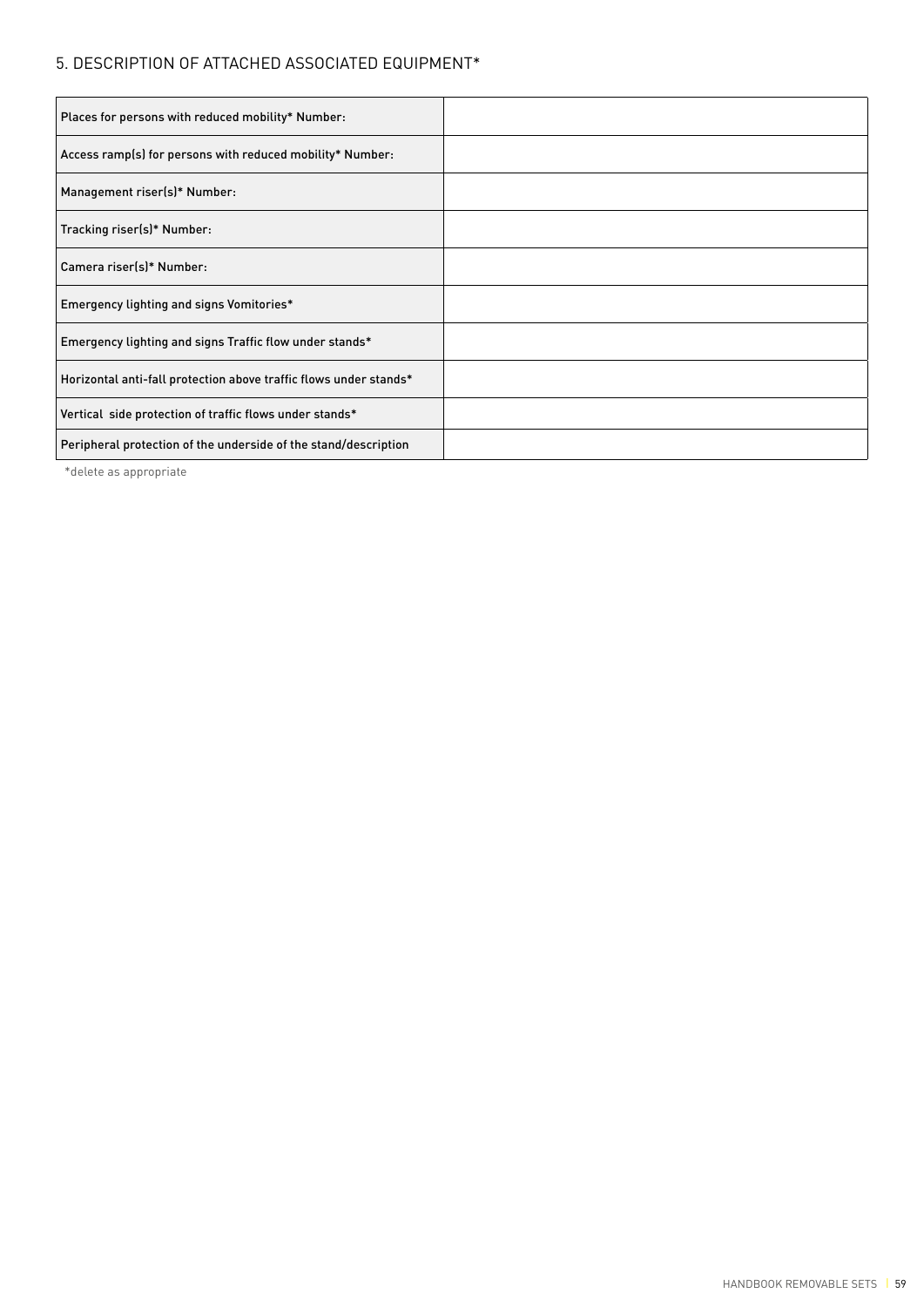## 6. FINDINGS

| <b>TYPE</b>                                                                                                     |  | D | N/A | UA | 0S | $N^{\circ}$ Obs |
|-----------------------------------------------------------------------------------------------------------------|--|---|-----|----|----|-----------------|
| Perpendicularity                                                                                                |  |   |     |    |    |                 |
| Alignment                                                                                                       |  |   |     |    |    |                 |
| Level                                                                                                           |  |   |     |    |    |                 |
| <b>Ballasts</b>                                                                                                 |  |   |     |    |    |                 |
| Guy wires                                                                                                       |  |   |     |    |    |                 |
| Anchoring                                                                                                       |  |   |     |    |    |                 |
| Number of places between two traffic flows or stairs and between a traffic flow or<br>staircase<br>and railings |  |   |     |    |    |                 |
| Number of exit aisles and width of exit aisles                                                                  |  |   |     |    |    |                 |
| Load distribution devices                                                                                       |  |   |     |    |    |                 |
| Wedges                                                                                                          |  |   |     |    |    |                 |
| Jacks or footings                                                                                               |  |   |     |    |    |                 |
| <b>Underfloor frames</b>                                                                                        |  |   |     |    |    |                 |
| Bracing frames or triangles or locking mechanisms                                                               |  |   |     |    |    |                 |
| <b>Floors</b>                                                                                                   |  |   |     |    |    |                 |
| Risk of tripping on the floor                                                                                   |  |   |     |    |    |                 |
| <b>Seats</b>                                                                                                    |  |   |     |    |    |                 |
| Stair passages                                                                                                  |  |   |     |    |    |                 |
| <b>Risers</b>                                                                                                   |  |   |     |    |    |                 |
| Side railings                                                                                                   |  |   |     |    |    |                 |
| Linking railings                                                                                                |  |   |     |    |    |                 |
| Rear railings                                                                                                   |  |   |     |    |    |                 |
| Elevation of first row and Front railings                                                                       |  |   |     |    |    |                 |
| Walkway                                                                                                         |  |   |     |    |    |                 |
| <b>Vomitories and stairs</b>                                                                                    |  |   |     |    |    |                 |
| Additional access stairs (side or rear)                                                                         |  |   |     |    |    |                 |
| Access ramps                                                                                                    |  |   |     |    |    |                 |
| Integrated management platform                                                                                  |  |   |     |    |    |                 |
| Tracking platform(s) or integrated camera(s)                                                                    |  |   |     |    |    |                 |
| Access protection under stands                                                                                  |  |   |     |    |    |                 |
| Lack of storage with heat potential under the stand                                                             |  |   |     |    |    |                 |
| Suitability and vacuity of the establishment's exit aisles                                                      |  |   |     |    |    |                 |
| Presence of equipotential bonding                                                                               |  |   |     |    |    |                 |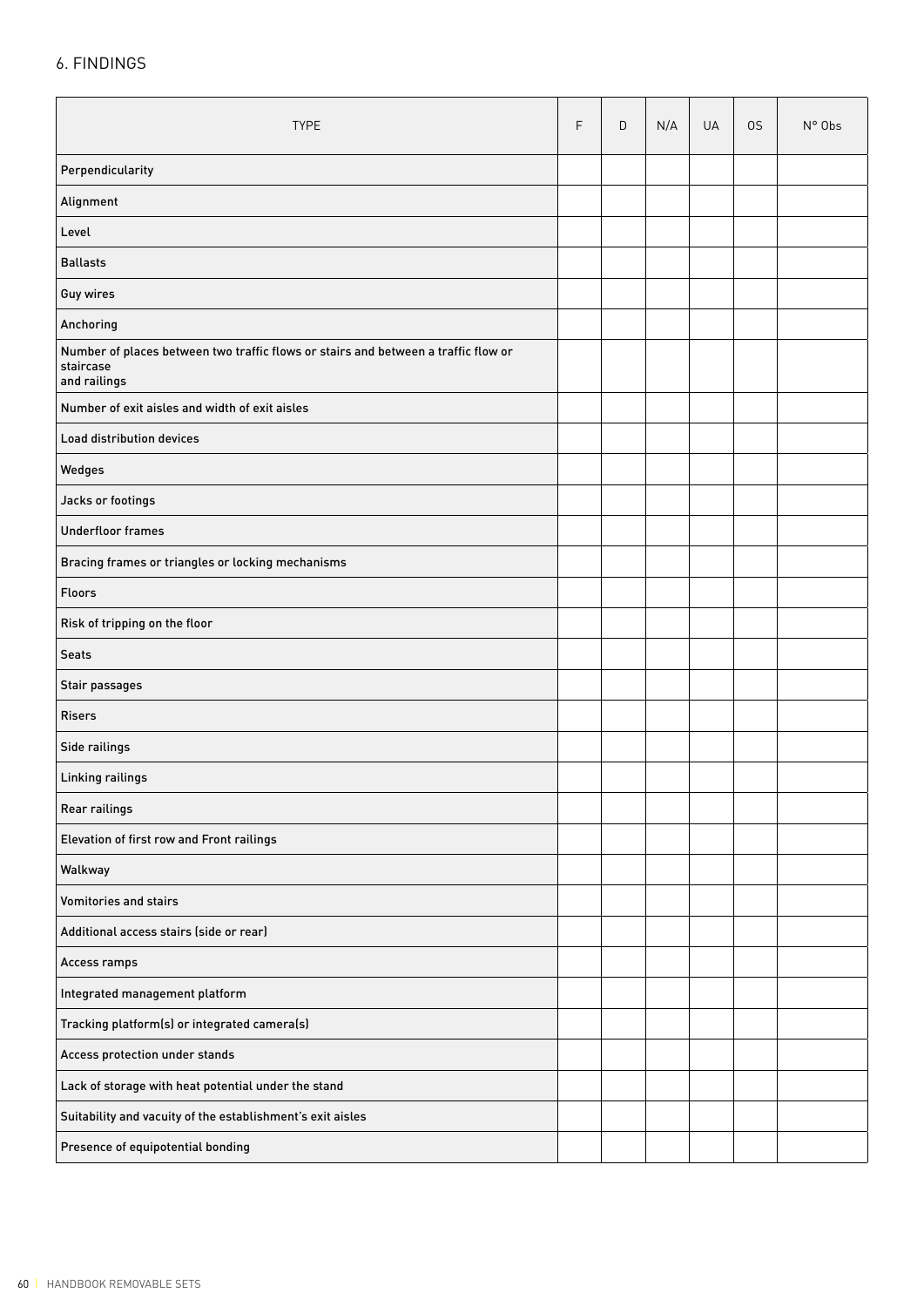### 7. OBSERVATIONS

These observations must always be resolved before the operation.

| $\mathsf{N}^\circ$ | Observations | Resolved on<br>By (name and occupation) | Signature |
|--------------------|--------------|-----------------------------------------|-----------|
|                    |              |                                         |           |
|                    |              |                                         |           |
|                    |              |                                         |           |
|                    |              |                                         |           |
|                    |              |                                         |           |

#### 8. INSPECTOR'S APPRAISAL

Outdoor wind speed limit for evacuation of the stand:.......................km/h

Appraisal: FAVOURABLE\* UNFAVOURABLE\* in operation. \*delete as appropriate

Inspection carried out on........ /........ /............... At............... at ............... This report comprises ...............pages and............... appended documents. Date of the inspection report:........ /........ /................ The inspector (Name and occupation of the person who issued the report) ........................................................................................................................................................................................ Identification n° of the inspector's training............................................................................................................... Surname, first name..................................................................................................................................................

Signature: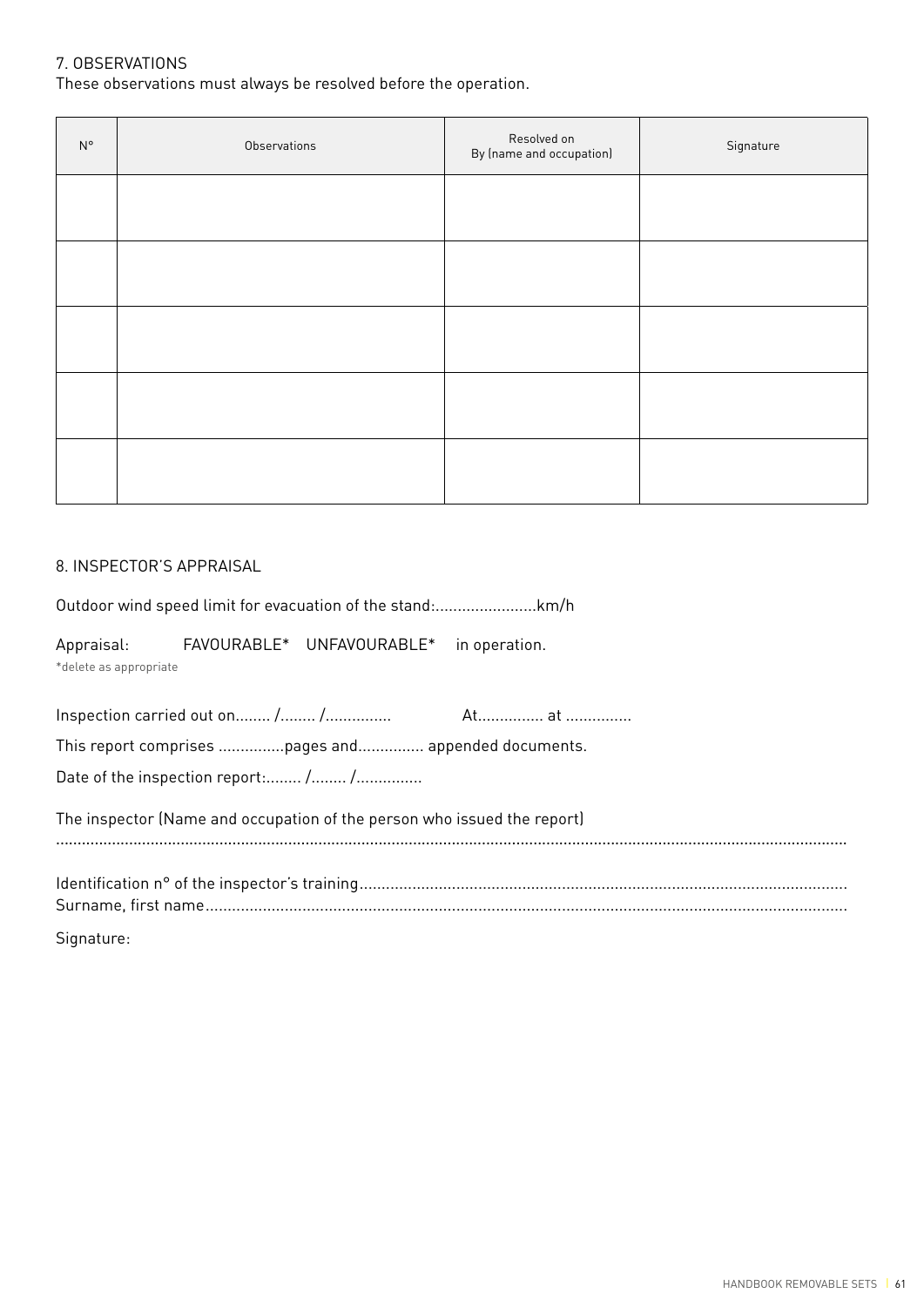These comments are intended to be constructive, they are not binding on the predefined safety level and are to clarify possible or recommended improvements.

| $\mathsf{N}^\circ$ | Comments |
|--------------------|----------|
|                    |          |
|                    |          |
|                    |          |
|                    |          |
|                    |          |
|                    |          |
|                    |          |
|                    |          |
|                    |          |
|                    |          |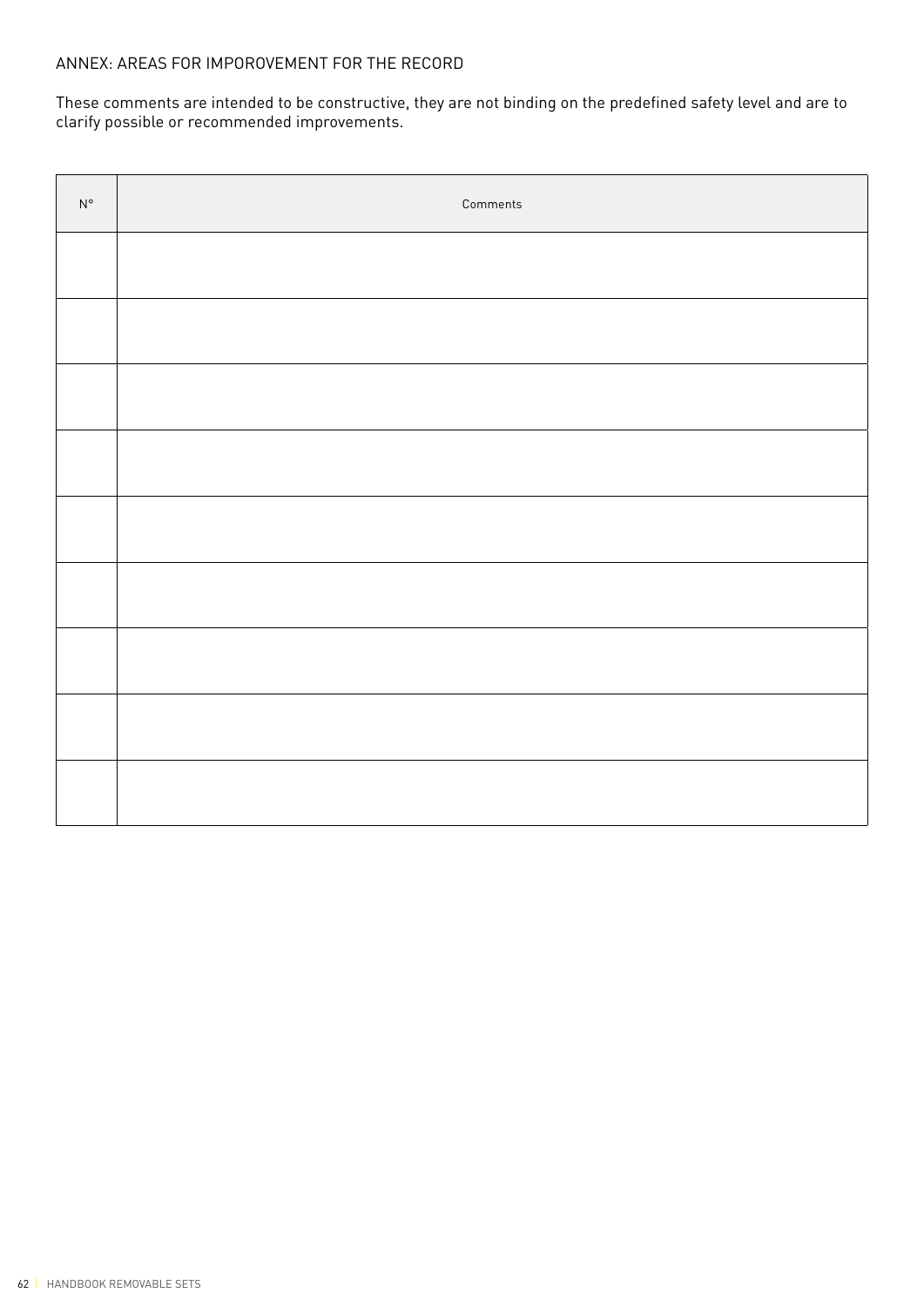# **Article 68 -** § 2 - Inspection report on the attached or unattached stages, podiums and frames types of removable sets installed indoors

9. INFORMATION ABOUT THE EVENT

Categories of removable sets:

| OP1        | OP <sub>2</sub> | OP3 |  |
|------------|-----------------|-----|--|
| <b>0S1</b> | 0S2             | 0S3 |  |

### 10. REFERENCE TEXTS

- 10.1. C.C.H. : Construction and Housing Code.
- 10.2. Decree 95-260 of 08/03/95 and the implementing circular of 22/06/95.

10.3. E.R.P. : safety regulations for fire and panic risks in the modified ERP of 25 June 1980 and particularly (the titles or chapters) GN, AM, L, T, X, CTS, SG & PA.

- 10.4. Structures calculation rules: Eurocodes or CM 66 and AL 76.
- 10.5. Calculation rules Snow and Wind: Eurocodes or NV 65 amended 2009.
- 10.6. Scaffolding:
	- 10.6.1. Labour Code R 4323-69 to R 4323-88 (decree of 1 September 2004 and decree of 21 December 2004).
	- 10.6.2. The following scaffolding standards: NF EN 12810-1 et 2, NF EN 12811-1, 2 et 3, NF EN 39, NF EN 74-1, NF EN 74 -2, NF EN P 93-521, NF EN P 93-522 et NF EN P 93-523\*.
- 10.7. Railings: NF P 01-012 and NF P 01-013.
- 10.8. Manufacturer's installation and use technical requirements and technical instructions, model or technical record appraisal, etc.
- 10.9. "Handbook removable equipment and sets".

\*delete as appropriate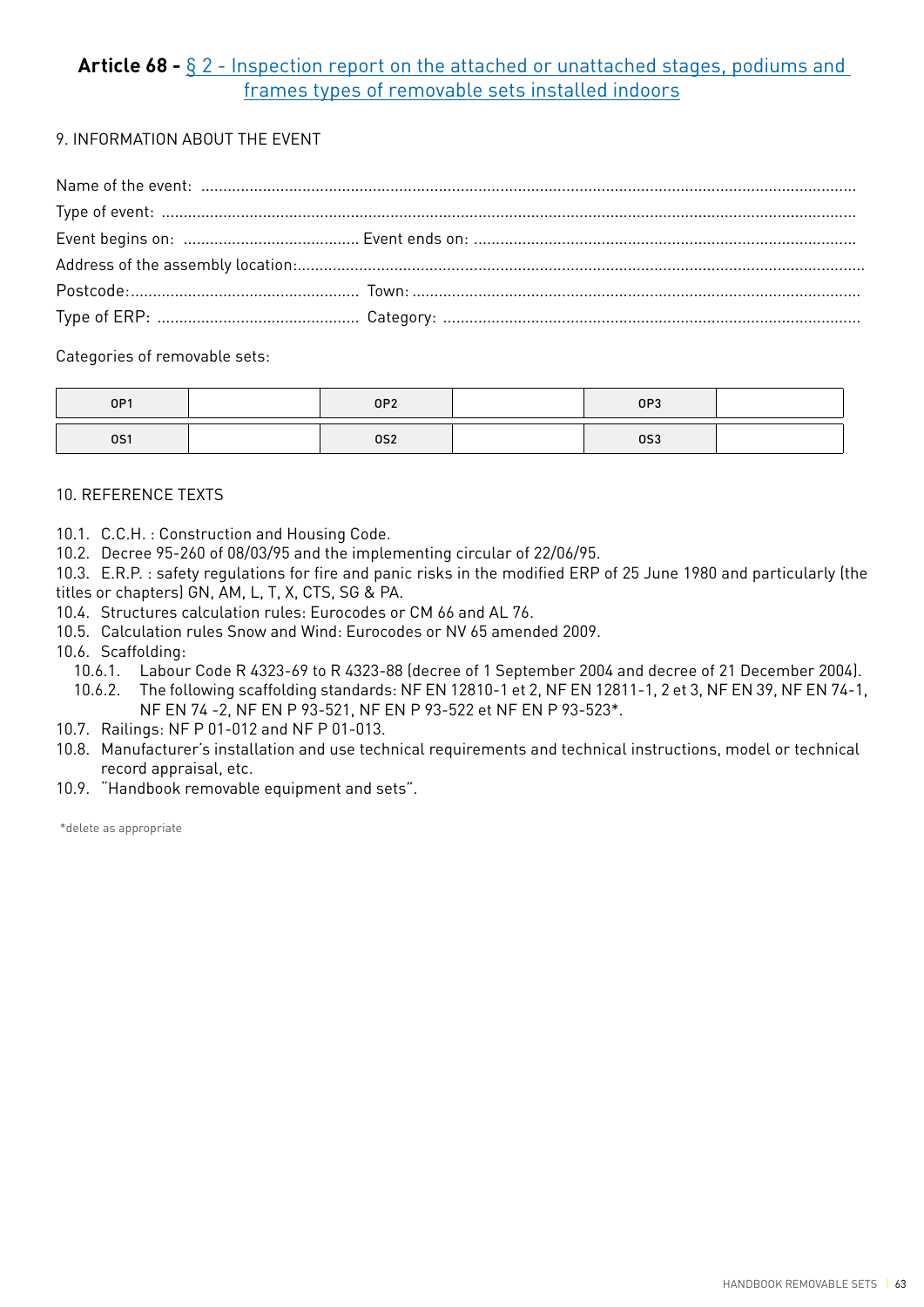#### 10.10. Information about the participants

| <b>TYPE</b>                                   | COMPANY | ADDRESS |          | CONTACT DETAILS |
|-----------------------------------------------|---------|---------|----------|-----------------|
|                                               |         |         | landline |                 |
| <b>OPERATOR</b>                               |         |         | mobile   |                 |
|                                               |         |         | email    |                 |
|                                               |         |         | landline |                 |
| <b>ORGANISER</b>                              |         |         | mobile   |                 |
|                                               |         |         | email    |                 |
|                                               |         |         | landline |                 |
| <b>PREVENTION</b><br><b>OFFICER</b>           |         |         | mobile   |                 |
|                                               |         |         | email    |                 |
|                                               |         |         | landline |                 |
| OWNER OF THE<br><b>STRUCTURE</b>              |         |         | mobile   |                 |
|                                               |         |         | email    |                 |
|                                               |         |         | landline |                 |
| INSTALLER/FITTER                              |         |         | mobile   |                 |
|                                               |         |         | email    |                 |
|                                               |         |         | landline |                 |
| <b>MANUFACTURER OF</b><br>THE STRUCTURE       |         |         | mobile   |                 |
|                                               |         |         | email    |                 |
|                                               |         |         | landline |                 |
| MANUFACTURER OF<br>THE SEATS                  |         |         | mobile   |                 |
|                                               |         |         | email    |                 |
| SIGNATORY OF THE                              |         |         | landline |                 |
| <b>CONFIRMATION OF</b>                        |         |         | mobile   |                 |
| <b>CORRECT ASSEMBLY</b>                       |         |         | email    |                 |
|                                               |         |         | landline |                 |
| <b>BODY IN CHARGE OF</b><br><b>INSPECTION</b> |         |         | mobile   |                 |
|                                               |         |         | email    |                 |
|                                               |         |         | landline |                 |
| <b>INSPECTOR</b>                              |         |         | mobile   |                 |
|                                               |         |         | email    |                 |

\*delete as appropriate

### KEY

F Favourable U/Obs Unfavourable N/A Non Applicable

- UA Unaudited
- OS Outside scope
- N° Obs Observation number

F: Appraisal F indicates the review's findings of the project's alignment with the technical reference documents, the visual inspection of the good condition of the installed components, the audit of the proper assembly of the frame and the adaptation to the ground or the framework.

It also indicates an appraisal of the safety components for spectators limited to the structure concerned.

U/Obs: Cases not subject to a favourable opinion (no model or technical record appraisals, finding of a fault with the equipment or the installation, failure of the safety components for spectators, etc.).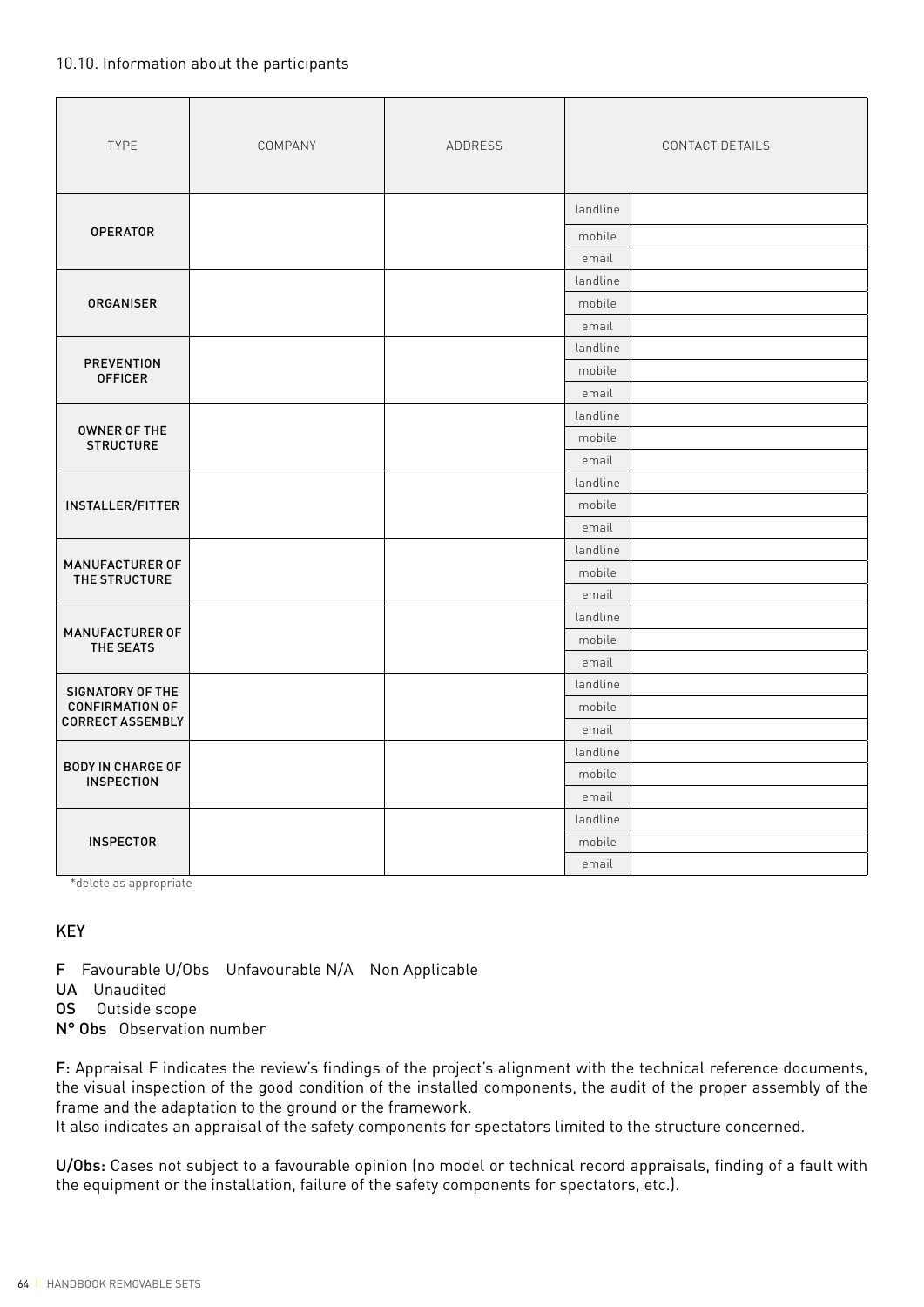N/A: N/A is written when the equipment or a part of the removable set is not affected by certain provisions.

UA: UA is written when the equipment or a part of the removable set cannot be inspected for operational inaccessibility reasons. It is reported and explained in the report.

OS: OS applies to provisions not inspected by a technician qualified to carry out inspections, an ERP-recognised inspection body or a CTS-authorised audit office.

Abnormalities found during inspections are followed by clearly formulated observations. If the inspector does not have a specific frame of reference, the appraisal given shall be the subject of a sufficiently explanatory comment. All these detailed abnormalities are the subject of a summary list drawn up at the end of the report, numbered in a single series, with the location of the installation parts in question. These observations must always be resolved before the operation.

The observation is the conclusion:

- either of an anomaly or a deviation from the original condition of the removable set or equipment in question;
- or a deviation from the regulations, standards or best practices. It is always resolved before admitting the public.

Areas for improvement of the annex:

- intended to be constructive:
- do not involve the predefined safety level;
- are likely to elaborate on possible improvements.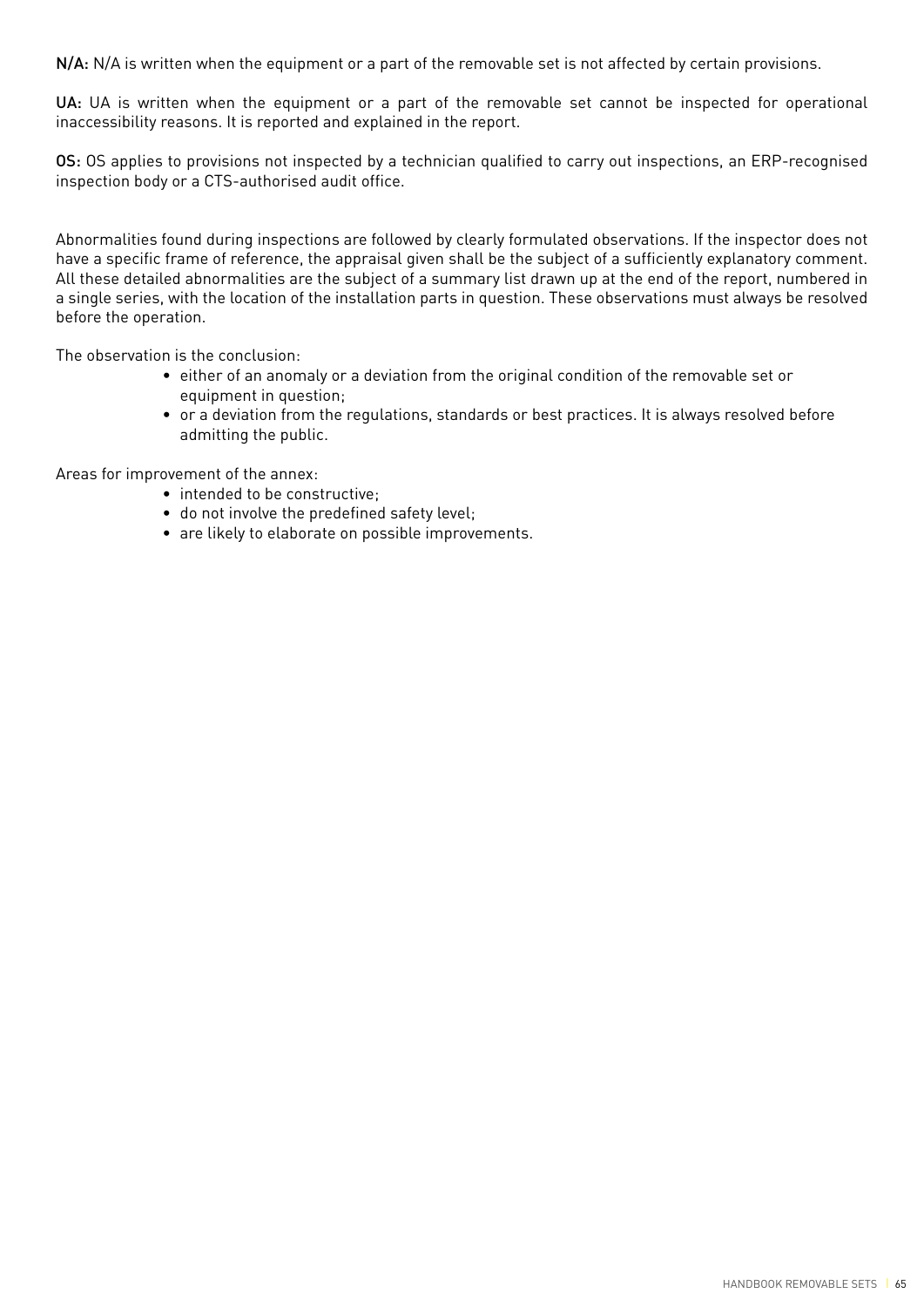## 11. SUBMITTED DOCUMENTS

| <b>TYPE</b>                                                              | <b>YES</b> | N <sub>0</sub> | N/A | <b>OBS</b> |
|--------------------------------------------------------------------------|------------|----------------|-----|------------|
| 11.1. Plans and sections                                                 |            |                |     |            |
| 11.2. Technical data sheet(s)                                            |            |                |     |            |
| 11.3. Technical, installation and usage instructions                     |            |                |     |            |
| 11.4. Calculation notes                                                  |            |                |     |            |
| 11.5. Plan of permitted loads for the structure of the building          |            |                |     |            |
| 11.6. Plans of grid(s) and/or trusses loads                              |            |                |     |            |
| 11.5. Loads charts                                                       |            |                |     |            |
| 11.6 Audit reports on the motors                                         |            |                |     |            |
| 11.7. Report on the fire rating of the floors                            |            |                |     |            |
| 11.8. Report on the fire rating of the floor coverings                   |            |                |     |            |
| 11.9. Report on the fire rating of the stage skirting or cladding        |            |                |     |            |
| 11.10. Report on the fire rating of the roof tarpaulins                  |            |                |     |            |
| 11.11. Report on the fire rating of the side tarpaulins                  |            |                |     |            |
| 11.12. Report on the fire rating of the stage curtains                   |            |                |     |            |
| 11.13. Report on the fire rating of the scenery and advertising canvases |            |                |     |            |
| 11.14. Model appraisal by an approved inspection body (I. B.)*           |            |                |     |            |
| 11.15. Technical record appraisal approved by an I. B.*                  |            |                |     |            |
| 11.16. Correct assembly certificate (Head of assembly)                   |            |                |     |            |

\*delete as appropriate

### REFERENCE OF SUBMITTED DOCUMENTS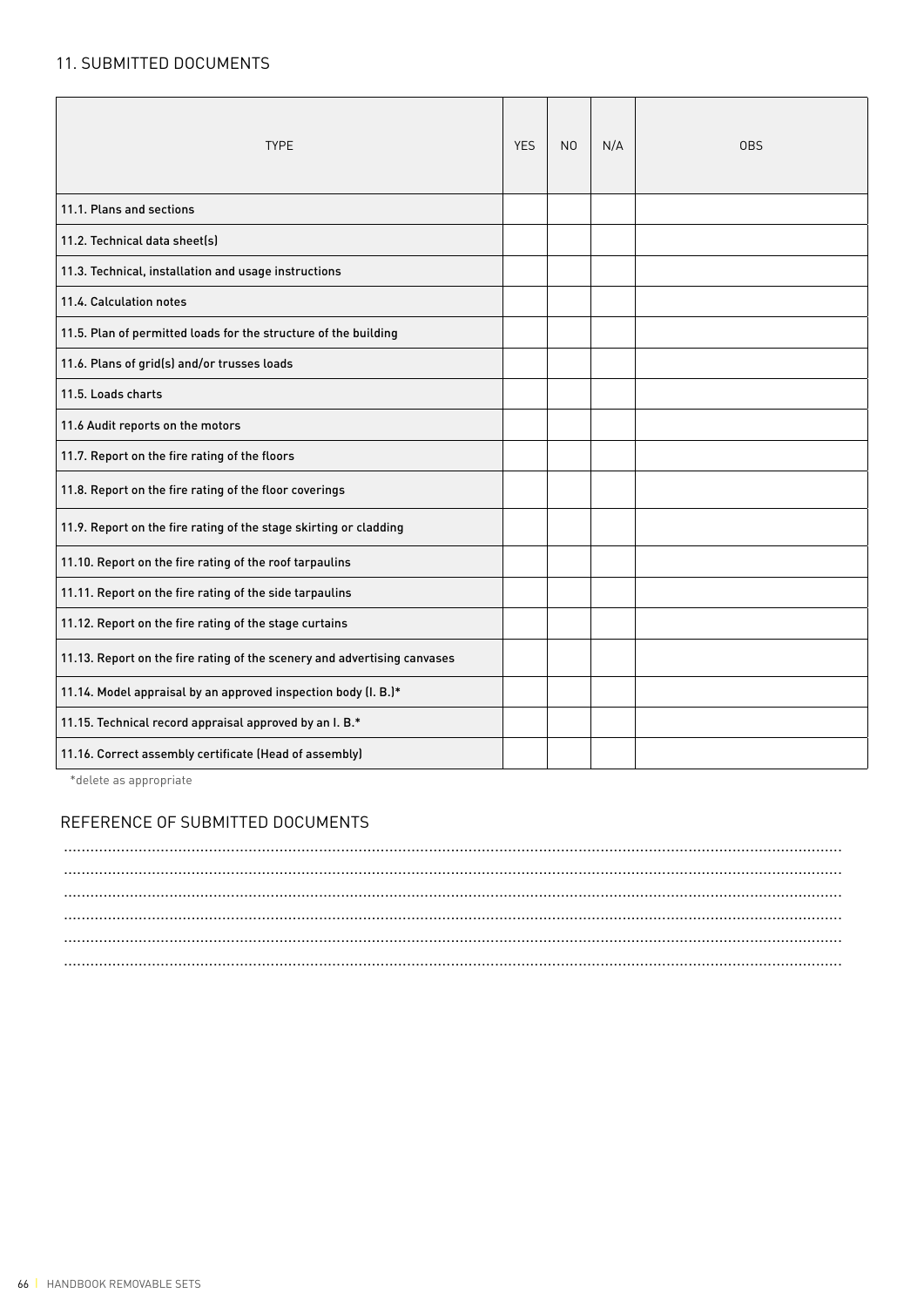# 12. DESCRIPTION OF TYPE & MODEL \*

#### STAGE

| Make and model of the stage*                                         |  |
|----------------------------------------------------------------------|--|
| Stage aperture                                                       |  |
| Stage depth                                                          |  |
| <b>Operational loads</b>                                             |  |
| Nature of the ground                                                 |  |
| Nature of the load distribution plates: Without* Wood* Steel* Other* |  |
| Type of wedge*<br>Without* Wood* Steel* Other*                       |  |
| Ballasts, anchorage or guying                                        |  |
| Type Ballasts*<br>Without* Concrete* Water* Other*                   |  |
| Type of stairs Number:                                               |  |
| Full height of the stage (from the ground)                           |  |

#### TECHNICAL GRID

| Aperture and depth of the technical grid                                                                                                 |  |
|------------------------------------------------------------------------------------------------------------------------------------------|--|
| Makes and models of trusses                                                                                                              |  |
| Poles and/or sub-poles                                                                                                                   |  |
| Clearance height (between stage and trusses)                                                                                             |  |
| Lifting towers*<br>Walls in scaffolding* Suspended to the existing one*                                                                  |  |
| Type of hangers in the existing one                                                                                                      |  |
| Number of grid or truss lifting devices: electric cable winches*<br>*electric chain winches* hydraulic jacks*                            |  |
| Label, model and SWL (safe working load) of grid lifting devices                                                                         |  |
| Lifting devices under grids: manual chain hoist*<br>manual wire rope hoist or tackle* electric cable winches* electric<br>chain winches* |  |
| Number of lifting devices under grids                                                                                                    |  |
| Label, model and SWL (safe working load) of under grid lifting<br>devices                                                                |  |

#### SIDING

| Presence and colour of back curtains                               |  |
|--------------------------------------------------------------------|--|
| Presence and colour of side curtains                               |  |
| Report on the fire rating of the curtains                          |  |
| Report on and nature of the skirting fire rating*                  |  |
| Type of cladding*                                                  |  |
| Report on and nature of the carpet fire rating                     |  |
| Report on and nature of the fire rating of the advertising banners |  |
| Report on and nature of the fire rating of the screens             |  |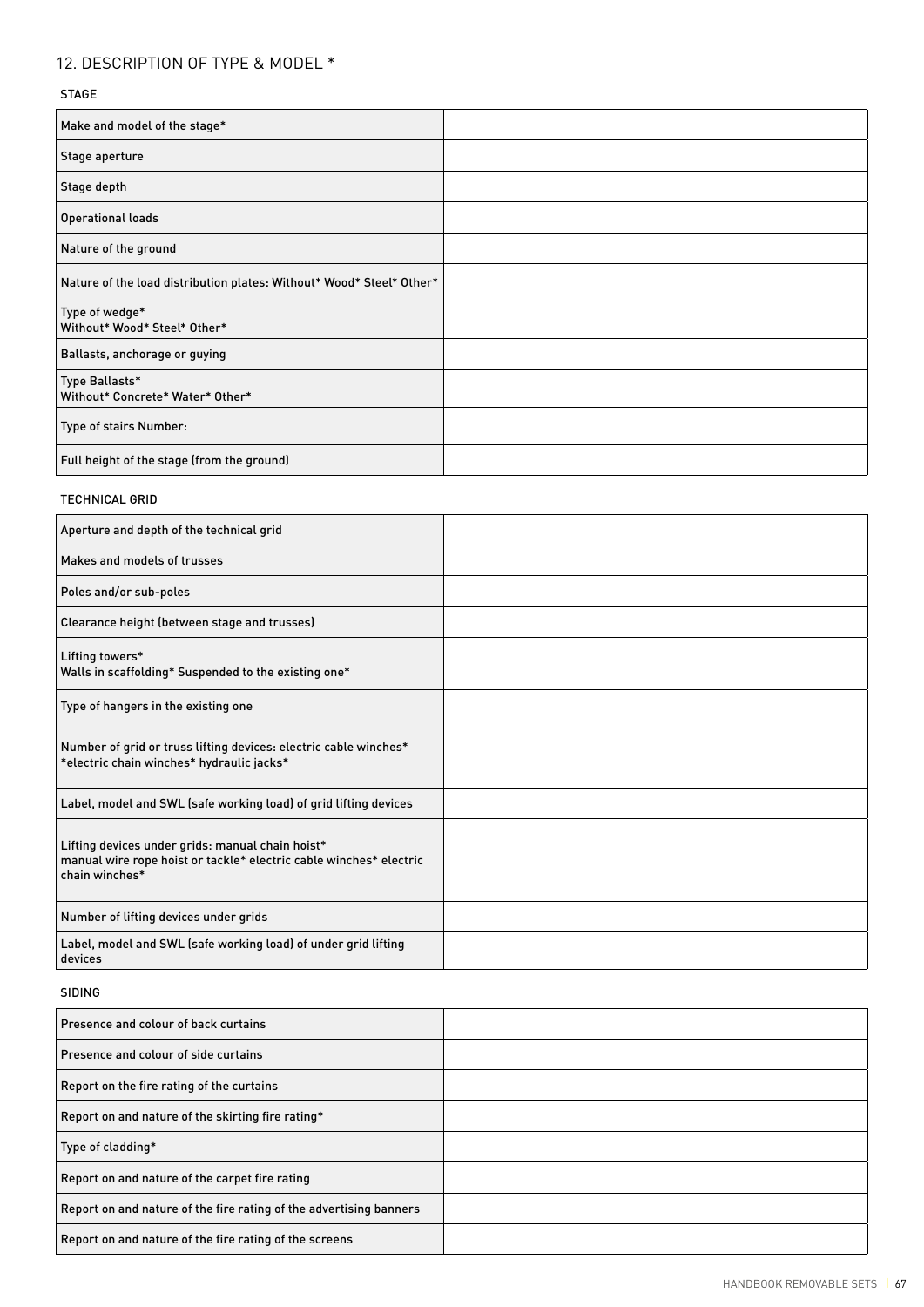#### OTHER INFORMATION

delete as appropriate or N/A for Not Applicable

### 13. DESCRIPTION OF ATTACHED ASSOCIATED EQUIPMENT\*

| Access stairs* Number:                                                 |  |
|------------------------------------------------------------------------|--|
| Access ramps* Number:                                                  |  |
| Unloading dock*                                                        |  |
| Elizabethan spur*                                                      |  |
| Sound wings*                                                           |  |
| Proscenium*                                                            |  |
| Extension(s) (management, dressing rooms, backstage, etc.)*<br>Number: |  |
| Camera riser(s) * Number:                                              |  |
| Proscenium extension with select audience*                             |  |
| Accompanying lateral riser(s)* Number:                                 |  |
| Protection device against the risk of falls or railings                |  |
| Presence of equipotential bonding                                      |  |

\*delete as appropriate

### 14. DESCRIPTION OF SEPARATE EQUIPMENT

| Management                                                             |  |
|------------------------------------------------------------------------|--|
| Towers, in particular: camera, tracking, delay, daylight screens, etc. |  |
| Persons with reduced mobility platforms                                |  |
| <b>Others</b>                                                          |  |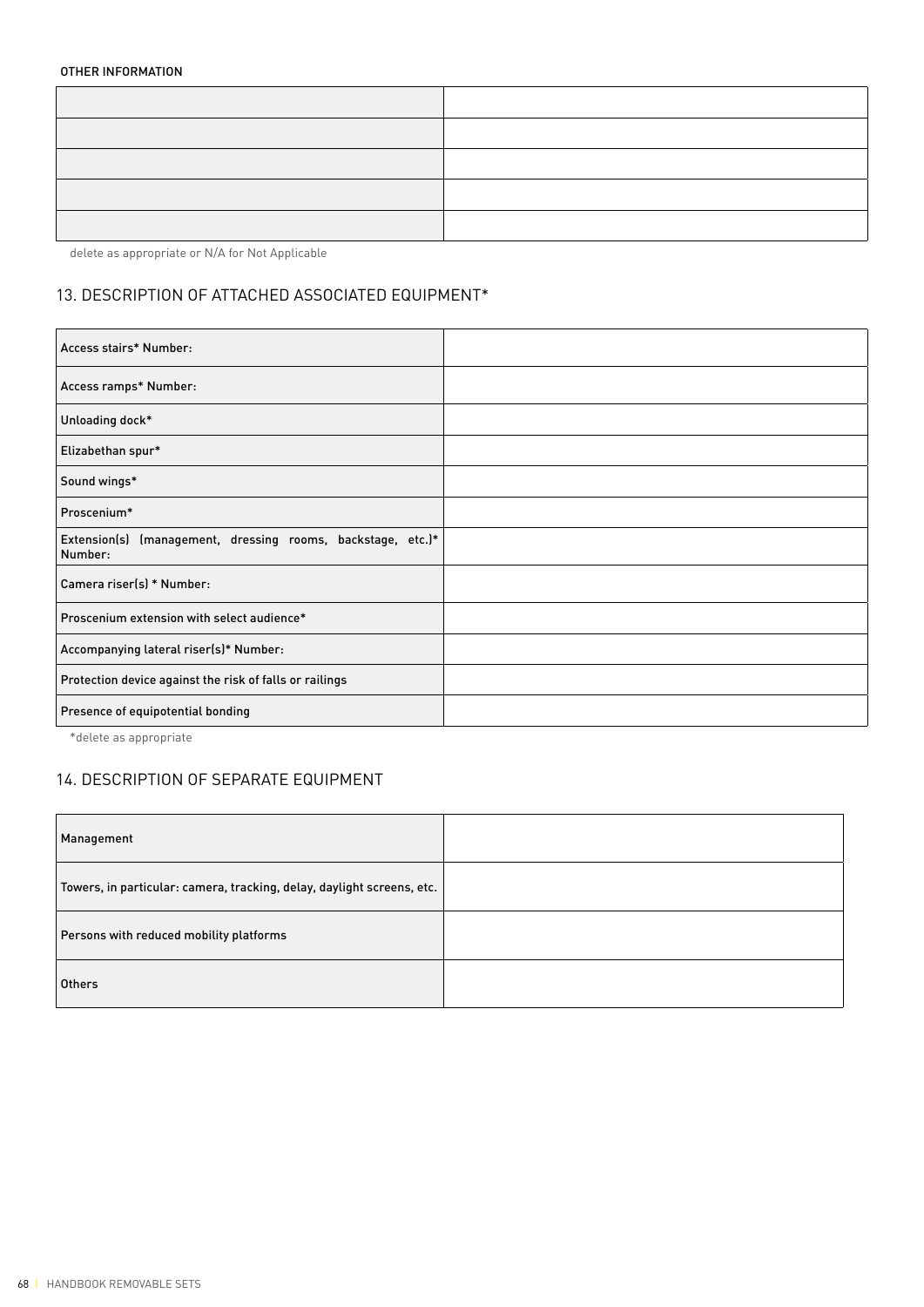### 15. FINDINGS

| <b>TYPE</b>                                                                                                 | F | D | N/A | UA | HM | N° Obs |
|-------------------------------------------------------------------------------------------------------------|---|---|-----|----|----|--------|
| Perpendicularity                                                                                            |   |   |     |    |    |        |
| Alignment                                                                                                   |   |   |     |    |    |        |
| Level                                                                                                       |   |   |     |    |    |        |
| <b>Ballasts</b>                                                                                             |   |   |     |    |    |        |
| Anchorages                                                                                                  |   |   |     |    |    |        |
| <b>Guy wires</b>                                                                                            |   |   |     |    |    |        |
| Load distribution devices                                                                                   |   |   |     |    |    |        |
| Wedges                                                                                                      |   |   |     |    |    |        |
| Jacks or footings                                                                                           |   |   |     |    |    |        |
| Underfloor frame                                                                                            |   |   |     |    |    |        |
| <b>Bracing</b>                                                                                              |   |   |     |    |    |        |
| Floor                                                                                                       |   |   |     |    |    |        |
| Risk of tripping on the floor                                                                               |   |   |     |    |    |        |
| <b>Stage skirting</b>                                                                                       |   |   |     |    |    |        |
| Stage cladding                                                                                              |   |   |     |    |    |        |
| <b>Access stairs</b>                                                                                        |   |   |     |    |    |        |
| Access ramp                                                                                                 |   |   |     |    |    |        |
| Unloading dock                                                                                              |   |   |     |    |    |        |
| Proscenium                                                                                                  |   |   |     |    |    |        |
| Elizabethan spur                                                                                            |   |   |     |    |    |        |
| Management                                                                                                  |   |   |     |    |    |        |
| Camera(s) or tracking riser(s)*                                                                             |   |   |     |    |    |        |
| Riser(s) or sound wing(s)*                                                                                  |   |   |     |    |    |        |
| Lack of storage with heat potential under stage                                                             |   |   |     |    |    |        |
| Presence of equipotential bonding                                                                           |   |   |     |    |    |        |
| Towers, in particular: camera, tracking, delay, daylight screens, etc.                                      |   |   |     |    |    |        |
| Persons with reduced mobility platforms                                                                     |   |   |     |    |    |        |
| Liaison and safety horizontal trusses/towers                                                                |   |   |     |    |    |        |
| Lifting equipment                                                                                           |   |   |     |    |    |        |
| Audit of lifting equipment                                                                                  |   |   |     |    |    |        |
| Safety slings or descent control devices* (in + of motors) OU Redundancy* OU<br>Division of the SWL by two* |   |   |     |    |    |        |
| Horizontal frame (grid(s) and/or trusses)                                                                   |   |   |     |    |    |        |
| Lifting foot or mast                                                                                        |   |   |     |    |    |        |
| <b>Totems</b>                                                                                               |   |   |     |    |    |        |
| Fire rating report                                                                                          |   |   |     |    |    |        |
| Suitability and vacuity of the establishment's exit aisles                                                  |   |   |     |    |    |        |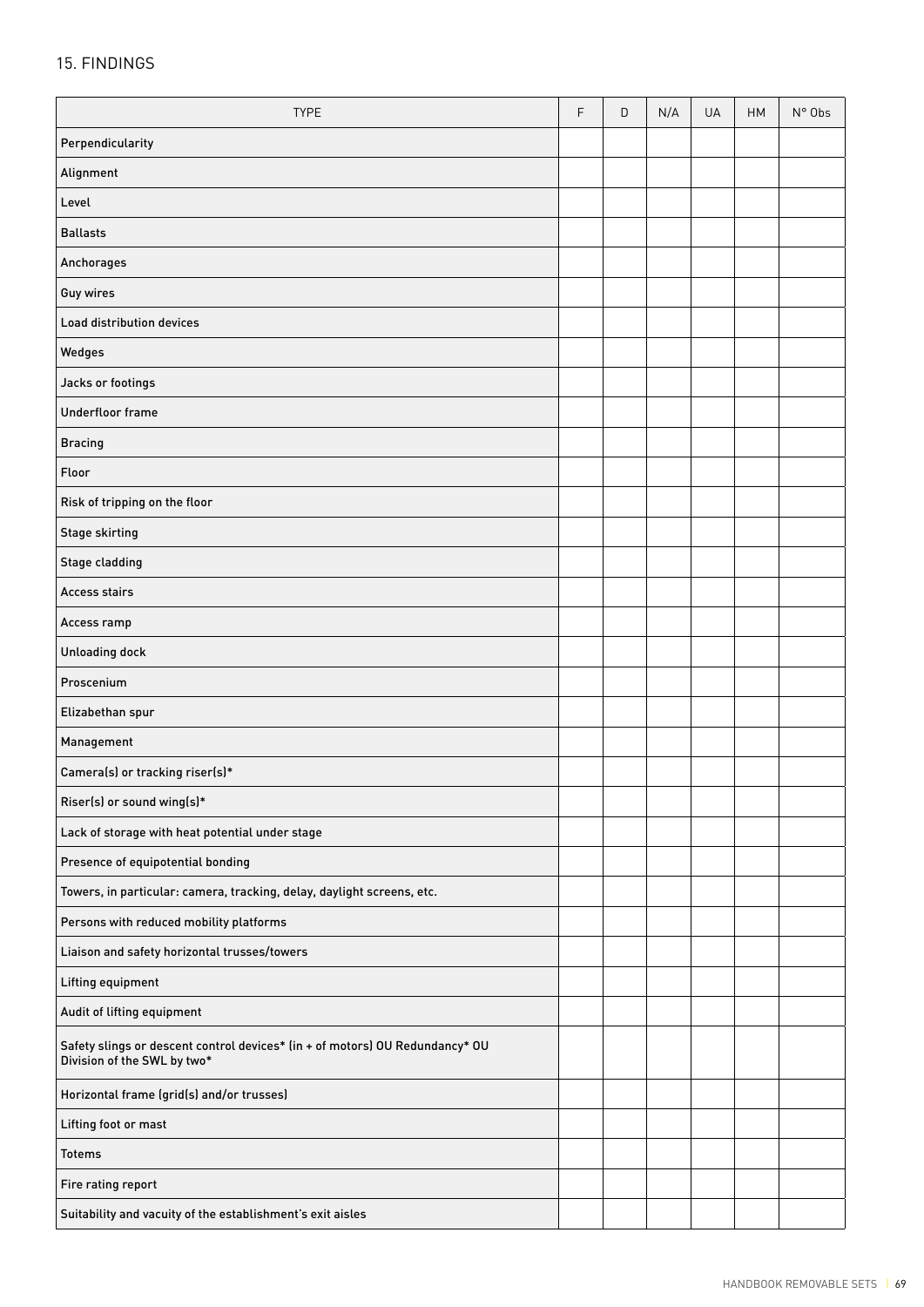### 16. OBSERVATIONS

These observations must always be resolved before the operation.

| $N^{\circ}$ | Observations | Resolved on<br>By (name and occupation) | Signature |
|-------------|--------------|-----------------------------------------|-----------|
|             |              |                                         |           |
|             |              |                                         |           |
|             |              |                                         |           |
|             |              |                                         |           |

#### 17. INSPECTOR'S APPRAISAL

Under CTS and SG, wind speed limit for evacuation of the establishment:.......................km/h

|                        | Appraisal: FAVOURABLE* UNFAVOURABLE* in operation.                      |  |
|------------------------|-------------------------------------------------------------------------|--|
| *delete as appropriate |                                                                         |  |
|                        |                                                                         |  |
|                        | This report comprises pages and appended documents.                     |  |
|                        | Date of the inspection report: / /                                      |  |
|                        | The inspector (Name and occupation of the person who issued the report) |  |
|                        |                                                                         |  |
|                        |                                                                         |  |
| Signature:             |                                                                         |  |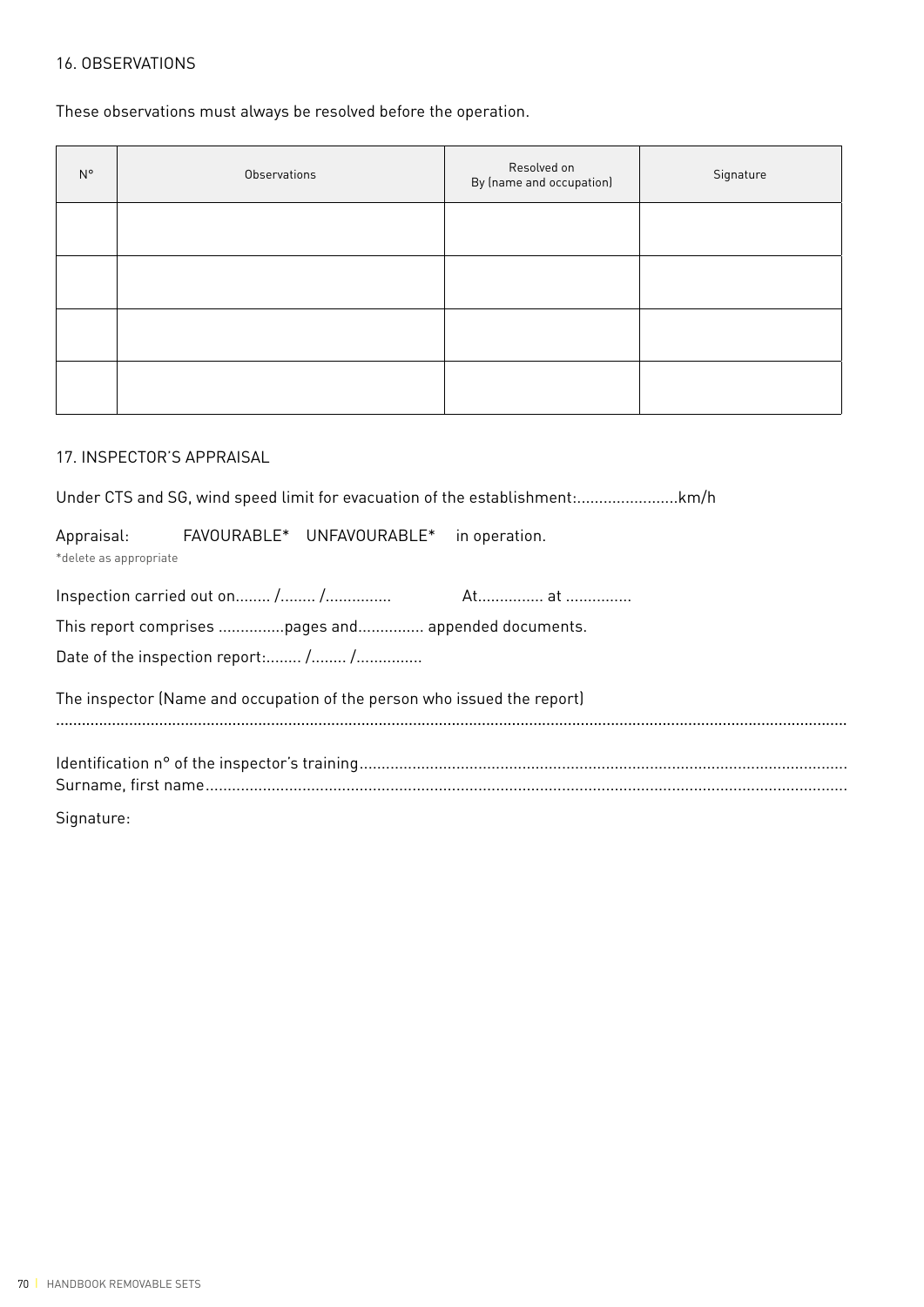These comments are intended to be constructive, they are not binding on the predefined safety level and are to clarify possible or recommended improvements.

| $\mathsf{N}^\circ$ | Comments |
|--------------------|----------|
|                    |          |
|                    |          |
|                    |          |
|                    |          |
|                    |          |
|                    |          |
|                    |          |
|                    |          |
|                    |          |
|                    |          |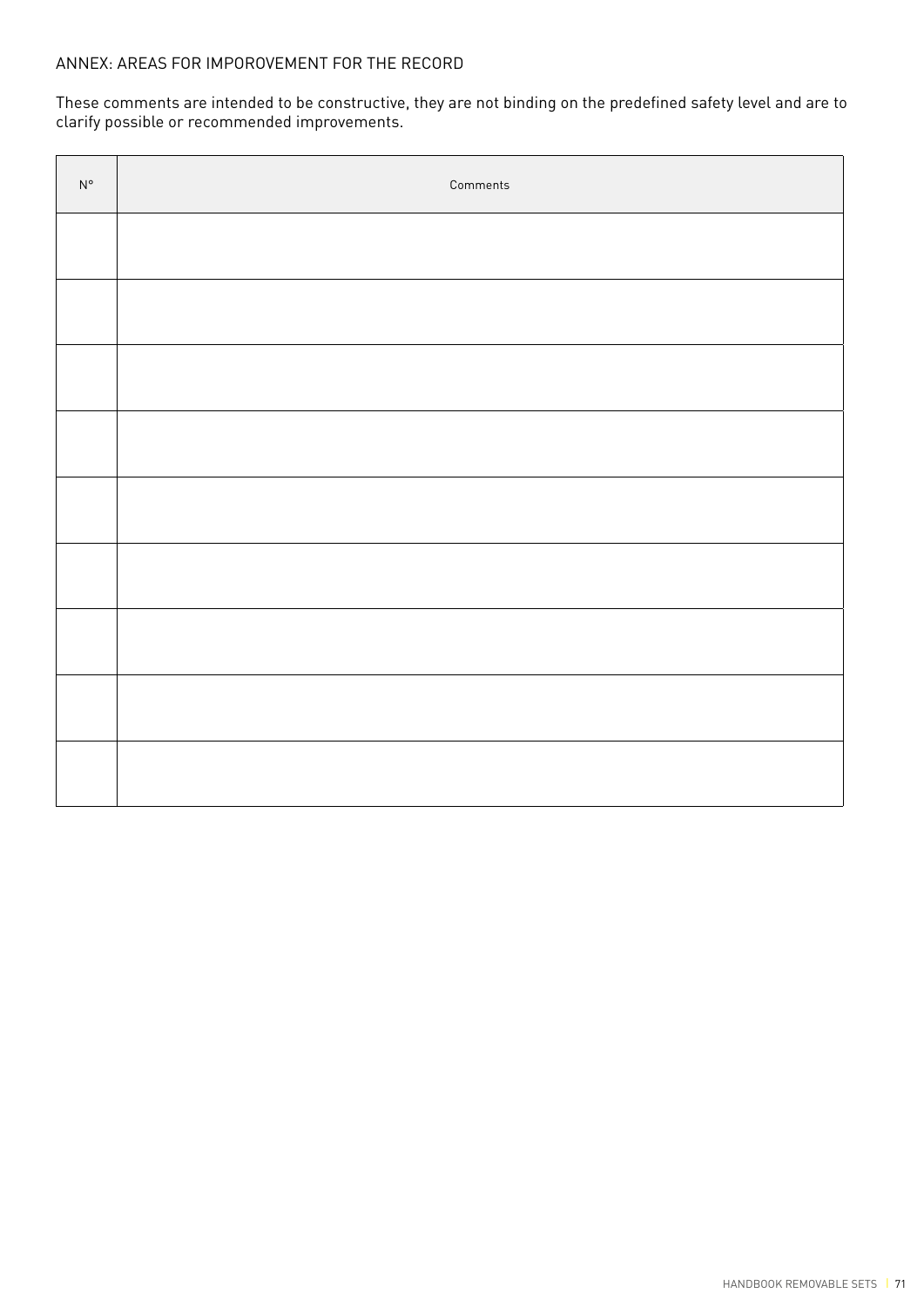# **ARTICLE 68 -** § 3 - Inspection report on the attached or unattached stages, podiums and frames types of removable sets installed outdoors

18. INFORMATION ABOUT THE EVENT

Categories of removable sets:

| OP1        | OP <sub>2</sub> | OP3 |  |
|------------|-----------------|-----|--|
| <b>0S1</b> | 0S2             | 0S3 |  |

# 19. REFERENCE TEXTS

- 19.1. C.C.H. : Construction and Housing Code.
- 19.2. Decree 95-260 of 08/03/95 and the implementing circular of 22/06/95.

19.3. E.R.P. : safety regulations for fire and panic risks in the modified ERP of 25 June 1980 and particularly (the titles or chapters) GN, AM, L, T, X, CTS, SG & PA.

- 19.4. Structures calculation rules: Eurocodes or CM 66 and AL 76.
- 19.5. Calculation rules Snow and Wind: Eurocodes or NV 65 amended 2009.
- 19.6. Scaffolding:
	- 19.6.1. Labour Code R 4323-69 to R 4323-88 (decree of 1 September 2004 and decree of 21 December 2004).
	- 19.6.2. The following scaffolding standards: NF EN 12810-1 et 2, NF EN 12811-1, 2 et 3, NF EN 39, NF EN 74-1, NF EN 74 -2, NF EN P 93-521, NF EN P 93-522 et NF EN P 93-523\*.
- 19.7. Railings: NF P 01-012 and NF P 01-013.
- 19.8. Manufacturer's installation and use technical requirements and technical instructions, model or technical record appraisal, etc.
- 19.9. "Handbook removable equipment and sets".

\*delete as appropriate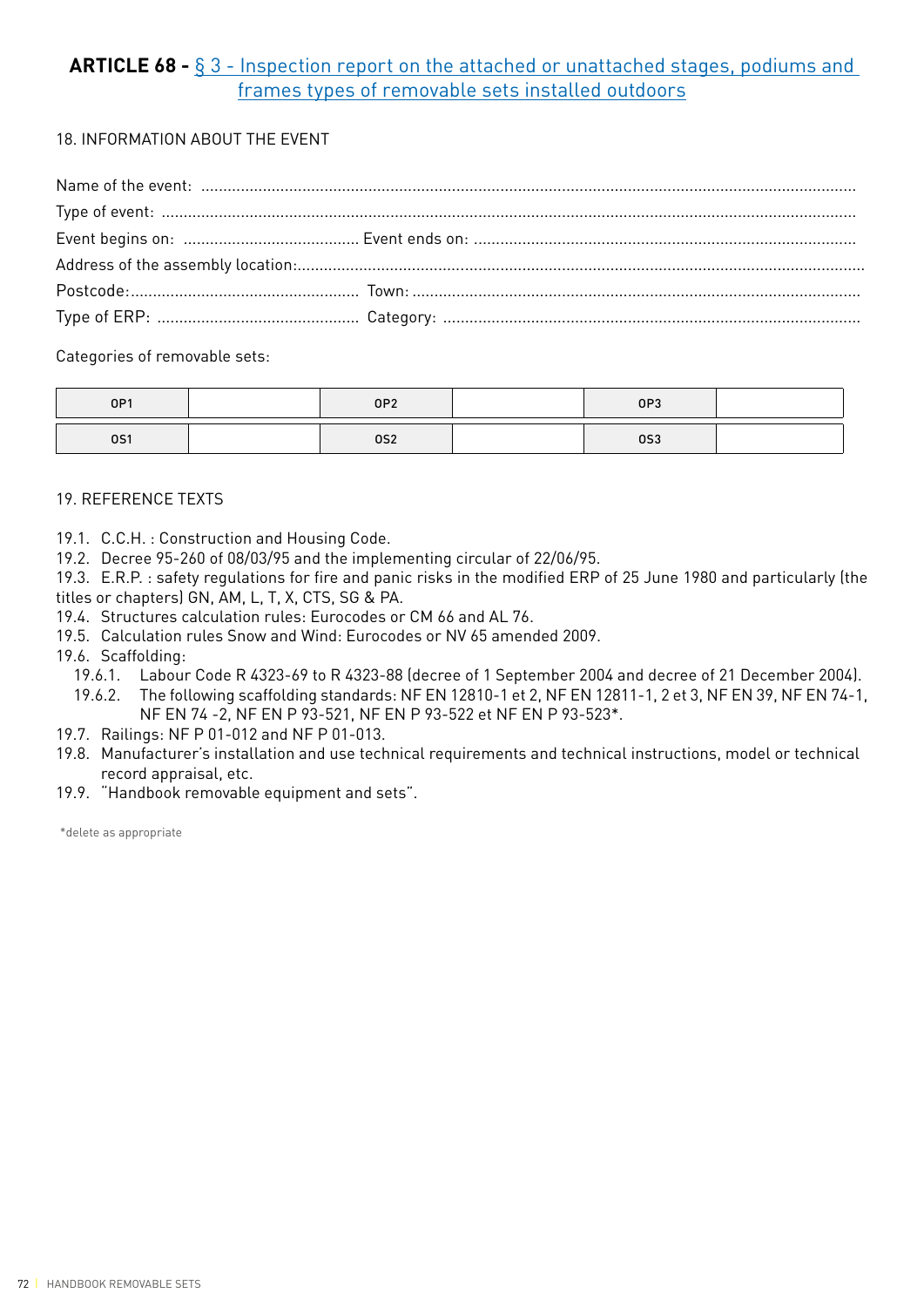# 10.10. Information about the participants

| <b>TYPE</b>                                   | COMPANY | ADDRESS | CONTACT DETAILS |  |  |
|-----------------------------------------------|---------|---------|-----------------|--|--|
|                                               |         |         | landline        |  |  |
| <b>OPERATOR</b>                               |         |         | mobile          |  |  |
|                                               |         |         | email           |  |  |
|                                               |         |         | landline        |  |  |
| <b>ORGANISER</b>                              |         |         | mobile          |  |  |
|                                               |         |         | email           |  |  |
|                                               |         |         | landline        |  |  |
| <b>PREVENTION</b><br><b>OFFICER</b>           |         |         | mobile          |  |  |
|                                               |         |         | email           |  |  |
|                                               |         |         | landline        |  |  |
| OWNER OF THE<br><b>STRUCTURE</b>              |         |         | mobile          |  |  |
|                                               |         |         | email           |  |  |
|                                               |         |         | landline        |  |  |
| INSTALLER/<br><b>FITTER</b>                   |         |         | mobile          |  |  |
|                                               |         |         | email           |  |  |
|                                               |         |         | landline        |  |  |
| MANUFACTURER OF<br>THE STRUCTURE              |         |         | mobile          |  |  |
|                                               |         |         | email           |  |  |
|                                               |         |         | landline        |  |  |
| <b>MANUFACTURER OF</b><br>THE SEATS           |         |         | mobile          |  |  |
|                                               |         |         | email           |  |  |
| SIGNATORY OF THE                              |         |         | landline        |  |  |
| <b>CONFIRMATION OF</b>                        |         |         | mobile          |  |  |
| <b>CORRECT ASSEMBLY</b>                       |         |         | email           |  |  |
|                                               |         |         | landline        |  |  |
| <b>BODY IN CHARGE OF</b><br><b>INSPECTION</b> |         |         | mobile          |  |  |
|                                               |         |         | email           |  |  |
|                                               |         |         | landline        |  |  |
| <b>INSPECTOR</b>                              |         |         | mobile          |  |  |
|                                               |         |         | email           |  |  |

\*delete as appropriate

# KEY

F Favourable U/Obs Unfavourable N/A Non Applicable

- UA Unaudited
- OS Outside scope
- N° Obs Observation number

F: Appraisal F indicates the review's findings of the project's alignment with the technical reference documents, the visual inspection of the good condition of the installed components, the audit of the proper assembly of the frame and the adaptation to the ground or the framework.

It also indicates an appraisal of the safety components for spectators limited to the structure concerned.

U/Obs: Cases not subject to a favourable opinion (no model or technical record appraisals, finding of a fault with the equipment or the installation, failure of the safety components for spectators, etc.).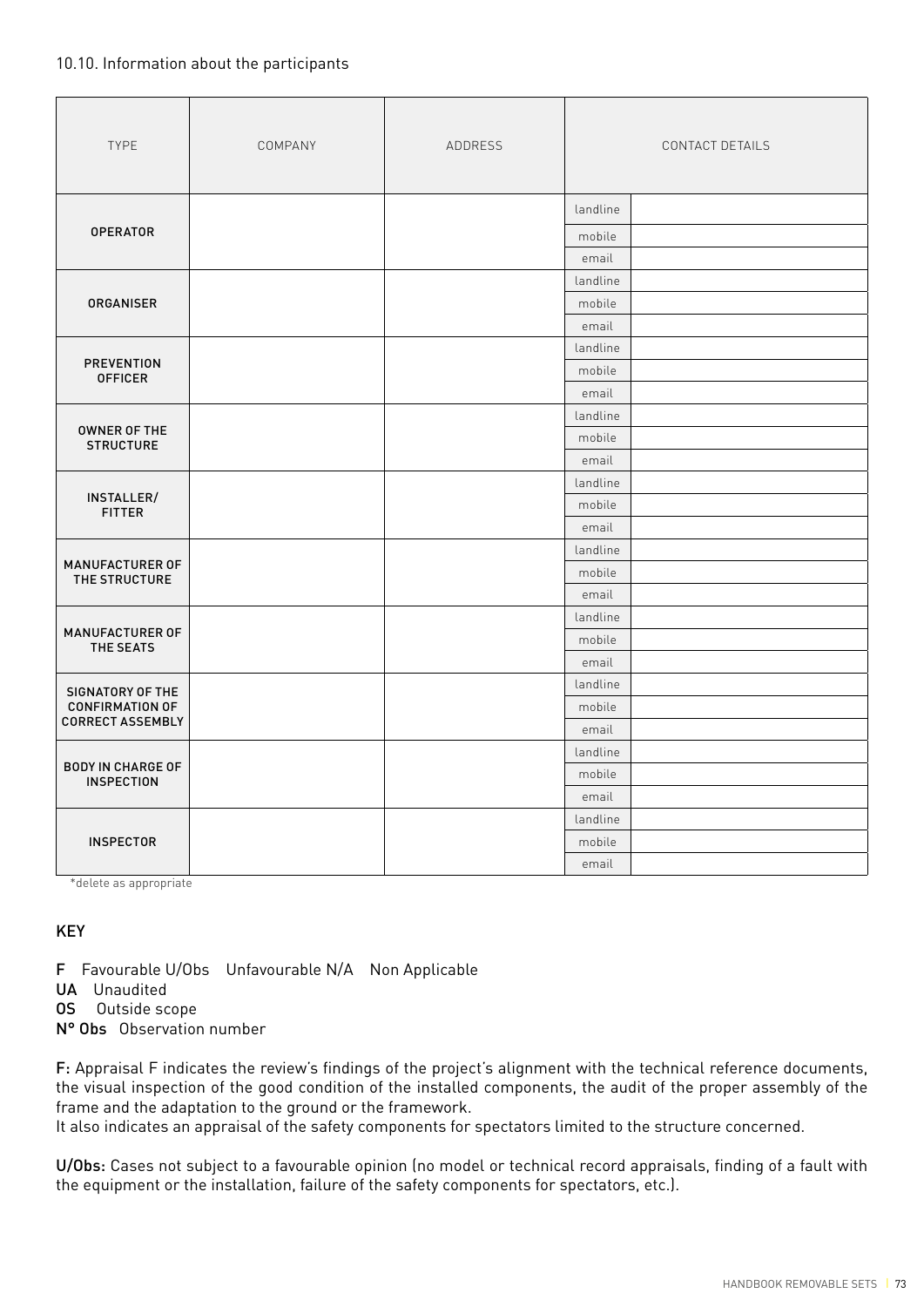N/A: N/A is written when the equipment or a part of the removable set is not affected by certain provisions.

UA: UA is written when the equipment or a part of the removable set cannot be inspected for operational inaccessibility reasons. It is reported and explained in the report.

OS: OS applies to provisions not inspected by a technician qualified to carry out inspections, an ERP-recognised inspection body or a CTS-authorised audit office.

Abnormalities found during inspections are followed by clearly formulated observations. If the inspector does not have a specific frame of reference, the appraisal given shall be the subject of a sufficiently explanatory comment. All these detailed abnormalities are the subject of a summary list drawn up at the end of the report, numbered in a single series, with the location of the installation parts in question. These observations must always be resolved before the operation.

The observation is the conclusion:

- either of an anomaly or a deviation from the original condition of the removable set or equipment in question;
- or a deviation from the regulations, standards or best practices. It is always resolved before admitting the public.

Areas for improvement of the annex:

- intended to be constructive:
- do not involve the predefined safety level;
- are likely to elaborate on possible improvements.

### 20. SUBMITTED DOCUMENTS

| <b>TYPE</b>                                                    | <b>YES</b> | N <sub>0</sub> | N/A | 0 <sub>BS</sub> |
|----------------------------------------------------------------|------------|----------------|-----|-----------------|
| 20.1. Plans and sections                                       |            |                |     |                 |
| 20.2. Technical data sheet(s)                                  |            |                |     |                 |
| 20.3. Technical, installation and usage instructions           |            |                |     |                 |
| 20.4. Calculation notes                                        |            |                |     |                 |
| 20.6. Plans of grid(s) and/or trusses loads                    |            |                |     |                 |
| 20.5. Loads charts                                             |            |                |     |                 |
| 20.6 Audit reports on the motors                               |            |                |     |                 |
| 20.10. Report on the fire rating of the roof tarpaulins        |            |                |     |                 |
| 20.11. Report on the fire rating of the side tarpaulins        |            |                |     |                 |
| 20.12. Model appraisal by an approved inspection body (I. B.)* |            |                |     |                 |
| 20.13. Technical record appraisal approved by an I. B.*        |            |                |     |                 |
| 20.14. Correct assembly certificate (Head of assembly)         |            |                |     |                 |

\*delete as appropriate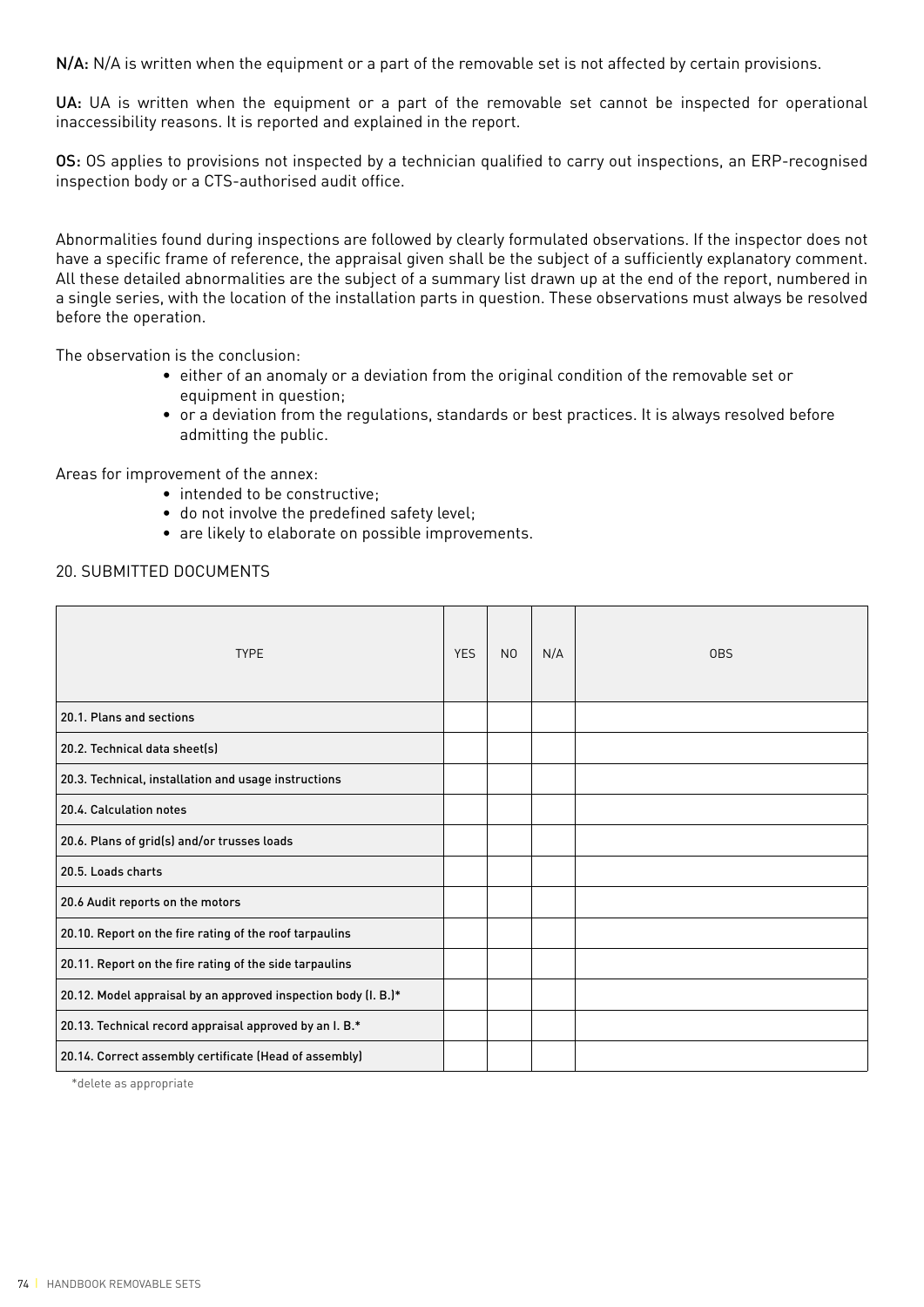# REFERENCE OF SUBMITTED DOCUMENTS

# 21. DESCRIPTION OF TYPE & MODEL \*

# STAGE

| Type of covering*                                                    |  |
|----------------------------------------------------------------------|--|
| Number of closed sides*                                              |  |
| Stage aperture                                                       |  |
| Stage depth                                                          |  |
| <b>Operational loads</b>                                             |  |
| Nature of the ground                                                 |  |
| Nature of the load distribution plates: Without* Wood* Steel* Other* |  |
| Type of wedge*<br>Without* Wood* Steel* Other*                       |  |
| Ballasts, anchorage or guying                                        |  |
| Type Ballasts*<br>Without* Concrete* Water* Other*                   |  |
| Type of stairs Number:                                               |  |
| Full height of the stage (from the ground)                           |  |

#### TECHNICAL GRID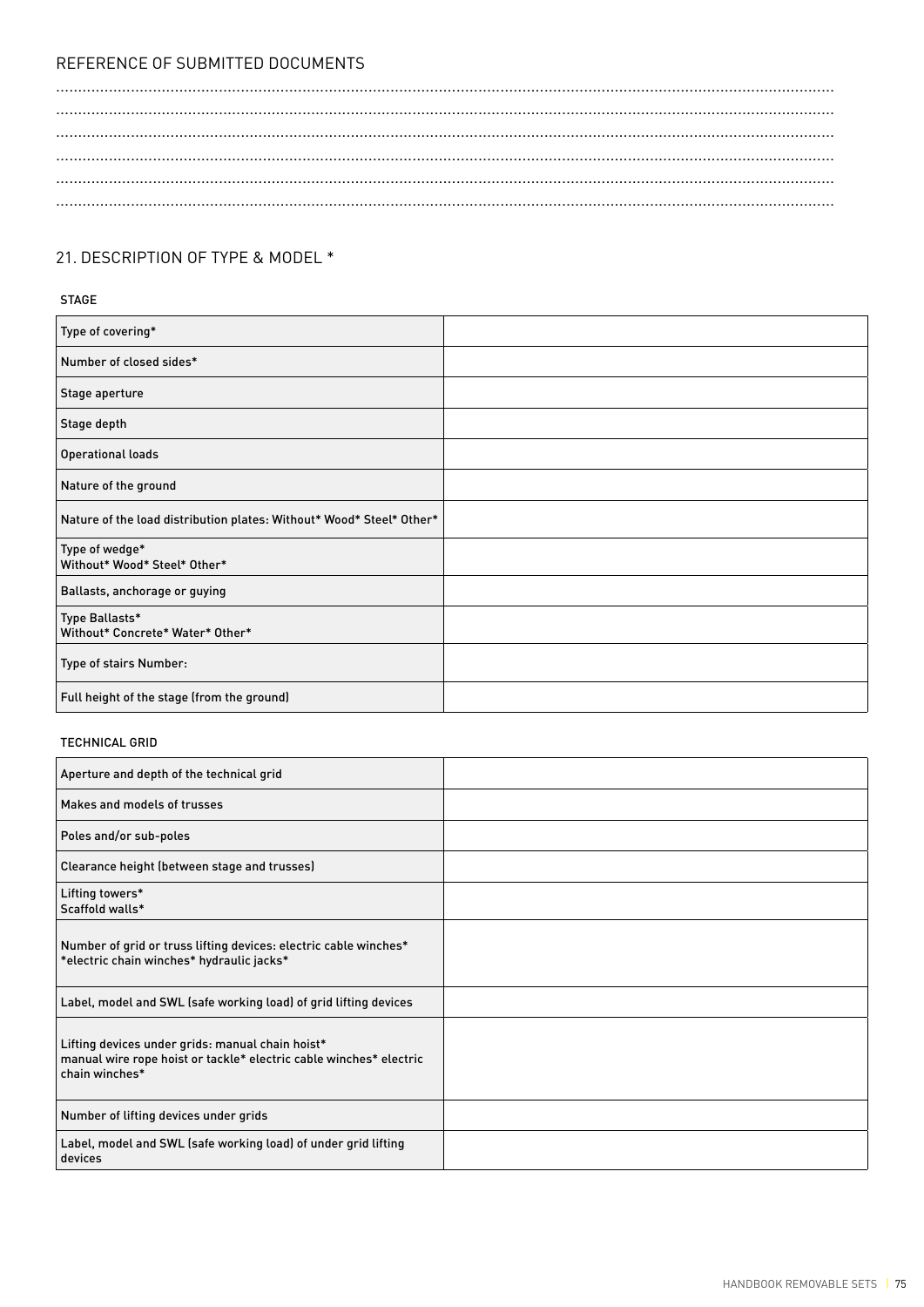### SIDING

| Presence and colour of back curtains |  |
|--------------------------------------|--|
| Presence and colour of side curtains |  |
| Type of valance*                     |  |
| Type of cladding*                    |  |
| Type of cladding*                    |  |

#### VARIOUS

| Anemometer or weather forecast subscription |  |
|---------------------------------------------|--|
|                                             |  |
|                                             |  |
|                                             |  |
|                                             |  |

delete as appropriate or N/A for Not Applicable

# 22. DESCRIPTION OF ATTACHED ASSOCIATED EQUIPMENT\*

| Access stairs* Number:                                                 |  |
|------------------------------------------------------------------------|--|
| Access ramps* Number:                                                  |  |
| Unloading dock*                                                        |  |
| Elizabethan spur*                                                      |  |
| Sound wings*                                                           |  |
| Proscenium*                                                            |  |
| Extension(s) (management, dressing rooms, backstage, etc.)*<br>Number: |  |
| Camera riser(s) * Number:                                              |  |
| Proscenium extension with select audience*                             |  |
| Accompanying lateral riser(s)* Number:                                 |  |
| Protection device against the risk of falls or railings                |  |
| Presence of equipotential bonding                                      |  |

\*delete as appropriate

# 23. DESCRIPTION OF SEPARATE EQUIPMENT

| Management                                                             |  |
|------------------------------------------------------------------------|--|
| Towers, in particular: camera, tracking, delay, daylight screens, etc. |  |
| Persons with reduced mobility platforms                                |  |
| <b>Others</b>                                                          |  |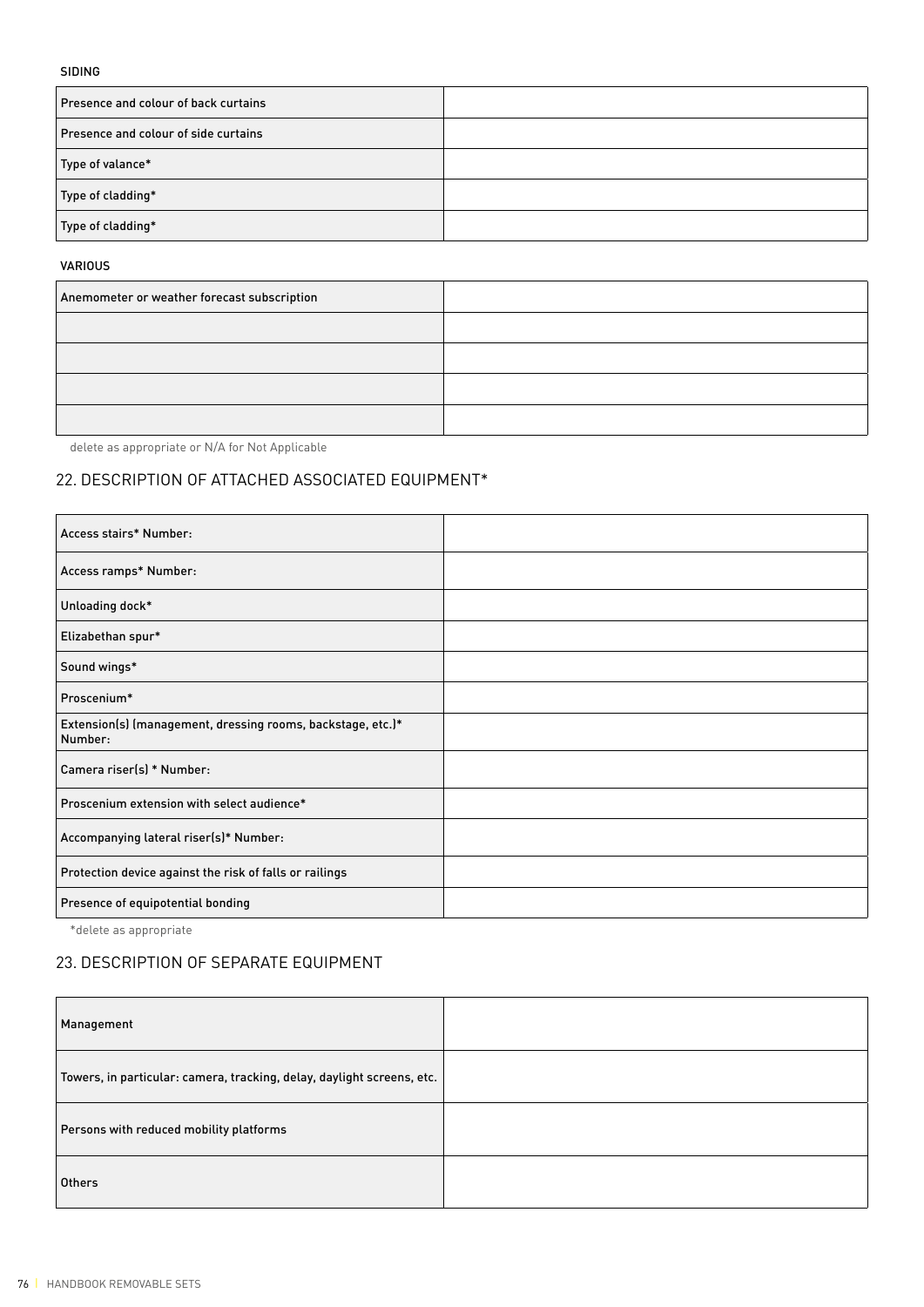# 24. FINDINGS

| <b>TYPE</b>                                                                                                 | $\mathsf F$ | D | N/A | UA | 0S | N° Obs |
|-------------------------------------------------------------------------------------------------------------|-------------|---|-----|----|----|--------|
| Perpendicularity                                                                                            |             |   |     |    |    |        |
| Alignment                                                                                                   |             |   |     |    |    |        |
| Level                                                                                                       |             |   |     |    |    |        |
| <b>Ballasts</b>                                                                                             |             |   |     |    |    |        |
| Anchorages                                                                                                  |             |   |     |    |    |        |
| Guy wires                                                                                                   |             |   |     |    |    |        |
| Load distribution devices                                                                                   |             |   |     |    |    |        |
| Wedges                                                                                                      |             |   |     |    |    |        |
| Jacks or footings                                                                                           |             |   |     |    |    |        |
| Underfloor frame                                                                                            |             |   |     |    |    |        |
| <b>Bracing</b>                                                                                              |             |   |     |    |    |        |
| Floor                                                                                                       |             |   |     |    |    |        |
| Risk of tripping on the floor                                                                               |             |   |     |    |    |        |
| Stage skirting                                                                                              |             |   |     |    |    |        |
| <b>Stage cladding</b>                                                                                       |             |   |     |    |    |        |
| <b>Access stairs</b>                                                                                        |             |   |     |    |    |        |
| Access ramp                                                                                                 |             |   |     |    |    |        |
| Unloading dock                                                                                              |             |   |     |    |    |        |
| Proscenium                                                                                                  |             |   |     |    |    |        |
| Elizabethan spur                                                                                            |             |   |     |    |    |        |
| Management                                                                                                  |             |   |     |    |    |        |
| Camera(s) or tracking riser(s)*                                                                             |             |   |     |    |    |        |
| Riser(s) or sound wing(s)*                                                                                  |             |   |     |    |    |        |
| Lack of storage with heat potential under stage                                                             |             |   |     |    |    |        |
| Presence of equipotential bonding                                                                           |             |   |     |    |    |        |
| Towers, in particular: camera, tracking, delay, daylight screens, etc.                                      |             |   |     |    |    |        |
| Persons with reduced mobility platforms                                                                     |             |   |     |    |    |        |
| Liaison and safety horizontal trusses/towers                                                                |             |   |     |    |    |        |
| Lifting equipment                                                                                           |             |   |     |    |    |        |
| Audit of lifting equipment                                                                                  |             |   |     |    |    |        |
| Safety slings or descent control devices* (in + of motors) OU Redundancy* OU<br>Division of the SWL by two* |             |   |     |    |    |        |
| Horizontal frame (grid(s) and/or trusses)                                                                   |             |   |     |    |    |        |
| Lifting foot or mast                                                                                        |             |   |     |    |    |        |
| <b>Totems</b>                                                                                               |             |   |     |    |    |        |
| Fire rating reports                                                                                         |             |   |     |    |    |        |
| Suitability and vacuity of the establishment's exit aisles                                                  |             |   |     |    |    |        |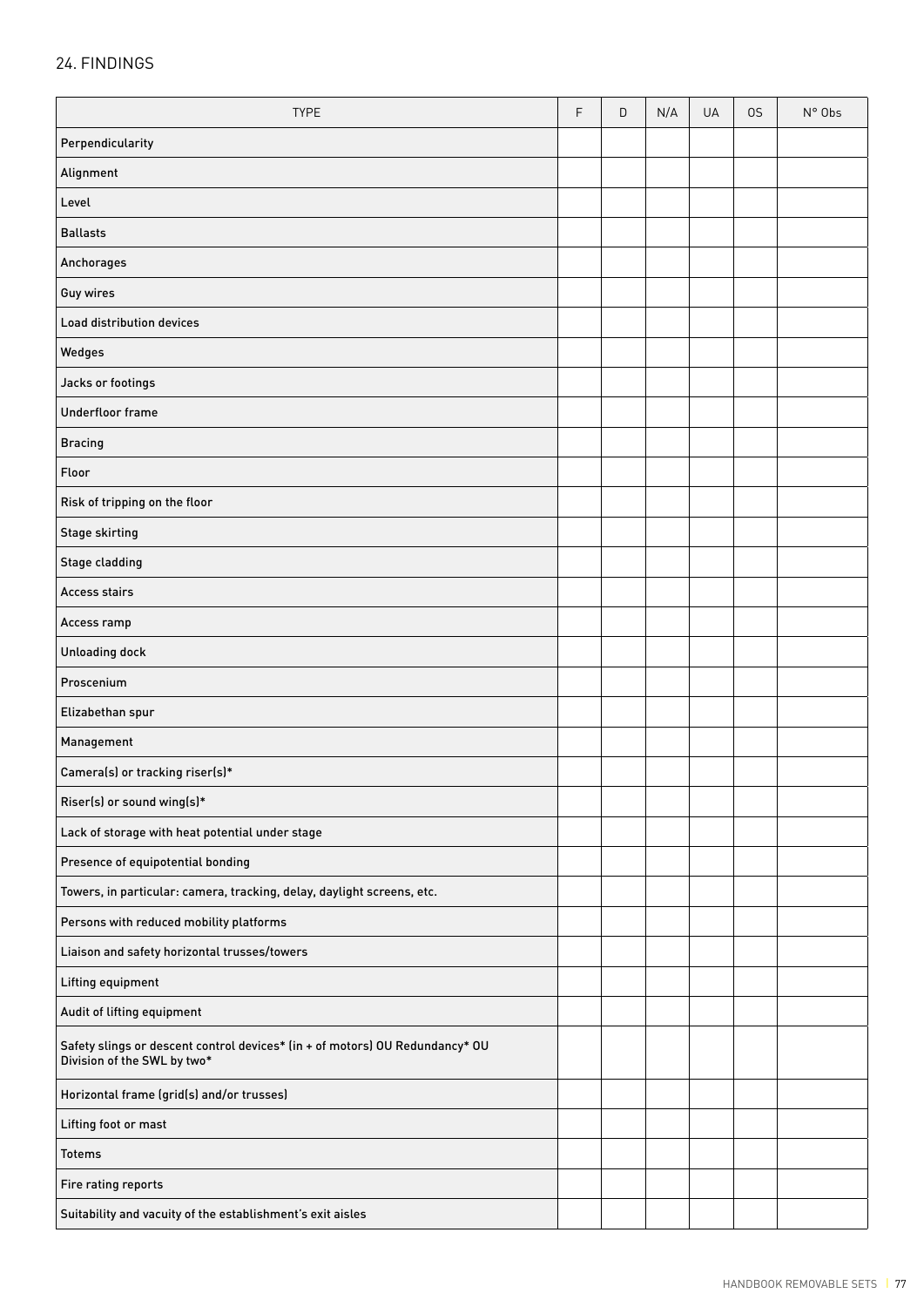# 25. OBSERVATIONS

These observations must always be resolved before the operation.

| $\mathsf{N}^\circ$ | Observations | Resolved on<br>By (name and occupation) | Signature |
|--------------------|--------------|-----------------------------------------|-----------|
|                    |              |                                         |           |
|                    |              |                                         |           |
|                    |              |                                         |           |
|                    |              |                                         |           |
|                    |              |                                         |           |
|                    |              |                                         |           |

# 26. INSPECTOR'S APPRAISAL

Under CTS and SG, wind speed limit for evacuation of the establishment:.......................km/h

Appraisal: FAVOURABLE\* UNFAVOURABLE\* in operation. \*delete as appropriate

This report comprises ...............pages and............... appended documents.

Date of the inspection report:........ /........ /................

#### The inspector (Name and occupation of the person who issued the report) ........................................................................................................................................................................................

Signature: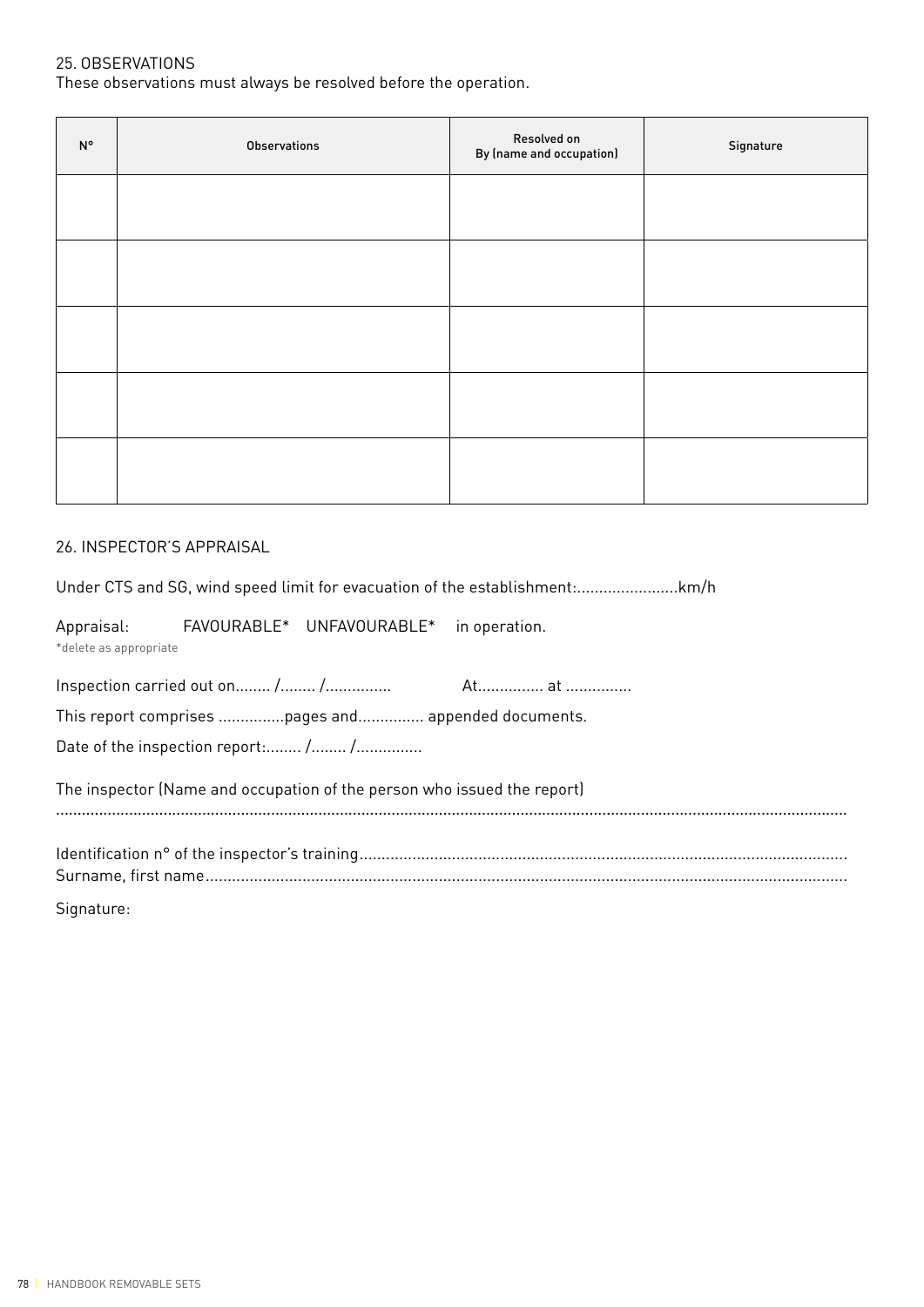These comments are intended to be constructive, they are not binding on the predefined safety level and are to clarify possible or recommended improvements.

| $\mathsf{N}^\mathsf{o}$ | Comments |
|-------------------------|----------|
|                         |          |
|                         |          |
|                         |          |
|                         |          |
|                         |          |
|                         |          |
|                         |          |
|                         |          |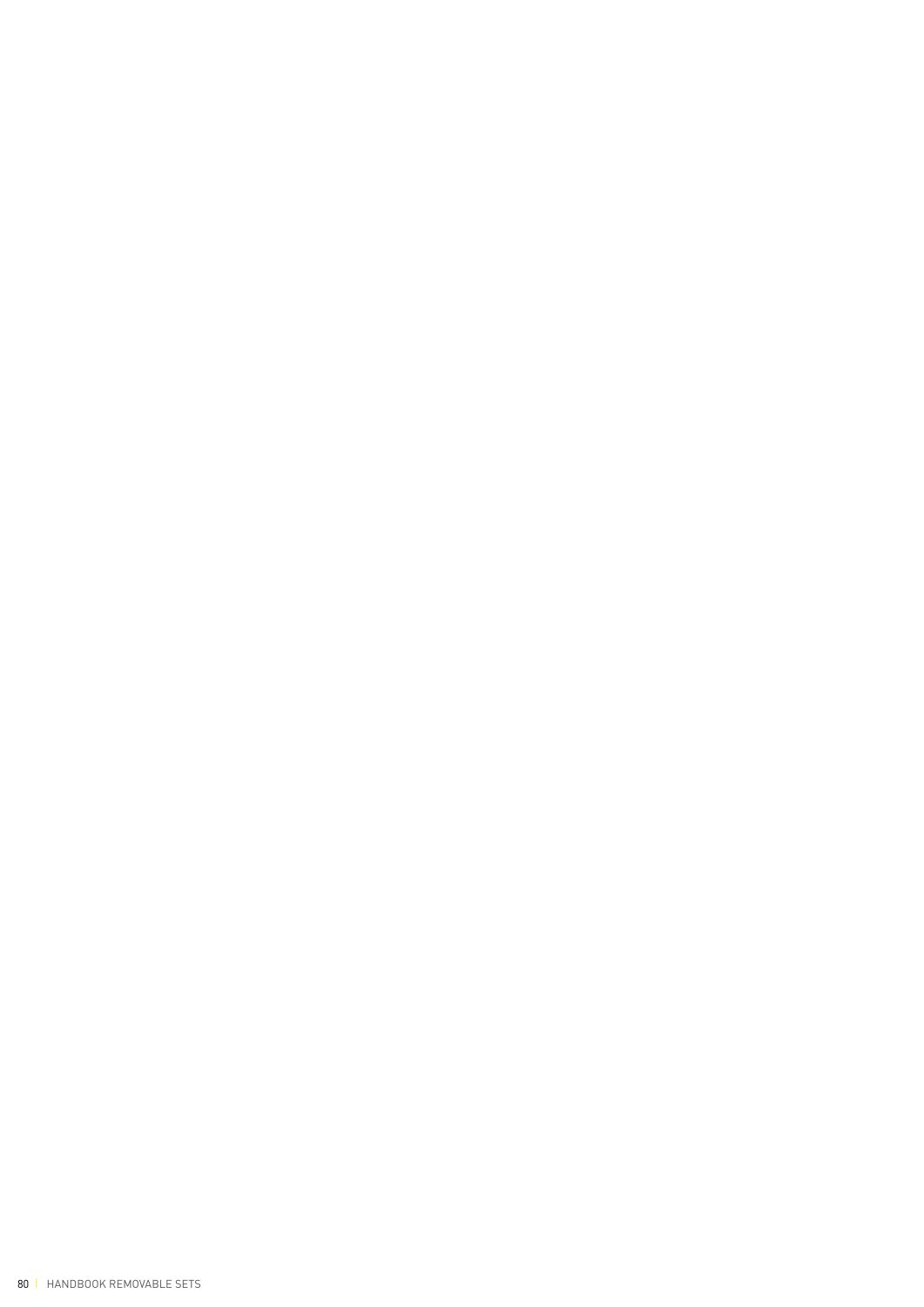# GLOSSARY

# ATTACHMENT POINT

An attachment point denotes any support (truss, ring, framework component etc.) intended for suspension or lifting.

# **BASE**

The part of the removable set structure that rests on the ground.

### **BGV**

In German best practices (BGV and VPLT SR) there are three categories of chain hoists (motors):

- Category D8 indicates hoists that are capable of holding a load but require the addition of a secondary safety (safety sling according to Article 57 paragraph 4);
- Category D8+ indicates hoists that are capable of holding a static load and do not require the addition of a secondary safety (safety sling according to L57 paragraph 4). These hoists have an emergency brake and have been downgraded to a payload of 50% (doubled load factor in the sense of the Machine Directive);
- Category C1 indicates hoists similar to the D8+ ones that are allow movements to be carried out above people. These hoists also have a device for load limitation and electronic management of movements by groups of hoists. NB: The motor which is unable hold a static load requires load transfer after lifting and is classified outside of the three categories below.

### BRITISH STANDARD INSTITUTE (BSI)

Institutional standardisation body in the United Kingdom: BSI is the equivalent of AFNOR.

#### CLAMPS

Assembly of fixings by connectors or collars (forming a clamp) that, by clamping, block a metal profile on a framework or grid part.

#### **CLEARANCE**

Free height between the grid trusses and the floor of the stage.

#### COMPONENT

Any component, constituent component, that is part of the removable set (trusses, connectors, axles and pins, guy wires, cables, shackles, collars, etc.).

# CONNECTING SLEEVE

A connecting part for putting together two socket trusses.

#### DOUBLE MEMBER

Horizontal component connecting two jambs or poles.

#### EXIT AISLE

Any area that can be used for evacuating occupants: doors, exits, ways out, traffic flows, traffic flow area, stairs, vomitories, corridors, ramps...

#### EXTERNAL COMPANY (EC)

The external company provides its staff to another company to carry out an operation, whatever its nature, whether industrial or not, in a company (known as the user company). The following are excluded from this definition: workmen working in private homes and employees of private employers.

#### FITTING

Length of interlocking between the jack, base plate or footing and the part that it supports.

# FOOTING OR BASE PLATE

Base without adjustment jack.

#### FRAME

A structure that can be used to accommodate people or lighting, sound and video equipment, scenery and curtains.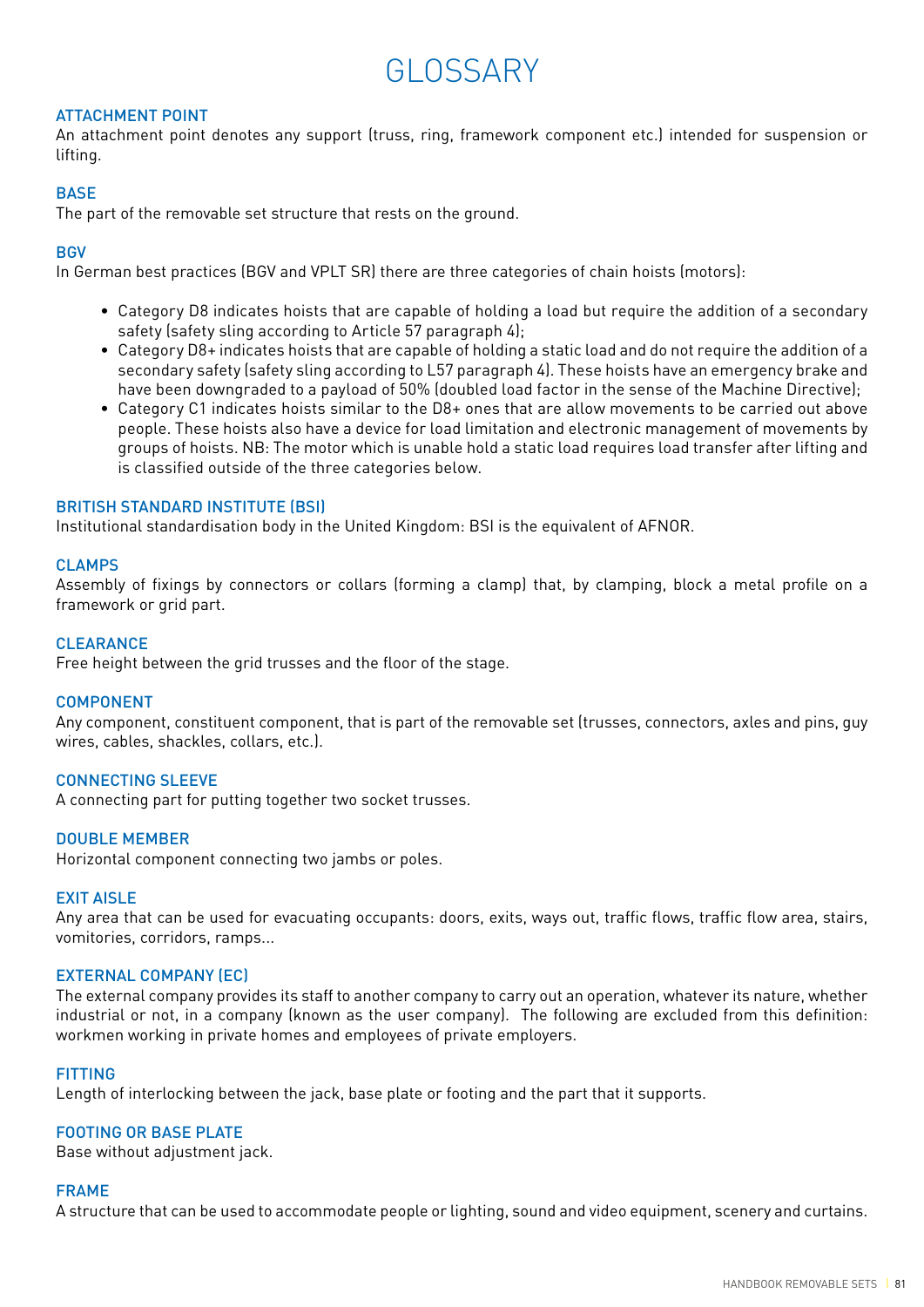# FRONT OF THE STAGE OR PODIUM

Front of the stage means one or more sides facing the spectators.

# HIGH POINT OF THE REMOVABLE SET

- OP: maximum vertical distance between the highest floor level accessible to the public and the ground.
- OS: longer vertical distance between the highest point of the structure and the ground.

# HIGH POINT OF THE GROUND

Location of the removable structure from which any slope is negative.

# INSTALLER

Natural person or corporation who performs the assembly and disassembly operations.

# JACK

Footing consisting of a metal rod with screw thread.

### LIFTING ACCESSORY

A lifting accessory is a component or piece of equipment that is not attached to the machine and is placed between the machine and the load or between the machine and its support, for example, slings, shackles, links and chains.

### LIFTING DEVICE

A lifting device is a machine where at least one of its functions is to move a load, for example a motor, winch or hoist.

### LOAD DISTRIBUTION PLATE

Plate placed between the jack, base plate, footing or wedging, and the ground. It enables the transfer of the load on the ground.

### MANUFACTURER

Natural person or corporation who designs and manufactures the removable set in compliance with the applicable legal and normative texts, with a view to putting it on the French and/or international market, and any other person presenting themselves as the manufacturer by affixing their name, label or any other distinctive sign to the product.

#### MODEL

Structure for creating removable sets by juxtaposition or assembly of base modules.

# MODEL APPRAISAL

Appraisal of the construction principle of the model, prior to the technical inspections operations. The model appraisal is limited to the module assembly configurations foreseen by the manufacturer and clearly listed in the technical instructions. It specifies the maximum conditions of use of the system.

The constitutive file for the issuance of the model appraisal comprises in particular:

- The references of the equipment used;
- The plans for manufacturing and the entire model;
- The calculation notes specific to each model;
- The test reports, if applicable, and their interpretative documents;
- Description of the operating procedures for the assembly of the components;
- The technical, installation and usage instructions.

This model appraisal is issued by a technical controller recognised by the ministry in charge of the construction. The appraisal has no time limit, with the exception of the release of new legislative or regulatory texts, or total or partial modification of the model.

Installations that support equipment, the effect of which has not been taken into account in the study of model, are subject to an appraisal of the technical record.

#### **OPERATOR**

Natural person or corporation who operates the removable sets implemented.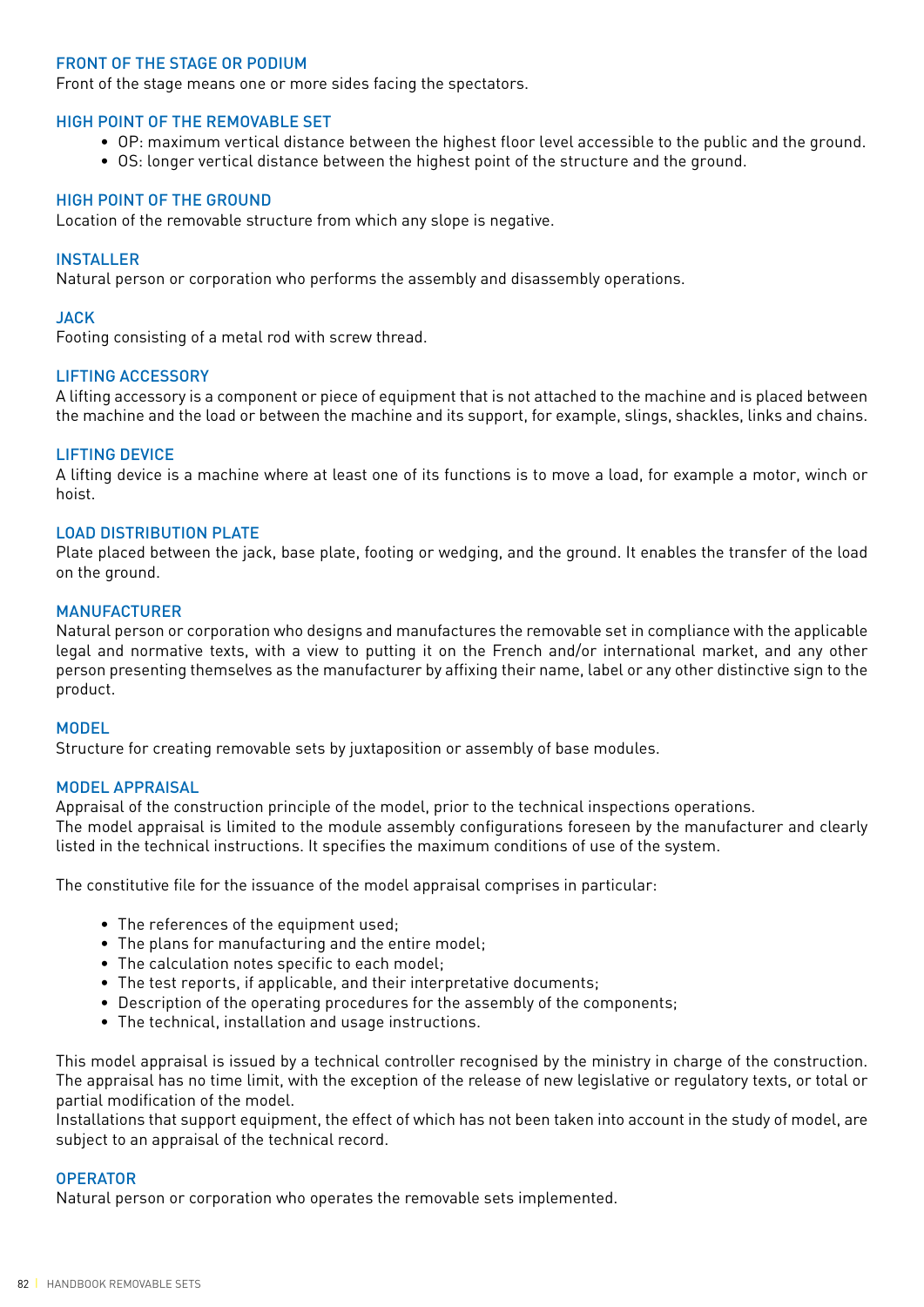# **ORGANISER**

Natural person or corporation who initiates the event and coordinates its technical and logistical progress.

# OWNER

Natural person or corporation who is the owner of the removable set and who puts it at the disposal of an organiser.

# **PERSON**

Natural person present on the site of a show or event in any capacity, notably: the public, performers, technicians, volunteers, visitors.

# PIN

A 01 pin, also called a clip pin, is used to lock the axle in the interlocking of the male/female clevis.

### PODIUM

Raised floor.

### PREVENTION PLAN (PP)

In light of the information and facts gathered during the joint preliminary inspection, the heads of the user and external companies carry out a joint analysis of risks that may result from the interference between the activities, installations and equipment. Where these risks exist, the employers shall adopt, by mutual agreement, and before the work begins, a prevention plan defining the measures taken by each company to prevent these risks. This prevention plan is established in writing: for hazardous work (list defined by the decree of 19 March 1993); and if the expected duration of the work undertaken by the company is longer than 400 hours over a period of 12 months (whether that work is continuous or intermittent).

### PREVENTION OFFICER

The prevention officer specialises in prevention. Two areas:

- In an ERP, they are considered to be the "Prevention officer", the specialist in analysing the risks of "fire and panic" in the company. They are often referred to as a "preventionist". They are able to write an event safety record and to draft ERP safety instructions before work or at the construction. In a type T, the safety officer holds a PRV2 or SSIAP3.
- In a company, for the health and safety of the individual at work, they are considered to be "Prevention officer", the specialist in analysing risks at work. They are able to draw up a single document or a prevention plan for situations where there are concurrent activities. They are a prevention leader and/or IPRP [Occupational risk prevention facilitator].

#### PROSCENIUM

Riser parallel to the proscenium opening.

#### QUALIFIED TECHNICIAN

Person trained in the inspection of removable equipment and sets in accordance with Article 20.

#### **RAILINGS**

A railing is a piece of equipment whose function is to protect people standing or moving around in the vicinity of the void against the risk of falling from a height, but does not prohibit them from voluntary climbing.

#### RIGGING

Hooks and the establishment of hooking points to a primary grid, to the framework of the venue or a covered stage.

# RING

Curved truss of a flat, triangular or square section in the form of a circle.

# RISER

Term originally used to describe a construction composed of wooden trusses and floors, forming part of the show's scenery and accessible to performers and technicians. Today, this term refers to freestanding stages, adjustable in height, by calipers or by changing the legs, to get elevated surfaces.

#### SAFETY PROTOCOL

Written document that specifies the particular prevention rules in order to take into account the specifics of the loading and unloading operations conducted by the haulier of an external company in a host company.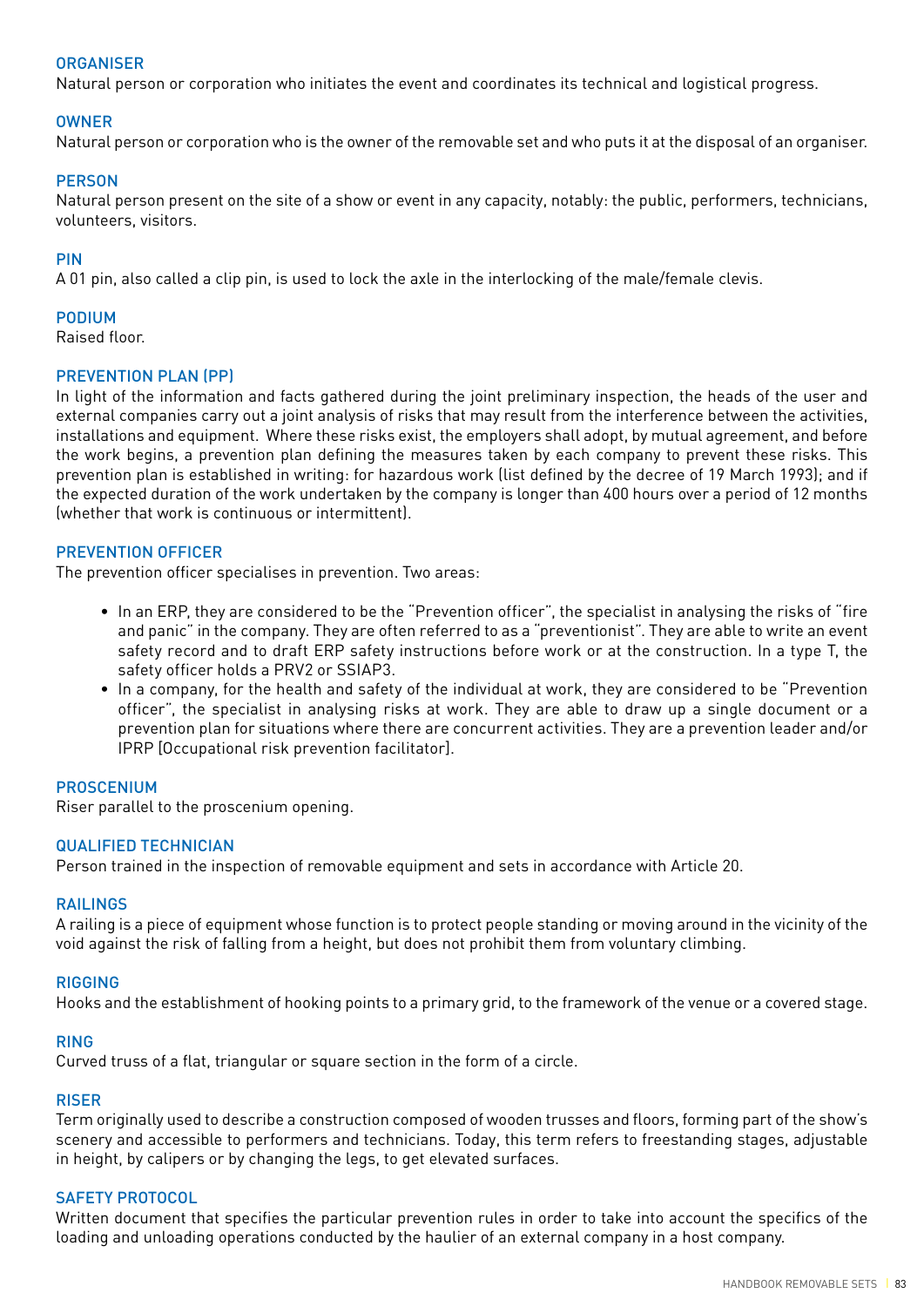# **SCAFFOLDING**

- Modular metal structure used in the show and event as a frame that makes it possible to create removable sets (stages, stands, towers, scenery supports, etc.).
- Modular metal structure made from a collection of components which can be assembled together, usually specially designed for a structural system for undertaking volumes.

### SECONDARY SAFETY

Safety device in the form of a safety sling, descent control device or by redundancy.

# **STABILITY**

The ability of the removable set to resist soil settlement, upthrust, sliding and tipping.

# **STACK**

Stacking of parts made integral, arranged in crossed layers to provide support, wedging and distribution of loads.

### **STAGE**

Space allotted to performers in the public performance.

### **STAND**

Terraced removable set constructed from standardised components that can be assembled and disassembled, moved and deployed in different configurations inside or outside to provide seated and standing places to spectators.

### **STRENGTH**

The ability of the removable set to withstand the effects caused by permanent loads, operational loads, weather effects and differential settlements of support.

### **SUPPORT**

The ground or any work area for receiving "removable sets" supporting materials.

### SUPPORT OR PILLAR WITH OR WITHOUT ADJUSTMENT

Machine-welded metal part to compensate for differences in level.

# SUSPENDED TECHNICAL EQUIPMENT

Equipment for receiving installations, lighting, sound and video equipment, scenery and curtains, etc. (For example: grids, trusses, flat trusses, booms, etc.)

#### TECHNICAL RECORD APPRAISAL

Appraisal of the construction principle of the removable set, prior to the technical inspections operations. It is created for removable sets for which there is no model appraisal or for which the model appraisal does not take into account the configurations(s) of the event (monotype interaction (non-independent), assembly of materials with different manufacturing, specific parts, addition of materials such as extensions of covered stages on wheels, tarpaulins, covers, masts, billboards...).

The technical record is limited to an identical installation (which can be repeated at the same place), an event or a tour configuration for example.

The technical record includes:

- The technical instruction(s);
- The assembly and detailed plans;
- The calculation notes referred to by a technical controller recognised by the ministry in charge of the construction, ensuring the sturdiness and the stability of the removable set and its components, in the configuration outlined in the organiser's safety record;
- In the absence of calculation notes, justification by testing;
- Model appraisals, if there are any;
- In all cases, the technical instructions and/or loads charts of the removable set's components.

#### TECHNICAL INSTRUCTIONS

The technical instructions: written by the manufacturer, they make it possible to identify parts, identify risks and to get familiar with the process of safe assembly and disassembly (cf. Article 20).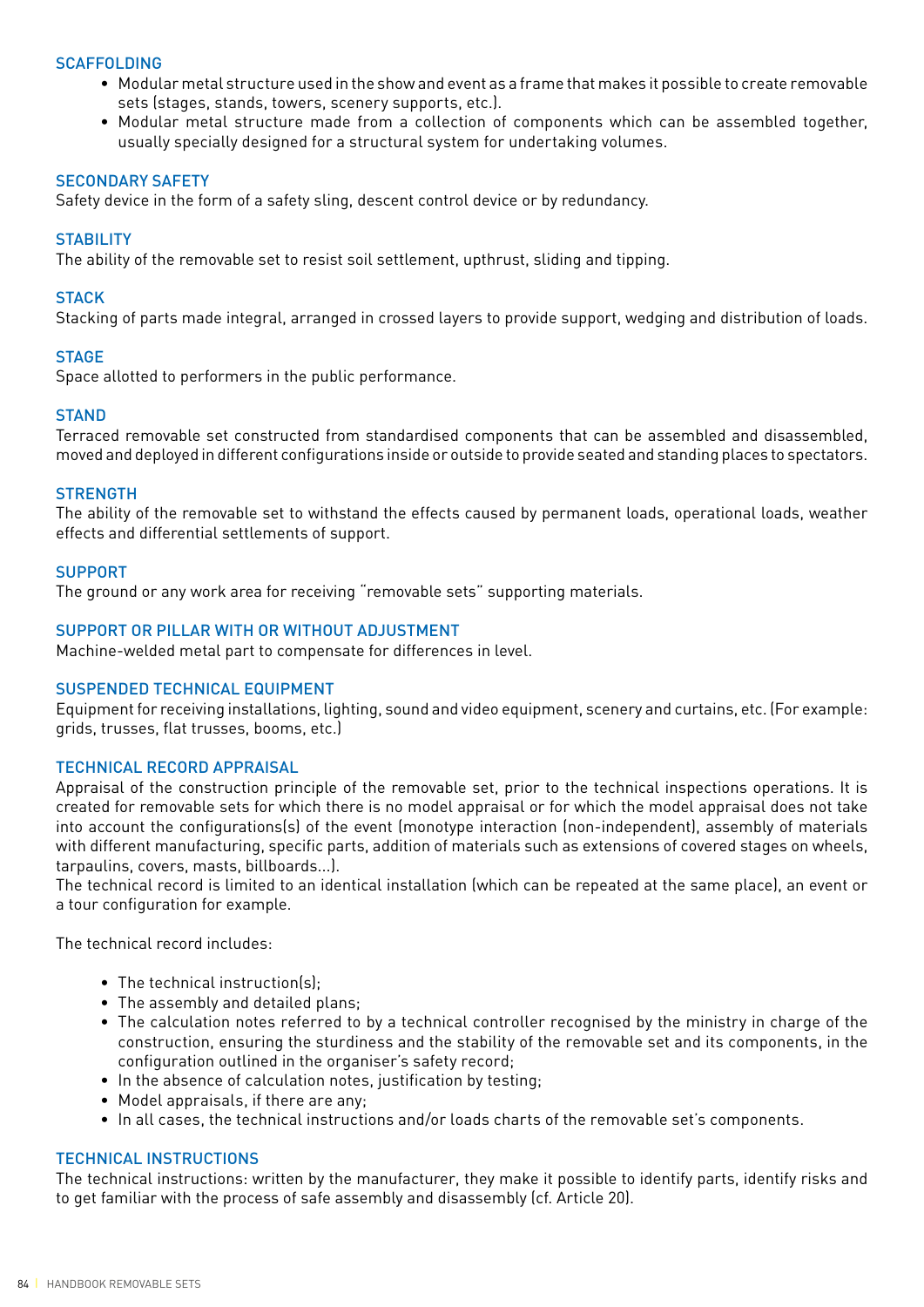# TECHNICAL GRID

Upper structure, usually horizontal, that makes it possible to create a frame of hooks intended to support various scenographic equipment (sound, lighting, video, curtains, scenery, etc.).

#### **TERRACE**

Each of the levels of a removable set which are in an elevated position and indented.

# THEATRE MACHINERY HOISTS

Devices for lifting people, installed permanently or temporarily in theatres, which permit the movement of people, whether actors or stagehands, from the stage to adjacent areas (cellar, loft, backstage area, orchestra box, sets) and vice versa.

#### **TRACEABILITY**

Identification of a product by a code or a serial number, from its production to its use. This identification information is included in the manufacturer's technical instructions.

#### TRAFFIC FLOW

Any part where people can move around. Traffic flows may be on or under the removable sets.

#### **TREAD**

Horizontal distance between the nosing of two consecutive steps.

#### USER

Any person or company working in or on the removable set to put on a show or an event. This removable set is likely to be completed without changing its structural and safety features, except with written agreement from the installer.

#### USER COMPANY (UC)

The user company is the company where an operation is carried out by personnel belonging to another or other companies.

#### VIEWING SPACE

Space where the spectators attend the event.

#### VOMITORIUM

Path laid out in the slope of a stand that directly connects the spectators' places to the traffic flow paths or exit aisles.

#### **WEDGE**

A part for rectifying differences in level.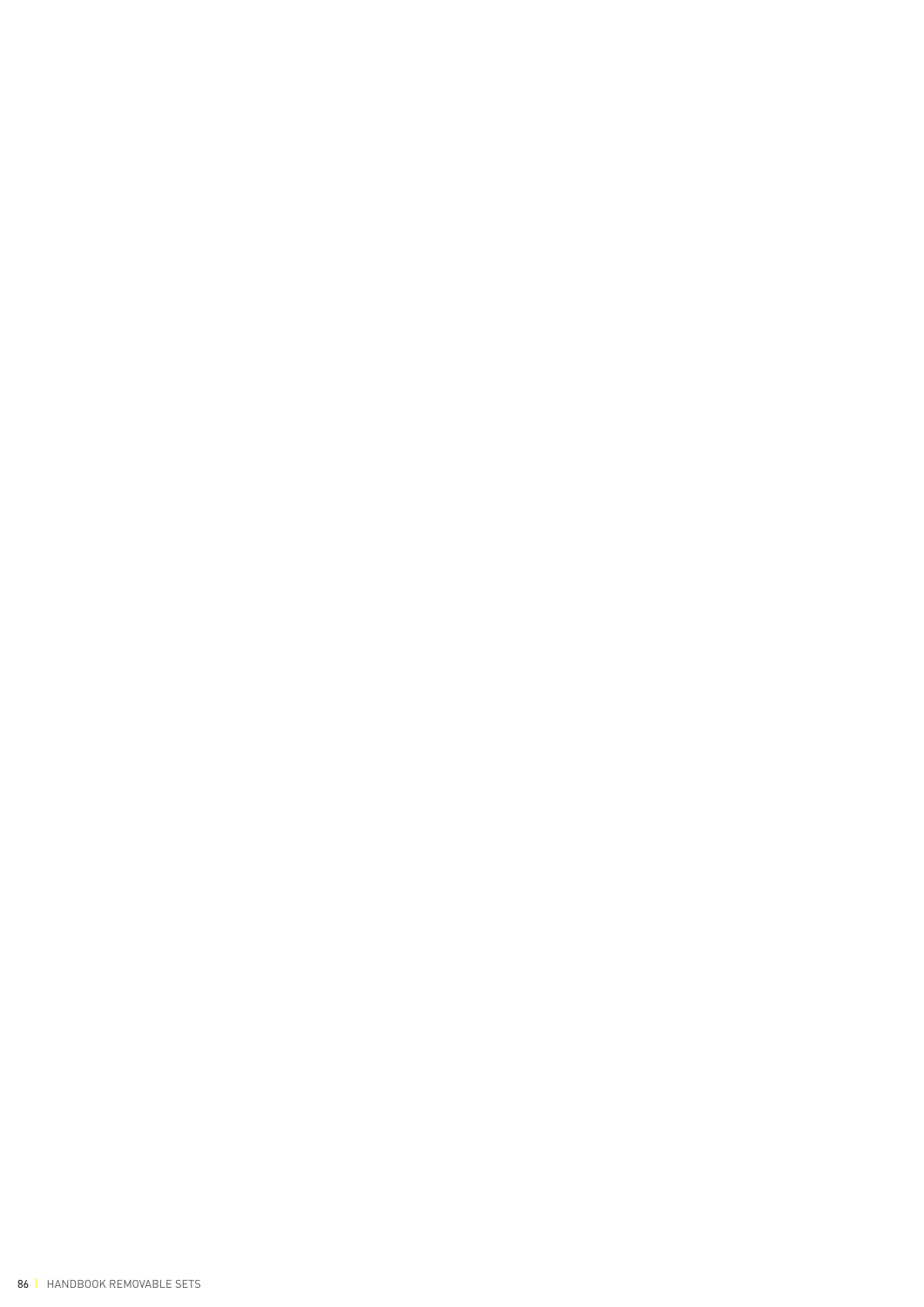# BIBLIOGRAPHICAL LINKS

- Handbook Removable Equipment and Sets Internet site: https://memento-ensembles-demontables.fr/accueil/
- INRS sling specialist handbook:

www.inrs.fr/dms/inrs/CataloguePapier/ED/TI-ED-6178/ed6178.pdf

• SFECE professional guide for the assembly and use of the scaffolding: http://www.echafaudage-coffrage-etaiement.org/actualites/guide-professionnel-de-montage-et-d-utilisationdes-echafaudages

• Involvement of INRS external companies: http://www.inrs.fr/dms/inrs/CataloguePapier/ED/TI-ED-941/ed941.pdf

- Hors les murs handbook for the design and manufacture of circus apparatus: http://horslesmurs.fr/wp-content/uploads/2014/04/Memento-agres.pdf
- Frame of reference for technical professions for live performances by CPNEF-SV: http://www.cpnefsv.org/node/53
- Safety regulations against the risk of fire and panic in establishments admitting members of the public (amended 25 June 1980), known as ERP regulations: https://www.legifrance.gouv.fr/affichTexte.do;?cidTexte=LEGITEXT000020303557

• Legal text of October 15th concerning prevention measures to be taken in the production of films and audiovisuals movies:

https://www.legifrance.gouv.fr/affichTexte.do?cidTexte=JORFTEXT000033313034&categorieLien=id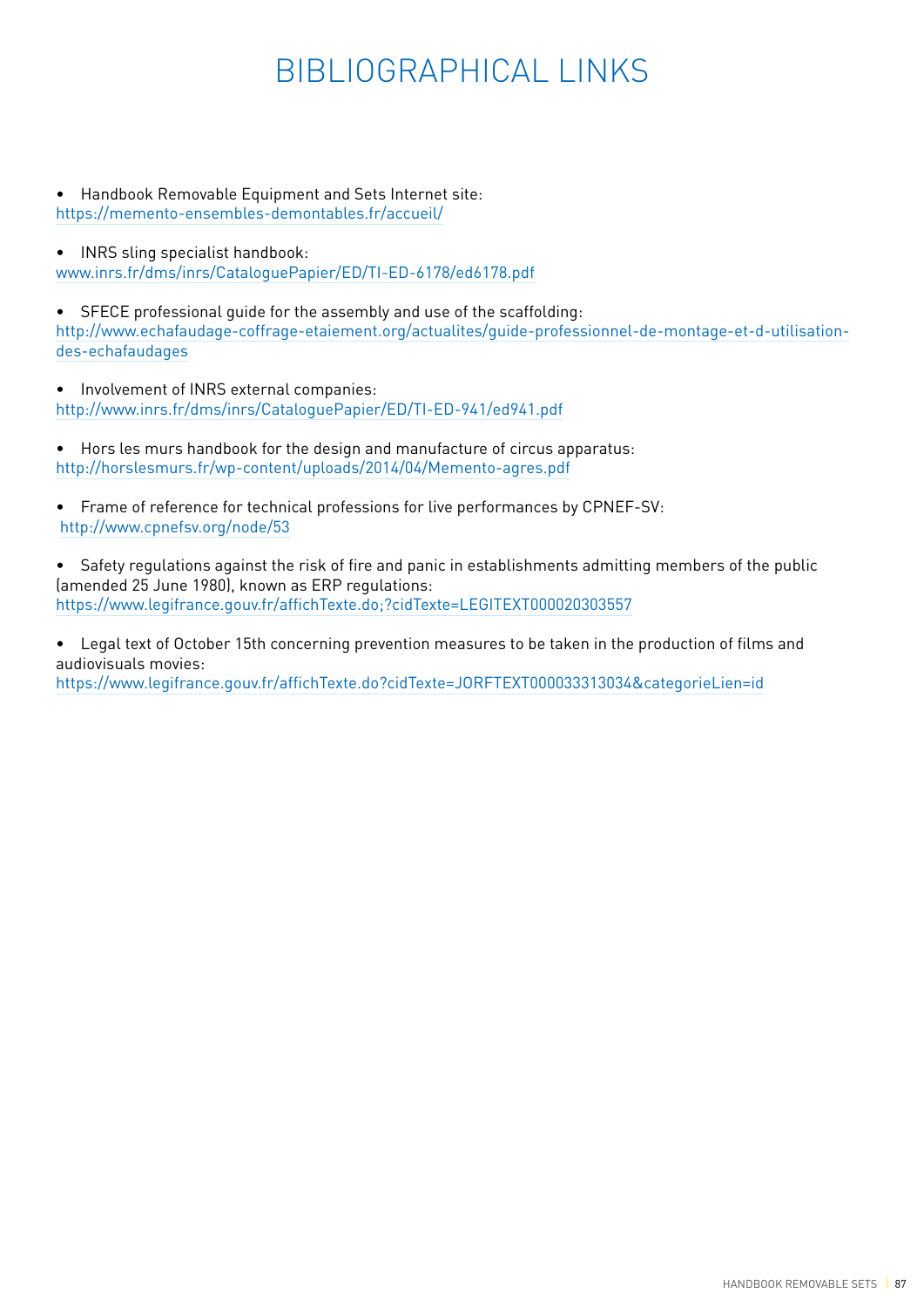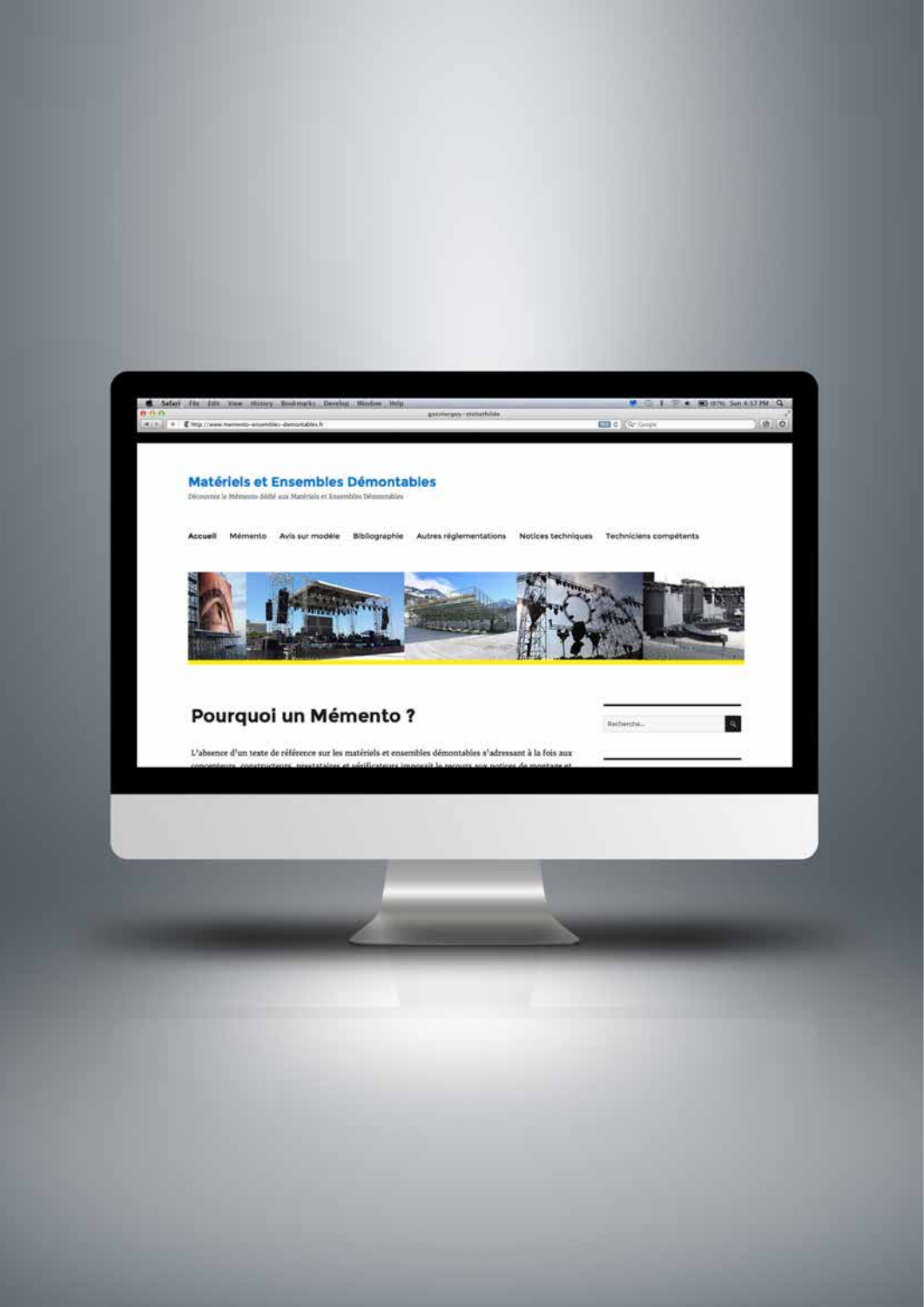# CONTRIBUTORS

We sincerely thank all those who have collaborated in the development of this Handbook. Special thanks goes to Yann Métayer who, in October 2014, had the excellent idea of suggesting that we resume the work abandoned by CCS and who has been a productive and unifying co-pilot.

ACEPS – METAYER Yann ACTION LIFT – ESSABAR Mohamed ALCOR – ATGER Sébastien APAVE – BERLINGARD Franck ASD – CHENOT Thierry ASD – LOUIS Estelle AVERTECK – TRINCHE Bruno BUREAU VERITAS – COUSIN Fabrice BVCTS – TANCRE François CATS ENGINEERING – LORIAUX Thomas COTE COUR PARIS – FROMENTIN Patrick CRAMIF – CARTON Didier CRAMIF – CLERMONT Hervé DEKRA – BERTEL Dominique DIVERSIS – GIL Richard ENTREPOSE Echafaudage – BOUETEL Fréderic FASTE – SAGOT Rémi IMPACT EVENEMENT – BONNET Pascal IMPACT EVENEMENT – FLEURY Stéphane IOTTA – LAMY Thibault MAGNUM – SURUN Stanislas MILLS – GOBERT Michel NTS – PELISSIER Thierry QUALICONSULT – BOYE Philippe QUALICONSULT – PIRES Fernando SEVEN – DE LA ROCQUE Hugues SFECE – SARRAZY Jean-Pierre SFECE – STANIUL Gabriel SOCOTEC – HERVE Thierry SOCOTEC – LECRIVAIN Jean-Charles SOLEUS – BROSSIER William STAGECO – BILSEN Tom TRANSIT – PEYRIN Jean-Louis ULMA – THIERS Hervé

Administrative staff :

SYNPASE – ABERGEL Philippe SYNPASE – HAROUG Charlotte SYNPASE – LECOLE Marie SYNPASE – MAGNIEZ Philippe